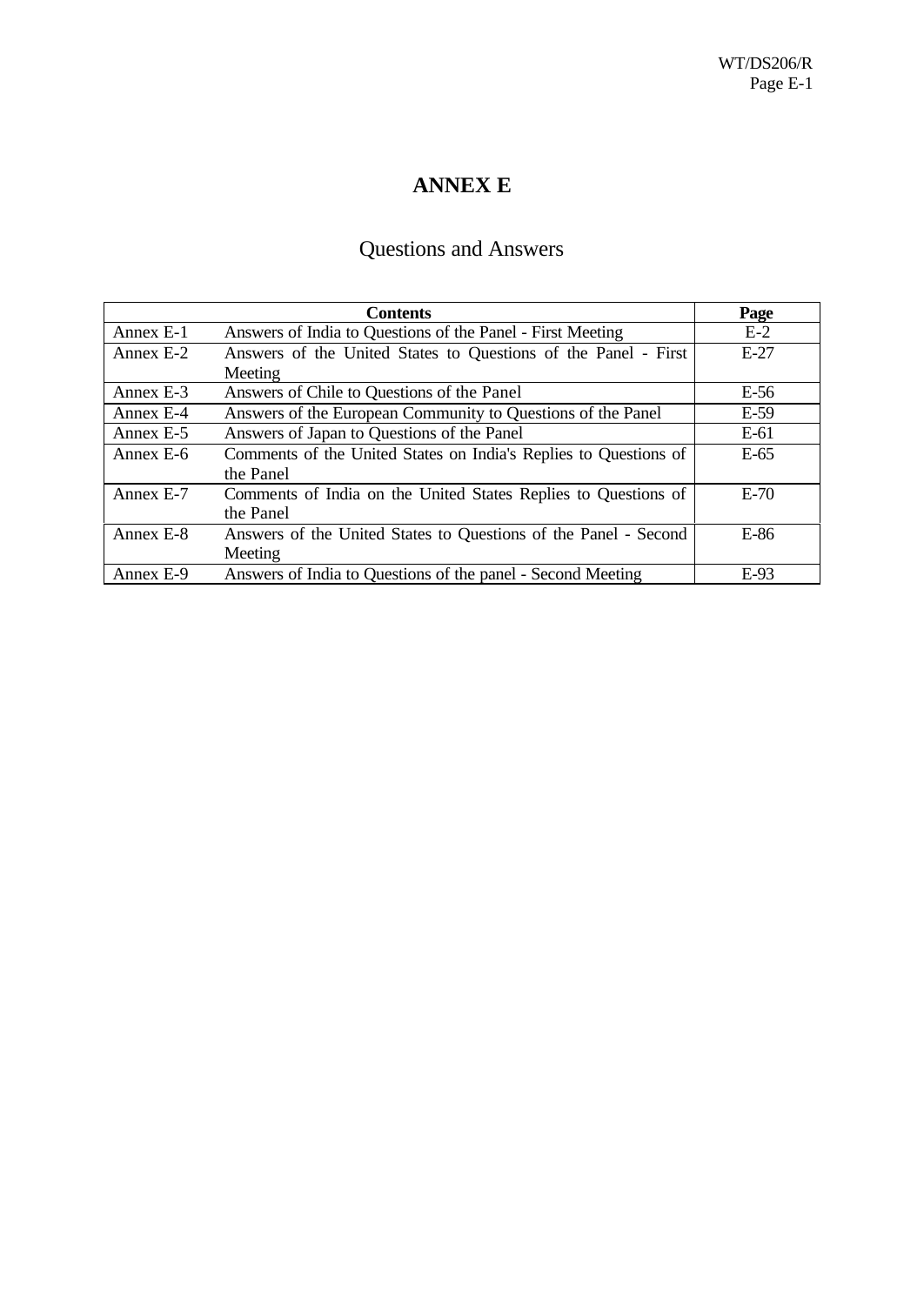# **ANNEX E-1**

# ANSWERS OF INDIA TO QUESTIONS OF THE PANEL - FIRST MEETING

(12 February 2002)

#### **Questions to India**

**Q19. India claims that the United States violated Article 2.4 of the AD Agreement because the failure to use the US sales data submitted by SAIL resulted in an unfair comparison. Does India consider that a comparison of normal value based on facts available and export price based on the US sales data would have been fair within the meaning of Article 2.4? Does India agree that USDOC was entitled to rely on facts available with respect to the determination of normal value in this case?**

#### Reply

1. The answer to the first question is yes, assuming that the phrase "US sales data" in the question refers to SAIL's actual submitted US sales data. As described more fully in the Answer to Question 20, the comparison undertaken by USDOC in this case was unfair because one of the two elements of the comparison was determined unfairly, i.e., USDOC based export price on information that was not fairly selected from the available options. A "fair" comparison must be based on the most accurate information that can be used -- be it from the questionnaire responses submitted by interested foreign parties, the information in the petition, or another source. It is incorrect to argue, as the United States has argued in this case, that only information from the petition or only information from the interested foreign respondents can be used to make a "fair" comparison. Nothing in the AD Agreement mandates this artificial "all or nothing" approach. As India has argued, Annex II, paragraph 3 directs that "all information which" meets the criteria of that paragraph must be used in comparison. Furthermore, the object and purpose of the AD Agreement is to use the most accurate information available in order to make the fairest comparison possible.

2. The answer to the second question is also yes. However, India does not agree that USDOC was entitled to adopt an "adverse inference" (*i.e.,* rely on *adverse* facts available), because an objective and non-biased investigating authority could not have found that SAIL did not cooperate by withholding information. *See* India First Oral Statement at paragraphs 75-80; India's Rebuttal Submission at paragraphs 90-103.

**Q20. Could India elaborate on the link it draws between the Article 2.4 "fair comparison" requirement and the asserted violation of Article 6.8. Specifically, does India consider that a comparison in which one element is determined in violation of some other provision of the AD Agreement is, ipso facto, unfair in terms of Article 2.4? Does India consider that this constitutes a separate violation of the AD Agreement? For instance, assume a panel were to conclude that an investigating authority violated some aspect of Article 2.2 in the calculation of normal value. Would this, in India's view, necessarily constitute a violation of Article 2.4 as well?**

#### Reply

3. AD Agreement Article 2.4, first sentence, establishes a separate requirement that investigating authorities make a "fair comparison" "between the export price and normal value". The Appellate Body in *EC Bed Linens* held that "Article 2.4 sets forth a general obligation to make a 'fair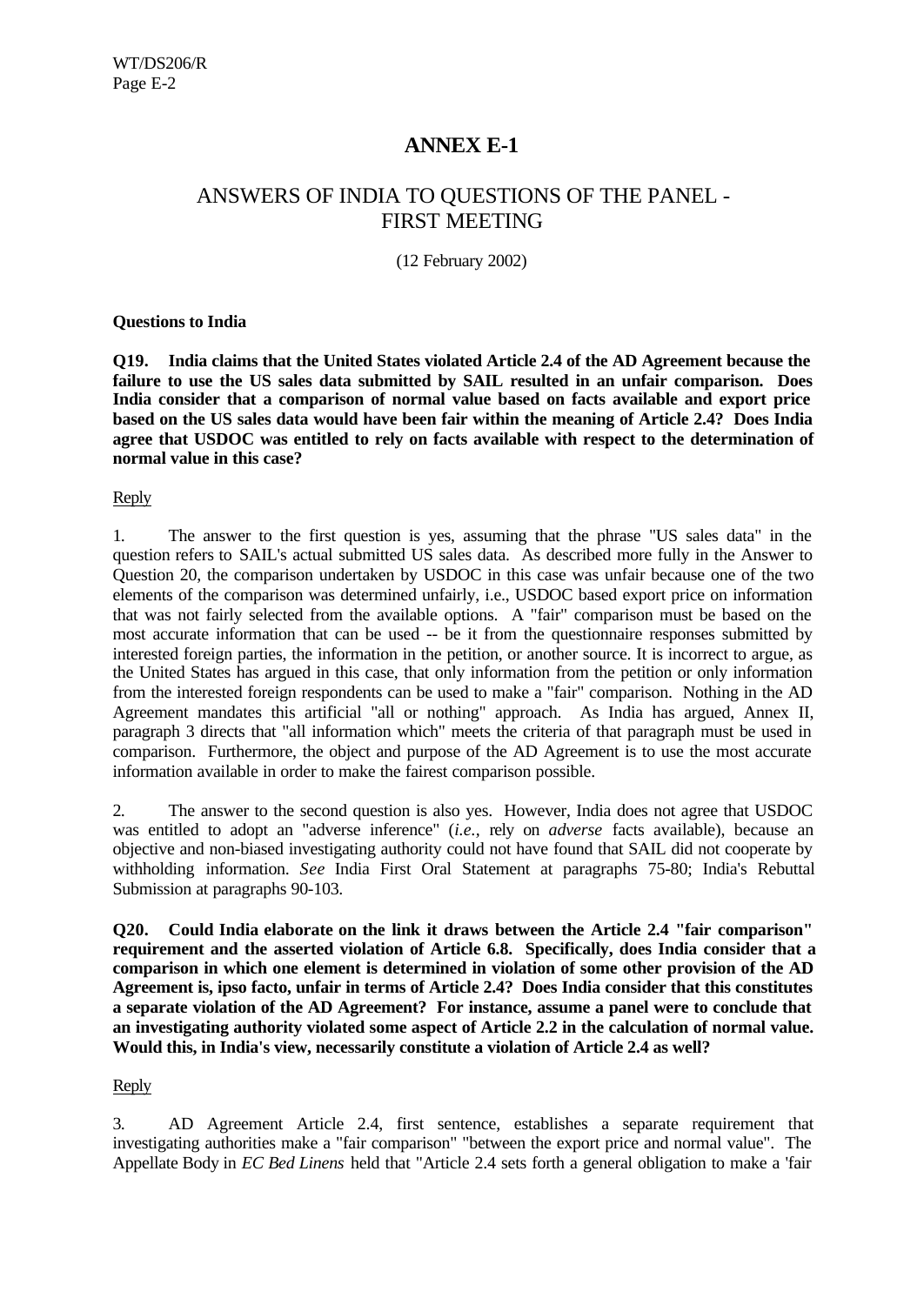comparison' between export price and normal value. This is a general obligation that, in our view, informs all of Article 2 . . ."<sup>1</sup> The Appellate Body in *Japan Hot-Rolled* commented on Article 2.4 as follows:

We would also emphasise that, under Article 2.4, the obligation to ensure a "fair comparison" lies on the *investigating authorities*, and not the exporters. It is those authorities which, as part of their investigation, are charged with comparing normal value and export price and determining whether there is dumping of imports.<sup>2</sup>

4. As the Appellate Body has indicated, Article 2.4 encompasses the requirement that investigating authorities obtain information to ensure that they correctly discern and then compare the proper export price with the proper normal value. As a separate and general obligation, Article 2.4 applies to the actions and decisions taken by investigating authorities that result in a comparison which is "unfair" but which may not be explicitly addressed in detail in the text of the AD Agreement. Given the wide diversity and creative methodologies that could be used to calculate dumping margins, it is important to maintain the viability of this safeguard to ensure that whatever the exact methodology that may be applied, the margins ultimately are based on a fair comparison.

5. In this case, Article 2.4 was violated because USDOC used the petition's lowest export price of \$251<sup>3</sup> per ton when it calculated the final dumping margin. The facts show that this price was fiction -- it was an offer from a non-affiliated company, it was at a price that was almost \$100 per ton less than the weighted average of SAIL's verified actual US prices,  $4$  it was a price that was \$103 per ton less than the average unit value reflected in the US customs data also included in the petition,<sup>5</sup> and finally, it was a price solely from an offer that never became a sale. (The last point is evident from the fact that SAIL's complete US sales database shows that no sale at \$251 -- or at a price even close to that low a price -- took place during the period of investigation). There is no way that a "fair" comparison could be made by using this fictitious price when USDOC knew of its fictitious nature. In sum, the ultimate margin of 72.49 per cent based on the improper application of facts available did not represent a fair comparison between the "export price and the normal value."

6. Whether a comparison is "fair" depends on the "available" facts that investigating authorities may properly take into account under the circumstances and consistent with Article 6.8 and Annex II. Since India acknowledges in this case that USDOC could properly use facts available for the normal value side of the dumping comparison, the "fair" comparison for the purposes of AD Agreement Article 2.4 would be to compare either SAIL's actual US sales data or the US Customs data in the petition with the normal value from the petition. But in no circumstances could a "fair comparison" be made using the US price of \$251 price per ton from the petition.

7. India agrees that in many instances actions resulting in a violation of the provisions of Articles 2, 5-7 and 9 of the AD Agreement (including Article 2.2, as suggested by the Panel) may also result in a violation of the first sentence of Article 2.4. If the Panel agrees with India that USDOC improperly refused to use information from foreign respondents meeting the requirements of Annex II, paragraph 3 and Article 6.8, then, for the reasons described above, it could also conclude that there was a violation of Article 2.4, first sentence because USDOC did not make a "fair" comparison between normal value and US price. But, while there is some overlap between Article 6.8 and the first sentence of Article 2.4, the text of each provision is distinct, and depending on the

 $1$  WT/DS141/AB/R, para. 59.

<sup>&</sup>lt;sup>2</sup> WT/DS184/AB/R, para. 178 (emphasis added).

 $3$  Ex. IND-1, at figure 5, page 00040 (Public version).

 $4$  Ex. IND-32 (public version).

<sup>5</sup> Ex. IND-8.

<sup>6</sup> India Exhibits 8, 31-32; India First Oral Statement at paras. 14-24.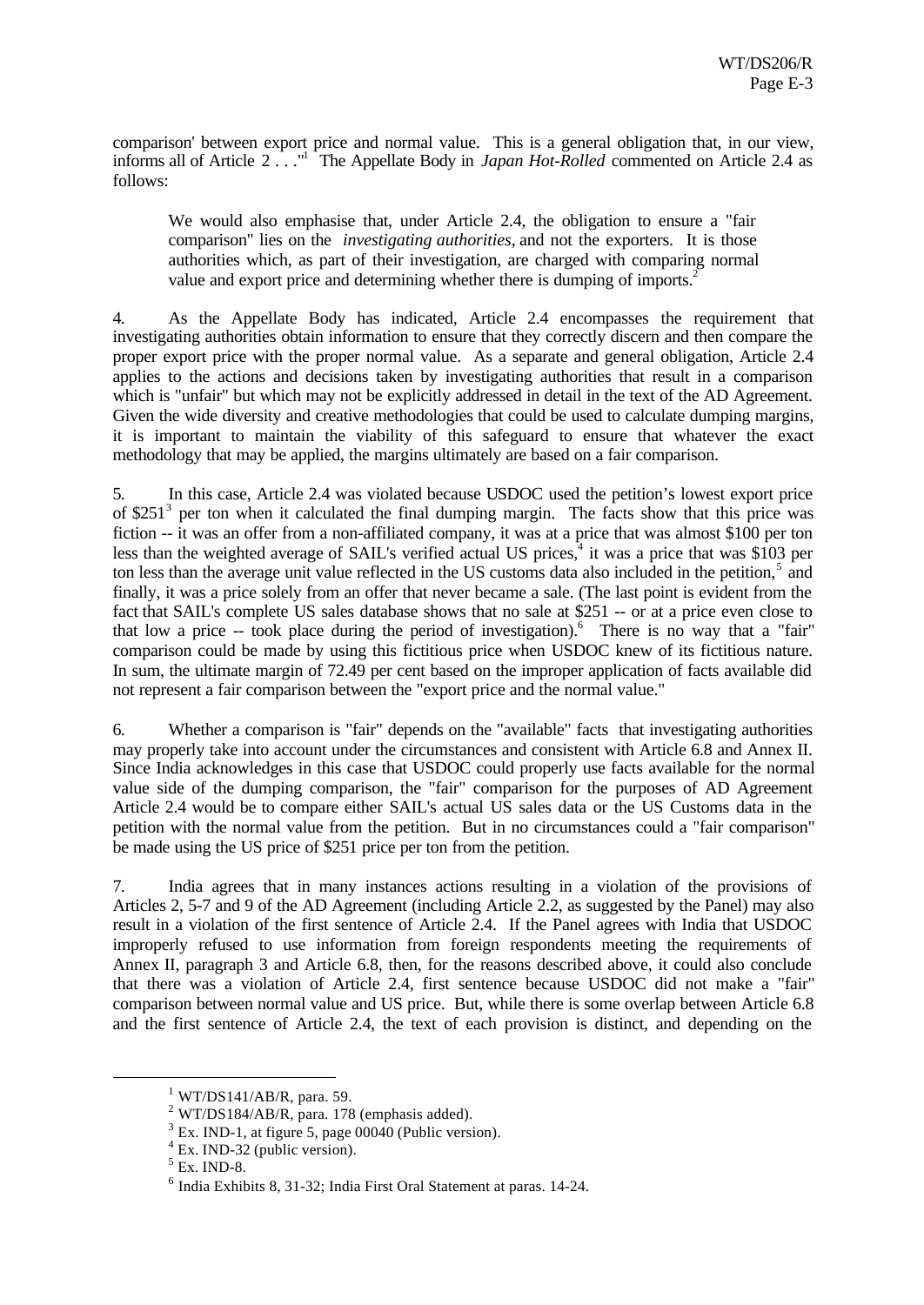circumstances, a violation (or non-violation) of Article 6.8 does not automatically mean there is a violation or non-violation of Article 2.4.

8. Moreover, in this case, India's argument regarding Article 2.4, first sentence is not dependent on the Panel's ruling regarding facts available. Even if this Panel were to find that the United States was justified in applying "total facts available" (a result to which India would strongly object), USDOC had a *separate* obligation to ensure that the facts used to calculate a dumping margin -- even those facts from the petition -- result in the most fair comparison possible. Thus, even in this alternative scenario, USDOC would have been required to reject the \$251 price in favour of the US customs pricing data in the petition in order to make a fair comparison under Article 2.4, first sentence. For this reason, India disagrees with the statement of the United States in its First Submission that India's Article 2.4 claim is "dependent upon India succeeding on its primary argument that Commerce acted inconsistently with its WTO obligations when it based its determination on the facts available  $\ldots$ ."<sup>7</sup>

**Q21. India argues that paragraph 5 of Annex II requires that information in a particular category must be accepted, despite possible flaws, if it can be used without undue difficulties and if the party providing it has acted to the best of its ability. India also asserts that if a category of information satisfies the three or sometimes four conditions of paragraph 3 of Annex II, the investigating authorities may not reject that category of information. These requirements do not, however, address the substance or quality of the information in question. Does India maintain that the investigating authority must, in all cases, base its determination on the information submitted in these circumstances? What if, for instance, information regarding home market sales is known to be incomplete, but is verifiable, timely submitted, and can be used with undue difficulties – would this incomplete information have to be used in calculating the dumping margin? Going further, what if, upon verification, the information proves to be incorrect - must it still be used in calculating the dumping margin? What if the information simply cannot be verified - must it still be used in calculating the dumping margin? Would India consider that the completeness or correctness or actual verification of the information is part of the conditions under paragraph 3 of Annex II, or would these be separate or further requirements?**

# Reply

l

9. With respect to the first statement in the question, India directs the attention of the Panel to India's analysis of Annex II, paragraph 5 that is set forth in paragraphs 81-86 of its First Submission. India's position includes the statement that "[t]hus, if information is not submitted within a reasonable period, or is not completely verifiable, or is usable only if the investigating authorities must spend days and weeks of additional work, then paragraph 5 becomes applicable."

10. The answer to the first question -- whether India maintains that the investigating authority must, in all cases, base its determination on the information meeting the requirements of Annex II, paragraph 3 -- is yes. By the use of the term "base its determination" India reads the Panel's question to mean, include the information at issue within the mix of information that is used in calculating a dumping margin. No one piece of information, standing alone, can be used as the sole basis for calculating a dumping margin because it would only represent – at most – one side of the dumping calculation. Therefore, "all information which" meets the requirements of Annex II, paragraph 3 must be used in conjunction with other information in calculating a dumping margin. But what investigating authorities cannot do is ignore the submitted information if it meets the four requirements of Annex II, paragraph 3.

 $7$  First Written Submission of the United States, para. 179.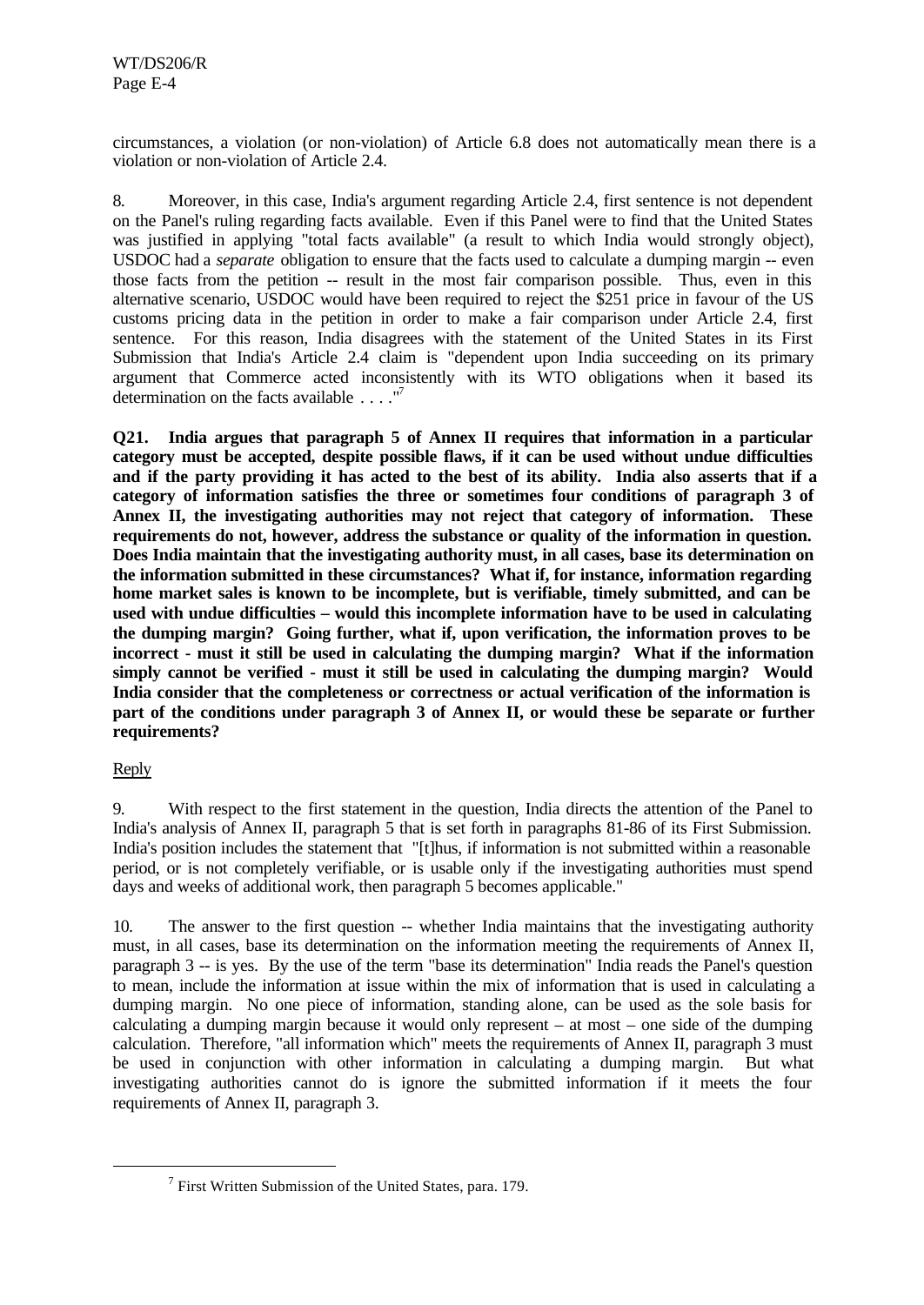11. Regarding the question as to whether incomplete home market sales must be used in the calculation of a dumping margin, the answer would be yes, if it met all four of the requirements of Annex II, paragraph 3 (including the "undue difficulty" element). However, if the home market sales were incomplete, then the gaps in the home market sales could be filled with information from other "available" facts, including the petition. Thus, for example, if a respondent submitted information that satisfied the requirements of Annex II, paragraph 3 regarding sales of 70 per cent of the home market models during the period of investigation, but no information for the remaining 30 per cent of models, then the investigating authorities would be required to use the submitted information regarding the sales of the 70 per cent of home market models, and use facts available for sales of the remaining models. Moreover, if the authorities determined that the responding party refused access to the information that constituted a significant impeding of the investigation, then the authorities could apply adverse facts available. Thus, in the example above, the authorities could use the highest normal value from the petition as facts available for the unreported sales.

12. Regarding the question of what would happen if upon verification, the particular information on home market sales proves to be incorrect, then the answer is no, the information does not have to be used. The reason is that this particular information would not comply with one of the four conditions of Annex II, paragraph 3 -- i.e., it would not be "verifiable."

13. The Panel asks whether the information must be used if it "simply cannot be verified". If by "cannot be verified" the Panel means that during the verification process the actual information at issue was tested and (1) found to inaccurate and incomplete, (2) there was not information available to demonstrate that the reported information was complete or accurate (such as missing records or computer data problems), or (3) examination of other source documents (sales invoices, contracts, bills of lading, letters of credit, etc.) for the category of information (such as export sales or normal value) revealed significant errors in the information examined, then the answer is that no, the investigating authorities would not have to use the information in the determination of a dumping margin. India directs the attention of the Panel to its Rebuttal Submission at paragraphs 65-72 where the terms "verifiability" and "verified" are discussed in detail.

14. With respect to the final question regarding whether India considers that the completeness, correctness or actual verification of the information is part of the conditions under paragraph 3 of Annex II or a separate or further requirement, the answer is that determining whether information is "verifiable" or is actually "verified" is one of the requirements imposed on administering authorities by Annex II, paragraph 3. India does not understand Annex II, paragraph 3 to establish a separate requirement that the authorities determine if information is "complete" or "correct". However, these concepts are obviously relevant to the determination of the factors that are set out in Annex II, paragraph 3, including the "verifiability" or actual verification of information.<sup>8</sup> In addition, as India has explained in its analysis of the term "can be used without undue difficulty", the extent to which verified and timely produced information regarding a "component" or category of information is complete and correct may be relevant to the consideration of whether the information can be used without undue difficulty.<sup>9</sup>

**Q22. Does India dispute the USDOC finding that SAIL failed to act to the best of its ability in respect to information other than US sales data? Is it correct to understand that India has not contested the scope of the information request put to SAIL during the investigation?**

<sup>8</sup> *See* India Rebuttal Submission at paras. 69-75.

<sup>&</sup>lt;sup>9</sup> See India Rebuttal Submission at paras. 14-27; Answer to Panel's Question 23.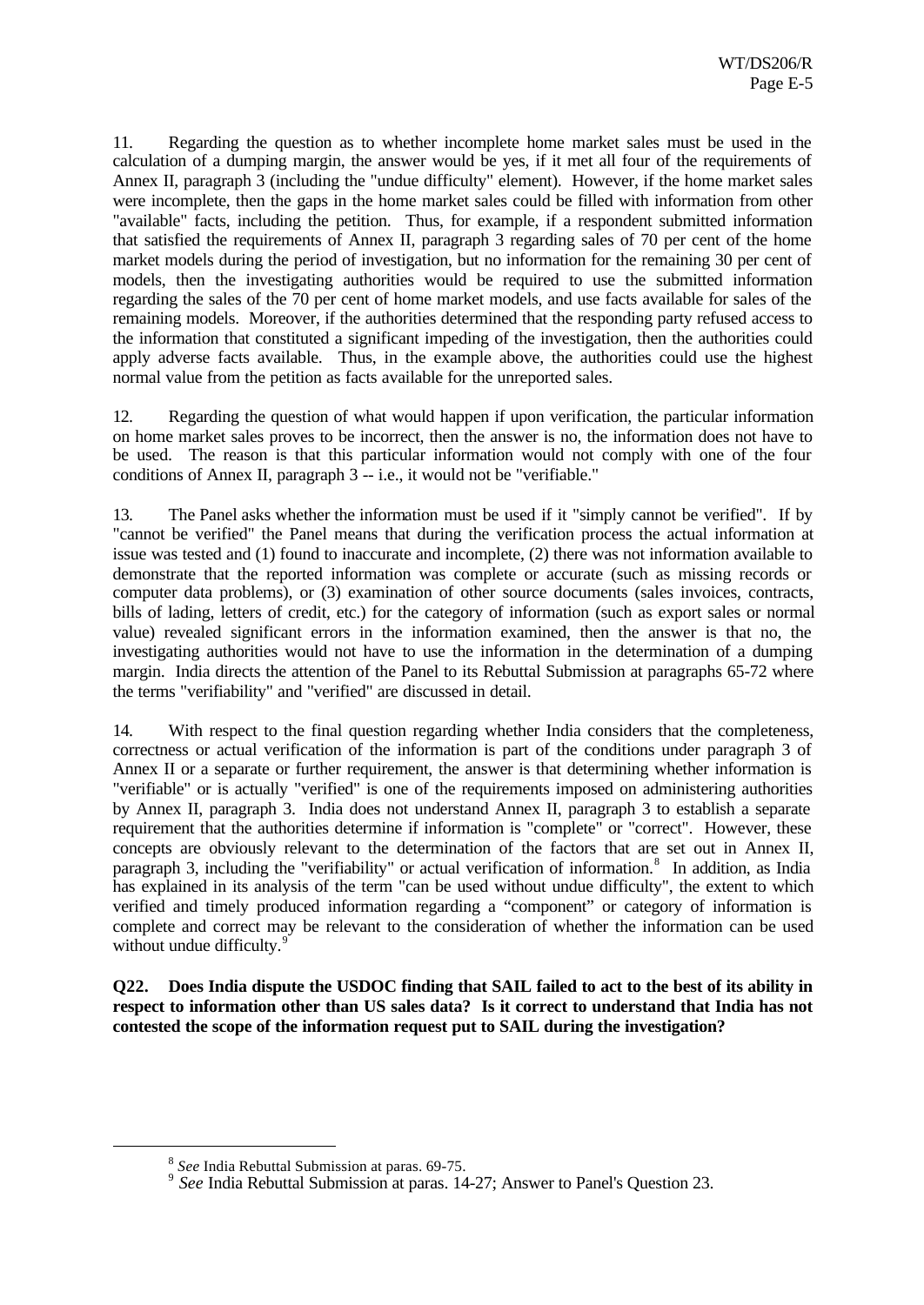# Reply

15. Yes, India does dispute the finding that SAIL did not act to the best of its ability regarding its cost of production information. However, this is a claim in the alternative, which the Panel need not reach for the resolution of this case if it agrees with India that SAIL's US sales data should have been used in the calculation of the final dumping margin. Another alternative claim, which the Panel need not reach under the same assumption, is India's claim that SAIL did not refuse access to information or significantly impede the investigation (i.e., it did not fail to cooperate). Therefore, there was no basis for USDOC to use adverse facts in calculating an AD margin. See India First Oral Statement at paragraphs 75-80; India Rebuttal Submission at paragraphs 87-100.

**Q23. In SAIL's calculations comparing US sales data to "verified" home market sales, what assurance is there that the home sales data covered all sales of comparable product, or that cost data covered all production of the comparable product? Especially in light of the "significant" flaws in the home sales and cost data, which SAIL does not dispute allowed USDOC to rely on facts available. Isn't the argument here, over which facts available to use, which does not appear to be the subject of a claim in this dispute? Does India consider that the comparison SAIL proposed would not have posed "undue difficulties" for USDOC?**

#### Reply

16. There seems to be some confusion underlying this question. India has conceded that there were "significant" flaws in SAIL's submitted home market sales and cost databases, and has not argued that SAIL's home market sales data were "verified" successfully by USDOC. Nor is India arguing that SAIL's submitted home market sales data be used to calculate its dumping margins.

17. India does agree that the "argument here" is "over which facts available to use", in particular, whether SAIL's submitted US data were "available" facts that should have been used by USDOC. India's position is that USDOC violated Article 2.4, Article 6.8 and Annex II, paragraph 3 of the Agreement by rejecting SAIL's submitted US sales data, which met the conditions of Annex II, paragraph 3, in favour of a price offer in the petition, and by calculating the final margin in an unfair manner by using export price information that was grossly inaccurate. Thus, India respectfully submits that, contrary to the statement in this question, this issue is very much "the subject of a claim in this dispute".

178. With respect to the last question, India directs the Panel to its First Submission, its First Oral Statement, the two affidavits of Mr. Hayes, and paragraphs 48 to 67 of its Rebuttal Submission, which all demonstrate that the use of the US sales data would not have posed "undue difficulties" for USDOC to implement. In fact, India's actual US sales data could have been combined with the NV information in the petition in a number of ways, some of which are very similar to – and hence, as easy to implement – as that adopted by USDOC in impermissibly applying adverse total facts available.

**Q24. Section 782(d) of the Tariff Act of 1930, as amended, specifies that in the case of deficient submissions, the USDOC "may, subject to subsection (e), disregard all or part of the original and subsequent responses" (emphasis added). How does India justify the contention that the US law required USDOC to reject US sales data and rely on facts available in violation of the AD Agreement, in light of this statutory language, US case law permitting use of partial facts available, USDOC decisions relying on partial facts available, the arguments presented in SAIL's USCIT brief, and India's acknowledgement that that statute "could" be interpreted otherwise?**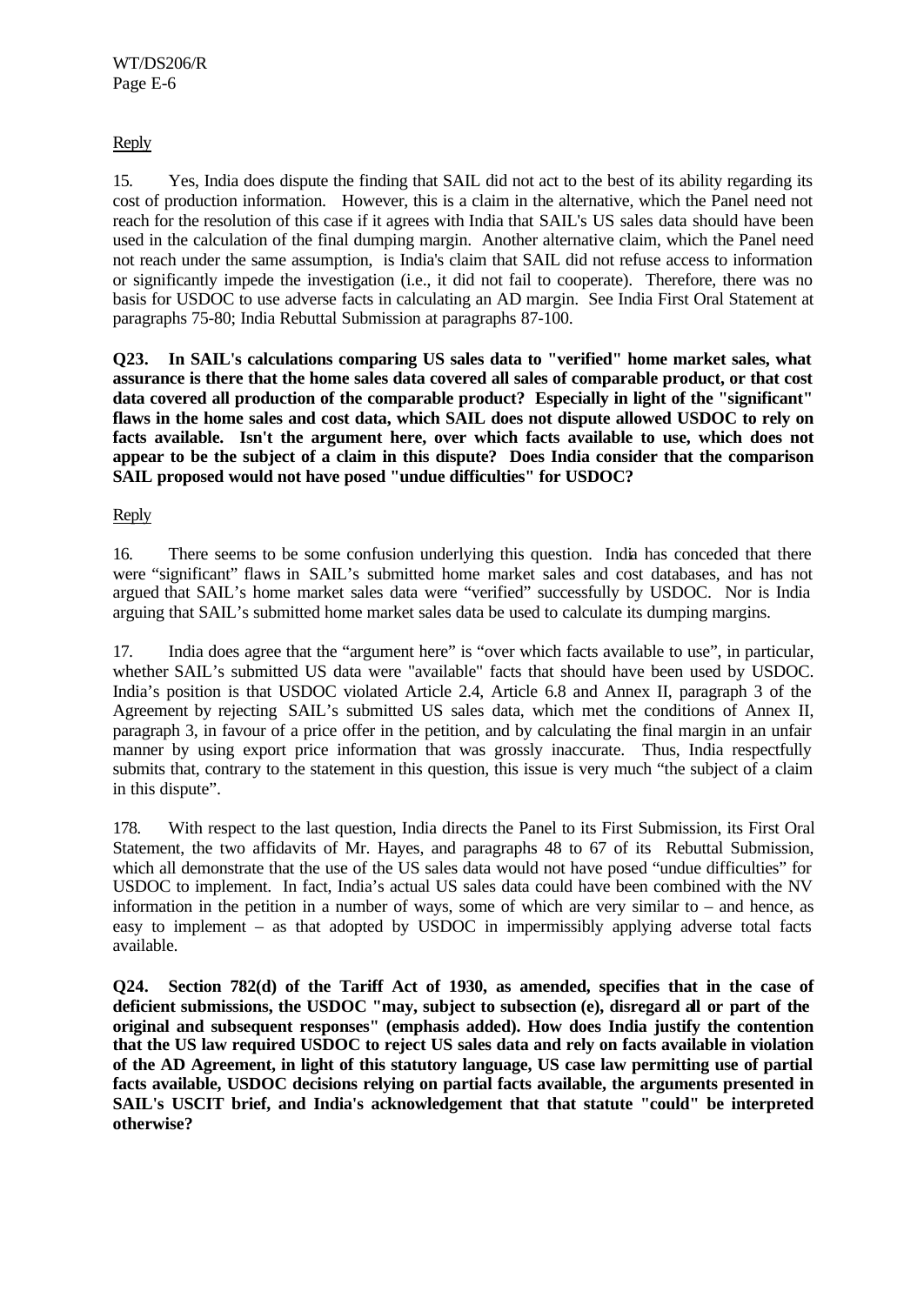Reply

19. There are two aspects to this question – one focusing on the permissive verb ("may") in section 782(d), and the other focusing on the application "partial" as opposed to "total" facts available. India acknowledges the obvious fact that the text of 782(d) uses the permissive verb "may" in authorizing USDOC to "disregard all or part of the original and subsequent responses". However, as discussed in the First Meeting, USDOC and the US Court of International Trade (USCIT) have interpreted that verb in a mandatory sense – i.e., as if the word "may" were "shall". India emphasizes that this interpretation is not a matter of administrative practice, whereby USDOC could have stated that, although applying section 782(d) in a particular case to disregard a respondent's data, it still recognized that it "may", in other situations, apply section 782(d) not to disregard the respondent's data. To the contrary, the USDOC and USCIT decisions show that the agency and the Court have concluded that USDOC must apply section 782(d) to disregard a respondent's data once it determines that the respondent has failed to meet all the criteria of section 782(e).

20. It should be recalled that section 782(e) establishes conditions for mandatory acceptance of a respondent's submitted data – i.e., if the criteria listed in that section are satisfied, the data cannot be disregarded. But if the converse occurs – i.e., *not* all of the criteria in section 782(e) are satisfied – that should only mean that USDOC is not required to accept the respondent's submitted data. It should not also mean that USDOC is required to reject the data, precisely because failure to meet the requirements of section 782(e) returns a party to the ambit of section 782(d), which says "may". Nonetheless, USDOC and the USCIT have interpreted section 782(d) as granting no further flexibility to USDOC to accept data once it has been found not to satisfy the conditions of section 782(e). In that situation, USDOC "must" – not "may" – disregard the submitted information.

21. The cases found in India's Exhibits 28 and 29, discussed during the First Meeting, demonstrate this interpretation by USDOC and the USCIT. For example, the first USCIT decision included in India Exhibit 29, *Allegheny-Ludlum Corp. v. United States*, noted that section 776(a) requires USDOC to apply facts available in four situations, and it noted that some of those situations existed in that case. The respondent raised the issue of the application of section 782(d), but the Court rejected that argument because several of the criteria in 782(e) were not satisfied. It stated that "its [section 782(d)'s] remedial provisions are not triggered unless the respondent has met *all* of the five enumerated criteria [of section 782(e)]. Failure to fulfil any one of these criteria renders section [782(d)] inapplicable".<sup>10</sup> In other words, failure to satisfy all the criteria of section 782(e) leads to automatic failure of section 782(d), which, in turn, leads to the application of section 776(a) with its mandatory requirement to adopt facts available.

22. Turning to USDOC interpretation, in *Roller Chain, Other Than Bicycle, From Japan* (which is included in India Exhibit 28), USDOC clearly treated section 782(d) as mandatory, stating, "Given that Kaga [a respondent] failed to provide the necessary information in the form and manner requested, even after being provided several opportunities to cure these deficiencies, the Department is *required*, under section 782(d), to apply, subject to section 782(e), facts otherwise available."<sup>11</sup> USDOC then went on to find that the respondent failed to satisfy several of the criteria under section 782(e), and it concluded that "the application of section 782(e) of the Act does not overcome section 776(a)'s *direction* to use facts otherwise available for Kaga's submissions."<sup>12</sup> USDOC therefore applied total facts available for the margins for this respondent. In other words, once USDOC determined that the respondent's data failed to satisfy all the conditions for mandatory acceptance under section  $782(e)$ , USDOC did not then pause at section  $782(d)$ , to determine how it should

<sup>10</sup> *Allegheny-Ludlum Corp. v. United States*, Slip Op. 00-170, at 26, 31 (28 Dec. 2000) (Ex. IND-29).

<sup>&</sup>lt;sup>11</sup> Roller Chain, Other Than Bicycle, From Japan, Final Results and Partial Rescission of Anti-*Dumping Duty Administrative Review*, 63 Fed. Reg. 63671, 63674 (16 Nov. 1998) (emphasis added) (Ex. IND-28).

<sup>&</sup>lt;sup>12</sup> *Id.* (emphasis added).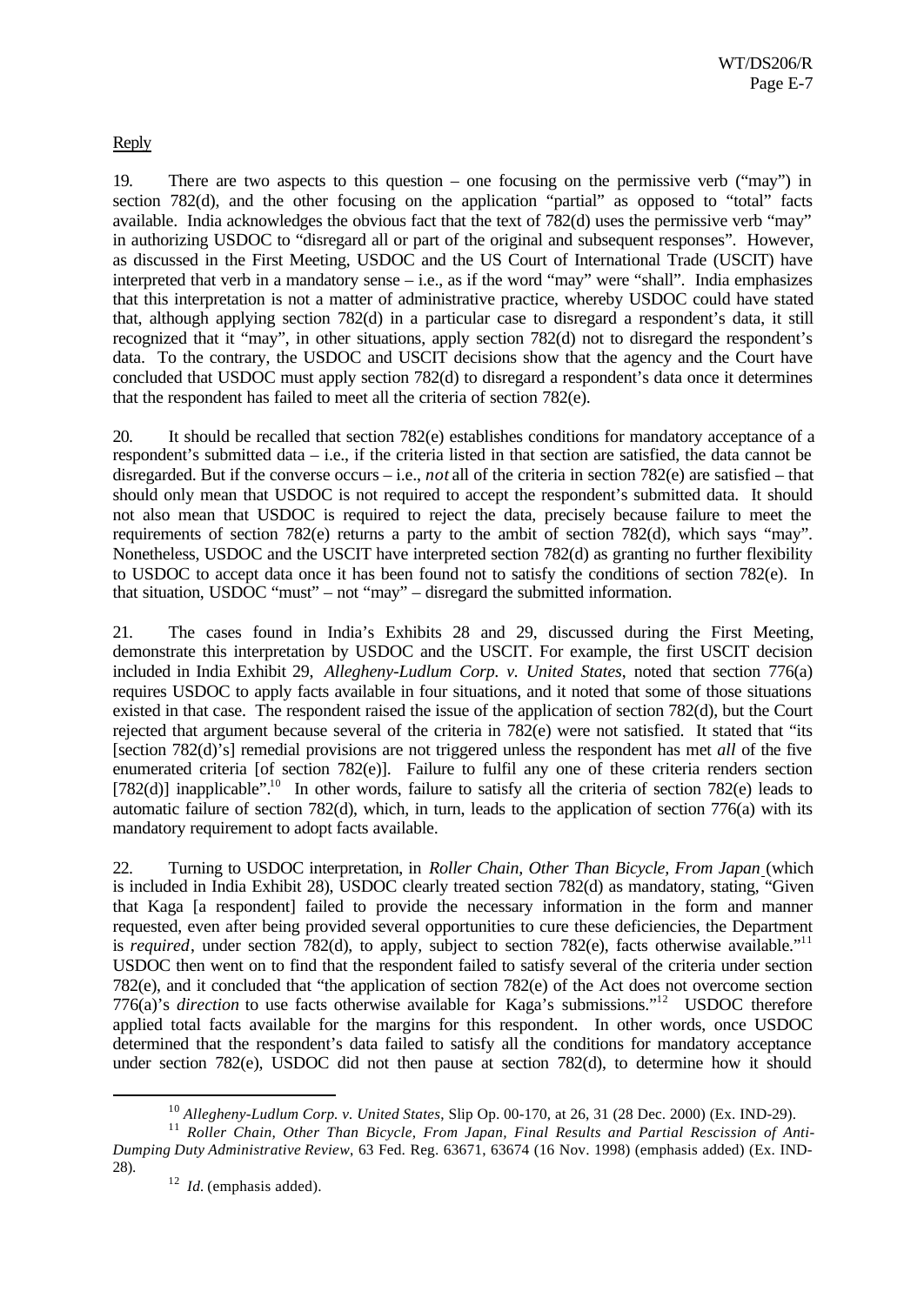l

exercise the discretion it was granted by the statutory phrase "may disregard". To the contrary, it immediately concluded that it must apply section 776(a), which imposes a mandatory requirement to disregard the submitted data.

23. Likewise, in *Certain Cut-to-Length Carbon Steel Plate from Sweden*, USDOC concluded that the respondent failed to meet the requirements of both subsections (e) and (d). USDOC did not then say that subsection (d) provides it with discretion to accept the information anyway – to the contrary, it reverted to the mandatory language in section 776(a), stating simply that "[f]or the foregoing reasons, the Department has determined that, insofar as [the respondent's] cost data could not be verified, section 776(a) *requires* the Department to use the facts available with respect to this data."<sup>13</sup> In another example, *Elemental Sulphur from Canada*, USDOC set out the text of section 782(d), but it then concluded that the respondent's failure to provide certain cost information that it was reviewing under section 782(d) "constitutes a withholding of information within the meaning of 776(a)(2)(A)" – not  $782(d)$ .<sup>14</sup> In other words, USDOC leapt over the question whether the criteria of section  $782(d)$ had been satisfied, and whether it should exercise discretion under that provision to accept the submitted data anyway. Instead, it went directly to section 776(a), with its mandatory "shall" language.

24. Finally, USDOC's Final Determination in the current case provides another clear example of its mandatory interpretation of the statute. USDOC quoted and paraphrased the text of the relevant statutory provisions, including the word "may" in section 782(d). However, after enumerating the ways in which SAIL's submitted data failed to satisfy section 782(e), USDOC did not then return to section 782(d) to decide how to exercise its discretion. Rather, it simply stated that "fals a result [of SAIL's failure to satisfy section 782(e)], the Department does not have an adequate basis upon which to conduct its analysis to determine the dumping margin and *must* resort to facts available pursuant to section 776(a)(2) of the Act."<sup>15</sup>

25. During the First Meeting, counsel for the United States mentioned one USCIT decision, *NSK Ltd. v. United States*, Slip Op. 2001-69, as a counter-example. However, the relevant portion of that decision (pages 84-94) concerns only the application of section 782(e), because the respondent involved in that case satisfied the five criteria of that statute, thus triggering the mandatory acceptance of its submitted data. The issue of the application of section 782(d) (whether mandatory or discretionary) after a failure to satisfy the criteria of section 782(e) never arose in *NSK*.

26. Turning to the second aspect of this question – whether the statute mandates the imposition of partial as opposed to total facts available – as India explained in its First Submission, USDOC interprets the word "information" in sections 776(a) and 782(e) as applying to "all information" submitted. Indeed, USDOC has repeatedly noted that its consistent practice is to reject a respondent's submitted data "in toto" when the data regarding one of the "essential components" is unusable. Linked inexorably with this "practice" is USDOC's consistent interpretation of sections 782(d), 782(e), and 776(a) as requiring it to apply total facts available where information regarding what it terms an "essential component" is not available from the respondent. (India addresses USDOC's application of the long-standing total facts available practice in the responses to Questions 35 and 36 below.)

27. Furthermore, the Panel's question here appears to suggest that India's position on the mandatory nature of the requirement imposed by the statute is contrary to decisions by the USCIT, and SAIL's arguments in its briefs to the USCIT. However, none of the USCIT decisions on "partial

<sup>13</sup> *Certain Cut-to-Length Carbon Steel Plate From Sweden: Preliminary Results of Anti-Dumping Duty Administrative Review*, 61 Fed. Reg. 51898, 51899 (4 Oct. 1996) (emphasis added) (Ex. IND-28).

<sup>14</sup> *Elemental Sulphur From Canada: Preliminary Results of Anti-Dumping Duty Administrative Review*, 62 Fed. Reg. 969, 970 (7 Jan. 1997) (Ex. IND-28).

<sup>&</sup>lt;sup>15</sup> Final Determination, Ex. IND-17, at 73127 (emphasis added).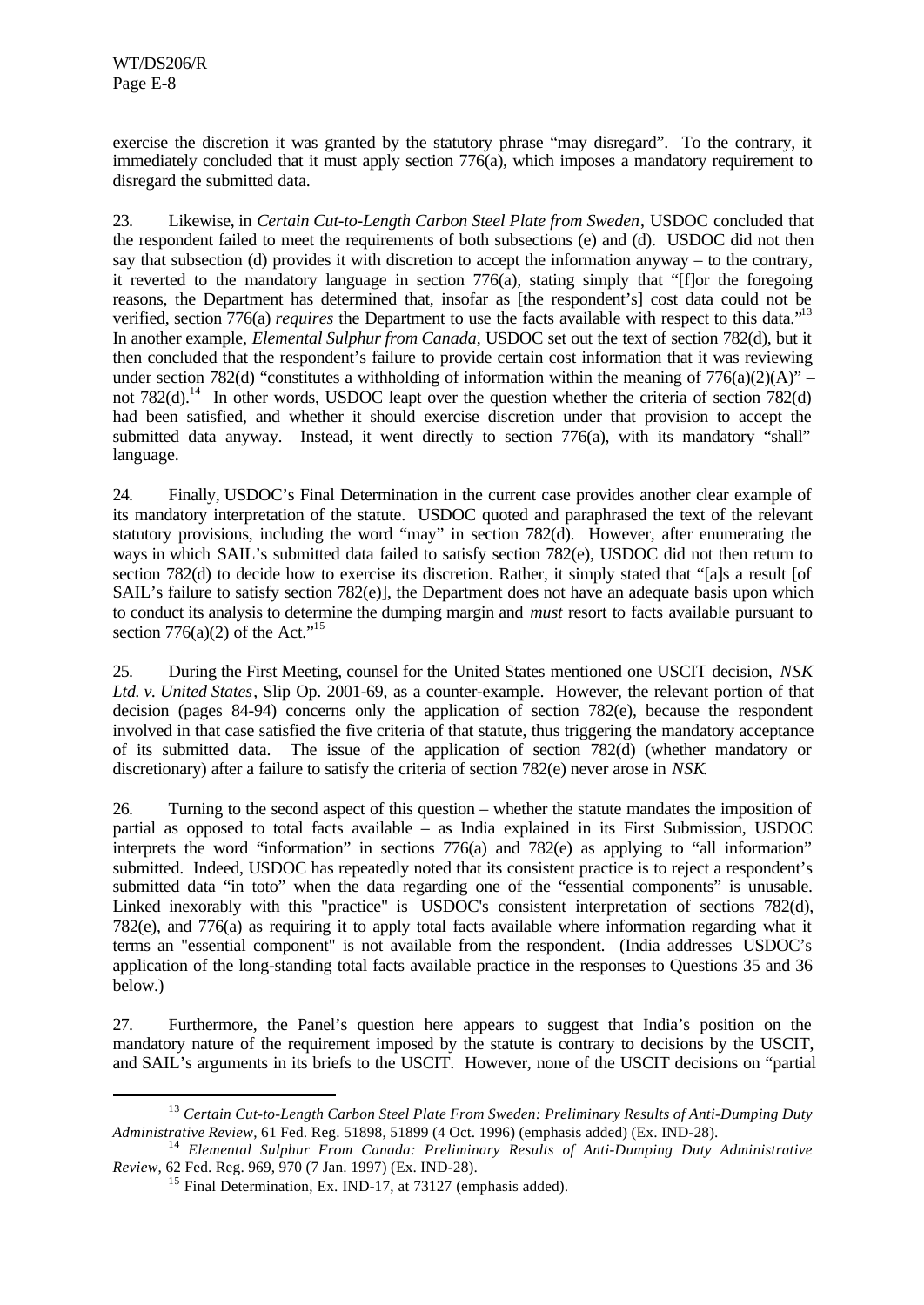facts available" have required USDOC to accept data on one of a respondent's "essential components" when USDOC has rejected data on other "essential components." To the contrary, as is evident from the USCIT's decision in this very case, the Court has generally accepted USDOC's arguments against using "partial facts available" when one of the essential components is unusable. As the USCIT stated in SAIL's appeal of USDOC's Final Determination, "[t]he Department's refusal to accept SAIL's sales data is also consistent with its long standing practice of limiting the use of partial facts available. More specifically, the Department only uses partial facts available to 'fill gaps' in the record.  $\ldots$ <sup>16</sup> The Court went on to describe another case in which it had "upheld the Department's decision to 'reject a respondent's submitted information *in toto* when flawed and unverifiable . . . data renders all price-to-price comparisons impossible.' . . . Similarly, here the Department's legal interpretation is reasonable $17 - i.e.,$  the interpretation to reject SAIL's US sales data because of flaws in other databases. And as for SAIL's own argumentation before the USCIT, although its counsel was ethically bound to zealously represent the company's interests− including the argument that "partial facts available" could include the acceptance of SAIL's US sales database in this case− clearly that was an uphill battle that was lost when confronted by USCIT's recitation of its own and USDOC's precedents.

28. As a final point of clarification, India stresses that as set forth in its First Submission, its First Oral Statement, and in the answer to Question 30, infra, there is an entirely separate *per se* (as such) claim regarding section 782(e) that does not involve section 782(d). This claim is that section 782(e) sets up too high a standard, by imposing additional criteria that do not exist in the Agreement, before the mandatory acceptance of the submitted data is triggered.

**Q25. The heading of India's argument regarding Article 15 asserts that USDOC violated Article 15 by "failing to give special regard to the situation of India as a developing country when it applied facts available in relation to SAIL's US sales data." However, the body of the argument related to the alleged failure of USDOC to "explore possibilities of constructive remedies" as required by the second sentence of Article 15. Is India asserting a violation of the first sentence of Article 15, and if so, could India please explain the legal argument in support of its claim? Could India elaborate on its interpretation of the first sentence of Article 15? In India's view, what obligations does it impose on a developed country, and when must those obligations be satisfied? Could India expand on its assertion and explain how, specifically, the USDOC actions in this case constitute a violation of the first sentence of Article 15?**

# Reply

l

29. India is asserting an independent claim for a violation of the first sentence of AD Agreement Article 15.

#### **Legal interpretation of First Sentence of Article 15:**

30. The obligation imposed by the first sentence of Article 15 is mandatory because it provides that "special regard must be given. . ." It does not say "should be given" or "must be considered". The operative action required from investigating authorities is to provide "special regard" "when considering the application of anti-dumping measures". The inclusion of the clause "when considering the application of anti-dumping measures" indicates that the developed country investigating authority must take action after collecting information and in deciding which information to use and how to use it to calculate the margins. Finally, the use of the term "special situation" highlights the needs of developing countries and appears to be similar to the concept of "essential interests" embodied in the second sentence of Article 15.

<sup>16</sup> *SAIL v. United States*, Slip Op. 01-60, at 12 (22 May 2001) (citation omitted) (Ex. IND-20).

<sup>17</sup> *Id*. at 13 (quoting *Heveafil Sdn. Bhd. v. United States*, Slip Op. 01-22, at 9 (27 Feb. 2001)).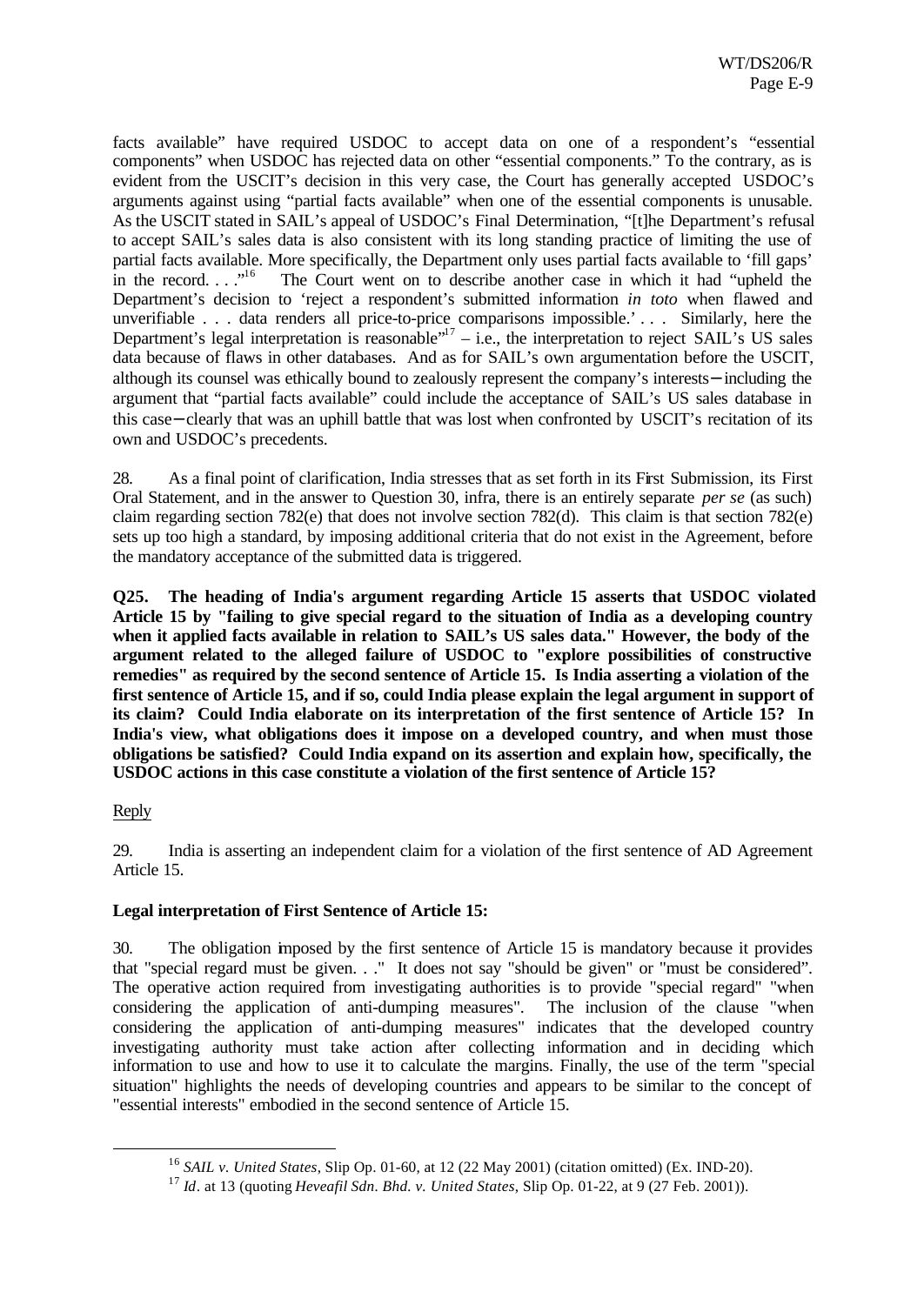31. Exactly what constitutes sufficient "special regard" will depend on the facts and circumstances of each case. The requirement that developed country authorities give "special regard" implies that before applying a dumping margin they must give some extra consideration to the arguments and special situation of respondents in developing countries. It may include exercising any available discretion granted by statutory or regulatory provisions to use information provided by respondents in developing country Members. It may require making a distinction in regulations or practice between respondents based in developing and developed country Members. Finally, it could also include exercising special care in choosing which facts to use even when facts available must be used, and in an example relevant to the current case, it may mean taking additional steps to corroborate information in the petition that would be used as facts available. In short, the notion of "special regard" requires an enhanced, conscious application of equity and fairness, focusing on applying the applicable rules to the maximum extent possible to facilitate the "special situation" of developing countries.

32. But it is not enough for an investigating authority to maintain an awareness of special regard during an investigation. The authorities must also articulate in some manner in the final determination how they exercised such special regard. Otherwise, it would be impossible for WTO Members and WTO panels to judge whether the obligation in the first sentence of Article 15 has been discharged.

# **Argument in support of India's claim under the First Sentence of Article 15:**

33. There were several key points late in the investigation in which USDOC was required to give "special regard" to SAIL's "special situation." In particular, "special regard" should have been given when USDOC was faced with a choice in calculating the margin to be applied in the final determination. As the Panel knows, USDOC could have used SAIL's verified (and verifiable), timely produced US sales database instead of the single offer price of \$251 in the petition. Before it made this choice, USDOC was presented with considerable arguments by SAIL's counsel in the case and rebuttal briefs filed on 12 and 17 November 1999, respectively, and again at the hearing held by USDOC on 18 November that it should use the company's actual submitted US sales data.<sup>18</sup> SAIL's counsel argued that because SAIL's US database was complete, accurate, and verified, it would be arbitrary and capricious for USDOC to discard it and use information that it knew to be incorrect instead. But there is no evidence in the Final Determination that in deciding to use the \$251 price offer in the petition -- or in making any other decision regarding the application of anti-dumping measures -- USDOC ever gave any "special regard" to SAIL's "special situation." This is not surprising since nothing in the US statutes, regulations or procedures implementing the AD Agreement grant any specific authority to USDOC to give any "special regard" to developing country respondents in considering the application of anti-dumping measures. The statute and regulations simply authorize USDOC to apply a "one size fits all" methodology.

34. How is the Panel to judge whether the United States provided sufficient "special regard" to SAIL? India would suggest that at a minimum, the Panel must examine the Final Determination to see if there is any evidence that USDOC indicated how it took the special situation of SAIL into account when considering the application of anti-dumping measures. At a minimum, the Final Determination should state the steps USDOC considered in deciding what information to use and how that choice was -- or was not – affected by the fact that SAIL was a developing country respondent. For example, USDOC could have considered exercising, for the first time in its history, the apparent discretion existing on the face of section 782(d) to accept SAIL's US sales data despite the absence of usable information in the cost and home market databases. Yet, the Final Determination does not reflect any such reconsideration of USDOC's long-standing interpretation and practice of applying sections 782(d) and 782(e) in a mandatory fashion -- regardless of the developmental status of the

<sup>18</sup> Ex. IND-14, IND-15.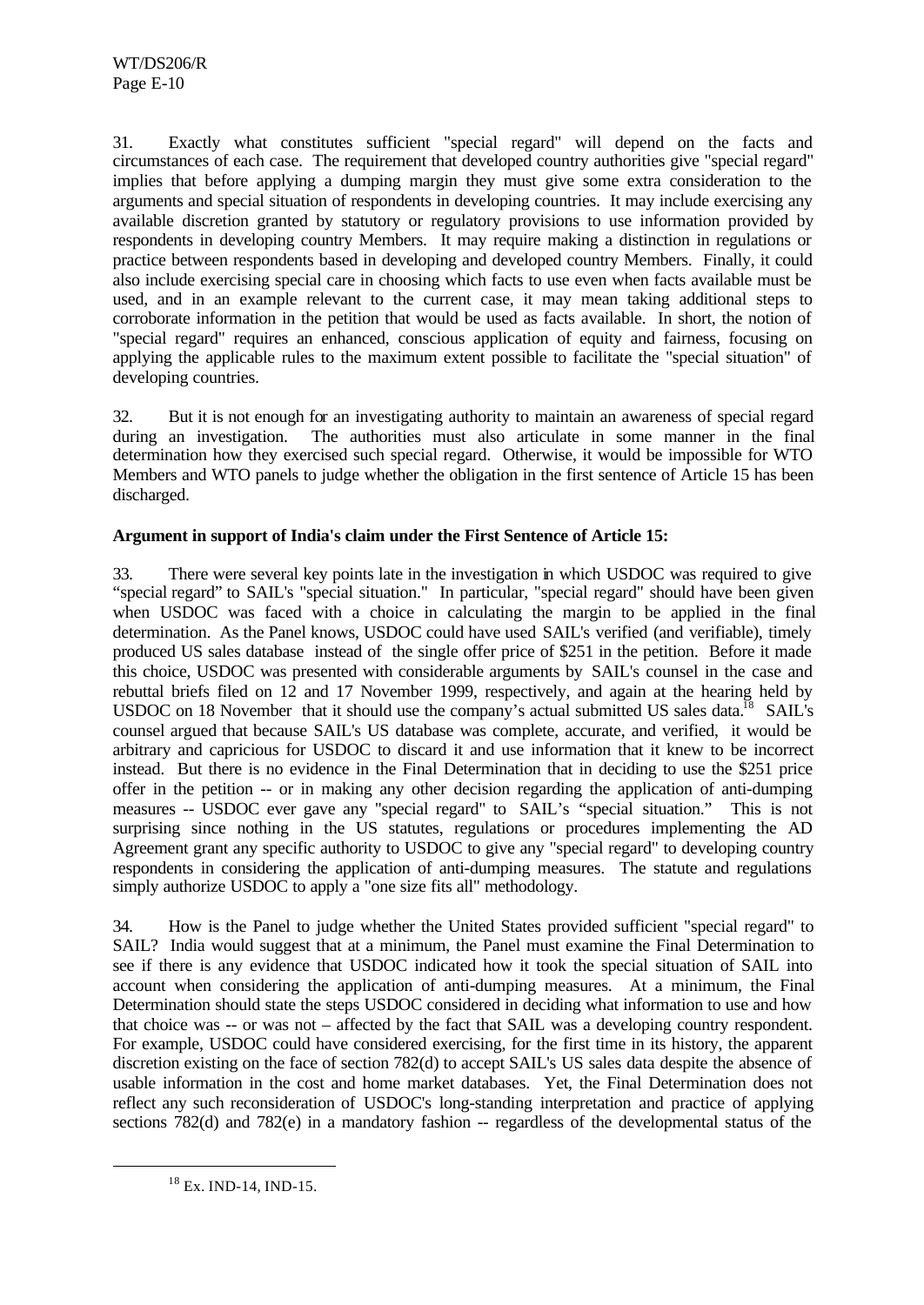responding company. In fact, the Final Determination includes no description whatsoever of the required "special regard" to SAIL.

35. India notes that the United States has argued that it provided additional time during the investigation to SAIL to respond to its questionnaires and that this evidenced its concern for SAIL's status as a developing country company. But most of these so-called extensions of time were burdened with yet more requests for information.<sup>19</sup> And in one instance, USDOC rejected three of SAIL's submissions as untimely – two of which were late by one day – which hardly demonstrates that USDOC was applying a "special regard" for the situation of a struggling developing country respondent.<sup>20</sup> Nor do such extensions of time constitute providing "special regard" when "considering the application of anti-dumping measures". This can only be done after the information is collected and processed. It is at this later stage when the margins are calculated and a variety of different facts and methodologies can be used to calculate the ultimate margin that the special regard must be given. At this crucial later stage of the process, USDOC provided no such special regard to SAIL in the current case. In fact, it knowingly used fiction in place of reality in choosing the \$251 price offer from the petition to calculate the final dumping margin.

36. Finally, the United States correctly notes that India previously asserted that the first sentence of Article 15 does not impose any specific legal obligation on developed country Members.<sup>21</sup> India still takes the position that there are no specific legal requirements for specific action set out in the first sentence of Article 15. However, India has reflected on the mandatory nature of the first sentence and is now of the view that this mandatory provision does create a general obligation, the precise parameters of which are to be determined based on the facts and circumstances of the particular case.

**Q26. Does India agree with the contention of the United States that the respondent ultimately controls the information necessary to a dumping calculation? How does India respond to the contention that to allow the respondent to control the information gathering process by deciding which information (or category of information) it will provide, and requiring that this information be accepted if it is adequate under paragraph 3 Annex II regardless of what flaws there may be with other information, gives the respondent control over the dumping calculation and thus opens the possibility for manipulation of the results?**

#### Reply

l

37. India agrees, of course, that the respondent possesses the data from which the most accurate dumping margins can be calculated. India does not agree however, that the respondent in any way has "control over the dumping calculation" or can "manipulate" the results in the negative sense suggested by the United States. It would be more correct to say that the investigating authority controls the dumping margin calculations, in that it decides (within the limits imposed by the AD Agreement) what data to use and actually performs the calculation. This information can, in appropriate situations, include the selective, non-neutral information included within the petition. In India's view, the issue is not an abstract one of "control," but whether the Agreement contains

<sup>19</sup> *See*, *e.g.*, Ex. US-8 (supplemental questionnaire dated 27 May 1999); Ex. US-9 (letter dated 11 June 1999, granting extension of time and asking additional questions); Ex. US-11 (memo to USDOC file dated 7 July 1999, noting "deficiencies" in SAIL's electronic database and requests for "new files and supporting format sheets"); Ex. US-20 (letter dated 12 July 1999 from USDOC to counsel for SAIL offering opportunity to resubmit electronic databases and asking additional questions on cost data); Ex. US-12 (additional supplemental questionnaire dated 7 July 1999); Ex. US-17 (additional supplemental questionnaire dated 2 August 1999); Ex. US-18 (additional supplemental questionnaire dated 3 August 1999).

<sup>20</sup> *See* USDOC letter to SAIL rejecting submissions (7 July 1999) (Ex. IND-9).

 $21$  First Written Submission of the United States, para. 182.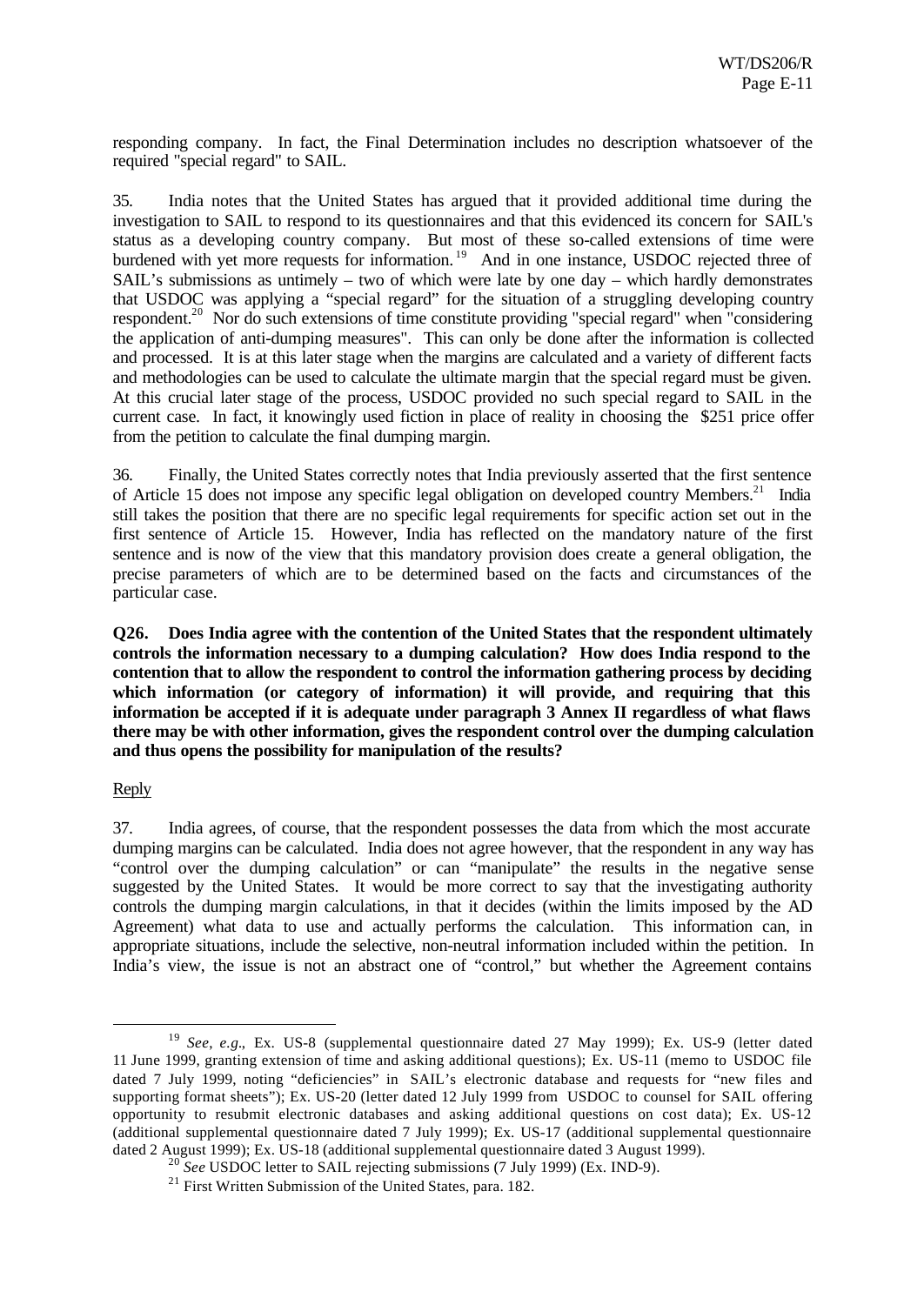adequate procedures for collection and use of information to determine dumping margins, and whether those procedures have been properly applied in a given case.

38. The purpose of an anti-dumping investigation is to establish the most accurate possible dumping margin, not to achieve a particular outcome. Moreover, the Agreement contains detailed procedures for collecting and using information to establish that margin. This is why Article 9.3 stipulates that the amount of a dumping margin may not exceed a margin calculated in accordance with Article 2. This is also why Article 6 provides how evidence is to be collected and used in determining a dumping margin under Article 2, and why Article 6.8 and Annex II establish procedures to be followed in the event that a respondent does not or cannot provide information requested. In addition, Article 2.4, first sentence mandates that a "fair comparison" must be made between normal value and export price. India considers that these provisions govern how dumping margins are to be established in every possible situation in which either no or incomplete information is received from a respondent. Thus, if the procedures contained in the Agreement are followed properly, there should be no issue as to which party "controls" the process or "manipulates" the outcome. Moreover, India considers that these provisions establish a strong preference against rejecting information submitted by a respondent even if that information is incomplete.

39. Nevertheless, the United States contends that the investigating authority must have sufficient authority to take additional action to assert "control over the process" to its own satisfaction and to avoid what it considers as "manipulation" of the process by the respondent. Before discussing how these concerns affect the situation referred to in the question, where some of the information is adequate and the rest is flawed, it is instructive to consider how the United States' concerns affect the outcome under the Agreement in situations in which there is much less cooperation or accurate data available.

40. Even in the most extreme possible case of total non-cooperation, the United States' concerns regarding "manipulation" have no basis in the language and operation of the Agreement. Consider a situation where a respondent receives a petition and a questionnaire from the USDOC and decides not to respond to the questionnaire or participate further in the investigation. While the United States would suggest that a respondent is thereby "manipulating" the process, the respondent's reaction may be an entirely appropriate, reasonable business decision. A respondent simply may not be able to bear the considerable legal and administrative costs and other burdens of participating in the investigation, or may be incapable of assembling or translating the necessary records. This situation clearly permits the investigating authority to use "the facts available" for every aspect of establishing a margin. Even in this situation, however, the investigating authority does not have unlimited discretion. The margin must still be based on facts that are permissibly "available", established using "special circumspection" and, where "practical," information checked against independent sources. Moreover, while the Agreement, in Annex II, paragraph 7, notes that this situation "*could*" result in a less favourable outcome for the respondent, the nature and extent of this outcome is still dependent on facts established using special circumspection. Thus, even in the most extreme situation of a respondent failing to provide any data, the Agreement lays down procedures that must be carefully followed, and does not leave open issues as to who "controls" the process or how outcomes are "manipulated". More importantly, the Agreement applies these procedures and reaches a possibly adverse outcome without needing to make subjective judgements as to whether a respondent is "manipulating" the process.

41. Moreover, the United States' approach to ensuring that it has sufficient control over the process would lead to the establishment of margins not supported by the evidence. In a case where a respondent decides to provide at least some information, the Agreement already provides more than sufficient incentives to encourage cooperation without permitting an investigating authority to discard information provided by respondents that meets the criteria of Annex II, paragraph 3 and without undermining the goal of calculating accurate margins based on facts. India refers the Panel to the discussion at paragraphs 47-61 of its Oral Statement at the First Meeting of the Panel, in which India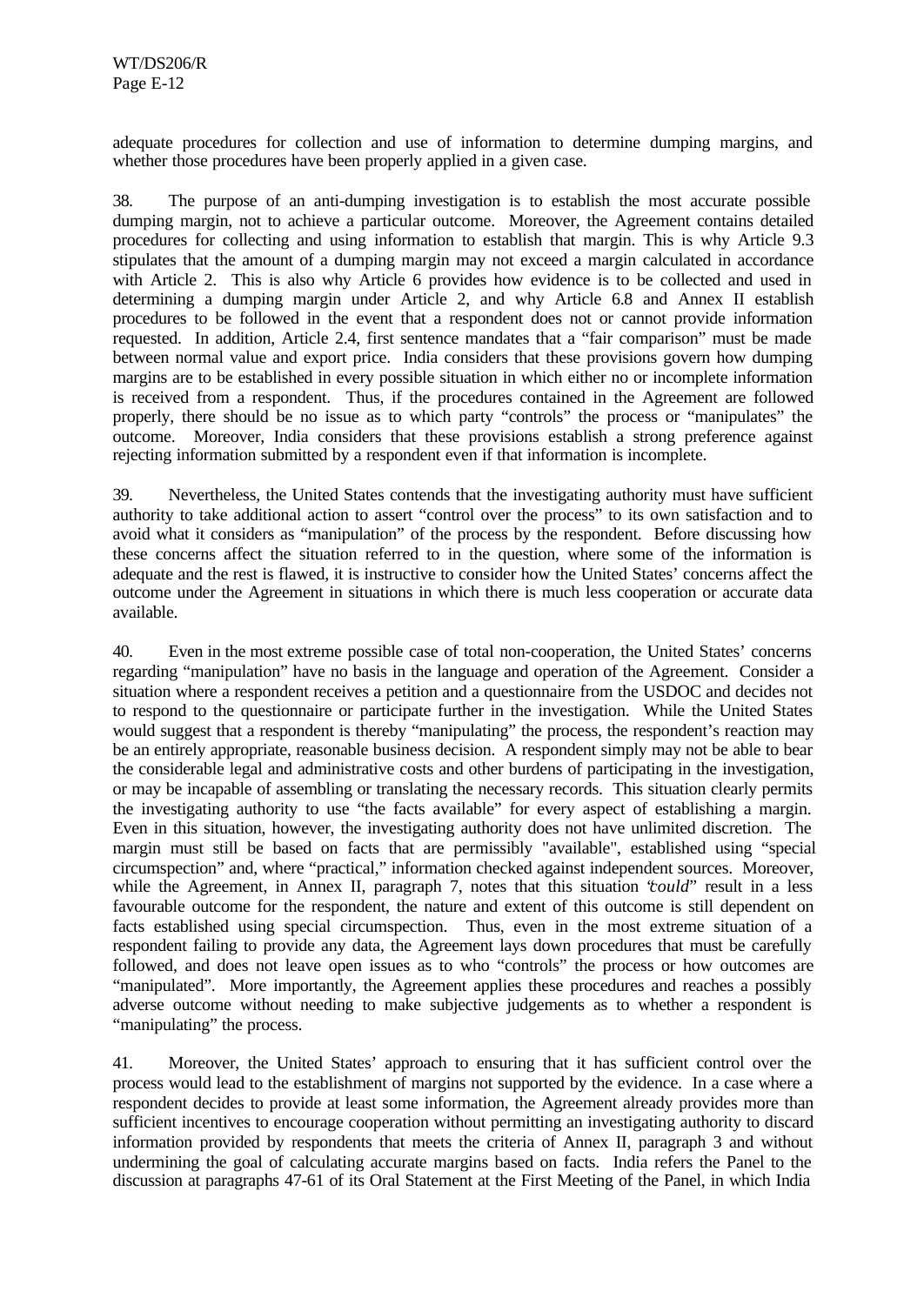explained that the ability of the investigation authority to rely on information supplied by the domestic industry for even part of the margin calculation creates the strongest possible incentive for a respondent to comply with the authority's data requests. India noted therein that the United States informed the panel in the *Japan Hot-Rolled* dispute that "it is generally understood that applicants will document the highest degree of dumping that the available evidence will support". A respondent providing some information knows, therefore, that any information that it does not provide may be replaced by "the highest degree of dumping that the available evidence will support". This is surely sufficient incentive to cooperate. Where a respondent submits some data and invites the use of the "highest degree" of dumping in place of the remaining data, the respondent can hardly be said to control the calculation or manipulate the outcome.

42. Indeed, turning to the facts of this case, SAIL was so desperate to avoid the application of facts available regarding its cost of production that it repeatedly strove to satisfy USDOC's data requests and supplemental questionnaires, and it even submitted a totally revised cost database on the first day of verification. It did this because it knew that the legally permissible alternative was for USDOC to use facts available in the petition – the "highest degree of dumping" – to establish its constructed value. SAIL's inability to provide this information in a timely fashion resulted in the application of much higher margins than would have resulted if SAIL's revised cost database had been used.<sup>22</sup> It is hard to see this extraordinary effort to get the cost data "right" as evidence that SAIL had control over or was somehow manipulating the process (or failed to cooperate).

43. India notes also that to the extent that the Agreement must be interpreted as creating or requiring incentives to participation by respondents in an investigation, in practical terms the United States' position creates as many negative as positive incentives. The United States' position is that it may use total facts available, which may be adverse, even in situations where respondents make extensive efforts to cooperate and indeed succeed in providing much usable data. If respondents know that if they try but despite their best efforts fail to submit entirely accurate or usable data, the consequences will be no different than if the respondent made no effort at all to respond, then the incentive is clearly for the respondent to save its time and money and not respond.

44. For these reasons, India considers that the Agreement provides adequate, objective procedures to determine objective margins based on facts, even in situations where respondents either provide no information at all or selectively provide certain information, without giving rise to any concerns regarding subjective issues of control or manipulation.

45. In any event, this case is neither one where the respondent failed to respond at all nor one where the respondent tried, in the United States' phrase, to "provide only that select information which would not have negative consequences for them". SAIL clearly tried very hard to provide complete and accurate responses to all sections of the USDOC's questionnaires and to "pass" all aspects of the USDOC's verification. SAIL did not deliberately attempt to submit inaccurate or incomplete data or otherwise "control" or "manipulate" the process. As a practical matter, therefore, it is not clear what relevance the United States' concerns about "control" or "manipulation" have to this case. Even if the Agreement permits the application of adverse facts available where the investigating authority has reason to believe that the respondent "manipulated" the data, there is no basis for such a finding here. SAIL's dumping margin therefore should not be affected by concerns regarding the possible manipulation of data by other respondents in other cases.

**Q27. It is the Panel's understanding that US law does not provide for the imposition of a lesser duty. In this circumstance, does India consider that the US was obliged to explore the possibility of imposing a lesser duty under Article 15?**

Reply

<sup>&</sup>lt;sup>22</sup> SAIL's case brief to the USDOC, at 13 (Ex. IND-14).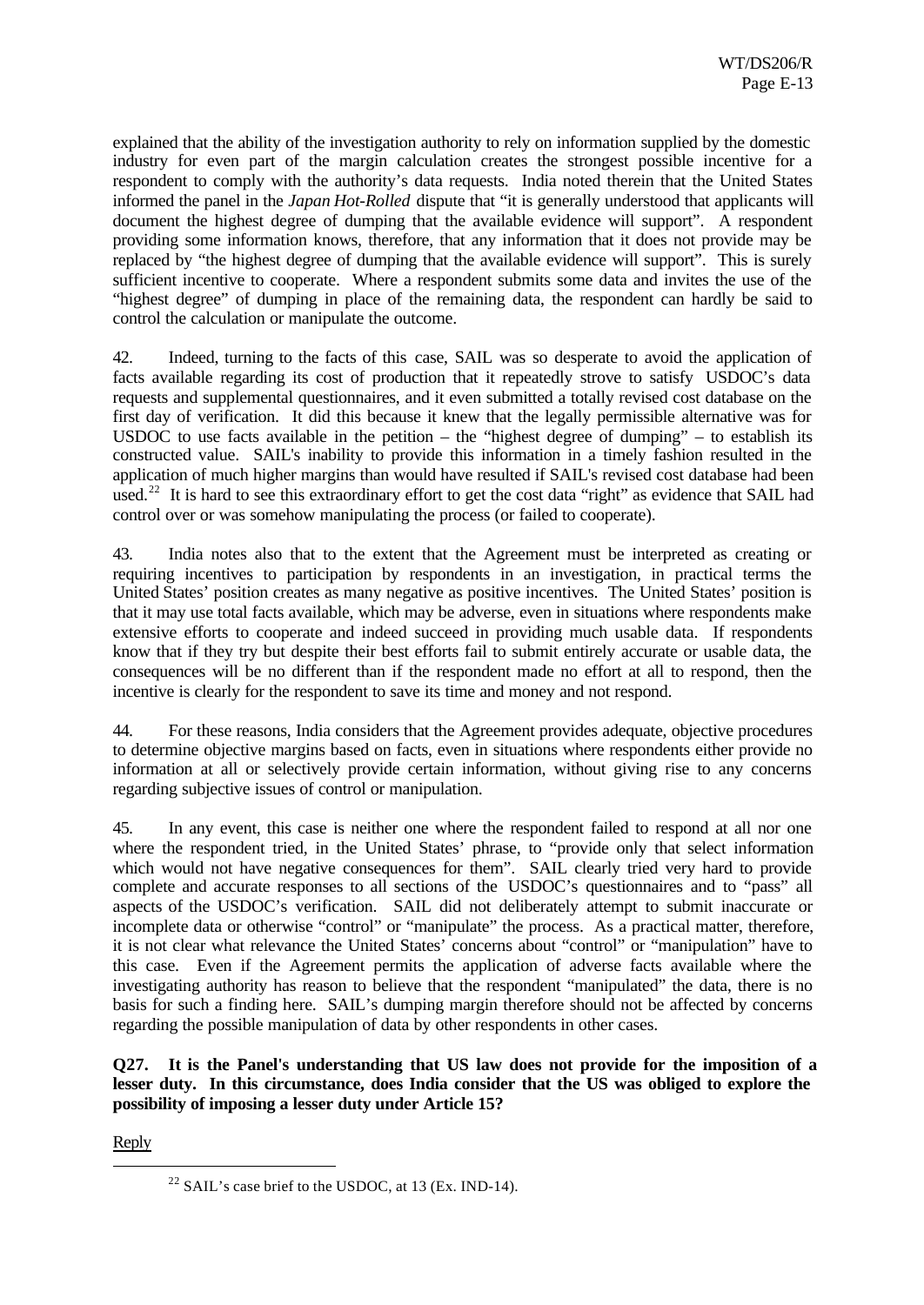46. The Panel is correct that the US anti-dumping law does not provide for the imposition of a "lesser duty" than that calculated as the "full margin of dumping", in the language of Article 9.1. Nevertheless, India believes that Article 15 requires the United States to at least consider the possibility of a lesser duty remedy for developing countries. Article 15 expressly provides that "possibilities of constructive remedies *shall* be explored before anti-dumping duties are applied". The panel in *EC Bed Linens* stated that "imposition of a lesser duty, or a price undertaking would constitute 'constructive remedies' within the meaning of Article 15".<sup>23</sup> AD Agreement Article 8.3 requires authorities to inform the exporter of the reasons why the price undertaking has not been accepted. Moreover, the United States was required, pursuant to Article 18.4 of the AD Agreement, to "take all necessary steps, of a general or particular character, to ensure, not later than the date of entry into force of the WTO Agreement for it [1 January 1995] the conformity of its laws, regulations and administrative procedures with the provisions of this Agreement as they may apply for the Member in question".

47. There can be no doubt that a lesser duty is a "constructive remedy", as found by the *Bed Linens* panel. Nor is there any doubt that Article 15 applies to all WTO members. Therefore, in order to meet its obligations under Articles 15 and 18.4, the United States was required to have legislation that gave authority to USDOC to engage in the exploration of a lesser duty prior to the imposition of anti-dumping duties with developing countries. Any other reading of Articles 15 and 18.4 would permit a Member to avoid its responsibilities under Article 15 to explore all constructive remedies simply because it refused to enact the necessary laws, regulations or administrative procedures. Such a failure to enact legislation represents a nullification and impairment to the rights of India and to Indian companies that are entitled to have price undertakings explored in negotiations with USDOC.

**Q28. Could India please explain why it considers the US sales data to be "unrelated" to the rest of the data in this case? Would India consider that, in every case, the data on (a) the prices of the subject merchandise in the domestic market of the exporting country, (b) the export prices of the subject merchandise, (c) the costs of production, and (d) constructed value, are separate and distinct categories of information? Would India consider that if an exporter provides information on any one or more of these elements that is verifiable, timely provided, and where applicable in the computer language or medium requested, that information must be used in calculating a dumping margin for the exporter providing the information? Would India's answer to the previous question be affected by the extent to which information on other elements is not verifiable, or not timely provided, or not in the computer language or medium requested? That is, does India see any possibility of a "global" perspective on the decision whether information can be used without undue difficulties in calculating the dumping margin?**

#### Reply

l

48. India considers the US sales data to be unrelated to the rest of the data in this case for a number of reasons. First, SAIL recognized and treated its export and domestic market sales as a separate area of commercial activity, as demonstrated by the facts set forth in the verification reports that SAIL maintains separate sales offices and personnel, separate records, and distinct channels of distribution for the export sales, as opposed to their home market sales and cost of production. Financial and accounting records for the export and domestic markets were also maintained separately, because export transactions involve currency conversion, which is not relevant for home market sales. Indeed, USDOC's verification report describes the differences in processing and recording of US sales and home market sales. The report highlights the very centralized nature of SAIL's export contracts, including those involving the United States. Export sales were transacted by the International Trade Division in New Delhi, and transferred to the Transport and Shipping office in

<sup>23</sup> *European Communities - Anti-Dumping Duties on Imports of Cotton-Type Bed Linens from India*, WT/DS141/R at para. 6.229.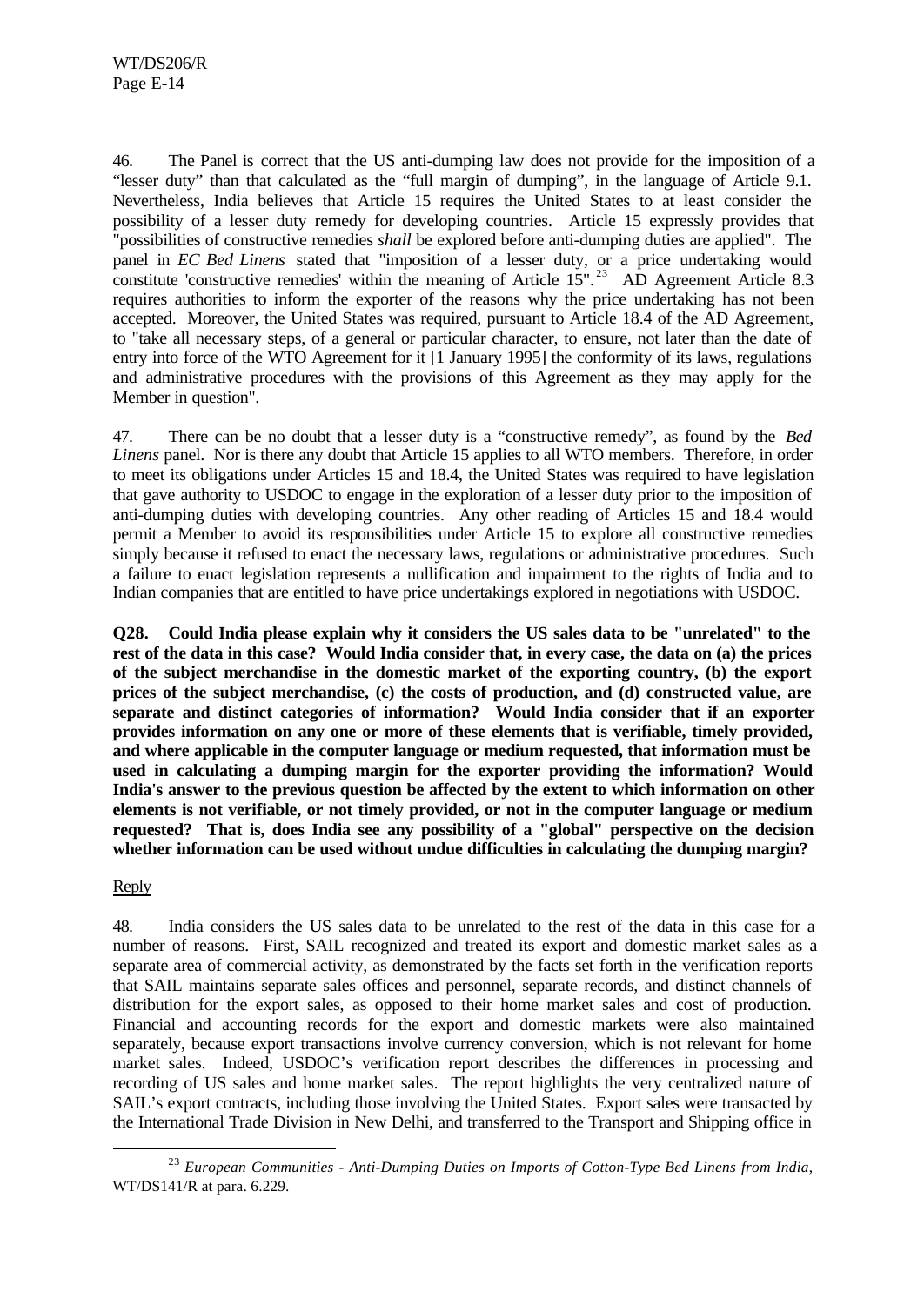Calcutta for all aspects of execution, from cutting production work orders to invoicing and billing to receipt of payments. All US sales were shipped from one plant through one port (Verification Report at pages 8-9). Home market sales, on the other hand, were characterised as very decentralized in all phases of the sales process. Sales could be contracted and recorded by one of many branch offices, or they could be contracted by the production plants and recorded by a branch office. Customers could have merchandise shipped from plants, or could pick-up purchases directly from the stockyards. Even more distinct is SAIL's cost databases, which involve separate cost accounting systems, and are based at the firm's production facilities (plants), rather than its sales offices. Each production facility produced its own financial statement based on its distinct cost records. Plants generally transferred the recording and processing of sales to branch sales offices in situations where sales were contracted directly by a plant. (Verification Report at pages 7, 9). These facts involving SAIL are not atypical. Many companies worldwide similarly maintain separate information for export sales, home market sales and cost of production data.

49. This separation among the export sales, home market sales, and COP/CV is recognized by USDOC itself, which, in the Final Determination in this case, as in many others, has identified these areas as four separate – not a single unified – "essential components" of a respondent's data. The distinction is also recognized in USDOC's questionnaires, which routinely are subdivided into separate sections for US sales, home market sales, and COP/CV. In fact, USDOC's original questionnaire and its supplemental questionnaires were distinctly organized into sections for home market sales, US sales, and costs of production and constructed value. The Table of Contents clearly defines the separation of data for the entire course of the investigation: Section B is Sales in the Home Market; Section C is Sales to the United States; Section D is Cost of Production and Constructed Value. Furthermore, the Import Administration's Anti.Dumping Manual, a training and operating guide for use within USDOC, also makes a clear distinction between the purposes, acquisition, and analysis of home market sales data, US sales data, and cost of production and constructed value data.<sup>24</sup> More fundamentally, the US anti-dumping law itself has separate provisions defining and describing the calculation of US price and NV.<sup>25</sup>

50. For these reasons, India submits, in response to the second question, that, barring unusual circumstances, the four so-called "essential components" are indeed separate and distinct categories of information.

51. The answer to the third question is yes, information meeting the conditions of Annex II, paragraph 3 must be taken into account together with other usable information in calculating a final dumping margin. India refers the Panel to paragraphs 50-90 and 91-113 of its First Submission, paragraphs 31-61 of its First Oral Statement, Answers to Questions 19-21, 26, and paragraphs 14-27 of its Rebuttal Submission for further argumentation supporting this conclusion.

52. In response to the fourth question, India submits that the text-based requirement of Annex II, paragraph 3 requires authorities to use information that meets the four conditions, and that this requirement is not impacted by the extent to which other information is not verifiable, timely produced or in the proper computer language. India assumes in this answer that the particular information referred to by the Panel met the four conditions of annex II, paragraph 3.

53. Another related issue is whether a verification failure in one component of information can be attributed to the verifiability of information in another component of information. As India has argued in Section V.C of its Rebuttal Submission, it was not appropriate for USDOC to conclude that the admitted verification problems in the cost and home market sales databases infected the verifiability of SAIL's US sales database. USDOC's verification report repeatedly found that SAIL's

<sup>&</sup>lt;sup>24</sup> Relevant portions of this Manual are attached as Ex. IND-37.

<sup>&</sup>lt;sup>25</sup> See section 772 of the Trade Act of 1930 as amended, 19 U.S.C. § 1677a (export price and

constructed export price); section 773 of the Trade Act of 1930 as amended, 19 U.S.C. § 1677b (normal value).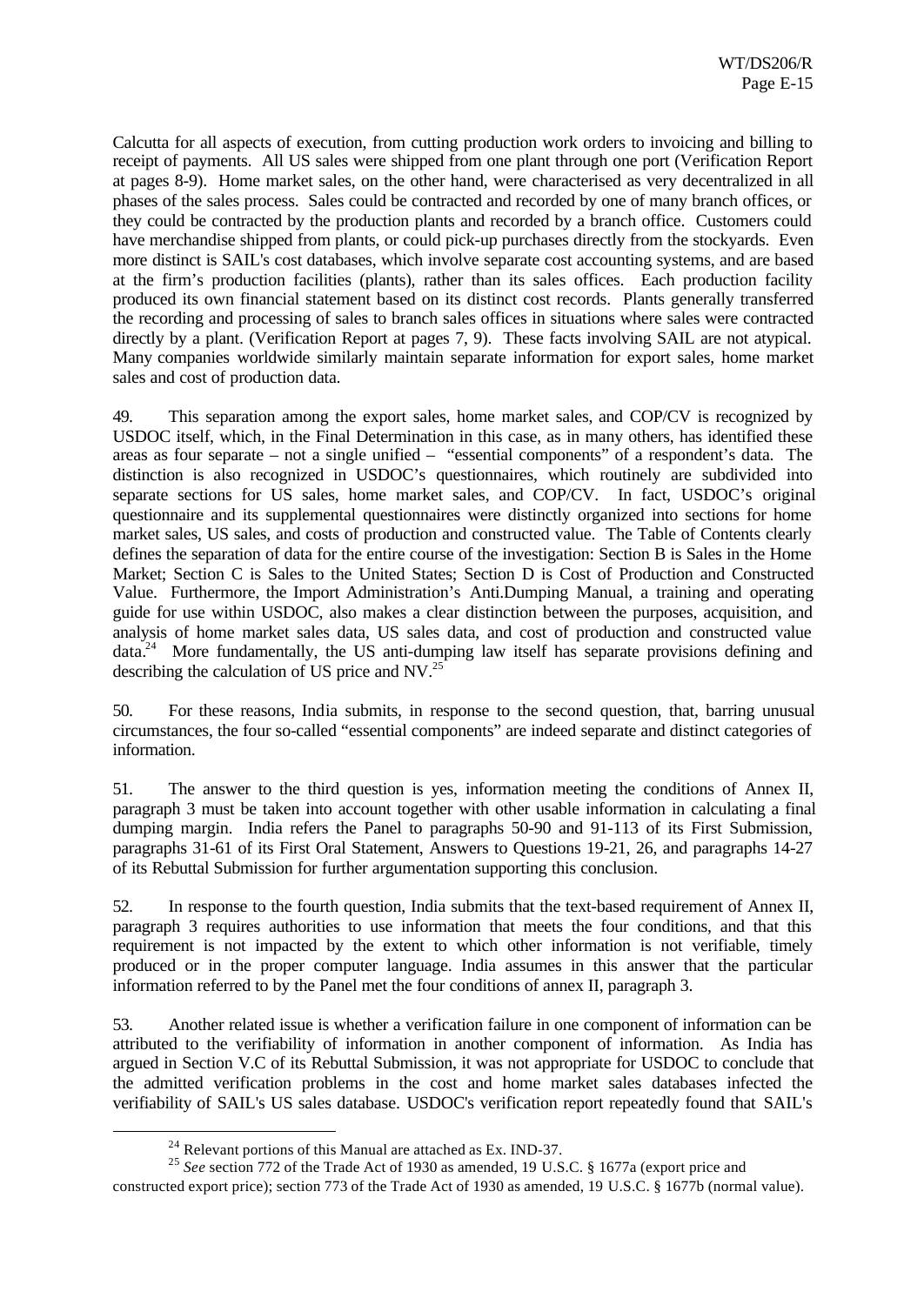US sales data was verifiable, i.e., repeated audits of that information resulted in the findings that "we noted no discrepancies". Yet, in the verification "failure" memorandum, USDOC clearly imputed the admitted problems in SAIL's home market and cost databases to the SAIL's US sales data. This "total" verification "failure" for all of SAIL's data led naturally to the application of "total" facts available. No objective and non-biased investigating authority could have made such a finding based on the record of the investigation. India believes that given the separation of databases maintained by many companies (including SAIL), it would be difficult for a verification failure in one category of information to "spill over" into another category resulting in a finding of "total" verification failure, particularly where the information at issue was in fact found to be verifiable. *See* India's Rebuttal Submission, paras. 82-86.

54. Regarding the final question as to whether there is a "global" perspective on whether information can be used without undue difficulty, India's answer is no. As India has argued repeatedly, the term "all information which . . . can be used without undue difficulty" does not mean, as the United States argues, the totality of the information submitted by a respondent. Rather, it involves particular pieces or categories of information that must be examined separately by investigating officials to determine on a case-by-case process whether they can be used, together with other available information, in calculating a dumping margin. In addition, India would direct the Panel to paragraphs 11 to 24 of its Rebuttal Submission where it sets forth in detail the type of factors it believes should be considered in determining whether a piece of information that is timely produced and verifiable can be "used without undue difficulty". There may be relatively unusual instances in which a piece of information is simply so minor in relation to a larger category of information that it could only be used with undue difficulty. This would have to be determined on a case-by-case basis. But that situation is clearly not presented by the facts of the present case. India notes that the United States reads such a global perspective into section  $782(e)(3)$  by adding the element "the information is not so incomplete that it cannot serve as a reliable basis for reaching the applicable determination". But as India has argued previously, this language is not found -- and cannot be permissibly implied -- in the text of Annex II, paragraph 3 or Article 6.8.

**Q29. Is it correct to understand that, in India's view, the fact that there is no or unverifiable information concerning the cost component of the US sales has no effect on the verifiability or reliability of the US sales price data that was provided? Does India consider that it may in some circumstances be the case that the lack of some aspect of the requested information renders the entire body of data to which that aspect pertains unreliable?**

# Reply

l

55. The answer to the first question is yes. India's understanding of this question is that by "cost component of the US sales", the Panel is referring to the variable cost of manufacture and total cost of manufacture data that were reported in the VCOMU and TCOMU fields of SAIL's US sales database, submitted as Ex. IND-8. This absence of this information had no impact on the verifiability or reliability of SAIL's US sales data for the following reasons:

56. In its normal course of business SAIL's records regarding its costs of production are completely segregated from the records to document sales revenues and expenses. The USDOC's verification report demonstrates that the company's full cost data, which were the ultimate basis for deriving the VCOMU and TCOMU information that was copied to the US sales database, are maintained as separate databases in its production facilities in India. USDOC's cost verification was conducted at SAIL's BSP plant in Bhilai, India, the RSP plant in Rourkela, India, and its Raw Materials Division in Calcutta. However, the introduction to the Sales Verification Report states that the sales verification was held at different locations – i.e., at various branch offices "including New Delhi, India, …Calcutta, India, …and Visakhapatnam, India".<sup>26</sup> That report examined no

<sup>&</sup>lt;sup>26</sup> USDOC, SAIL's Sales Verification Report at 1 (Ex. IND-13).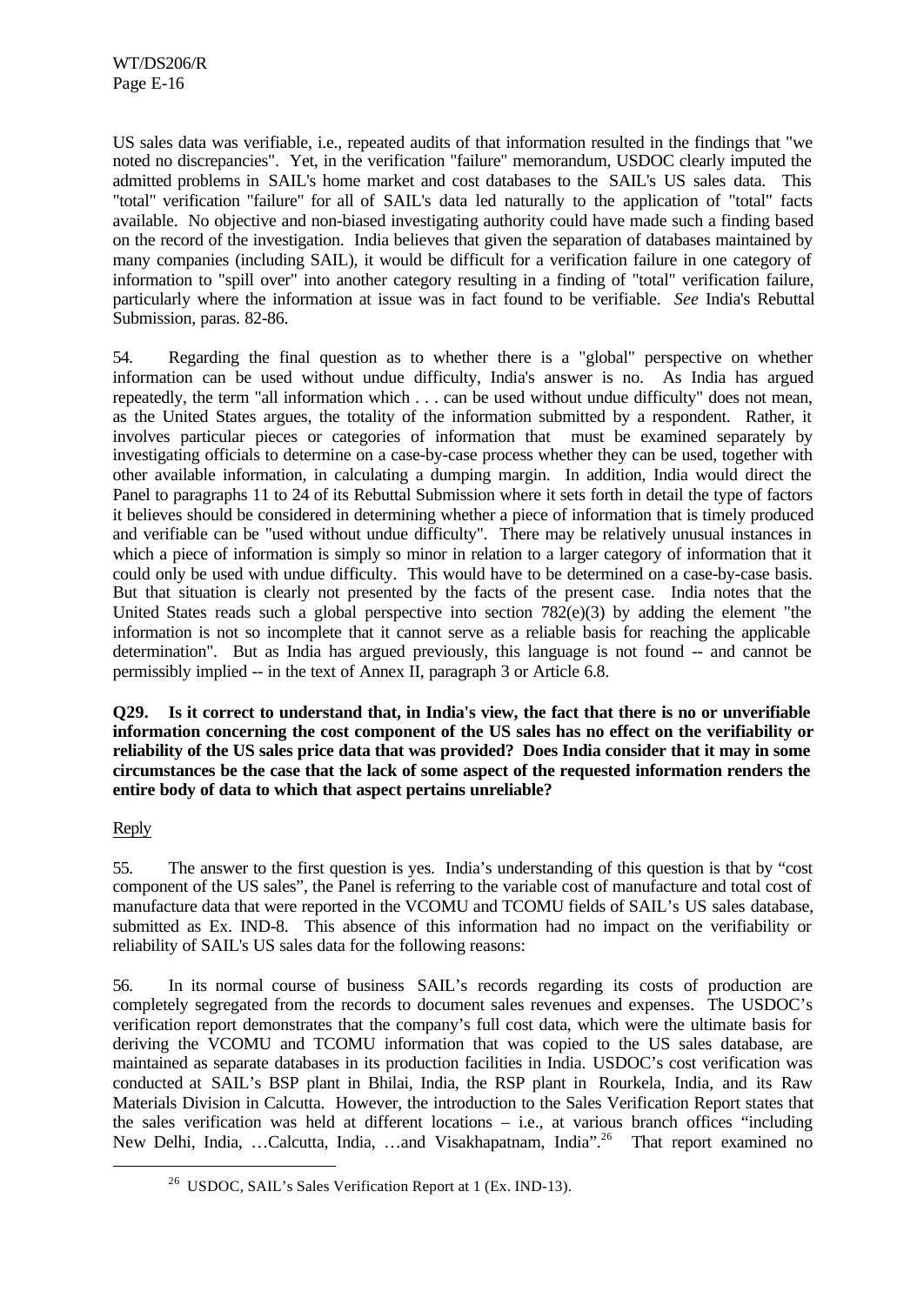element of the cost of production. Furthermore, the cost databases have nothing to do with the US sales data that were maintained and reported in a completely separate fashion by SAIL. As described above, the manner in which USDOC collects, verifies, and analyzes data clearly establishes a distinction between the "four essential components" -- home market sales data, US sales data, and costs of production and constructed value data. Indeed, the calculation of the US price of imported merchandise is not affected by an aspect of cost. By statute, by regulation, and by practice the Department always makes adjustments for differences in physical characteristics to normal value.<sup>27</sup> In such circumstances a cost is associated with US merchandise so that if it is matched to non-identical home market merchandise, an adjustment to normal value can be made, but in no instance is a costbased adjustment made to US price.

57. Second, the fact that SAIL's US sales data met the "verifiable" factor is evident from USDOC's verification report itself, in which the USDOC personnel repeatedly noted the lack of any "discrepancies" involving that database, as discussed extensively at the First Meeting and in India's Rebuttal Submission at paragraphs77-84. Even USDOC's Memorandum of Verification Failure, submitted as India Exhibit 16, identified only one error in the US sales database (the width coding error), which all parties concede could be easily corrected, as described in Mr. Hayes' affidavit (Ex. IND-24).

58. Third, USDOC never stated in the US sales verification report, the US cost verification report, the verification failure memo, or in the Final Determination that the verifiability or reliability of SAIL's US sales data was negatively impacted by the absence of verifiable or reliable data concerning the VCOMU and TCOMU fields. There is simply no such connection made in these repeated evaluations of the facts between the VCOMU and TCOMU and the verifiability of SAIL's US sales data. Given SAIL's repeated arguments to USDOC before the issuance of the Final Determination that its US sales data was verifiable, reliable, and usable, it is revealing that USDOC did not point to the VCOMU or TCOMU cost information as resulting in the conclusion that the sales information was not verifiable or reliable. But this is not surprising given the fact that SAIL's US sales information was examined during verification was successfully verified.

59. Fourth, USDOC did not consider that the lack of data on the "cost component" in the US price offer that formed the basis of the petition's calculation of the 72.49 per cent margin undermined the reliability or verifiability of that \$251 price offer. The single cost component in the petition used for this final determination margin was applied to all of the imports from India in the final determination even though that one cost did not have what USDOC now claims is an "essential" link to the other types of cut-to-length plate. Even assuming that USDOC may now "re-evaluate" its findings on this issue (see India Rebuttal Submission at paragraphs 25-43 for a contrary view), there is simply no basis in the record for a reasoned conclusion that the lack of the same "cost component" data related to SAIL's US sales could somehow be found to undermine the reliability or verifiability of that data which actually went through a verification and was found to contain only a few minor errors.

60. In response to the last question, there may be circumstances in which so much information is missing or unverifiable in the database of one of the "essential components" – US sales, home market sales, COP, or CV – that the verifiability or usability of the particular information might be called into question. This would have to be determined on a case-by-case basis. A key factor would be the extent of the verification process and the separate nature of the manner in which the foreign respondent maintained the information. Another key factor is the usability of the data in connection with other data. India has presented detailed considerations regarding undue difficulty in paragraphs 11-24 of its Rebuttal Submission. But this case does not present such a situation in which the verifiability or usability (or even "reliability") of SAIL's US sales data can be called into question

<sup>&</sup>lt;sup>27</sup> *See* section 773(a)(6)(C)(ii) of the Trade Act of 1930 as amended, 19 U.S.C. § 1677b(a)(6)(C)(ii), quoted in paragraph 50 of India's Rebuttal Submission.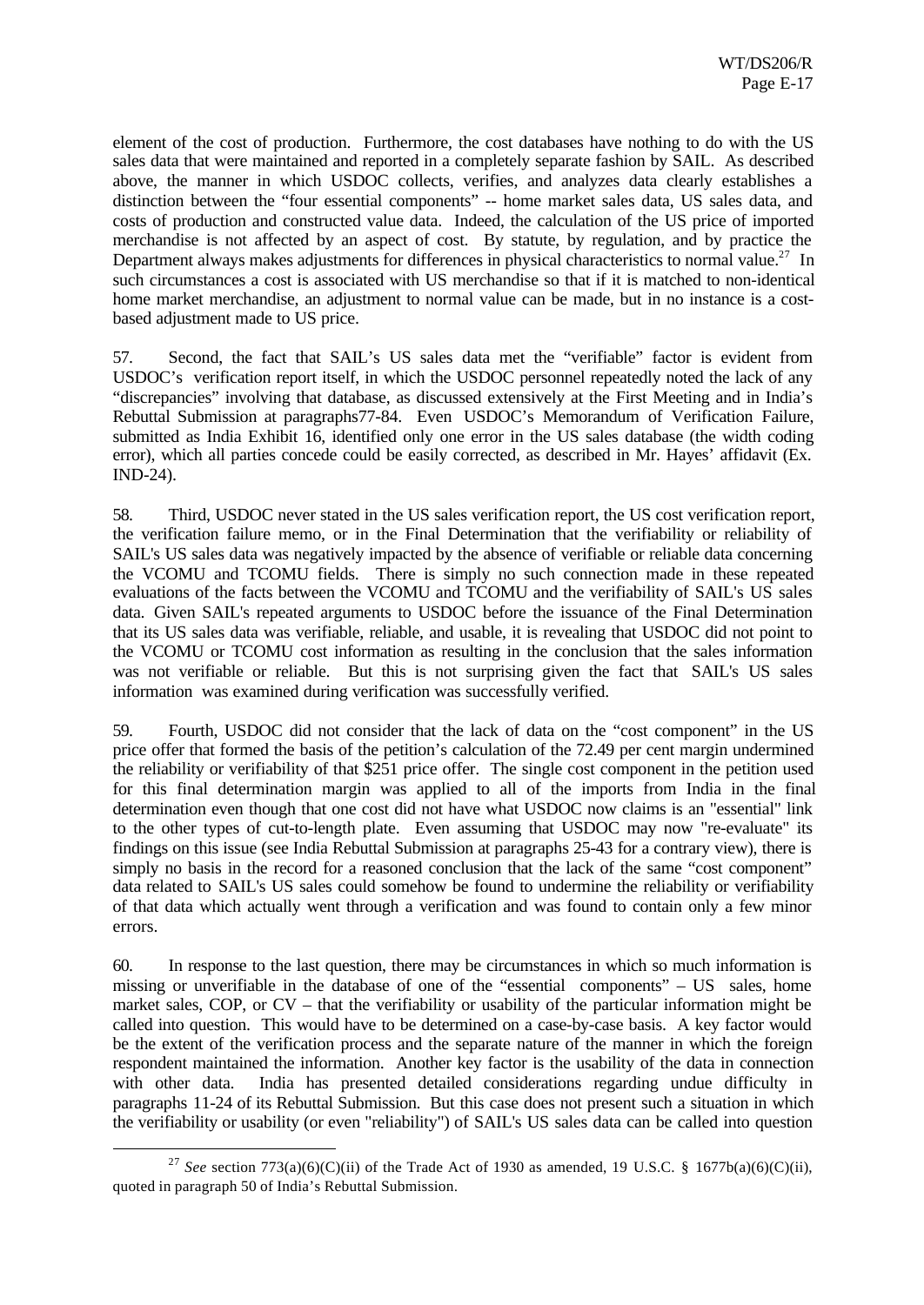by defects in the cost and home market database. India submits that it is not necessary for the Panel to determine the boundaries of such a situation, because however it might be defined, it would require far more severe circumstances than exist with SAIL's US sales database in the current case -- in which there is no question about the ease with which the one (width coding) error identified in the Sales Verification Report could be corrected.

### **Q30. Does India consider that §782(e)(3) is NOT consistent with goal of objective decisionmaking based on facts, or does India object to it because it is not a provision specifically found in Annex II?**

# Reply

61. India is of the view that Section  $782(e)(3)$  is not consistent with the goal of objective decision-making based on facts because, as interpreted by USDOC and the USCIT, it requires the discarding of information that satisfies the conditions of Annex II, paragraph  $3 - i.e.,$  that is verifiable. timely produce and usable without undue difficulties. These decisions have interpreted the word "information" in Section 782(e) as meaning "all information necessary to calculate a dumping margin".<sup>28</sup> This means that Section 782(e) has been applied to all the information requested, not to selected portions or categories of information. Such a result -- which always occurs when USDOC determines that some "essential" component (usually cost-related) of the information requested is not usable -- prevents the use of respondents' information regarding other "essential components" that meets the requirements of Annex II, paragraph 3 in calculating a dumping margin. If Section 782(e)(3) did not add to the obligations or detract from the rights of WTO Members, then India would not object to that statute simply because its exact words are not reflected in Annex II. But that is not the case here for the reasons set forth in India's First Submission at paragraphs 148-49 and 154-156, and in India's First Oral Statement at paragraph 65. As India has argued in these previous submissions, Section  $782(e)(3)$  imposes an additional hurdle (not based in the text of the AD Agreement) for respondents to overcome before their information must be used by investigating authorities.

#### **Q31. Where in the AD Agreement does India find an obligation on the investigating authority to carry out and record, as suggested in paragraph 74 of its oral statement, a detailed analysis of a proposed constructive remedy?**

#### Reply

l

62. India sees two aspects to the Panel's question: first, whether there is an obligation to "carry out" an analysis of the exploration of constructive remedies other than dumping duties, and second, whether there is an obligation to create a record of such an exploration.

63. First, regarding whether there is an obligation in the AD Agreement for Members to "carry out" an analysis of a proposed constructive remedy, India notes that the word "explored" in Article 15 has been defined as "examine, scrutinize, search out".<sup>29</sup> The term "explore" requires a rigorous and thoughtful examination. This word requires scrutiny (i.e., careful examination) of proposals submitted by developing country respondent companies. It also requires investigating authorities to search out ways that the proposed constructive remedies could be used -- or to determine why they could not. See also India First Oral Statement, paragraphs 72-74.

64. Regarding the second factor, Article 15, second sentence imposes a mandatory obligation on developed country investigating authorities to explore constructive remedies such as price undertakings before applying anti-dumping duties. As a mandatory requirement, it carries with it the

<sup>28</sup> India's First Written Submission, paras. 132, 154-158.

<sup>&</sup>lt;sup>29</sup> New Shorter Oxford Dictionary, Vol. 1 at 889.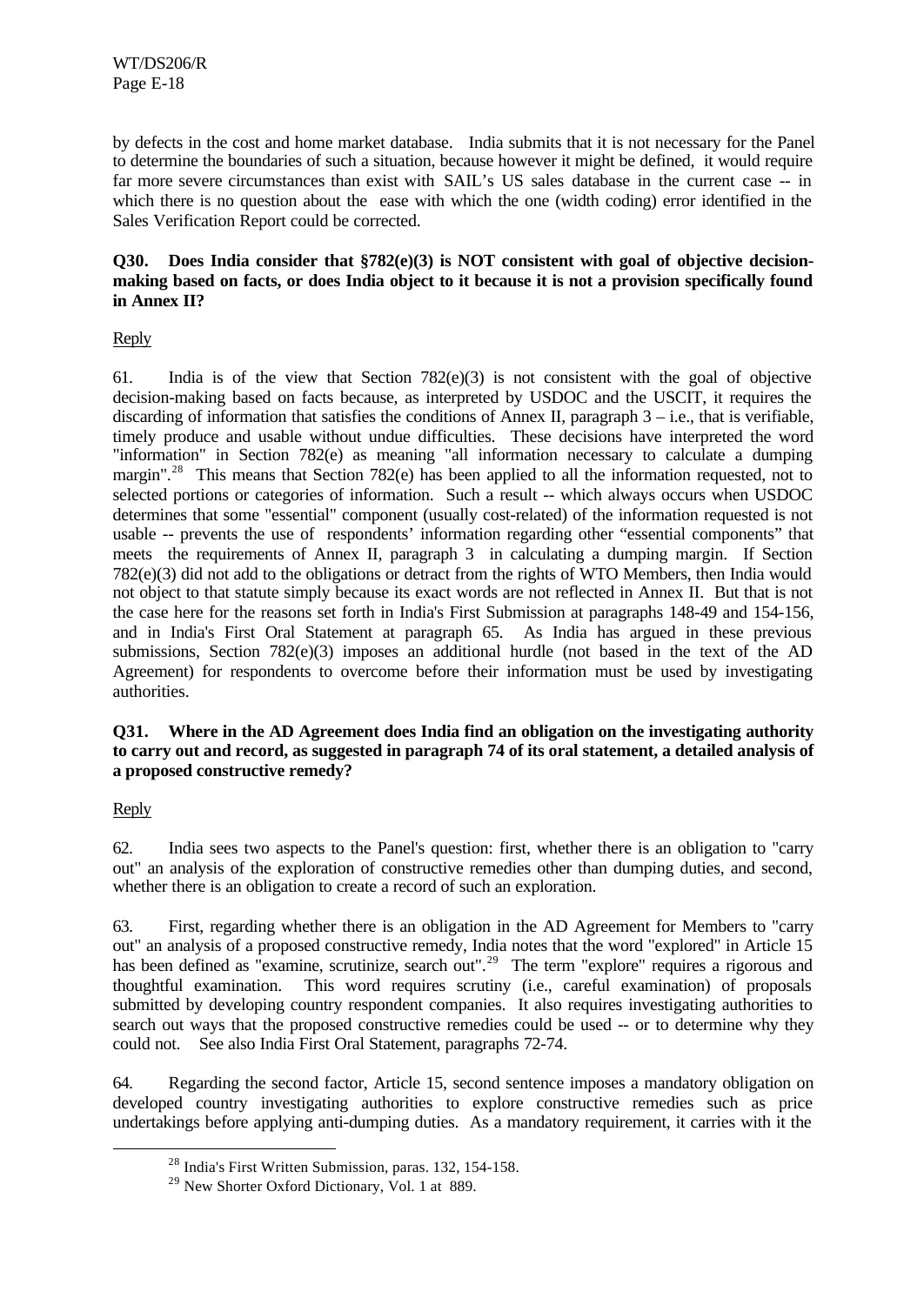obligation to articulate the basis for the decision made regarding the offered suspension agreement. The reason is simple and compelling. How else is a WTO panel or a WTO Member to judge under Article 17.6(i) whether an investigating authority evaluated the relevant facts in complying with the mandatory requirement? Panels cannot accept *post hoc* justifications. WTO Members will have no idea whether their rights have been violated if there is no articulation of the consideration given to a proposed price undertaking or suspension agreement.

65. AD Agreement Article 8.3 requires authorities to "provide the exporter the reasons which have led them to consider acceptance of an undertaking as inappropriate. . .". This provision is useful context for understanding the obligation of investigating authorities to articulate their consideration of proposed constructive remedy, such as a suspension agreement under Article 15. Similarly, Article 12.2.2 of the AD Agreement provides useful context for the interpretation of Article 15. It states that a public notice must be issued on "all relevant information on the matters of fact and law and reasons that have led to the imposition of final measures or acceptance of a price undertaking . . ". A very relevant piece of information for developing country Members is the articulation of reasons that a dumping margin -- and not constructive remedies -- was imposed in the final determination.

**Q32. Is it correct to understand that India considers that a comparison between a constructed normal value calculated by petitioners, and an average of US sales prices, or an average of a subset of US sales prices for product that "matches" the product for which normal value was calculated, yields a more accurate result, one that better represents "objective decision-making based on facts", than a determination that applies the dumping margin calculated in the petition as facts available? If so, could India explain in detail why it considers this result "better". Would India's view be the same if the outcome were different?**

#### Reply

l

66. The answer to the first question is yes, assuming that the "US sales prices" in the question refer to SAIL's submitted price data regarding its actual US sales made during the period of investigation.

67. The answer to the second question is that this is a "better" result because (1) it results in a fairer comparison of export price and normal value as required by Article 2.4, first sentence; (2) it is consistent with the text of the AD Agreement, Article 6.8 and Annex II, paragraph 3; (3) it uses information known to be accurate, i.e., SAIL's verified (and verifiable) and timely produced, actual US sales data; and (4) unlike the price offer in the petition, it does not use price information that is know to be incorrect and unrelated to the prices at which any of SAIL's products were sold in the United States during the POI. India notes that combining SAIL's actual, verified US sales data with normal value data from the petition is not a "perfect" or even a "best" result. This is because combining these two elements on export price and normal value results in a dumping margin which India believes is still far greater than the actual dumping margin in this case, as is evident from an analysis of SAIL's submitted data on all the "essential components". SAIL estimated in argument before the USDOC that, based on its revised cost of production database that was rejected by USDOC as untimely, its "true" margin of dumping was less than one per cent.<sup>30</sup> However, India believes that, given the "available" facts that can be considered by the Panel in this dispute, the "better" result - indeed the "far better" result -- is to use SAIL's US sales data in the calculation of the dumping margin.

68. India is not entirely clear about the meaning of the last question. If by a "different" outcome, the Panel means that a situation in which the margin of dumping would have been lower if the information in the petition had been used, then the answer is that India's position would be the same. Investigating authorities must use information submitted by a respondent that meets the requirements

 $30$  SAIL's case brief to the USDOC, Ex. IND-14 at 12-13 (12 November 1999).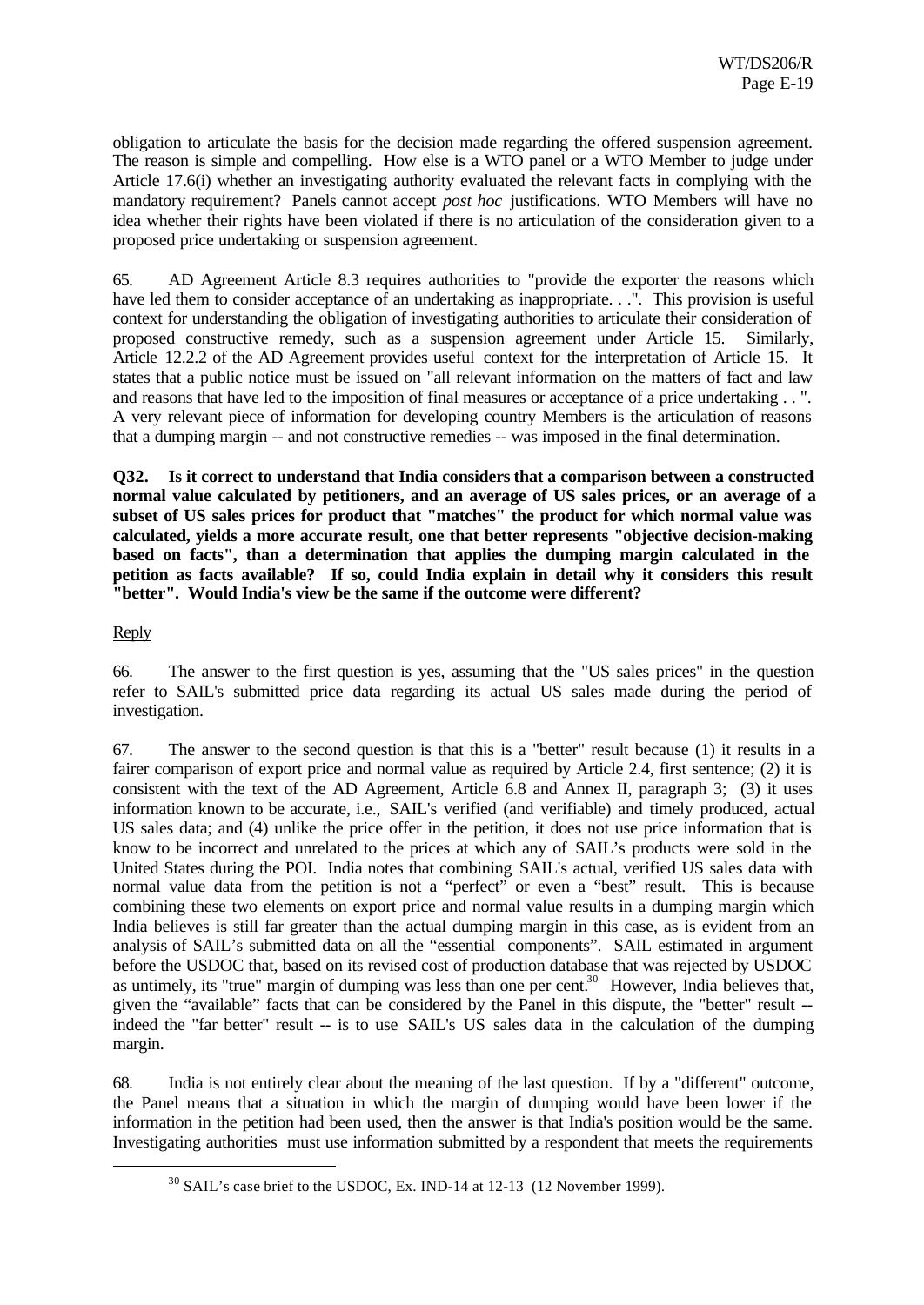of Annex II, paragraph 3. In the unusual case where the use of the actual data results in a higher dumping margin than that alleged by the petitioner -- not a situation existing in this investigation - the only proper solution would be to use the information submitted by respondent. If that had been the situation in this investigation, India would likely not have pursued this dispute to a WTO panel.

**Q33. India appears to have argued that the investigating authority should, in deciding whether information will be rejected and facts available used instead, have reference to the facts available that would likely be used, and assess whether they are, in fact, "better", "as good as", or "worse" than the imperfect information provided by the exporter. Is this a correct understanding of India's position? Could India explain what relevance the facts available ultimately used have in the decision regarding whether information provided can be used in the investigation without undue difficulties? Could India please explain its apparent view that the quality of the facts available ultimately relied upon in making a determination somehow effects the degree of effort that might be considered "undue difficulties" in using the information provided?**

#### Reply

69. India directs the Panel to the discussion of the "undue difficulty" element of Annex II, paragraph 3 set forth in paragraphs 11 to 24 of India's Rebuttal Submission where the questions contained in Questions 33 and 34 are addressed in detail. However, as a general matter, India submits that the comparative determinations that the Panel believes India is requesting it to make  $-$  i.e., whether one source of information is "better," "as good as," or "worse than" other information – are all derived from the text of Annex II, paragraph 3 and the object and purpose of the AD Agreement. That is, if the information submitted by a respondent meets the conditions of that paragraph (including whether it is usable without undue difficulty), then it must be used  $-$  i.e., it is by definition "better" than information from other sources, and in particular a biased document such as the petition.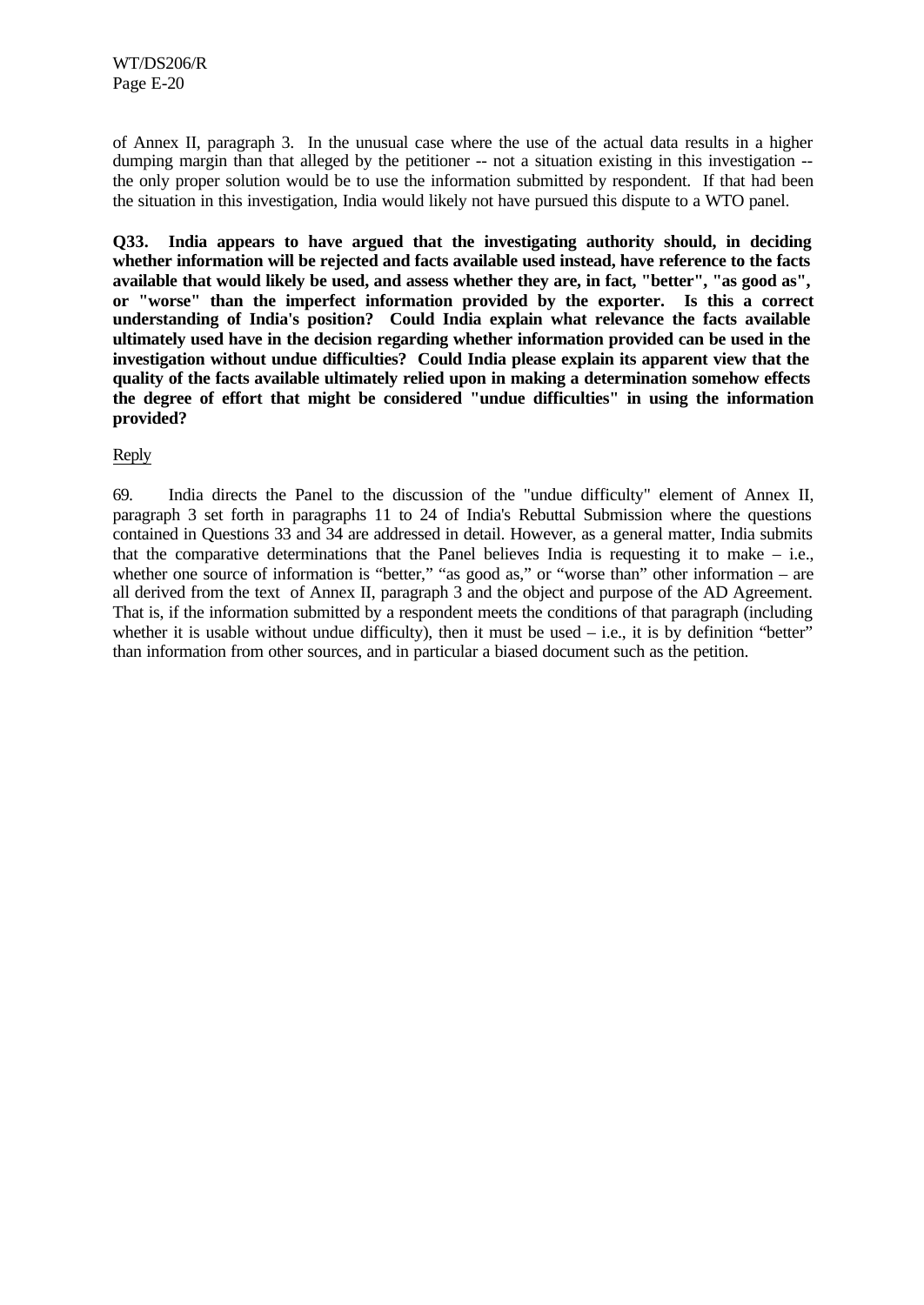#### **Questions to both parties**

**Q34. Would the parties please discuss their views concerning the meaning of the phrase "undue difficulties" in paragraph 3 of Annex II? Does it encompass substantive as well as procedural aspects of using the data in question?**

#### Reply

70. India directs the Panel to the discussion of the "undue difficulty" element of Annex II, paragraph 3 set forth in paragraphs 11 to 24 of India's Rebuttal Submission where the questions contained in Questions 33 and 34 are addressed in detail.

**Q35. The United States argues that India's claim regarding US "practice" in the application of facts available is not properly before the Panel and submits that under the US law, an agency such as USDOC may depart from established "practice" if it gives a reasoned explanation for doing so. The United States thus argues that US "practice" cannot be the subject of a claim. Could the United States please elaborate on this argument? India is invited to respond to this question as well.**

**Q36. Could the parties explain their views as to what constitutes "practice" as used by India in its request for establishment?**

#### Replies to Questions 35 and 36

#### *US procedural objection:*

71. India disagrees with the United States' assertion that India's claims regarding US "practice" are not properly before the Panel because they were allegedly not discussed during the consultation. Paragraph 5 of the consultation request stated that India wished to consult concerning "DOC's determination of sales at less than fair value in contravention of WTO rules governing the use of "facts available" (e.g., the refusal by the US authorities to accept timely, verifiable and appropriately submitted export price information)."<sup>31</sup> The "determination" referred to in this paragraph is the "Final" Determination" issued by USDOC (Ex. IND-17), in which USDOC stated the following: "It is the Department's long-standing practice to reject a respondent's questionnaire response in toto when essential components of the response are so riddled with errors and inaccuracies as to be unreliable." The "use" of facts available described in the consultation request involved USDOC's application of its total facts available practice. This long-standing practice is intertwined with USDOC's Final Determination in this case. There is no question that the discussion during the consultation concerned USDOC's Final Determination and USDOC's application of total facts available. It is impossible to discuss the "total facts available" aspect of USDOC's Final Determination without necessarily implicating the practice that was identified and used in the Final Determination. Accordingly, there is no basis for the United States' assertion that the consultation request and the consultation did not include discussions related to USDOC's application of its self-professed "long-standing practice" of applying total facts available.

72. Moreover, contrary to the United States' arguments, the Appellate Body in *Brazil Aircraft* held that DSU Articles 4 and 6 do not "require a *precise and exact identity* between the specific measures that were the subject of consultations and the specific measures identified in the request for the establishment of a panel".<sup>32</sup> The Appellate Body noted its agreement with the *Brazil Aircraft* panel that one purpose of consultations is to "clarify the facts of the situation and it can be expected that information obtained during the course of the consultations may enable the complainant to focus

<sup>31</sup> Ind. Ex-22.

<sup>32</sup> WT/DS46/AB/R, para. 132.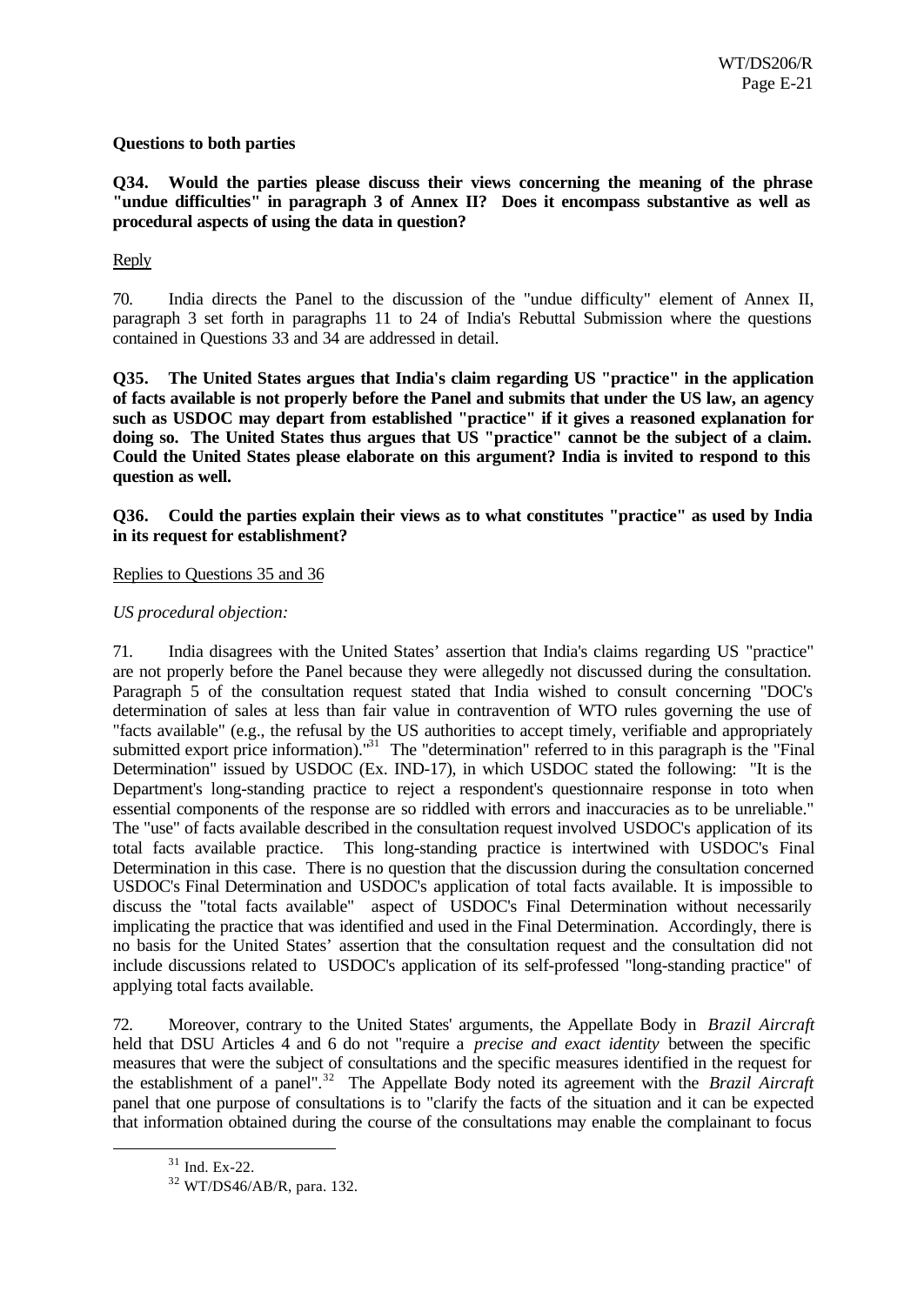the scope of the matter with respect to which it seeks establishment of a panel."<sup>33</sup> Moreover, the panel in *Brazil Aircraft* stated that "nothing in the text of the DSU . . . provides that the scope of a panel's work is governed by the scope of prior consultations". <sup>34</sup> *See also Japan- Measures Affecting Agricultural Products* (a panel's terms of reference are based on the panel request and there is no requirement that the challenged measures be specifically identified during consultations in order for the claim to be included within the terms of reference).<sup>35</sup> Indeed, in the *Japan Varietals* dispute, the United States indicated its agreement with the following statement:

Consultations are, however, a matter reserved for the parties. The DSB is not involved; no panel is involved; and the consultations are held in the absence of the Secretariat. In these circumstances, we are not in a position to evaluate the consultation process in order to determine if it functioned in a particular way. While a mutually agreed solution is to be preferred, in some cases it is not possible for parties to agree upon one. In those cases *it is our view that the function of a panel is only to ascertain that consultations, if required were in fact held or, at least, requested.<sup>36</sup>*

73. There is no dispute that consultations were held between India and the United States.

# *US claim that its long-standing practice of applying total facts available is not a "measure":*

74. India does not agree that the fact that USDOC could arguably change its total facts available "practice" means that this practice is not a "measure". A "practice" becomes a "measure" through repeated similar responses to the same situation. For example, USDOC always applies total facts available in a particular situation (i.e., where one or more of four "essential" components of information from the respondent is missing). It has done this consistently since 1995. Interested foreign parties subjected to a USDOC investigation can easily predict that USDOC will apply this "practice" in future cases in which they are involved. Indeed, when SAIL argued that the practice should not be applied in this case, USDOC responded with the statement that it "must" apply total facts available.<sup>37</sup> Where such a practice is established over a long period of time, it takes on the character of a measure. This is because a similar response can be predicted (or threatened) in the future. At what point a pattern of similar conduct takes on the character of a measure is to be determined on the facts and circumstances of each case. But to simply label something a "practice" (as opposed to an administrative procedure, regulation or law) and then claim that it can be changed at any time and is therefore immune from challenge before the WTO opens the door for considerable potential abuse of the obligations imposed by the AD and other WTO Agreements.

75. The fact that a "practice" can be changed relatively quickly does not make it "non-measure". India must ask why a long-standing practice is deemed a non-measure when an administrative procedure, regulation or even a law in some Members can be changed just as easily. There is no question that administrative procedures and regulations in many WTO Members can be changed practically overnight. Even laws can be changed quickly -- particularly those based on executive orders. There is simply no logical reason why the ease and speed with which a measure can be changed reflects on its status as a "measure". The only relevance of the speed with which a measure can be changed is the reasonable period of time available to a Member to bring a measure into compliance pursuant to Article 21.3 of the Dispute Settlement Understanding.

<sup>33</sup> *Id.*

<sup>34</sup> WT/DS46/R, para. 7.9, 7.10.

<sup>35</sup> WT/DS76/R, para. 8.4.

<sup>36</sup> WT/DS76/R n.33 *quoting* WT/DS27/R para. 7.19 (emphasis added).

 $37$  Final Determination, at 73127 (Ex. IND-17).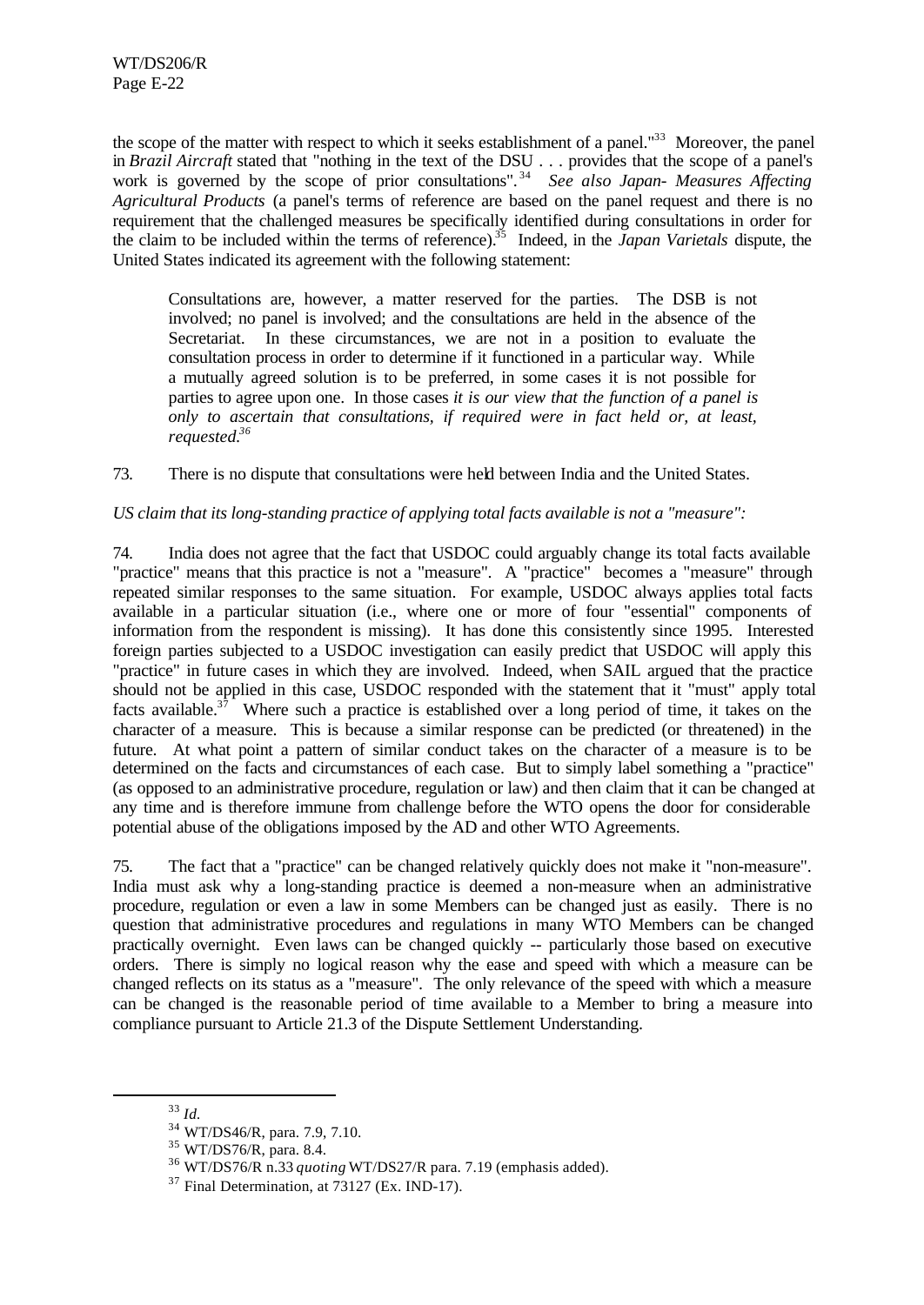76. In addition, USDOC's total facts available practice constitutes an "administrative procedure" as that term is used in Article 18.4 of the AD Agreement. USDOC's long-standing total facts available "practice" is an "administrative" action because it is taken by an agency of the US government. It is also a "procedure" because it details exactly what procedure will be used for the calculation of dumping margins in the event that one "essential" component of information is not provided by an interested foreign party. The fact that this "administrative procedure" is found in the decisions of USDOC and the USCIT, as opposed to, for example, a publicly available USDOC practice manual, does not make it any less a "procedure". To so hold would be to elevate form over substance. And as an administrative procedure, USDOC's total facts available practice is a "measure". *See* AD Article 18.4; Article XVI:4 of the Marrakesh Agreement Establishing the WTO.

77. The United States relies on the panel report in *United States - Measures Treating Exports Restraints as Subsidies* for the proposition that its total facts available practice does not have "independent operational status", *i.e.,* that it is not a "measure".<sup>38</sup> The United States ignores the facts in the *Exports Restraints* decision that distinguish it from this case. In *Exports Restraints*, the alleged *"practice"* did not involve *any* actual decisions by USDOC or the USCIT; as that panel noted, "there has been no post-WTO case where the United States has countervailed an export restraint".<sup>39</sup> In addition, the *Exports Restraints* panel noted that Canada argued that USDOC "normally" follows the practice – although it admittedly had not been applied since the WTO came into effect.<sup>40</sup> Not surprisingly, the *Exports Restraints* panel concluded that Canada had not "identified concretely what US 'practice' is", and that the term "practice in the sense used by Canada cannot require any particular treatment of export restraints in US CVD investigations".<sup>41</sup>

78. The "practice" at issue in this dispute is far different from the non-practice at issue in *Exports Restraints*. The record shows that USDOC *always* applies total facts available when one of the components of information USDOC considers to be "essential" cannot be used. USDOC itself stated in the Final Determination that its consistent practice is to apply "total facts available". India and the Panel asked the United States at the First Meeting to identify *any* investigation in which USDOC did not apply total facts available where one of the essential components of a respondent's data could not be used. The United States could identify no such instance. In fact, a key USDOC official at its hearing during the investigation indicated that he did not know of any case where USDOC filled missing gaps for entire cost of production and home market databases.<sup>42</sup> Thus, this is not a case where USDOC has "no" applications of the practice, or where it "sometimes" or "normally" applies the practice. Here, USDOC *always* applies the same practice to discard information in one component if other components of information are unusable.

79. Accordingly, for the foregoing reasons, India disagrees that a long-standing practice is not a "measure".

#### *India's claims regarding USDOC's long-standing practice:*

80. There are two distinct claims relating to USDOC's total facts available practice set forth in the request for establishment of a panel. The first is a *per se* (as such) claim. India is no longer pursuing this claim.

81. However, India *is* asserting the second claim relating to USDOC's "practice" set forth in the request for establishment of a panel. This claim involves the *application* by USDOC of its "longstanding practice" of total facts available *in this case* in violation of the AD Agreement. As set forth

<sup>38</sup> United States First Submission, para. 146

<sup>39</sup> WT/DS194/R, para. 8.125.

<sup>40</sup> Id., para. 8.126.

<sup>&</sup>lt;sup>41</sup> Id., para. 8.129.

 $42$  Ex. IND-15 at 51.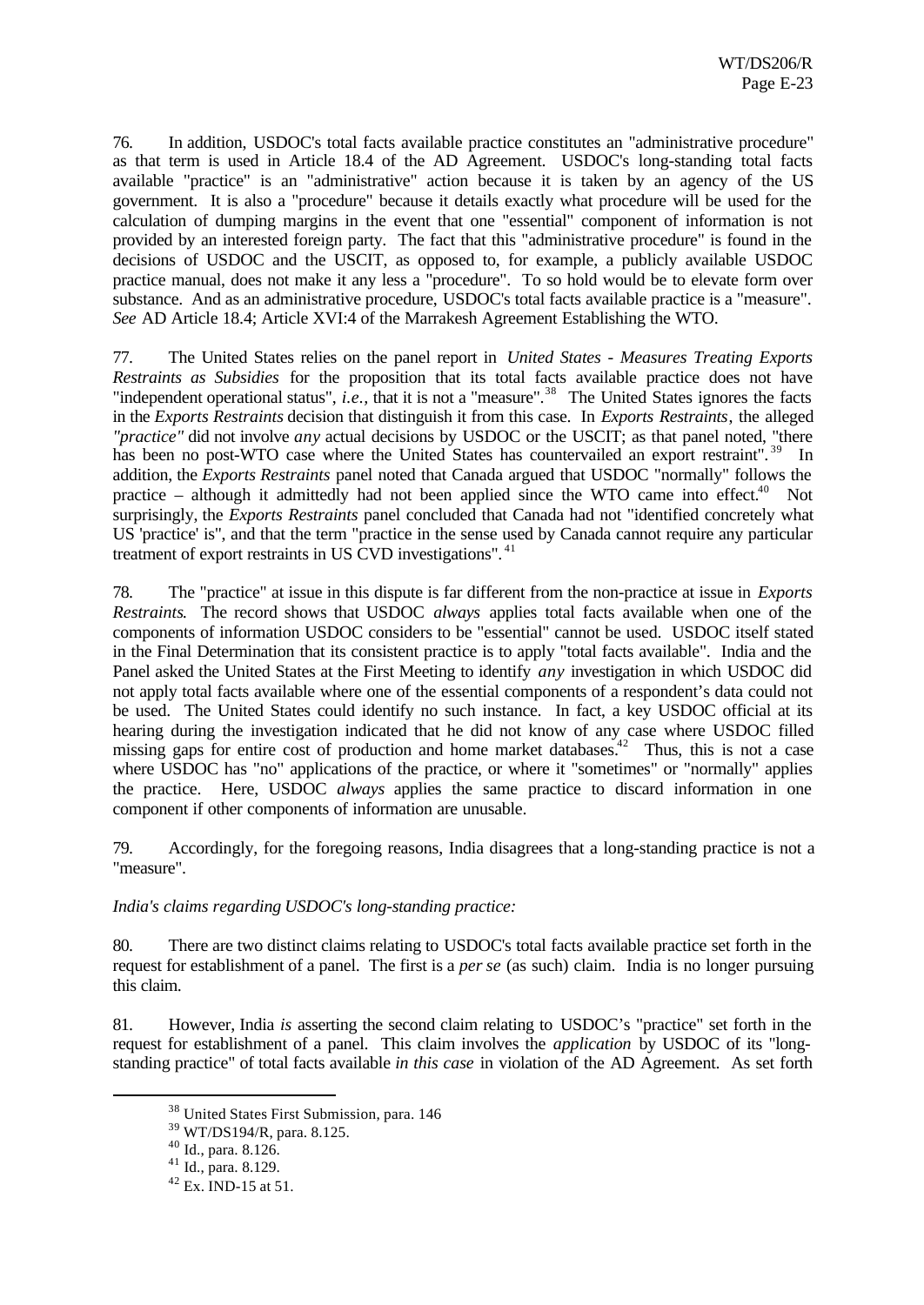in the detailed request for establishment of the panel, this claim is based on the *application* of USDOC's long-standing practice that resulted in the rejection of SAIL's US sales data and the establishment of an unfair comparison between normal value and the export price. There are three elements to this claim: (1) that a long-standing practice exists; (2) that the long-standing practice was applied in this case, and (3) that the application of the long-standing practice in this case is inconsistent with the AD Agreement.

82. With respect to the first element -- *whether there is a long-standing practice --* the Panel has before it the Final Determination, in which USDOC plainly states that it has a "long-standing practice to reject a respondent's questionnaire *in toto* when essential components of the response are so riddled with errors and inaccuracies as to be unreliable".<sup>43</sup> USDOC also stated in the Final Determination that "the Department must apply total adverse facts available because SAIL's data on the whole is unreliable". Numerous USCIT decisions, as well as USDOC decisions in other investigations, also describe the "long-standing practice" of USDOC in applying total facts available.<sup>44</sup>

83. With respect to the second element -- *whether the long-standing practice was applied in this case* -- once again, the answer is supplied by the Final Determination, in which USDOC stated that "total facts available" are "warranted for this determination" and that it "must apply total adverse facts available. . . ."<sup>45</sup> There can be no doubt that USDOC *applied* its practice in this case.

84. Finally, regarding the third element -- *whether the long-standing practice as applied is inconsistent with the AD Agreement --* India's arguments throughout this proceeding have all focused on the inappropriate rejection of SAIL's US sales data in the calculation of the final dumping margin. The *process* by which USDOC rejected SAIL's US sales data -- which USDOC itself admitted was "usable" if minor corrections were made -- was through the application of total facts available. This application was inconsistent with AD Agreement Article 6.8, and Annex II, paragraphs 3, 5, and 7 for the reasons stated in India's First Submission and in India's First Oral Statement.

**Q37. Do the parties consider that the USDOC "calculated" a dumping margin in this case? In this regard, we note the arguments made by the United States in paragraphs 93 to 97 of its first written submission regarding Article 6.8, which provides that "preliminary and final determinations, affirmative or negative" may be made on the basis of facts available.**

# Reply

l

85. India notes that there is no reference in the AD Agreement to the term "calculate". The closest analogues to the word "calculate" in the Agreement are found in the first sentence of Article 2.4, which requires investigating authorities to make a "fair comparison", the title of Article 2 "determination of dumping", and the reference in Article 9.3 to the margin of dumping being "established" under Article 2. That being said, there is no doubt that in the current case, USDOC compared the price of \$251 per ton for the export price with a price of \$372 for normal value. This comparison, as shown in Figure 5 of the Petition, resulted in the "calculation" of a dumping margin of 72.49 per cent. India responds to the US arguments regarding "preliminary and final determinations" (found at paragraphs 93-97 of the US First Submission) in India's Rebuttal Submission at paragraphs 9-10.

**Q38. Could the parties please explain their views regarding the meaning of the phrase information should be "taken into account" as used in Annex II paragraph 3. (Ignore for purposes of this question whether "should" is to be understood as mandatory or not). For instance, might it be understood to mean that the determination must be based on that**

<sup>43</sup> Final Determination, at 73130 (Ex. IND-17).

<sup>44</sup> *See, e.g.,* Ex. IND-28, IND-29.

<sup>45</sup> Final Determination, at 73130 (Ex. IND-17).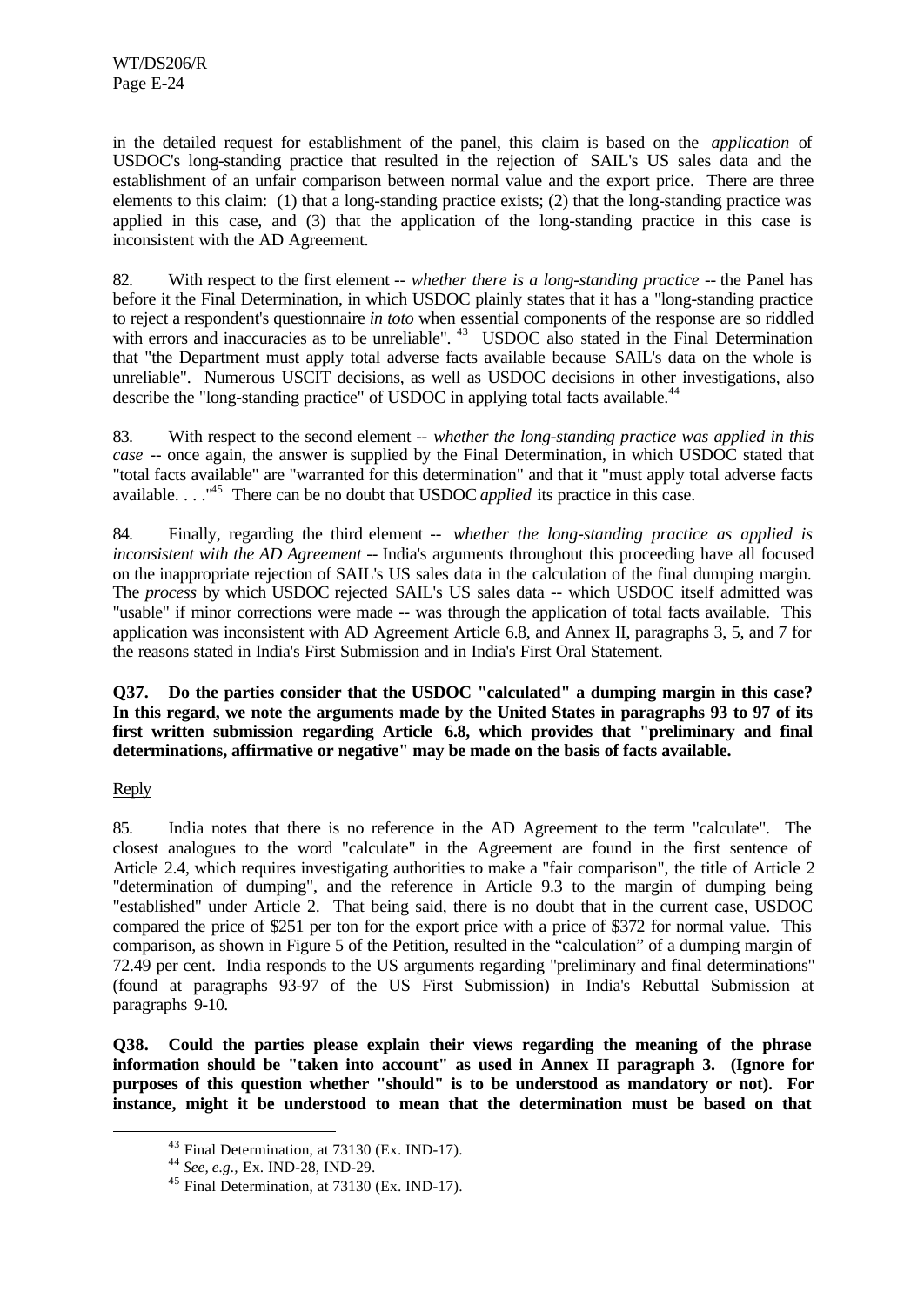#### **information? or to mean that the investigating authority must look at the information further, attempt to verify it, and judge its reliability, but may ultimately not base decision on it and refer to facts available instead?**

#### Reply

86. The correct interpretation of the phrase "*should be taken into account when determinations are made*" is that if the particular information at issue (which can include an entire "essential component of information or individual pieces of information) meets the four criteria of Annex II, paragraph 3, it has to be taken into account in the calculation of a dumping margin. Having passed the rigors of the four-part test, and in particular the requirement that it be usable without undue difficulty, the information cannot be ignored making the "determination". The "determinations are made" phrase in anti-dumping parlance means the issuance of a final dumping margin. The phrase "taken into account" has to be read with the phrase "all information which" in Annex II, paragraph 3 phrase which precedes it. This contextual reading indicates that the particular pieces of information should be *combined* with *other* information to calculate the dumping margin. In this sense, the "account" language in the text could be seen as referring to the totality of the information available to be used in calculating the dumping margin. Accordingly, the piece of information at issue in an Annex II, paragraph 3 analysis is to be taken into account *along* with that *other* available information.

87. Noting the Panel's direction to ignore the "should v. shall" question, India would only state that it believes that resolution of the "should" question does resolve the question of whether information meeting the four requirements of Annex II, paragraph 3 must be used. India also notes that it sees no basis in Annex II, paragraph 3 for an explicit requirement that investigating authorities "judge its reliability". India believes that any concerns concerning the "reliability" of information - particularly information that has in fact been verified or been deemed to be verifiable -- is resolved if it meets the four conditions of Annex II, paragraph 3.

**Q39. Could the parties please explain their views as to the meaning of the term "verifiable" in Annex II, paragraph 3, with specific reference to, inter alia, the following possibilities:**

**(a) information is prepared and presented in a way that it can be checked against the books and records of the company submitting it;**

**(b) information not only satisfies (a), but also when it is checked, it is found to be complete, accurate and reliable – i.e., it passes verification.**

#### Reply

88. India has discussed the meaning of "verifiable" and "verifiable" in detail in its Rebuttal Submission at paragraphs 66 to 72. India has also addressed questions relating to verifiability in its answers to Questions 21, 28 and 29. Accordingly, India would direct the attention of the Panel first to the Rebuttal submission and then to the above-referenced answers for the complete answer to this question.

89. In response to the two possibilities suggested by the question, India believes an investigating authority may, within the requirements of the AD Agreement, find that information is "verifiable" if makes an assessment under possibility (a). In other words, it need not conduct an actual audit to accept the information provided by respondents. However, if an investigating authority wishes to conduct an "on the spot verification" as anticipated by Annex I, paragraph 7 of the AD Agreement, it may properly examine source documents in an "audit" to verify the reported information as accurate, reliable and complete. Thus, possibility (b) would be consistent with the AD Agreement.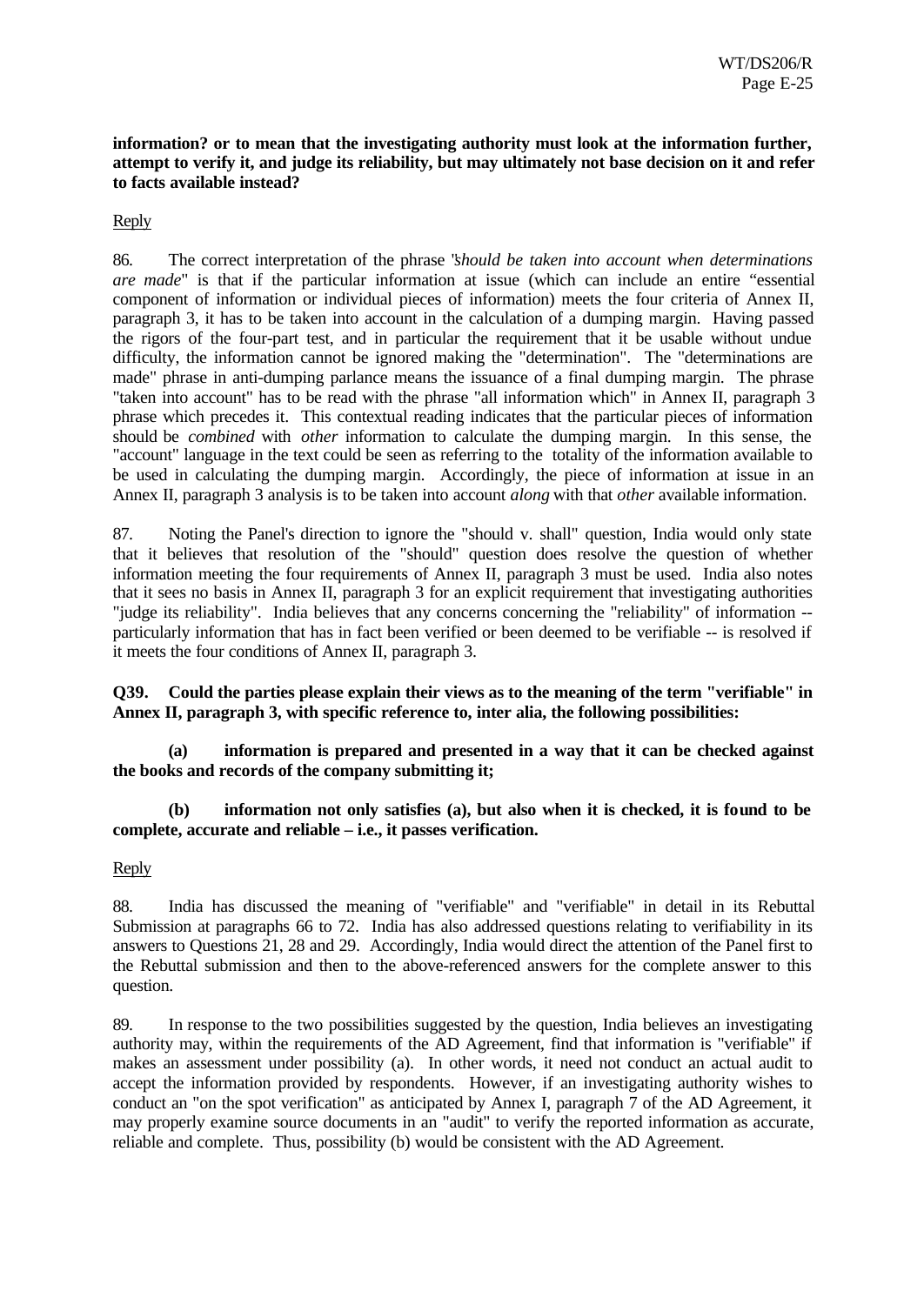90. However, in response to the Panel's use of the terms "complete" and "accurate" India would caution that information reported need not be perfect in order to verifiable. There may be minor gaps in the information within a given "component"(*i.e.,* it may not be "complete") at which time the issue becomes whether the missing information can be obtained from alternative sources. Or the question may be whether the missing information is of such importance that it casts doubt as to the overall reliability of the information submitted within the particular component of information. Information may also be reported which a review of source documents shows is not completely "accurate". The question would be whether this information is capable of being corrected and the extent of the imperfections determined by reviewing other source documents.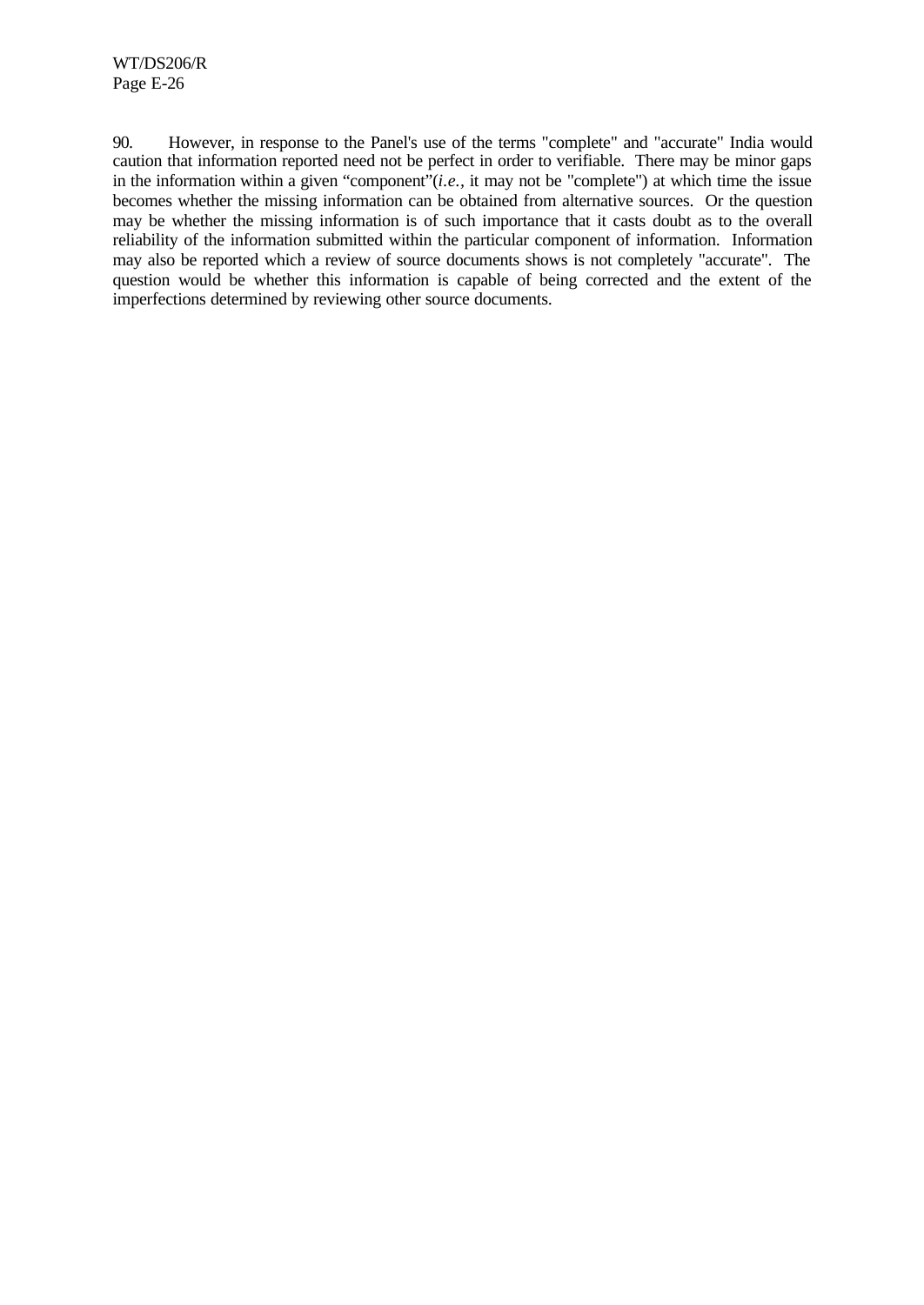# **ANNEX E-2**

# ANSWERS OF THE UNITED STATES TO QUESTIONS OF THE PANEL - FIRST MEETING

#### (12 February 2002)

#### **Questions for the Parties**

#### **To the United States**

**Q1. In paragraph 84 of its first submission, the United States asserts that "Nothing in the AD Agreement requires an administrating authority to evaluate distinct "categories" of information separately for purposes of determining whether it is permissible to use facts available for a dumping determination". In paragraph 83 of its submission, the United States enumerates certain information which is necessary for conducting an anti-dumping investigation - including prices of the subject merchandise in the domestic market of the exporting country, export prices of the subject merchandise, and in appropriate circumstances, cost of production information and constructed value information. Without prejudice to the United States' legal argument, could it be considered that, for practical purposes of calculating an anti-dumping duty, these constitute distinct "categories" of information?**

#### Reply

l

1. Any set of information or data can be separated into "categories". The definition of the term "category" is "any of a possibly exhaustive set of basic classes among which all things might be distributed".<sup>1</sup> In this sense, the information which is necessary for conducting an anti-dumping investigation – including prices of the subject merchandise in the domestic market of the exporting country, export prices of the subject merchandise, and in appropriate circumstances, cost of production information and constructed value information – could be considered "categories" of information. In turn, each of these "categories" is actually a "set of categories" – comprised of multiple smaller "categories" of information such as prices, quantities, physical characteristics, levels of trade, packing and movement expenses. Each of these "categories" is necessary to calculate a dumping margin.<sup>2</sup> Even each sales listing for a particular model of subject merchandise could be identified as a "category" of a respondent's sales information. But as the European Communities aptly stated at the meeting with third parties,

It is important to recognize that the data requested of interested parties in an antidumping investigation is not atomised, it does not consist of independent sets of data which have no link to one another. Consequently, failure to provide one set of data may affect the validity of other elements of data provided.<sup>3</sup>

<sup>&</sup>lt;sup>1</sup> The New Shorter Oxford English Dictionary, Clarendon Press, Oxford, 1993.

<sup>&</sup>lt;sup>2</sup> See, e.g., Article 2.4 of the AD Agreement ("Due allowance *shall* be made in each case, on its merits, for differences which affect price comparability, including differences in conditions and terms of sale, taxation, levels of trade, quantities, physical characteristics, and any other differences which are also demonstrated to affect price comparability" (emphasis added)(footnote omitted)).

<sup>&</sup>lt;sup>3</sup> Third Party Oral Statement of the European Communities at para. 3.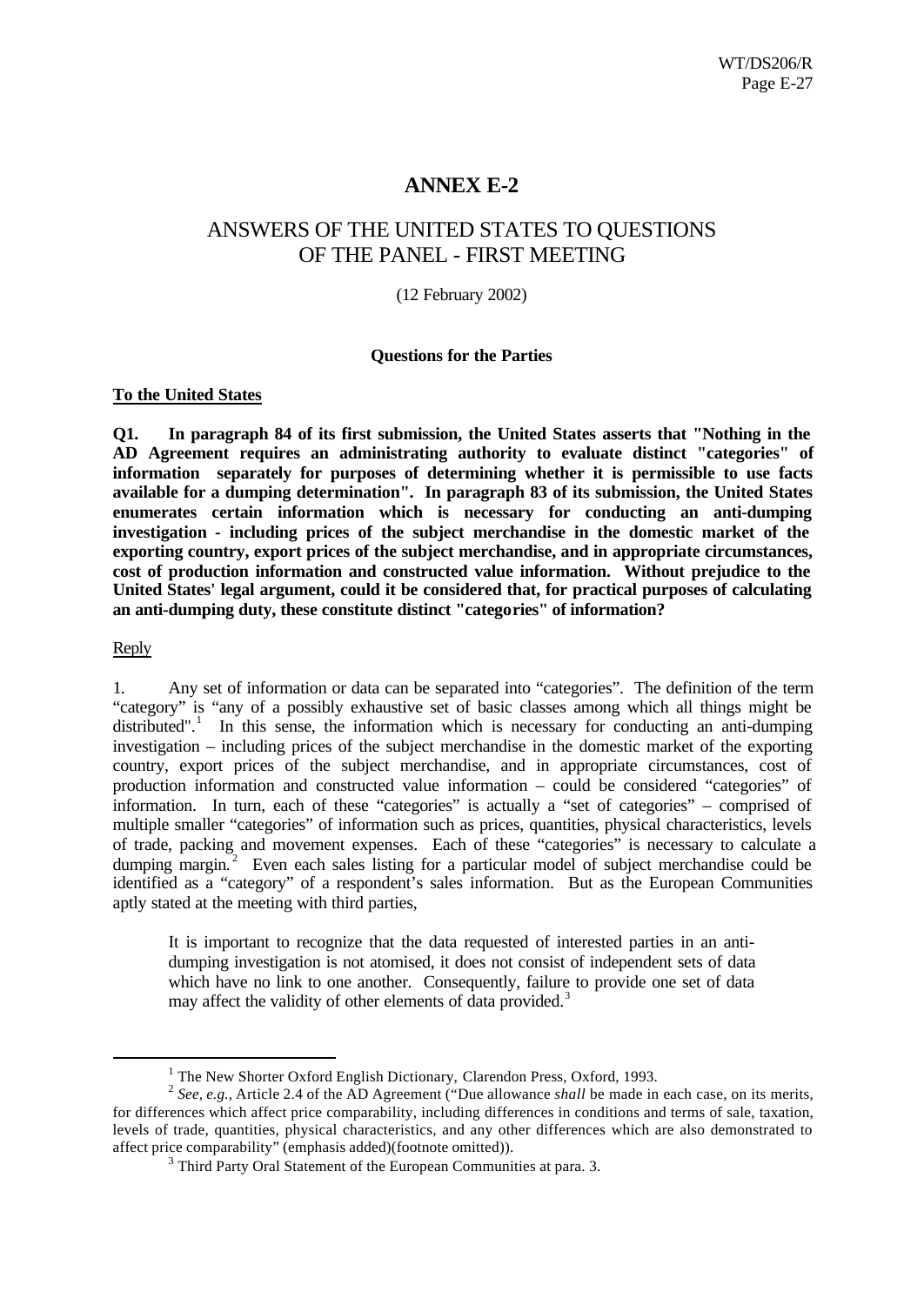2. India itself seems unsure of where it would draw the line between different "categories" of information. In its First Written Submission, India expressed the view that the Indian respondent's US sales database was a "category" of information that should be examined separately under the lens of Annex II, paragraph 3.<sup>4</sup> If this US sales "category" satisfied the criteria of Annex II, paragraph 3, then India stated that it must be used. At the first Panel meeting, however, India made the following statement:

India recognizes that it may not be reasonable to expect an investigating authority to conduct a separate examination of each of the four conditions in Annex II, paragraph 3 for thousands of individual pieces of information submitted by a respondent. India does not insist upon an interpretation of Annex II, paragraph 3 that would require investigating authorities to use any piece of information provided by foreign respondents, no matter how small and isolated. India's First Submission used the qualifying term "categories" of information for exactly this reason. The United States correctly points out that the term "category" is not a term found in the AD Agreement. However, what is important here is not the exact term used. Rather, what is important is the need to interpret the Agreement in good faith, in a way that ensures the use of information meeting the four criteria of Annex II, paragraph 3.<sup>5</sup>

3. India then continued by offering as an example of a "category" of information the "weight conversion factor" information at issue in the *Japan Hot-Rolled* dispute. But this "weight conversion factor" information – a formula used to measure the difference between the actual and estimated weight per ton for steel in coils – is just such a "small and isolated" piece of information that India claims investigating authorities need not separately examine.<sup>6</sup> India's reasoning shows the flaw in applying the criteria of Annex II, paragraph 3 to subject " categories" of information.

4. In sum, India's focus on the term "categories" of information is misguided for two reasons. First, as India concedes, the term "categories" does not appear in the AD Agreement. As the Appellate Body has said, "The fundamental rule of treaty interpretation requires a treaty interpreter to read and interpret the words actually used by the agreement under examination, and not words which the interpreter may feel should have been used.<sup>7</sup> In fact, the only "category" of information recognized by Article 6.8 is "necessary" information. Second, treating as distinct what India conceives as separate "categories" of information ignores the very nature of the anti-dumping analysis required by Article VI and the rest of the AD Agreement. As Article 2.4 of the AD Agreement makes clear, the required comparison of this information means that the various pieces of "necessary information" are in no way distinct. The customary rules of treaty interpretation do not allow India to read the term "categories" into the AD Agreement as a way of narrowing the Panel's focus to the smallest subset of information that India believes will pass muster under the conditions of Annex II, paragraph 3 (here, an as-yet undefined subset of SAIL's U. sales information).

**Q2. In paragraph 91 of its first submission, the United States refers to the fact that certain portions of information provided by a respondent may appear acceptable in isolation, but when the nature and extent of deficiencies on the whole are substantial, it calls into question the**

<sup>4</sup> First Written Submission of India at para. 51 ("*[a]ny* category of information which is submitted by a foreign respondent and which meets [the criteria of Annex II, paragraph 3] must be used by investigating authorities without regard to whether the foreign respondent has submitted *other* categories of information that [do not meet the criteria of Annex II, paragraph 3]." (emphasis in original)).

<sup>5</sup> Oral Statement of India at para. 34 (emphasis added).

<sup>6</sup> *Japan Hot-Rolled Panel Report* at para. 7.32.

<sup>7</sup> *EC - Measures Concerning Meat and Meat Products* (*"EC-Hormones AB Report"*), WT/DS48/AB/R, adopted Feb. 13, 1998, para. 181("*EC-Hormones AB Report*").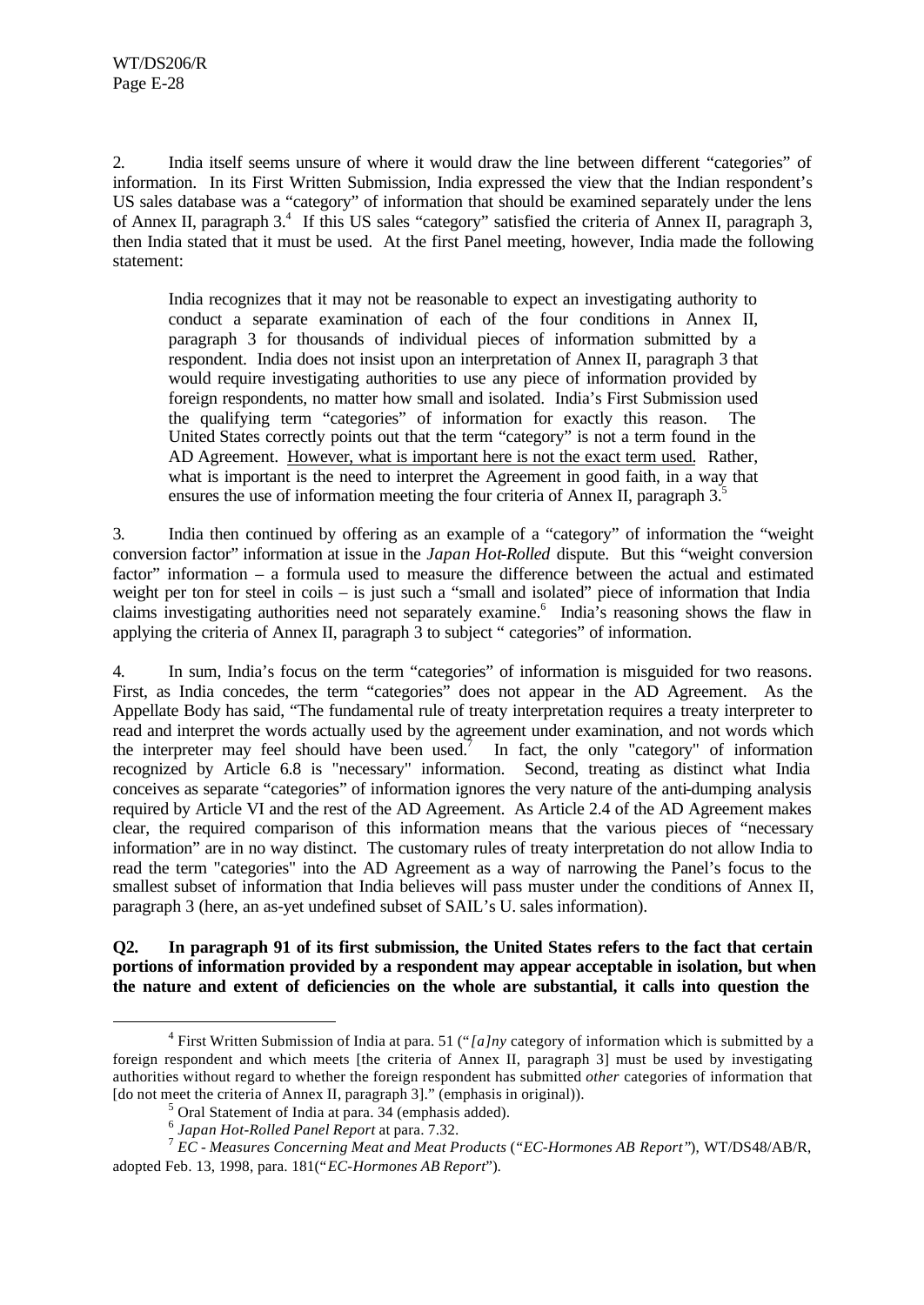**reliability of the entire response. The United States asserts that Article 6.8 provides that in such circumstances, the investigating authority may rely on facts available. Can the United States point to any specific language in the AD Agreement which refers to the potential impact of deficiencies of some information submitted on the reliability of the entire response?**

Reply

5. The text of the AD Agreement recognizes that where there are significant deficiencies in the necessary information that has been submitted, those deficiencies may have an impact on the reliability of the entire response. Article 6.8 of the AD Agreement states that "preliminary and final determinations, affirmative or negative, may be made on the basis of facts available" where a respondent does not provide necessary information. Article 6.8 does not require that *all* necessary information must be missing before a preliminary or final determination may be made based on facts available; rather, it states that such determinations may be made when *necessary* information is not provided. Therefore, an investigating authority is not restricted to merely filling "gaps" when necessary information is missing – if the circumstances warrant, the authority may base its entire determination on facts available, subject to the provisions of Annex II. In the case of the Indian respondent, SAIL, a very significant degree of information was not provided or was unusable; what was missing was not susceptible to replacement or "gap-filling" by other pieces of information. Even SAIL's US database contained significant deficiencies and errors.<sup>8</sup>

6. By stating in Article 6.8 that investigating authorities may base preliminary and final determinations on facts available when "necessary information" is not provided, Article 6.8 does not establish a standard that limits the use of facts available to situations in which no necessary information has been provided. The fact that Article 6.8 allows an investigating authority to base its preliminary or final determination on facts available implies that some necessary information which the respondent has properly submitted to the investigating authority will not be used. The text of Annex II, paragraph 5 reinforces this point in stating that "[e]ven though the information provided may not be ideal in all respects, this should not justify the authorities from disregarding it, provided the interested party has acted to the best of its ability". The text of Annex II, paragraph 5 recognizes that certain information can be ideal in some respects, and yet authorities may disregard the information if the submitting party has not acted to the best of its ability. Again, in the case of the Indian respondent, even India acknowledges that SAIL's information was far from ideal in many respects.

7. In sum, based on the text of Article 6.8 and Annex II, paragraph 5 of the AD Agreement, investigating authorities are not prevented from assessing whether deficiencies in a significant portion of information necessary for an anti-dumping calculation has an impact on the reliability of the entire response

#### **Q3. Does the United States consider that section 782(e)(3) relates to the condition set out in paragraph 3 of Annex II regarding whether information is "appropriately submitted so that it can be used in the investigation without undue difficulties", or does the United States justify this aspect of its statute on some other or additional basis?**

# Reply

l

8. Section 782(e)(3) provides that Commerce should take into account whether submitted information is "not so incomplete that it cannot serve as a reliable basis for reaching the applicable determination". First, it is entirely consistent with Article 6.8 and Annex II for an investigating

<sup>&</sup>lt;sup>8</sup> Details of the deficiencies and unreliability of SAIL data were described in the US First Written Submission at paras. 19-58 and 148-163 and are further discussed herein in response to Question 10.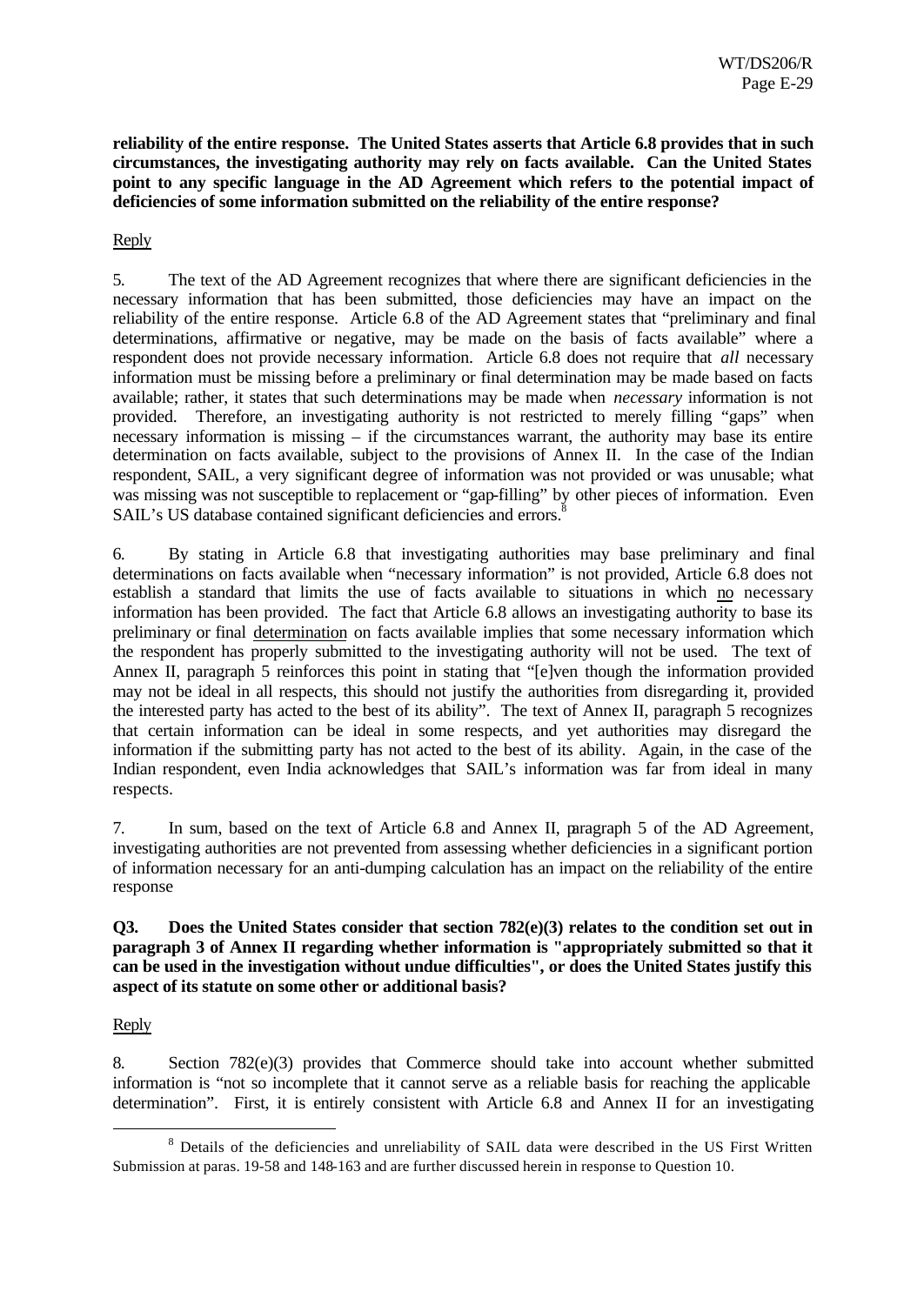authority to consider whether or not submitted information forms a reliable basis for calculating a company's dumping margin. For example, Annex II, paragraph 3 provides that investigating authorities should consider whether information is verifiable, demonstrating the importance of one method by which an investigating authority can ensure that information is reliable.

9. Furthermore, as discussed in the United States' Second Written Submission, when Commerce has a questionnaire response which contains some usable and some unusable information, it is relevant to consider whether there is enough information to form an objective basis for determining the respondent's margin of dumping. By requiring Commerce to evaluate the degree of completeness of the information, section 782(e)(3) provides that, when the other criteria have been met, Commerce may not decline to consider the partial information when it is sufficiently complete that it can form a reliable basis for a dumping calculation. In other words, if the respondent supplies enough information to provide a reliable indication of its margin of dumping, the fact that Commerce may have to fill in some gaps based on facts available will not prevent Commerce from using that information. In this respect, the considerations of paragraph 5 of Annex II of the AD Agreement also are reflected in section 782(e)(3).

**Q4. In paragraph 107 of its first submission, the United States suggests that Annex II paragraphs 3 and 5 urge the investigating authority to take into account, or at least not to disregard information on the record which meets the criteria set out in these provisions, but does not oblige Members to utilise this information. Does this not suggest that an interpretation which furthers the goal of objective decision-making based on facts, by requiring consideration of information which meet the criteria, is more appropriate than one which allows investigating authorities to reject some information submitted because of problems with respect to other information?**

# **Reply**

l

10. An interpretation that requires consideration of information which meets the criteria of Annex II, paragraph 3 - but does not require the investigating authority to "use" the information to calculate an antidumping margin - furthers the goal of objective decision-making based on facts. The AD Agreement should be interpreted in a manner that will maintain the careful balance between the interests of investigating authorities, injured domestic industries, and exporters that is reflected in the AD Agreement. On the one hand, there is a clear preference in the AD Agreement for the use of information provided by a respondent. On the other hand, when a preponderance of the information provided proves inaccurate and unreliable - or when a party fails to provide the information at all requiring an investigating authority to use any remaining information, regardless of its limits, would place control of the anti-dumping investigation firmly within the hands of the exporting party. Interpreting the AD Agreement to allow responding parties to selectively provide information and to require investigating authorities to use that information would encourage such selective responses and defeat the underlying purpose of "objective decision-making based on facts".

11. An interpretation that requires consideration of information which meets the criteria of Annex II, paragraph 3 - but does not require the investigating authority to "use" the information - also rests on a permissible interpretation of Annex II, paragraph 3. According to Article 17.6(ii), a panel shall uphold a measure where it rests upon a permissible interpretation of the Agreement. The decision by Commerce to apply facts available in this case satisfies this principle: 1) Annex II, paragraph 3 requires that information should be "taken into account" if it satisfies four criteria; 2) the phrase "take into account" is defined as "take into consideration" or "notice"<sup>9</sup>, and 3) Commerce did "take into account" or "take into consideration" or "notice" all of SAIL's submitted information. To

<sup>9</sup> New Shorter Oxford Dictionary, Clarendon Press, Vol. 1 at 15.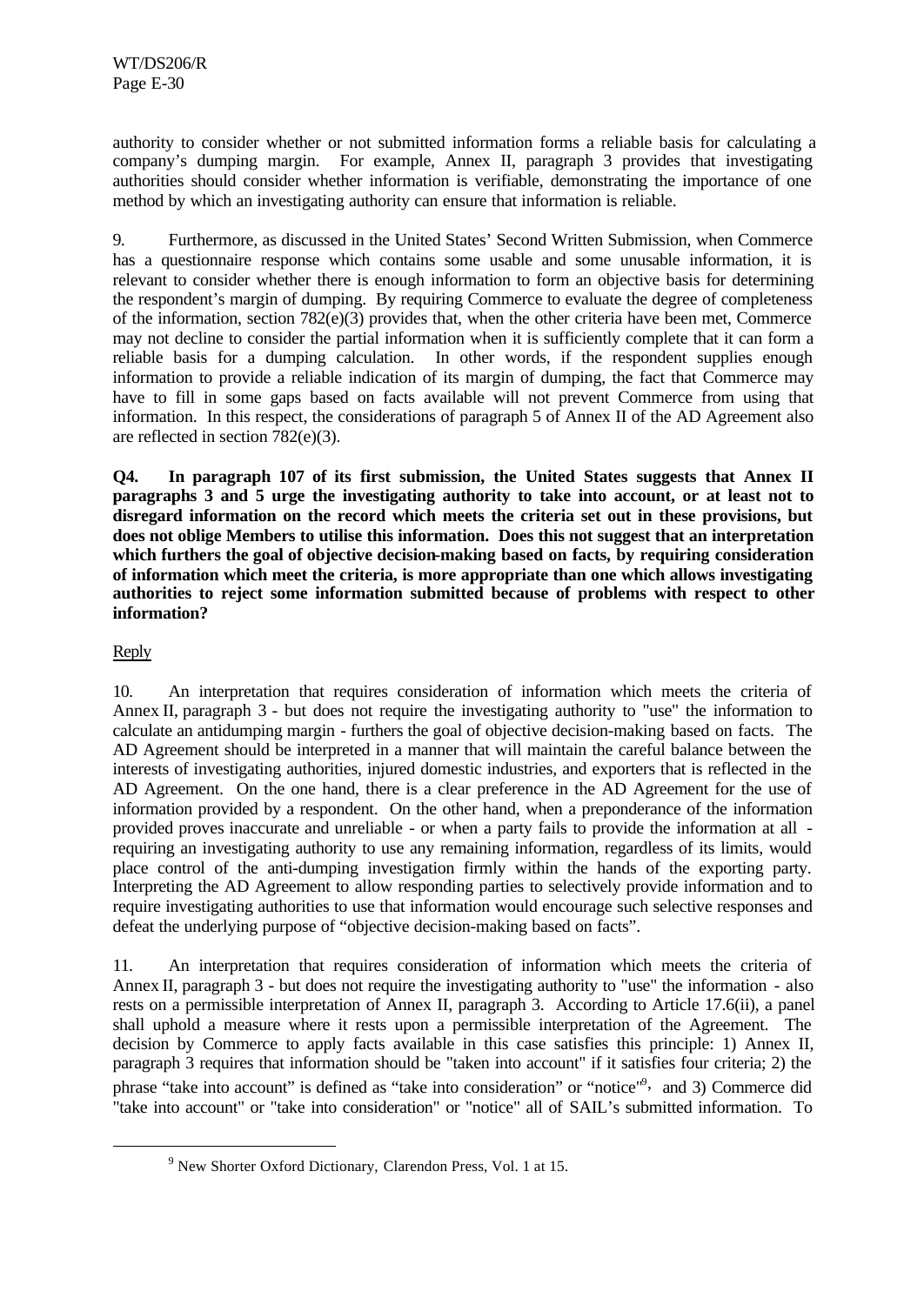this end, in its preliminary determination, Commerce took SAIL 's efforts to provide information into account in selecting the facts available used as the preliminary margin of dumping.<sup>10</sup> Furthermore, notwithstanding significant concerns with the responsiveness and completeness of SAIL's data, and over the objections of petitioners, Commerce further considered and took into account the information provided by SAIL by attempting to verify that information.<sup>11</sup> In the end, Commerce's *Final Determination* took account of the totality of the record, the substantial problems with SAIL's data, the verification failure, and the undue difficulties that would have been required to use any of SAIL's data and determined to base its determination entirely on facts available.<sup>12</sup>

**Q5. Does the United States object to the submission of the affidavit of Mr. Hayes** *per se***, or does the United States object to the arguments made by India to the effect that the correction of errors in the US sales database would have been a relatively simple matter for the United States? In this regard, we note that SAIL did propose, during the proceedings before USDOC, that the USDOC computer programme could have been modified to address the errors in the US sales database, and did propose alternative calculations of the margin of dumping. Does the United States object to the Hayes affidavit because it contains different proposals in these matters than were presented during the investigation? If so, could the United States explain why it considers this significant, given that the Panel will not, for itself, either calculate the dumping margin or correct programming language? What specific aspects of the Hayes affidavit and testimony does the United States consider constitute new facts as opposed to new analysis or arguments regarding the facts in the record?**

#### Reply

l

12. First, the United States does object to the Hayes affidavit *per se*. An "affidavit" is a "a written statement, confirmed by oath or affirmation, to be used as evidence".<sup>13</sup> The purpose of an affidavit, therefore, is to serve as evidence. The Hayes affidavit itself expresses its purpose as such.<sup>14</sup> While India is entitled to make any arguments to the Panel that are within the Panel's terms of reference, India is not entitled to present new factual information, even in the guise of an affidavit. Pursuant to Articles 17.5(ii) and 17.6(i), the pertinent evidence on which the panel must base its review is the record established by the investigating authority at the time of its determination.<sup>15</sup>

13. Second, there are specific aspects of Mr. Hayes' affidavit and testimony that constitute new facts. In addition to the new computer programme attached by Mr. Hayes to his affidavit and his factual conclusions that certain errors in the US sales database "were either adverse to SAIL or would likely not have been used" by Commerce, Mr. Hayes stated at the first meeting of the Panel that he had "created a new exhibit, India Exhibit 32" with new calculations of total price, expense, and

<sup>10</sup> *See* First Written Submission of the United States at ¶ 34.

<sup>11</sup> *Id*. at ¶ 37.

<sup>12</sup> *Id*. at ¶¶ 45-51.

<sup>&</sup>lt;sup>13</sup> New Shorter Oxford Dictionary, Clarendon Press, Vol. 1 at 35.

<sup>&</sup>lt;sup>14</sup> Hayes Affidavit, Ex. IND-24. For example, the affidavit includes 1) a computer program created for a separate anti-dumping proceeding that never appeared in the record of that proceeding, and was never submitted in the India plate proceeding; and 2) post-hoc assertions of fact that errors discovered in SAIL's US sales database "were either adverse to SAIL or would likely not have been used" by Commerce.

<sup>15</sup> *See United States-Anti-Dumping Measures on Certain Hot-Rolled Steel Products from Japan* , WT/DS184/R, adopted 28 February 2001, at paras. 7.6-7.7 ("It seems clear to us that, under this provision, a panel may not, when examining a claim of violation of the AD Agreement, in a particular determination, consider facts or evidence presented to it by a party in an attempt to demonstrate error in the determination concerning questions that were investigated and decided by the authorities, unless they had been made available in conformity with the appropriate domestic procedures to the authorities of the investigating country during the investigation").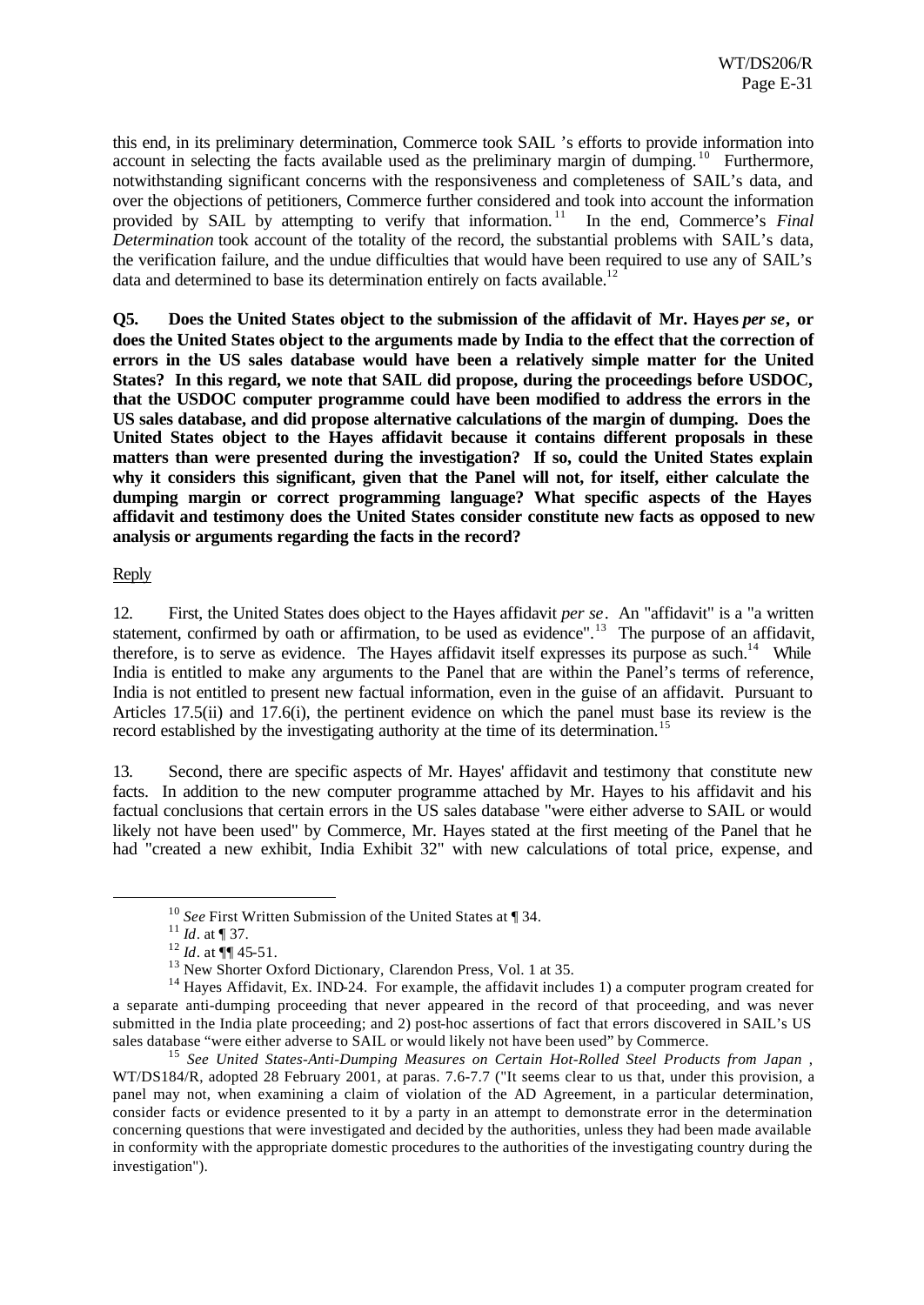quantity data for all of SAIL's US sales, and he invited the Panel to see new calculations and "substitutions" in India Exhibit 33.<sup>16</sup>

14. Finally, the specific proposals made by Mr. Hayes did, in fact, differ from proposals made by SAIL during the Commerce proceeding. The fact that these proposals are different underscores the underlying reason for the requirement in Articles 17.5(ii) and 17.6(ii) that panels consider the record before the authorities at the time of their determinations, and not new information. It would not be appropriate or fair to assess the adequacy of Commerce's determination using information that India only developed two years later and that India has continued to refine over the course of this case. SAIL made arguments during the investigation as to how its own data could be used and the Panel should limit its review to those arguments, to the extent that India continues to pursue them. The fact that India's new methodologies never occurred to SAIL, that it has taken India two years to develop them, and that India must even now continuously refine them, only serves to demonstrate why they are irrelevant to the Panel's review of whether Commerce's determination of the evidence *before it* was unbiased and objective.

**Q6. Can the United States explain how the US sales data, had it been accepted and taken into account, would have affected negatively the process of reaching an objective decision based on facts? Does the United States consider that a decision based entirely on facts available is more in keeping with the objectives of the AD Agreement than one based in part on facts available and in part on verified information? Please explain in detail. Would the United States consider that it is in all cases unsound to calculate a dumping margin based on a comparison of normal value calculated on the basis of facts available and export price calculated on the basis of verified information submitted by the party in question?**

# Reply

l

15. The Panel's question assumes that SAIL's US sales data were "verified" and, therefore, could be used in reaching a decision based on facts. As we explained at the first meeting of the Panel, they were not. Based on the comprehensive flaws in SAIL's information, Commerce reached a determination that SAIL 's information failed verification *in toto*. This determination was based on errors in the US sales data itself (as detailed in Question 10 below) and the inherent linkages between the respondent's US sales and its other data. The term "US sales data" is an inclusive term meaning all of the data pertaining, or related, to US sales. It includes, for example, the cost of manufacturing data for each US sale – data which SAIL was unable to verify as accurate. This data is necessary for making due allowance for physical differences which affect price comparability. Because the data was inaccurate and unusable in the calculation of a dumping margin, it could not have been used to reach an objective decision based on fact.

16. As the Appellate Body stated in the *Japan Hot-Rolled* case, the goal of an anti-dumping investigation is "ensuring objective decision-making based on facts". To reach this goal, the investigating authority must assess whether it can use the particular facts before it when making its determination. If a responding party does not provide the information necessary for making a decision, as in this case with respect to SAIL, the Agreement provides for the use of facts available by the investigating authorities. In some cases, it will be possible to use only partial facts available; however, as in this case, there may be times where the information submitted by the responding party is so deficient that it will not provide an indication of the respondent's level of dumping and the investigating authority may appropriately rely entirely on facts available. In such a case, the decision to use total facts available is an objective one, based on the facts on the record of the investigation. As long as the decision to use total facts available is made with regard to the viability of the overall

<sup>16</sup> Oral Statement of India at para. 91 (comments by Mr. Hayes).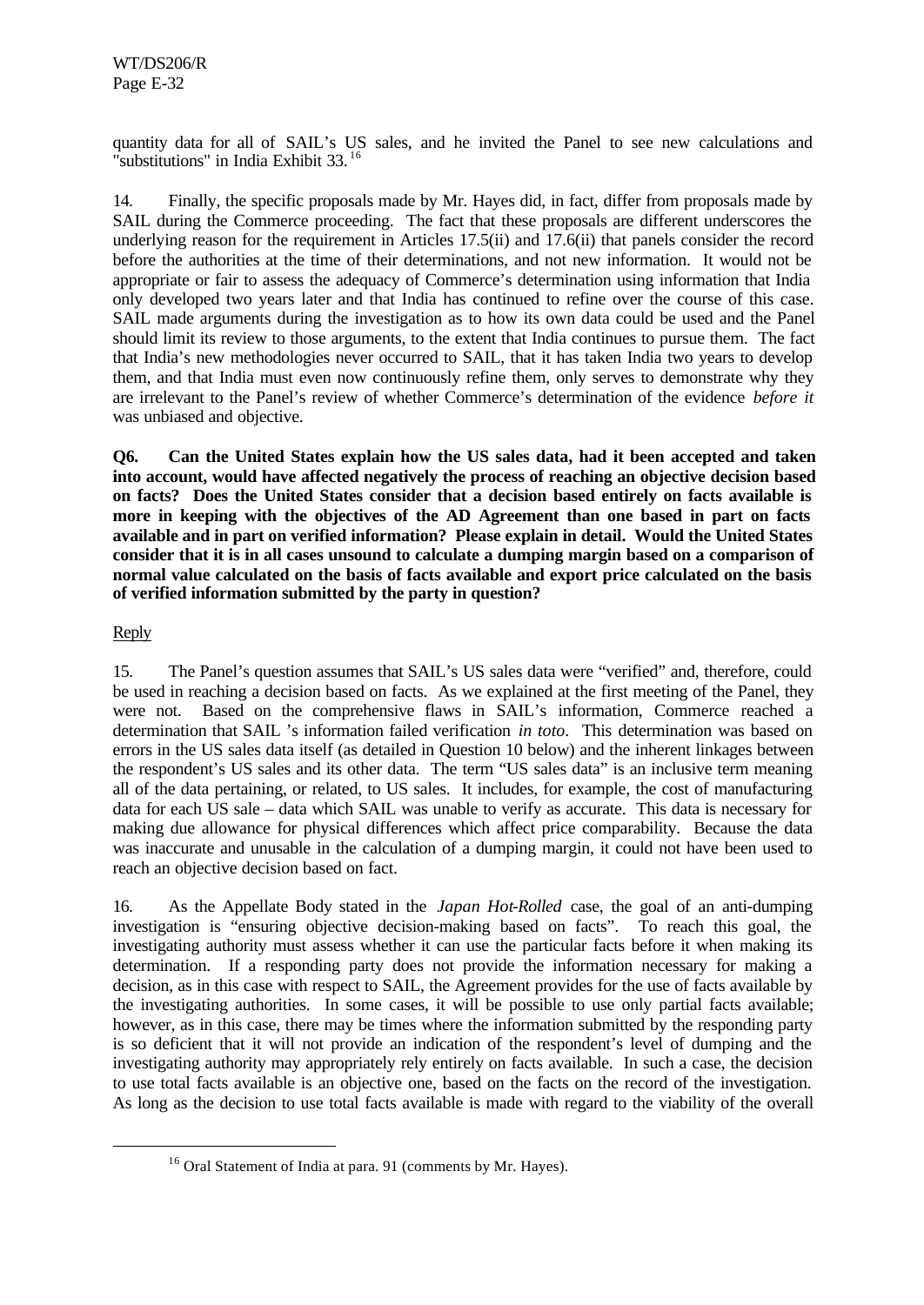record of information necessary for making an anti-dumping determination, this decision will be consistent with the objectives of the AD Agreement.

17. With these points in mind, the United States does not believe that it is necessarily unsound in all cases for the calculation of a dumping margin to be based on a comparison of normal value calculated on the basis of facts available and export price calculated on the basis of verified information. The use of facts available, partial or total, must be addressed on a case-by-case basis, and there may be a situation where a normal value based on facts available can be compared to export price calculated on the basis of verified information. The case at issue is not one of those cases.

#### **Q7. Speaking hypothetically, could the USDOC have concluded that, standing alone, US sales data was verified, timely submitted, accurate and reliable? If your response is no, please explain why not.**

# Reply

18. It is difficult to address this issue hypothetically, given Commerce's specific finding in this case that SAIL's information – including its US sales data – failed verification.<sup>17</sup> In addition, there were inaccuracies specific to the US sales data that were never resolved, as detailed in the verification report and acknowledged by India in its "affidavit". As a result, Commerce concluded that these errors in the US sales database "support our conclusion that SAIL's data on the whole is unreliable.<sup>18</sup> For these reasons, Commerce could not conclude that the US sales data, standing alone, were verified, accurate, and reliable.

**Q8. Does the United States consider that the interpretation of US law adopted by USDOC and affirmed by the USCIT and applied in this case is a necessary result under US principles of statutory interpretation, or would the United States consider that the USCIT merely accepted as reasonable an interpretation by USDOC, but that, following US principles of statutory interpretation, the statute could be interpreted differently? Please provide specific references and authorities in support of your response. Is it correct to understand the United States' position as being that its statutory provisions governing use of facts available require USDOC to apply facts available in circumstances in which the AD Agreement permits the use of facts available?**

#### Reply

l

19. The standard of review of anti-dumping determinations under US law is analogous to the standard provided in Article 17.6(ii) of the AD Agreement, i.e., that a determination applying a provision that admits of more than one interpretation will be upheld if it rests on a permissible interpretation. In the underlying USCIT decision, the court affirmed Commerce's decision to apply total facts available, stating that the court's responsibility was to determine if the agency's interpretation of the statute was "reasonable, in light of the language, policies and legislative history of the statute".<sup>19</sup> The court did not express a view as to whether the statute could be interpreted differently.<sup>20</sup>

<sup>&</sup>lt;sup>17</sup> Determination of Verification Failure Memorandum, Ex. US-25.

<sup>18</sup> *Id.* at 5.

<sup>19</sup> *Steel Authority of India, Ltd. v. United States*, 149 F. Supp. 2d 921, 927 (May 22, 2001). Following the filing of the United States' First Written Submission, the USCIT upheld Commerce's Remand Redetermination, which further explained its finding that SAIL failed to act to the "best of its ability." *See Steel Authority of India, Ltd. v. United States*, Slip Op. 2001-149 (Dec. 17, 2001) (Exhibit US-28).

 $^{20}$  The Court's holding is in conformity with the standard of review expressed in the United States Code and historically recognized by the Court of International Trade, that "the Court of International Trade must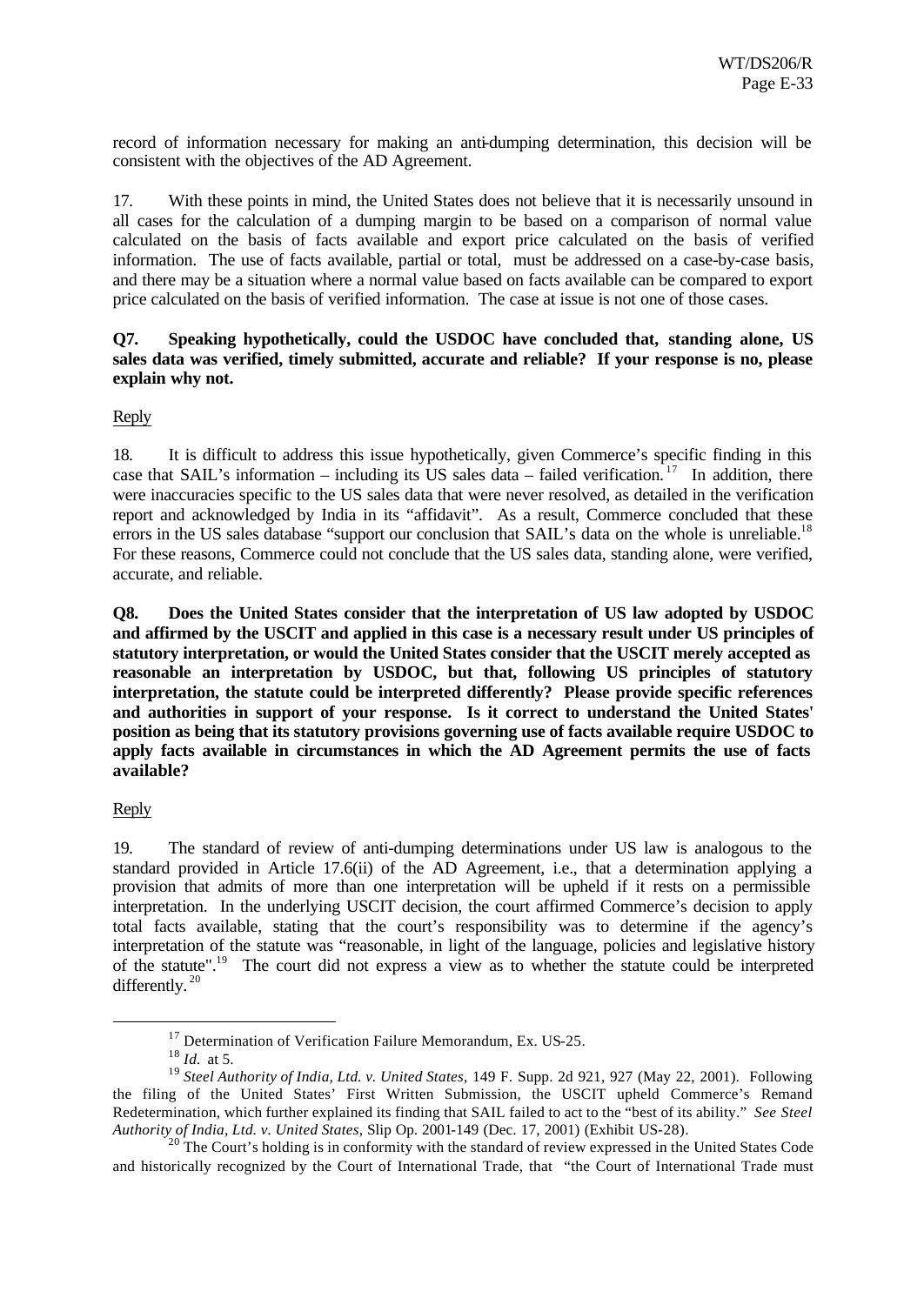l

20. It is not correct that the "facts available" provisions of US law *require* Commerce to apply facts available in circumstances in which the AD Agreement *permits* the use of facts available. As noted in our first written submission at paragraphs 119 - 147, nothing in the US statute, or regulations, requires that Commerce apply facts available in a manner inconsistent with Article 6.8 and Annex II of the AD Agreement. The application of facts available is a discretionary exercise, not a mandatory one, specifically dependent upon the quantity and quality of the information submitted by the respondent. This analysis is particularly true for section 782(e) of US law.

21. Section 782(e) requires that Commerce *consider* information that might otherwise be rejected under section 776(a), if five relevant criteria are met. In some cases, like the case now before this Panel, Commerce has found that a respondent has failed to provide significant necessary information on the record and that what was provided should be disregarded because it failed to meet the criteria of section 782(e). In other cases, however, Commerce has determined that the necessary information, though flawed, could be used in its calculations because the criteria of 782(e) were met.

22. In India Exhibit 28, India presented administrative cases adopting "total" facts available and suggested that section 782(e) "as interpreted" by Commerce requires the rejection of all of a respondent's information where only some information is flawed. This is incorrect. Even the determinations submitted by India make clear that Commerce interprets section 782(e) as requiring it to consider information even where that information contains a significant flaw. For example, in *Certain Cut-to-Length Carbon Steel Plate from Sweden: Preliminary Results of Anti-Dumping Administrative Review*, the respondent's cost data failed verification. Nevertheless, Commerce stated that "[w]e *must* therefore consider whether the submitted cost data is useable under Section 782(e) of the Act". $^{21}$ 

23. Other cases not cited by India also rebut its assertion. For example, in *Final Results; Administrative Review and New Shipper Review of Antidumping Duty Order on Stainless Steel Bar from India*, 65 Fed. Reg. 48965 (August 10, 2000) and accompanying Decision Memoranda (*India Steel Bar Final Results*), Commerce determined that although the cost information provided by the Indian respondent, Panchmahal, was incomplete, pursuant to section 782(e) of the Act, it could apply most of the information on the record to its calculations, and use "partial facts available" in the areas in which necessary facts were missing:

We have determined that the continued use of total adverse facts available with respect to Panchmahal is unwarranted. Pursuant to section 782(e) of the Act, we will not decline to consider information that is submitted, *even if it does not meet all of our requirements*, if the information was timely, could have been verified, is not so incomplete that it cannot serve as a reliable basis for our determination, the submitting party demonstrates that it acted to the best of its ability in providing the information and meeting our requirements, and the information can be used without undue difficulties. *With respect to the information submitted by Panchmahal, we find*

 $21$  61 Fed. Reg. 51898, 51899 (1996), Ex. IND-28.

sustain 'any determination, finding or conclusion found by Commerce unless it is 'unsupported by substantial evidence on the record, or otherwise not in accordance with law."" Fujitsu General Ltd. v. United States, 88 F.3d 1034 (Fed. Cir. 1996)(quoting 19 U.S.C. § 1516a(b)(1)(B)). "Substantial evidence" means "such relevant evidence as a reasonable mind might accept as adequate to support a conclusion." Consolidated Edison v. NLRB, 305 U.S. 197, 229 (1938); accord Matsushita Elec. Indus. Co. v. United States, 750 F.2d 927, 933 (Fed. Cir. 1984). Even if it is possible to draw two inconsistent conclusions from the evidence contained in the record, this does not mean that the DOC's findings are not supported by substantial evidence, and the Court will sustain DOC's determination if its conclusion is found to be reasonable. See Consolo v. Federal Maritime Comm'n, 383 U.S. 607, 620 (1966).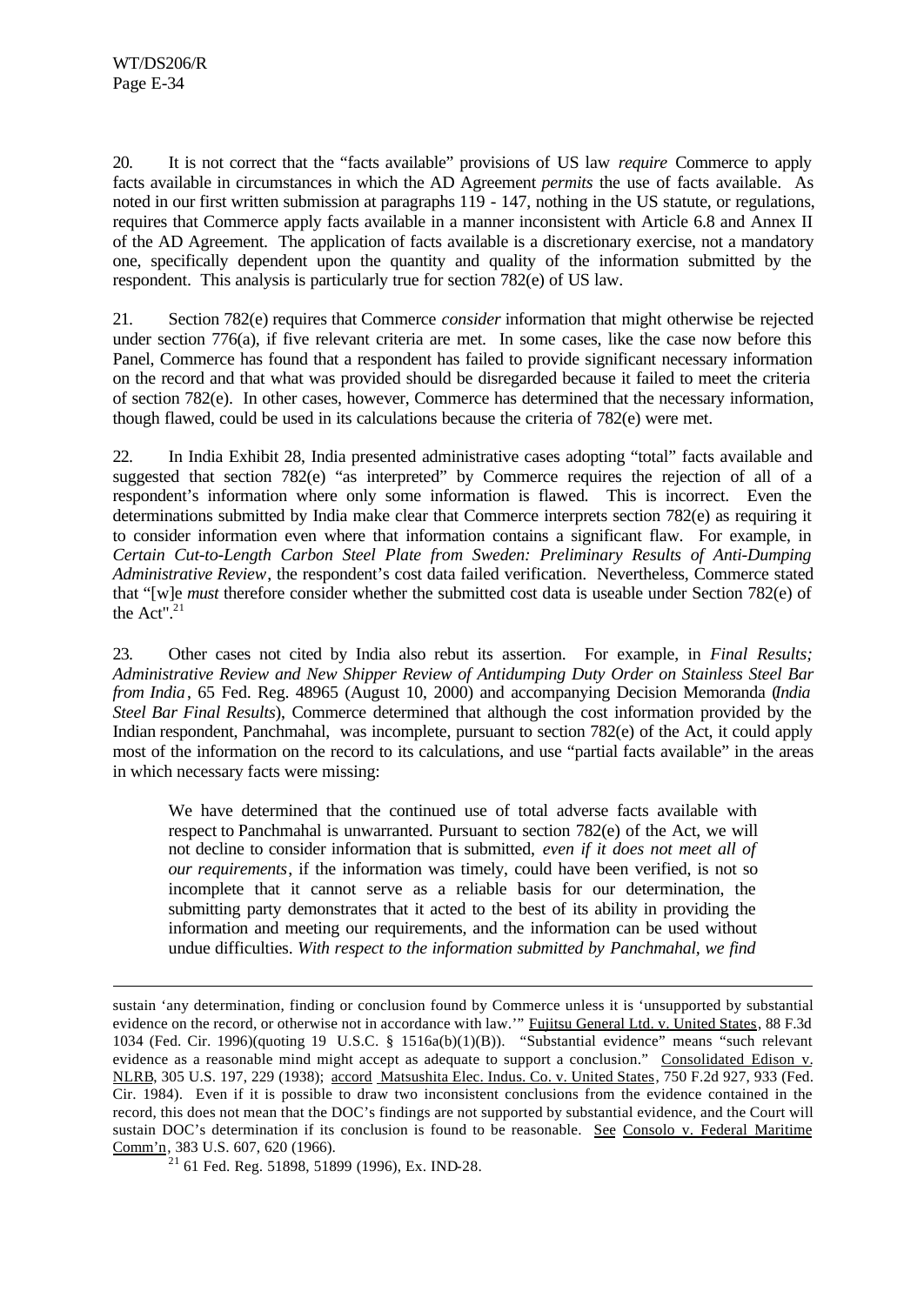*that a sufficient amount of it meets these requirements and, thus, we have not declined to use it in our final results.<sup>22</sup>*

As a result, Commerce resorted to facts available only with respect to certain portions of the margin analysis.

24. Similarly, in *Polyester Staple Fibre from Taiwan*, Commerce recognized that the respondent failed to submit entirely accurate and complete responses to its cost and sales database, but determined that the application of partial facts available, rather than total facts available, was appropriate under the statute.<sup>23</sup> Commerce noted that the respondent's submissions had been timely, the majority of the information provided was accurate, the effect of the errors discovered at the verification of sales and costs were limited in scope and the impact of those errors on any potential dumping margin was small. Commerce determined that the respondent's data, overall, "could be used without undue difficulties" and that "pursuant to section 782(e) of the Act, we do not find that [respondent's] information is so incomplete that it cannot serve as a reliable basis for reaching a final determination".

25. Commerce's interpretation of section 782(e) of the Act is also supported by decisions of the USCIT. For example, in *NSK Ltd., v. United States*, 170 F. Supp. 2d. 1280 (6 June 2001), the court reviewed Commerce's decision to accept adjustment and rebate information from certain respondents in an antidumping review. The Court affirmed Commerce's decision to accept these adjustments and rebates, citing to section 782(e) of the Act. The Court noted that section 782(e) "liberalized Commerce's general acceptance of data submitted by respondents in anti-dumping proceedings by directing Commerce not to reject data submissions once Commerce concludes that the specified criteria are satisfied".<sup>2</sup>

26. Thus, contrary to India's assertions, United States law requires Commerce to accept a respondent's data where the criteria of section 782(e) are met. As we explain in greater detail in Section 1 of our Second Submission, section 782(e) of the Act serves to *reduce* the likelihood that Commerce will resort to the facts available in a particular case. Furthermore, all of the provisions pertaining to the application of facts available in the US statute and regulations are fully consistent with Article 6.8 and Annex II of the Agreement.

**Q9. Could the United States clarify whether USDOC found all the databases submitted by SAIL unusable at the preliminary stage, or all the databases except for the US sales database? Was the 16 July "final database" limited to information other than US sales? Was it also found to be unusable, as the earlier ones had been, or were these data analysed for purposes of the final determination?**

# Reply

l

27. As detailed in our First Submission, SAIL's electronic databases had significant flaws that were never corrected. One week before its 19 July 1999, preliminary determination, Commerce continued to advise SAIL that "your electronic database submissions have proven seriously deficient and are currently unusable".<sup>25</sup> On 16 July 1999, SAIL submitted revised electronic databases, including information on US sales, but this information was submitted too late to be incorporated into

<sup>22</sup> *India Steel Bar Final Results* Decision Memorandum, US-Exh 26, at 3 (emphasis added).

<sup>23</sup> *Final Determination of Sales at Less Than Fair Value; Certain Polyester Staple Fibre From Taiwan*, 65 Fed. Reg. 16877 (March 30, 2000) and accompany Decision Memorandum, Exhibit US-26, at Issue 1 (*PSF from Taiwan*).

<sup>24</sup> *NSK Ltd., v. United States*, 170 F. Supp. 2d. 1280, 1318 (June 6, 2001), Exhibit US-27.

<sup>25</sup> *Letter from Commerce to SAIL Re: Return of Untimely Information*, Ex. US-14) at 1.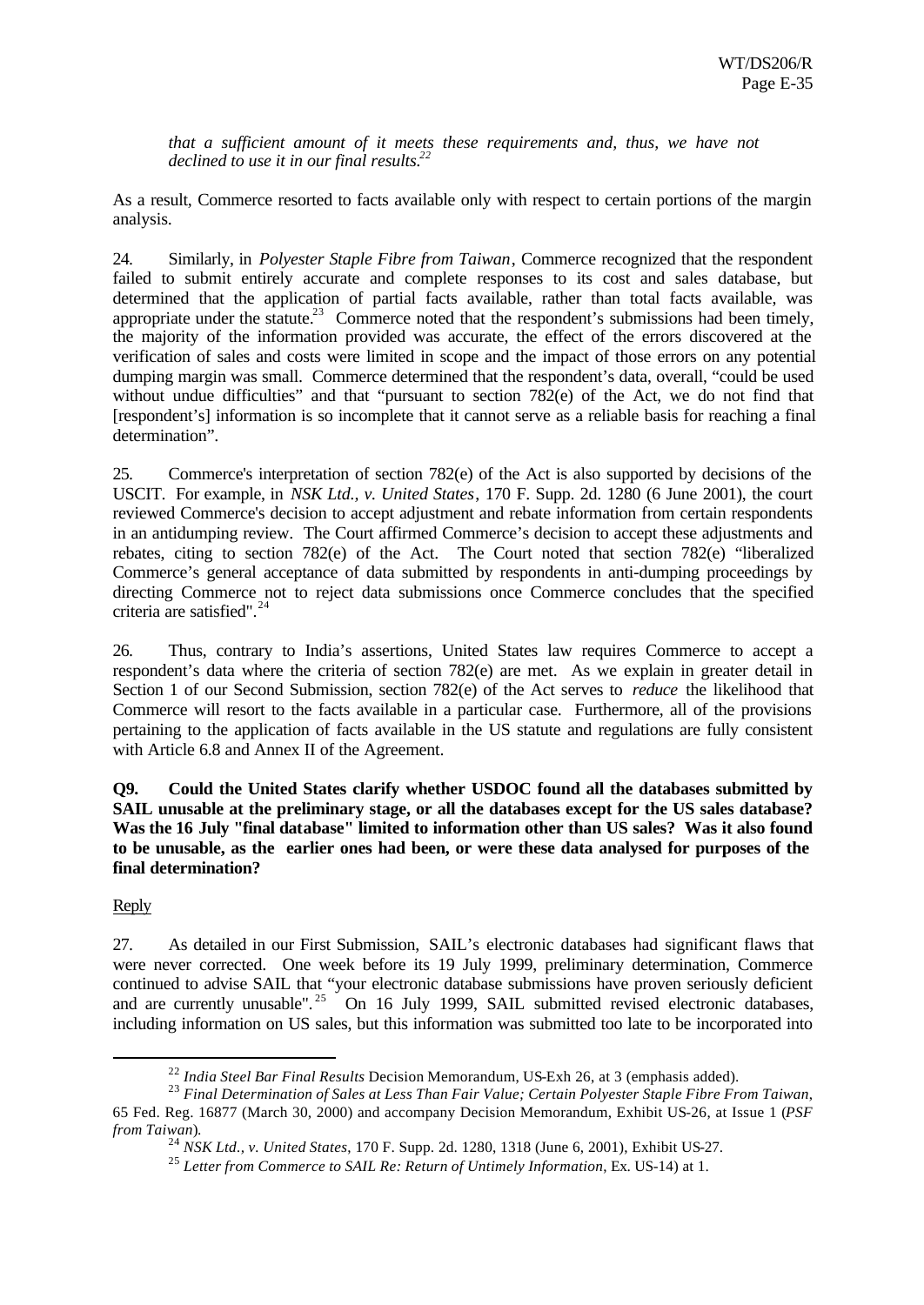the preliminary determination. Commerce explained that "because of problems with the electronic databases that SAIL submitted, its questionnaire response cannot be used to calculate a reliable margin at this time".<sup>26</sup> In any event, this electronic database tape, in turn, was replaced on 17 August 1999, and SAIL attempted to submit a further database tape on the first day of verification, which Commerce rejected as untimely. The verification itself revealed, for example, that:

The total cost of manufacture (TCOM) and the variable COM (VCOM) on the COP tape submitted 17 August 1999, are incorrect. There is no way to establish a meaningful correlation between the TCOM and VCOM on the tape and the underlying cost data and sources documents.<sup>27</sup>

28. The TCOM and VCOM information was directly relevant to the US sales database and resulted in a complete lack of information that would be needed for "difference in merchandise" adjustments. Given that the purpose of these cost and sales databases are to be run in comparison with each other, the flaws in these databases left Commerce with nothing it could analyze at the time of the *Final Determination*.

**Q10. Would the United States specify how the US sales data was itself flawed? Did the USDOC specifically determine that consideration of the US sales data would cause "undue difficulties"? Can the United States point to where, in the determination or otherwise in the record, this conclusion can be discerned? Can the United States explain the underpinnings of this conclusion? Or, is it accurate to conclude that the only reason the USDOC decided not to consider the US sales data is because of the problems identified with the other data? Please explain in detail what would be the "undue difficulty" in comparing export prices derived from the US sales database with information contained in the petition. Could the United States clarify how the absence of cost of manufacture information US export sales make the entire US sales database unreliable?**

Reply

l

29. Commerce did not base its decision not to consider the US sales data solely on problems with other data. While the reliability of SAIL's questionnaire response was judged on the information presented by SAIL as a whole, Commerce also identified significant flaws in the US sales database.

30. First, keeping in mind that on-site verification amounts to a selective audit that does not review each piece of data submitted, the "sales" verification of most aspects of the Indian respondent's US sales database revealed numerous flaws in the items examined. One significant flaw was the discovery at verification that a physical characteristic used to match US and home market sales was incorrectly reported, an error that affected approximately 75 per cent of US sales in the database.<sup>28</sup> In addition, several other errors were discovered, including the fact that certain freight costs were over- and under-reported for export sales<sup>29</sup> and that the duty drawback calculation for US sales was incorrect.

31. Second, the "cost" verification also reviewed elements of the US sales database. For logistical reasons, the cost elements of the US sales database were examined separately. As SAIL acknowledges, the cost verification ended in SAIL's complete failure to reconcile its costs to its books

<sup>26</sup> *Preliminary Determination,* Ex. IND-11, at 41203.

<sup>27</sup> *Cost Verification Report*, Ex. US-3, at 2.

 $^{28}$  First Written Submission of India at para. 30.

<sup>29</sup> *Sales Verification Report*, Ex. IND-13, at 30.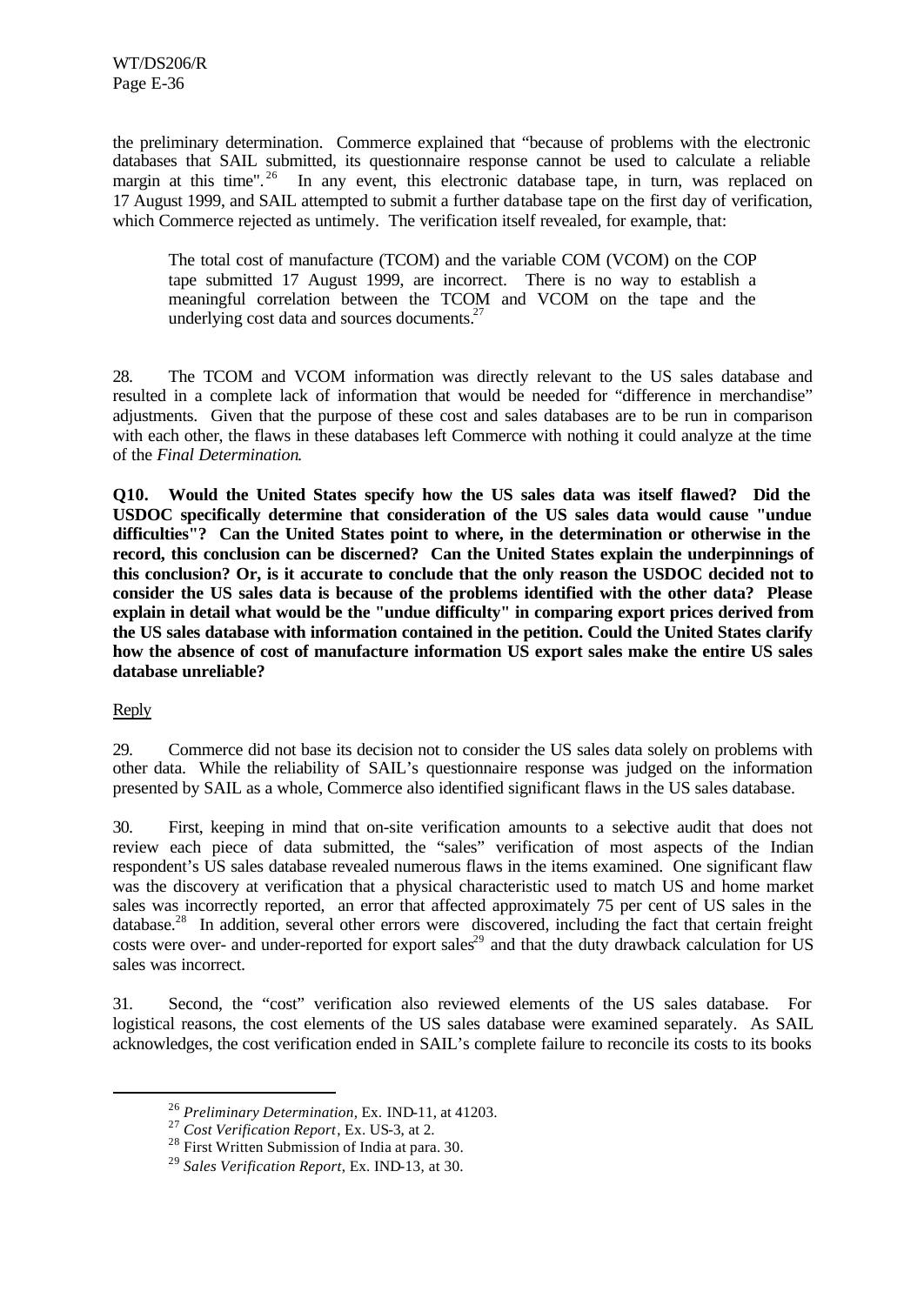and records.<sup>30</sup> As a result of this failure, another flaw in the US sales database was exposed: the total cost of manufacture (TCOM) and variable cost of manufacture (VCOM) for each US sale could not be verified. Without verified TCOM and VCOM information, Commerce could not adjust for differences in physical characteristics that affect price comparability as required by Article 2.4 of the Agreement.

32. In assessing the information submitted by SAIL – including the flaws in the US sales database described above – Commerce specifically determined, *inter alia*, that the information "cannot be used without undue difficulty".<sup>31</sup> As Commerce stated in its final determination, 'SAIL's questionnaire response is substantially incomplete and unusable in that there are deficiencies concerning a significant portion of the information required to calculate a dumping margin".<sup>32</sup> While there were significant flaws in the US sales database, Commerce's facts available determination was based on all of SAIL's information. This is appropriate because the data requested in an anti-dumping investigation does not consist of independent sets of data which have no link to one another. $33\text{ To}$ assess the "undue difficulty" of using information, one must evaluate how the necessary comparison of information can be accomplished in its present state. In this case, the absence of the cost information associated with US sales made the required comparisons not just difficult, but impossible, where adjustment for physical differences were necessary. Even for those sales for which the missing cost information was not needed – sales that matched identically and would require no adjustment for physical characteristics pursuant to Article 2.4 – US authorities would have been required to manually correct the physical characteristics for 75 per cent of the sales just to be able to identify the identical sales, then it would have been necessary to make further corrections for freight costs, duty drawback errors, etc.

33. As to whether it would cause "undue difficulty" to compare the export prices derived from the US sales database with information contained in the petition, we note that all the corrections just described would be required, with the result that Commerce could still not be assured that all errors were discovered. These corrections would have caused undue difficulty, notwithstanding India's assertions to the contrary. In fact, India's evolving proposals demonstrate the undue difficulty involved in making this comparison.

34. Finally, to accept India's argument that "facts available" should result in a calculation that leaves the respondent in the same position as if it had provided the information would encourage respondents in an anti-dumping proceeding to pick and choose the information they submit, providing only the information that is to their advantage. To do so would render Article 6.8 and Annex II of the AD Agreement meaningless.

**Q11. In paragraph 33 of its first submission, the United States identifies 1) technical errors in SAIL's electronic databases, 2) lateness and incompleteness of certain narrative portions of the questionnaire response, and 3) lack of product-specific costs in connection with the finding that SAIL did not act to the best of its ability to provide the information requested. Is it correct to understand that these three factors are the entire basis of the conclusion that SAIL did not act to the best of its ability to provide the information requested?**

<sup>30</sup> *SAIL's USCIT Brief*, Ex. IND-19, at 16.

<sup>31</sup> *Final Determination*, Ex. IND-17, at 73130-31.

<sup>32</sup> *Id.*

<sup>&</sup>lt;sup>33</sup> We note in this regard the statement of the European Communities that "it is important to recognize that the data requested of interested parties in an anti-dumping investigation is not atomised, it does not consist of independent sets of data which have no link to one another." Third Party Statement of the European Communities at para. 3.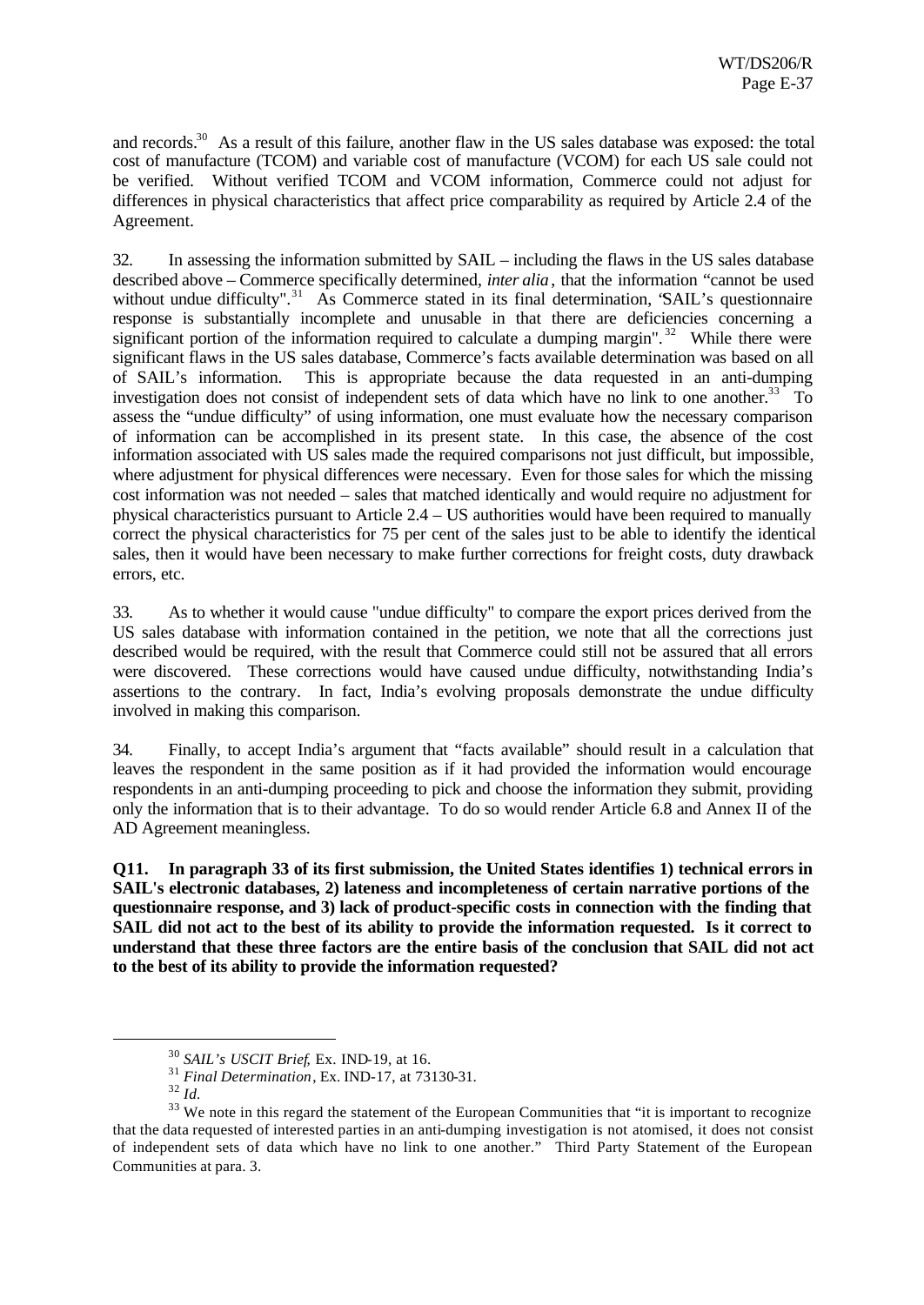Reply

35. The Panel refers to paragraph 33 of the first submission, in which the United States summarized the three factors that USDOC identified in its *preliminary* determination that SAIL did not act to the "best of its ability". Ultimately, by the time of Commerce's *Final Determination*, there were additional factors justifying a finding that SAIL failed to act to the best of its ability. In the *Final Determination* , Commerce noted that SAIL "consistently failed to provide reliable information throughout the course of the investigation," despite Commerce's "numerous and clear indications to SAIL of its response deficiencies".<sup>34</sup> Furthermore, Commerce noted that "[e]ven though we rejected use of SAIL's questionnaire response at the preliminary determination, because the company was seemingly attempting to cooperate, albeit in a flawed manner, we continued to collect data after the preliminary determination in an attempt to gather a sufficiently reliable database and narrative record for verification and for use in the final determination".<sup>35</sup> SAIL continued to provide Commerce with unusable data, however, and Commerce in the end determined SAIL had not acted to the best of its ability, summarizing in detail the deficiencies in the previously-identified areas of completeness, timeliness, and workability of computer tapes and the fact that SAIL failed verification.<sup>36</sup>

36. The US Court of International Trade then requested Commerce to further explain its reasoning that SAIL had not acted to the "best of its ability" and Commerce did so in its Remand Redetermination.<sup>37</sup> SAIL filed comments with USDOC on this point but chose not to challenge the finding before the USCIT.

37. Commerce addressed in detail in its Remand Redetermination the factors contributing to its determination that SAIL had not acted to the best of its ability during this investigation. Commerce explained that it has very limited knowledge of the actual extent of a respondent's ability to comply with requests for information, as it is the respondent, not Commerce, that possesses the necessary information and knowledge of the company's operations and records".<sup>38</sup> Therefore, Commerce explained, it was incumbent upon SAIL in this case to demonstrate why it was incapable of providing the requested information in a timely fashion. As has already been discussed in the United States' first written submission, SAIL failed to provide Commerce with necessary information for calculating its margin of dumping, and during the investigation never explained to Commerce that it was unable to provide this information.

38. Commerce noted in the Remand Redetermination that SAIL informed Commerce that it was experiencing difficulties in gathering and submitting the requested information, but that in all of its communications with Commerce, SAIL further indicated that the requested information would be forthcoming. "SAIL gave every indication that it would comply with the agency's information requests".<sup>39</sup> Nonetheless, even after Commerce returned submissions to SAIL with explanations of what needed to be done to complete its electronic databases, for example, SAIL again submitted deficient databases with "no reasonable basis for its failure to provide the information requested".<sup>40</sup>

39. Commerce also noted that SAIL is one of the largest steel producers in the world, has an established accounting system and its books are audited annually by a large team of public accountants.<sup>41</sup> Given the size and sophistication of SAIL, the extent of the insufficient responses

l

 $^{41}$   $\emph{Id.}$  at 8.

<sup>34</sup> *Final Determination*, Ex. IND-17, at 73129-30.

<sup>35</sup> *Id.*

<sup>36</sup> *Id.* at 73130.

<sup>37</sup> *Remand Redetermination*, Ex. IND-21.

<sup>38</sup> *Id.* at 4.

<sup>39</sup> *Id.*

 $^{40}$  *Id.* at 7.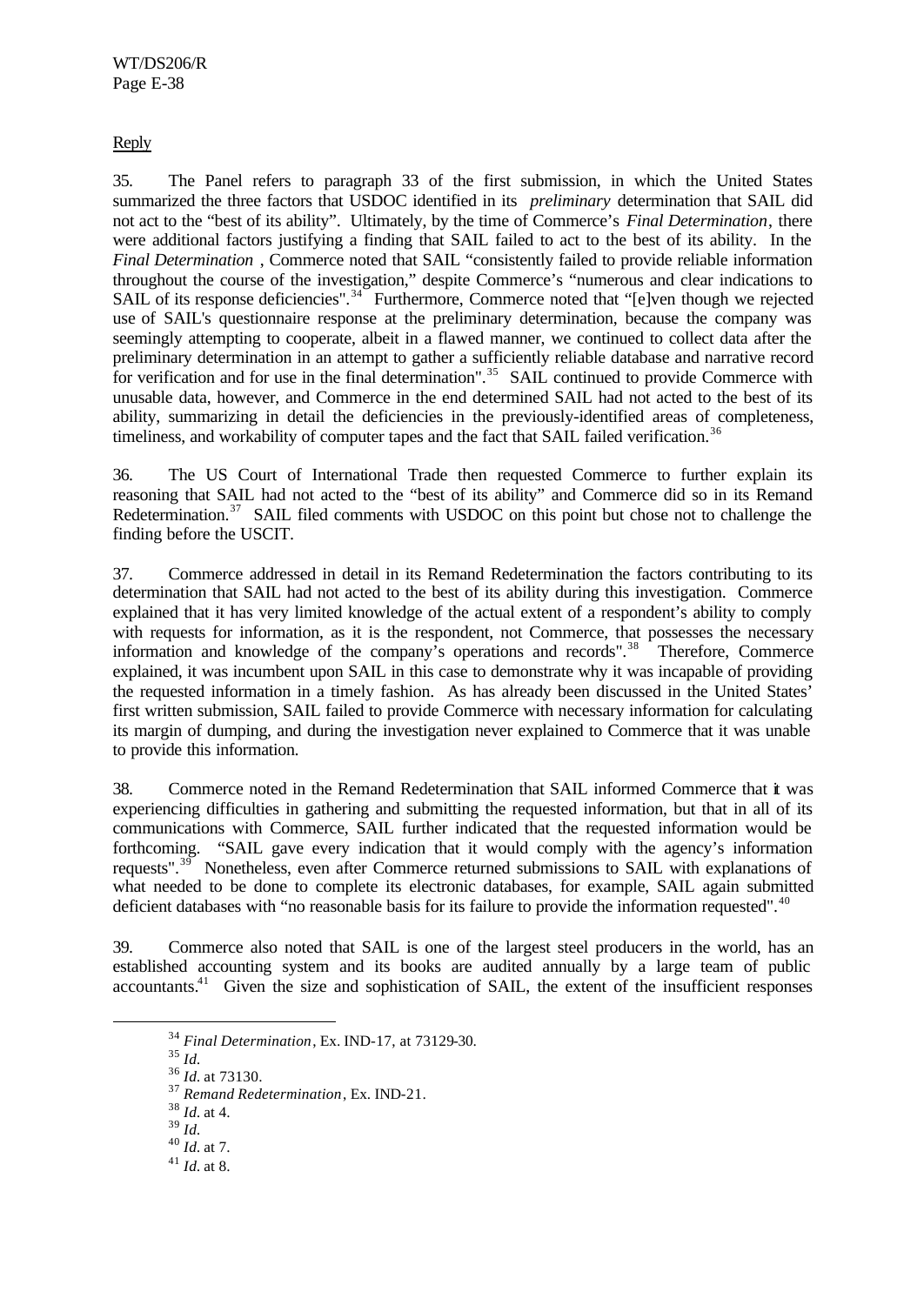provided by SAIL during the investigation, and SAIL's repeated opportunities to correct information and its failure to do so, Commerce determined that SAIL had not cooperated during the investigation to the "best of its ability".  $42$ 

**Q12. Could the United States elaborate on its contention that Article 15 second sentence only requires action by a developed country proposing to impose anti-dumping measures if the developing country in question first demonstrates that there are "essential interests" that would be affected by the imposing of an anti-dumping measure? Specifically, could the United States explain the legal basis of its view that the first step belongs to the developing country, which must come forward with a demonstration that the imposition of anti-dumping duties would affect its essential interests? Could the United States indicate, in general, what elements such a demonstration might consist of, or what might be considered relevant factors in this regard, in its view?**

## Reply

40. The second sentence of Article 15 states that the obligation to explore constructive remedies arises when the application of antidumping duties "would affect the essential interests of developing country Members". Therefore, there would be no basis to find a developed country Member in breach of that provision unless the application of an antidumping measure in a particular case would affect the developing country Member's essential interests.

41. There are two components to this enquiry. First, what are the "essential interests" at issue? Second, how would the application of an antidumping measure in the particular case affect those interests, if at all? As a practical matter, it is the developing country Member and the respondent private company that will possess the information needed to answer these questions. Developed country Members are in no position to identify what interests individual developing country Members view as "essential" to their own interests, and investigating authorities cannot assess whether the application of an anti-dumping measure in a particular case would affect those interests unless the private respondent or its government provides the information needed to make such an assessment.<sup>43</sup> Moreover, it is not enough for a private respondent to provide evidence suggesting that the imposition of an antidumping measure would affect its own essential interests; it is the developing country Member's essential interests that are relevant.

42. The elements relevant to demonstrating these matters will likely vary from case to case. Some possible elements – assuming there are essential interests at issue – might include whether the product is of particular strategic importance to the developing country Member; whether the developed country Member is the sole market for the product; whether the total value of the affected trade is significant relative to the developing country Member's economy as a whole; and whether, if the private respondent company is large enough that imposition of a measure would affect the developing country Member's essential interests (and not just the company's own), the producer produces other products that the measure would not affect. If the company produces a variety of products that it sells to a variety of markets, the imposition of an antidumping measure on the export of a single product to a single export market may not affect the company's essential interests, much less the developing country Member's essential interests.

<sup>42</sup> *Id.* at 8-9.

<sup>&</sup>lt;sup>43</sup> The *India Steel* investigation is a case in point. As the United States noted in its first written submission (at para. 187), SAIL's letter addressing the possibility of a suspension agreement did not mention India's essential interests, and it did not claim that (or explain how) applying an anti-dumping measure to SAIL's exports of steel plate would affect those interests. *See Letter from SAIL's Counsel to Commerce Re: Request for a Suspension Agreement*, dated 29 July 1999 (Exh. IND-10).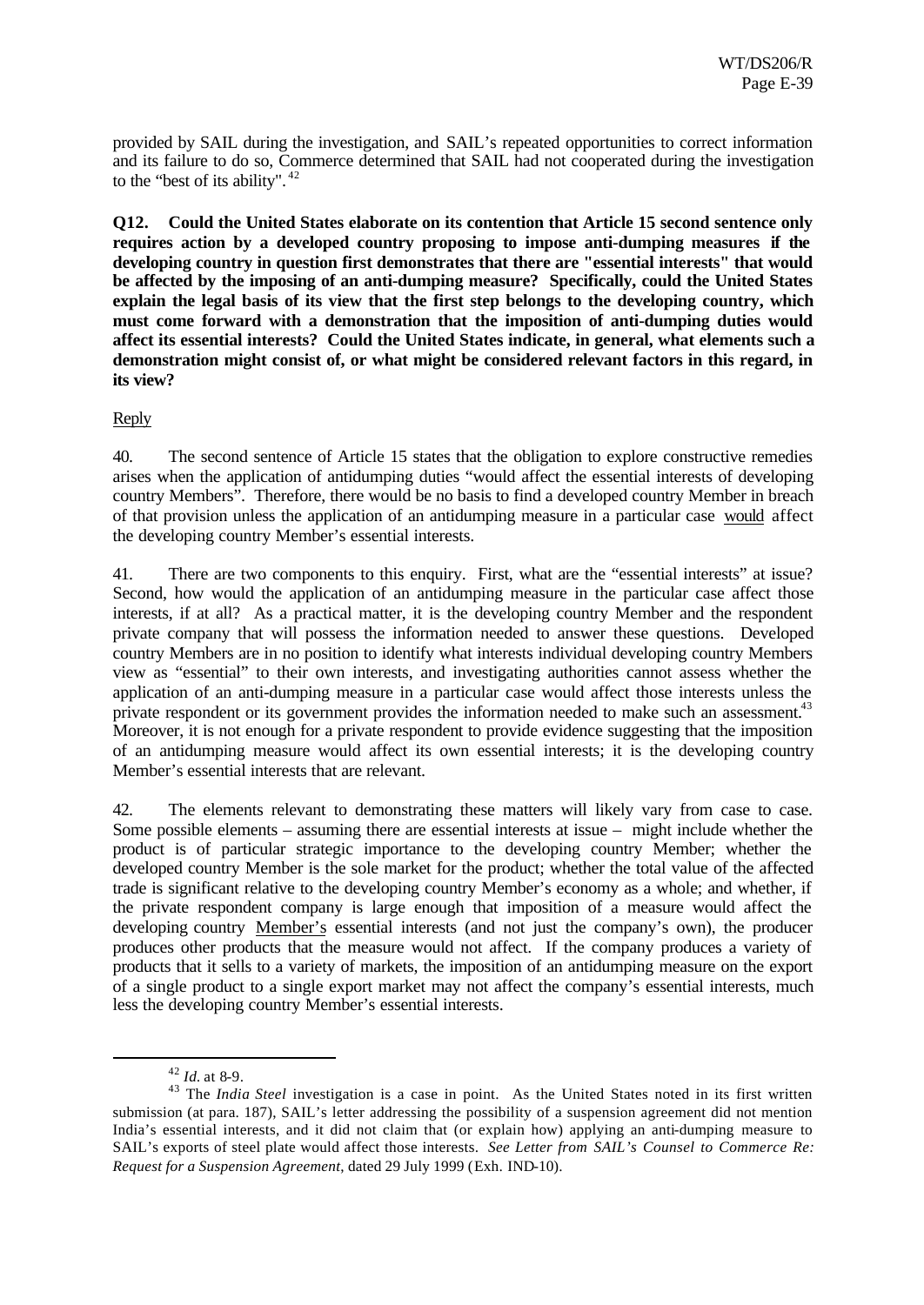43. India characterizes the US position on this issue as "an unfortunate attempt by a developed WTO Member to read additional restrictions into a provision that already provides little benefit in terms of legal effect or certainty to developing countries . . . ".<sup>44</sup> This is simply not true. The US position on this issue is based on a good faith reading of the language of Article 15. The second sentence of that Article demonstrates a clear decision by the WTO Members that the special provisions of Article 15 do not simply apply to any case in which a developing country is involved as a respondent. Otherwise, there would have been no need to include any reference to essential interests in the provision.

**Q13. Is the cost verification an integral process, or is the cost of manufacture for US export sales separately verified? If the former, can the United States point to any particular part of the cost verification report that relates to information regarding cost of manufacture of US export sales?**

## Reply

44. On-site verifications are structured to fit the situation of the company being examined. Verification for certain companies will be conducted by the same staff at the same location, covering US sales, home market sales, cost of production and constructed value. Other verifications, such as that conducted for SAIL, are done by separate teams of staff due to the number of locations to be visited. This resulted in separate verification reports. But the purpose of verification is the same: to conduct a spot-check to test the accuracy of the submitted information. The verification of each essential element of the response is necessary to the overall verification of the response. In this case, the cost of manufacture for US sales was verified separately with the rest of the cost data for logistical reasons. Had SAIL's data been available at a single location, it would have been verified together with the US sales data.

45. SAIL's total cost of manufacture (TCOM) and variable cost of manufacture (VCOM) were developed using a single cost methodology. In fact, in replying to Commerce's questions requesting TCOM and VCOM information for US sales, SAIL simply referred Commerce to its cost questionnaire (Section D) response.<sup>45</sup>

46. Similarly, the verification of cost information was conducted on a consolidated basis. All cost information, regardless of whether it related to home market or US sales, was examined during the cost verification. As the United States previously noted, and India has not disputed, SAIL failed to verify its reported cost information. <sup>46</sup>

**Q14. Is it US practice to make adjustments for differences affecting price comparability, including physical differences in the products concerned, to export price, to normal value, or does it vary from case to case? Could the United States please explain the significance of cost of manufacture information in the context of export price information? Is this information equally important in all cases, or was it considered particularly significant in this case?**

## Reply

l

47. Yes, it is US practice to make adjustments to export price and normal value for differences affecting price comparability, including physical differences in the products concerned. The United States makes such adjustments in accordance with its obligations under Article 2.4 of the AD Agreement. Article 2.4 states the following:

<sup>44</sup> India's Oral Statement at para. 69.

<sup>45</sup> *See* SAIL Section C Questionnaire Response at C-49 and C-50 (Exhibit US-29).

<sup>46</sup> First Written Submission of the United States at para. 40.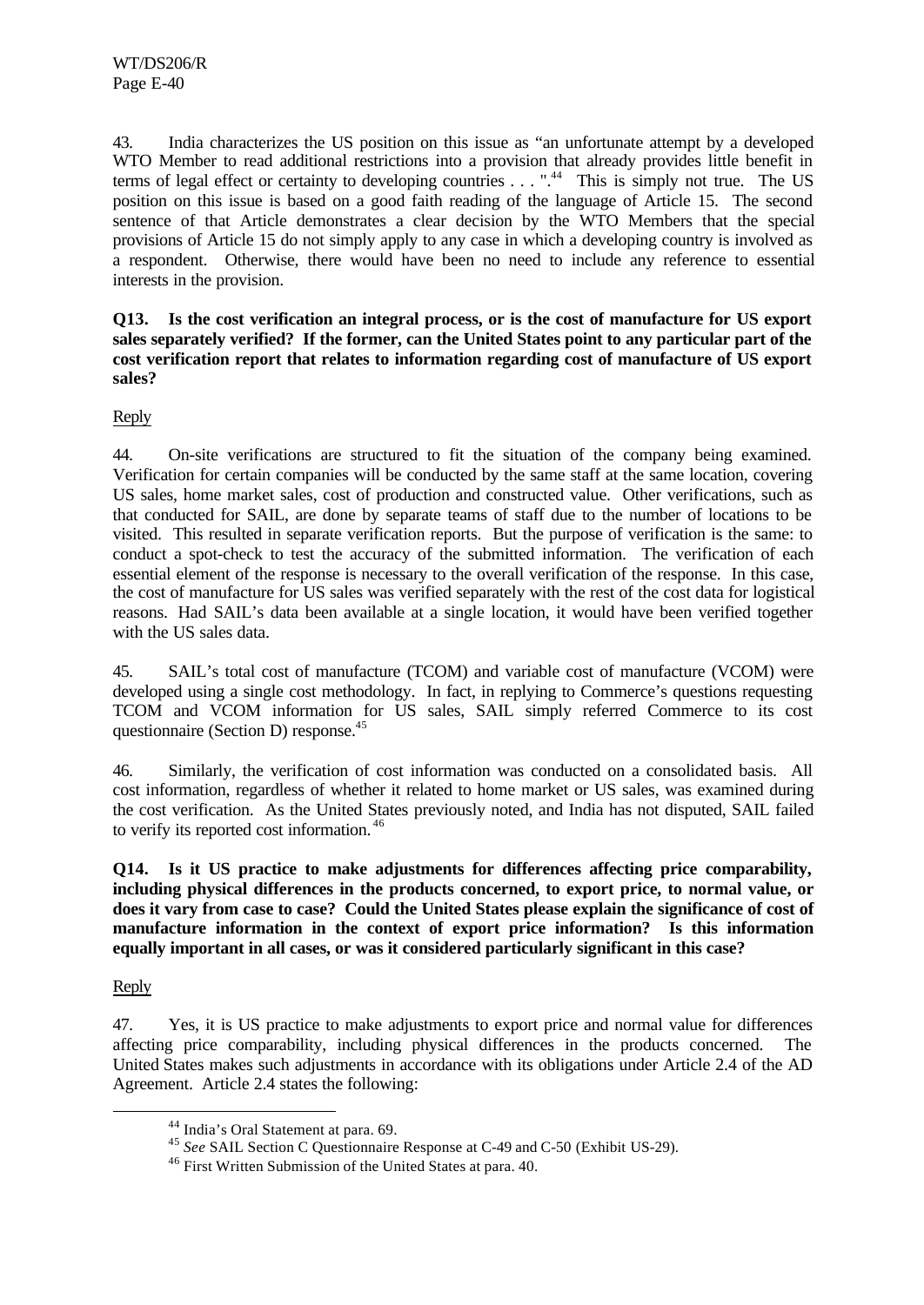"A fair comparison shall be made between the export price and the normal value. This comparison shall be made at the same level of trade, normally at the ex-factory level.... Due allowance shall be made in each case, on its merits, for differences which affect price comparability, including differences in conditions and terms of sale, taxation, levels of trade, quantities, *physical characteristics*, and any other differences which are also demonstrated to affect price comparability." (Emphasis added.)

48. The US statute implements these obligations under Article 2.4. The specific adjustments necessary for making a fair comparison will vary on a case-by-case basis. For example, if sales to the United States were made on a delivered basis, all of the movement expenses associated with delivery from the factory to the US customer would have to be deducted from export price in order to reach an ex-factory price. On the other hand, if the US sales were made on an ex-factory basis, the exporter would have incurred no costs to deliver the merchandise to the US customer. Consequently, there would be no movement expenses to deduct from the export price.

49. Cost of manufacture information is very important in the context of export price information, because it is the information needed to make the due allowance for differences in physical characteristics mandated by Article 2.4. Article 2.4 imposes an obligation on Members to make adjustments to account for physical differences that affect price comparability in the process of making fair comparisons between export price and normal value. The United States bases its price adjustments for physical differences on differences in variable cost of manufacture between distinct products. Without the cost of manufacture data, it is not possible to make these price adjustments.

50. The cost of manufacture information is equally important in all cases in which products sold in the US market must be matched to sales of non-identical merchandise in the comparison market.

**Q15. The United States in paragraph 10 of its oral submission notes that the US sales data was only "a fraction" of the information necessary for an anti-dumping analysis. Does this characterization refer to the amount of information involved in relation to the total information necessary? How would this be measured - number of pages, data points? Would the conclusion be the same if, in terms of volumes involved, the US sales were much larger than home market sales (but home market sales still met the test of footnote 2)? How about if foreign production were much greater than the volume of export sales ?**

51. As an initial matter, the United States notes that paragraph 10 of its oral submission discussed India's request that the US authorities use SAIL's US *pricing* information to perform an anti-dumping analysis. It was this *pricing* information that the United States characterized as a fraction of the information necessary for an anti-dumping analysis. The US sales data normally necessary to perform an antidumping analysis would further include selling expenses, movement charges, product matching characteristics, variable cost of manufacturing, total cost of manufacturing, and constructed value. As discussed above in response to question 10, much of this information in SAIL's US database was inaccurate and/or unusable.

52. The United States' characterization of the US pricing information as being a fraction of the information necessary for an anti-dumping analysis was, indeed, a reference to the amount of information involved in relation to the total information necessary. However, this "amount" of information cannot be measured with respect to the number of pages needed to print out US prices or the number of data points needed to programme them. Rather, it needs to be measured with respect to the totality of information necessary to perform an anti-dumping analysis. In this case, as India itself has conceded, most of the information SAIL submitted that was necessary to perform the antidumping analysis was inaccurate, failed verification, and could not be used in performing the analysis.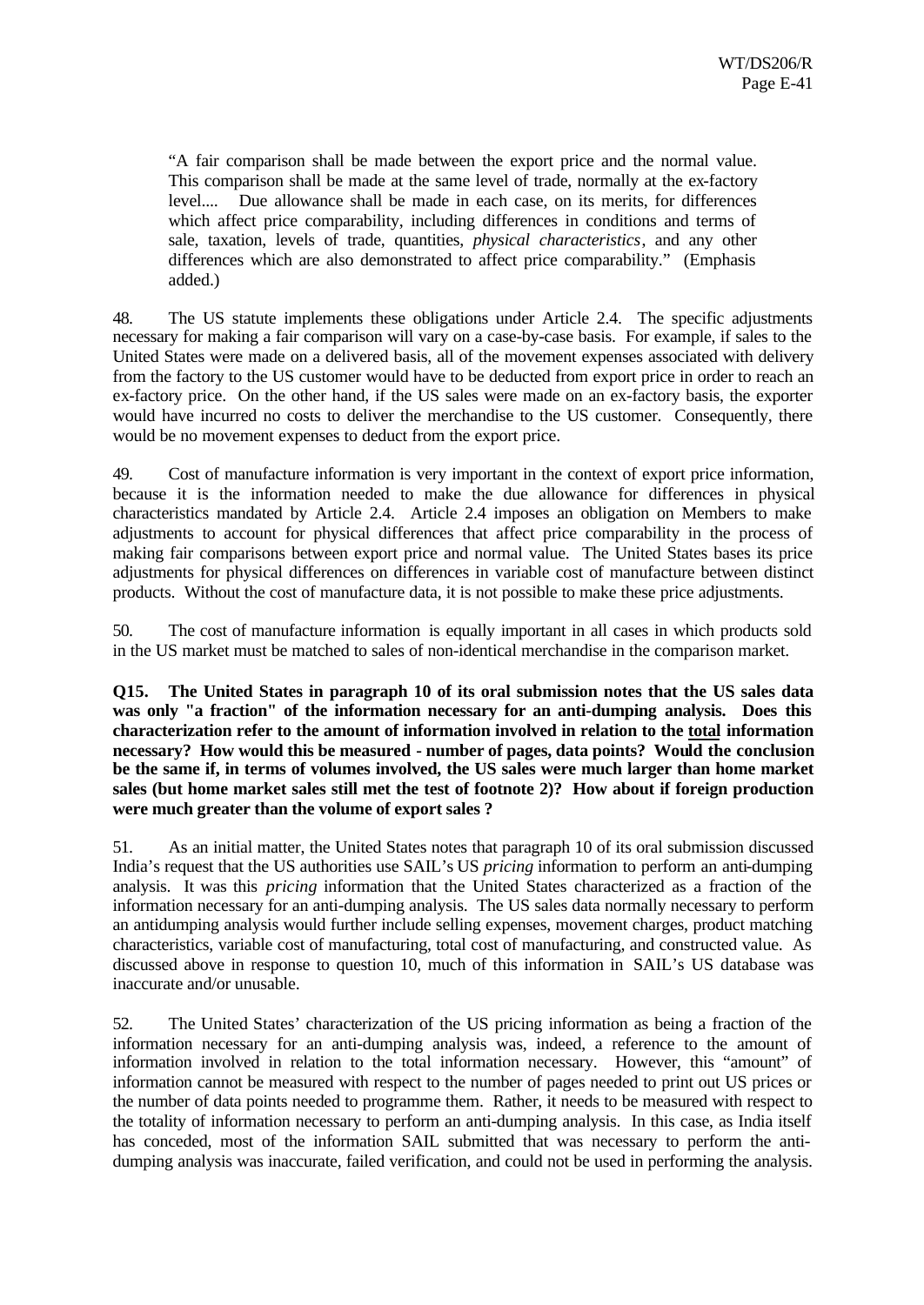This includes all of the information related to home market sales, cost of production, constructed value, and some of the information related to US sales.

**Q16. Could the USDOC have identified, among the US sales reported in the US sales database, export prices for transactions involving a like or similar product to that represented in the constructed normal value reported in the petition? Is it the United States' view that this would, in this case or inherently, constitute "undue difficulty" in using this information in the investigation? Please explain in detail the nature and scope of the undue difficulty involved.**

## Reply

53. As we explained at the first Panel meeting and in response to Questions 6 and 10, the US sales database contained numerous flaws and could not be used. In addition, as India and SAIL have conceded, all other data with respect to home market sales, cost of production, and constructed value proved to be unverifiable, unreliable, and unusable. These combined failures properly led Commerce to conclude that it should make a determination in this investigation on the basis of total facts available. After making this conclusion in the face of such a failure on the part of the respondent, for Commerce or any investigative authority to attempt to rehabilitate such a response by selectively identifying certain information that might be useable would have inherently constituted an undue difficulty.

54. For Commerce to have identified, among the US sales reported in the US sales database, export prices for transactions involving a like or similar product to that represented in the constructed normal value reported in the petition, would have involved undue difficulty. To have identified US sales transactions of like or similar merchandise would have required Commerce to manually review and input the physical characteristics for 75 per cent of the US sales transactions, then identify those sales of merchandise that was identical to the product in the petition for which there was a constructed value. Commerce would also have had to input corrected freight costs that had been either over- or under-reported, duty drawback errors and any other errors discovered while making the comparisons.

**Q17. Is it the United States' view that paragraph 5 of Annex II is symmetrical? That is, paragraph 5 provides that if a party has acted to the best of its ability, the fact that the information provided is not ideal in all respects should not justify disregarding it. Putting aside the import of "should", does the United States consider that the fact that a party has failed to act to the best of its ability should justify the investigating authority in disregarding information that is otherwise not ideal in all respects? Further, does the United States consider that the fact that a party has failed to act to the best of its ability should justify the investigating authority in disregarding information that is otherwise ideal in all respects?**

## Reply

55. Annex II, paragraph 5 states that even if "information provided may not be ideal in all respects, this should not justify the authorities from disregarding it," provided that the interested party responding to authorities' questionnaires has acted to the best of its ability. The natural corollary to this principle is that where a party has not acted to the best of its ability, and its information is not ideal in all respects, that information may be disregarded by the investigating authorities. Therefore, in response to the first question, the United States agrees that if a party submitting information has failed to act to the best of its ability, an authority may disregard information that is not ideal in all respects. While the appropriateness of disregarding the information would have to be considered on a case-by-case basis, we note that in this case, SAIL's information was ideal in almost no respect.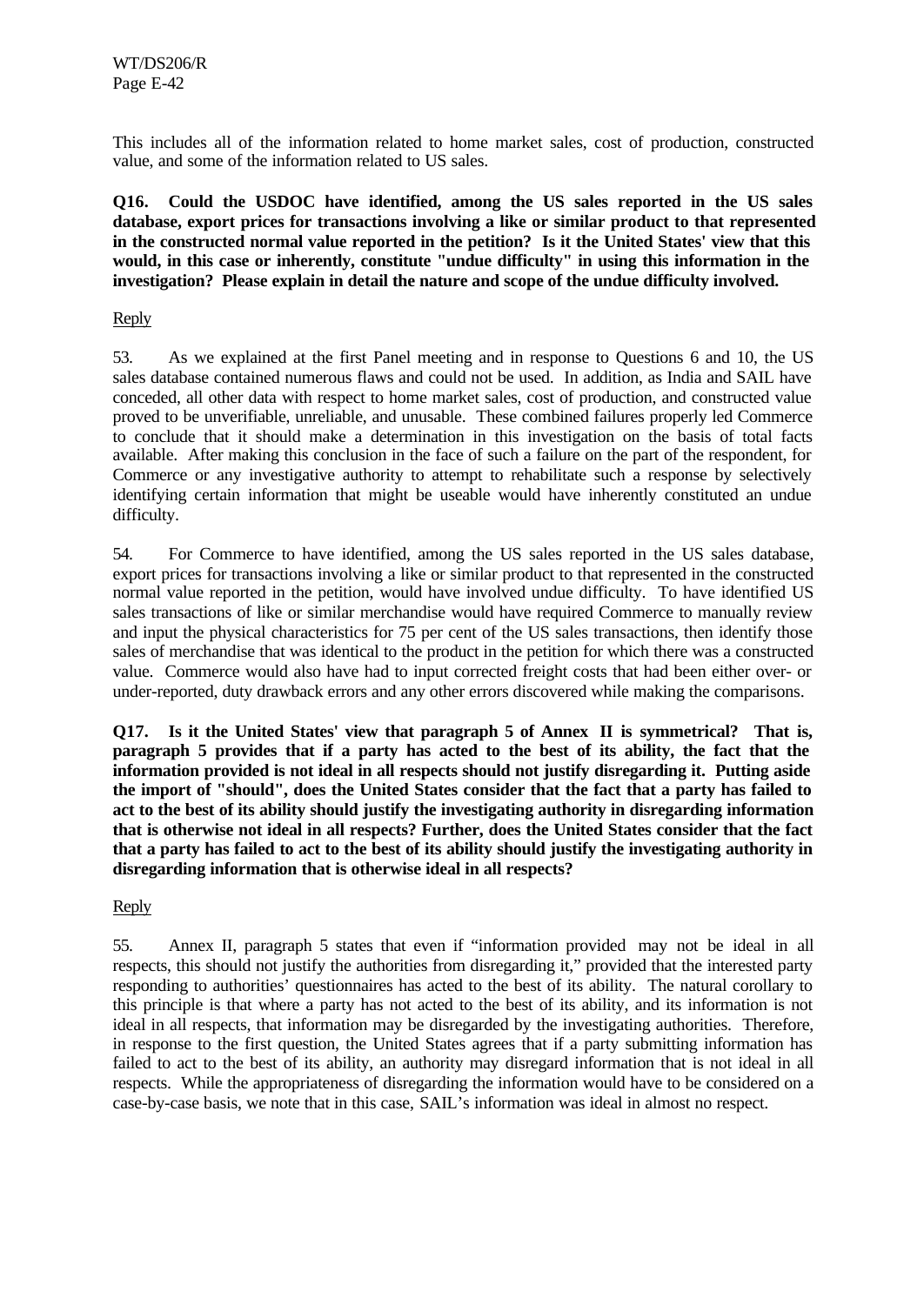56. In response to the second question, the United States notes that if the information provided is ideal in all respects, it would not be necessary to consider whether the party acted to the best of its ability.

**Q18. It appears that India considers that a comparison between a constructed normal value calculated by petitioners, and an average of US sales prices, or an average of a subset of US sales prices for product that "matches" the product for which normal value was calculated, yields a more accurate result, one that better represents "objective decision-making based on facts," than a determination that applies the dumping margin calculated in the petition as facts available. Could the United States respond to this proposition, specifically regarding the relative quality of the result in each case? Does the outcome affect the United States' view in this regard?**

## Reply

57. As we noted in response to Question 16, the lack of necessary information to conduct an anti-dumping analysis required Commerce to base its determination on facts available in the petition; specifically, the price offer in the petition which matched the product on which constructed value was based. The relative quality of this decision – comparing the price offer in the petition to the matching product on which constructed value was based – is quite sound, particularly where the information has been corroborated as in this case.

58. As an alternative, India would require that Commerce make all the changes necessary to utilize the US sales data – an exercise that would have involved a distinct amount of speculation given the extent of what was missing – so that these sales could be compared to the product for which normal value was calculated. Given that many of these sales did not match the product on which normal value was based, a subset of these sales would need to be identified in order to conduct this comparison. The relative quality of India's proposed exercise is questionable at best. It is the analytic process involved – not the outcome – that affects the United States' view in this regard.

## **Questions to India**

**Q19. India claims that the United States violated Article 2.4 of the AD Agreement because the failure to use the US sales data submitted by SAIL resulted in an unfair comparison. Does India consider that a comparison of normal value based on facts available and export price based on the US sales data would have been fair within the meaning of Article 2.4? Does India agree that USDOC was entitled to rely on facts available with respect to the determination of normal value in this case?**

## Reply

59. India's argument is based on the false premise that a breach of Article 6 could also constitute a breach of Article 2.4. Even if there had been a breach of Article 6 in the investigation at issue (a point the United States does not concede) such a breach would not cause a violation of Article 2.4. The Panel's question illustrates the flaw in the logic of India's suggestion that Articles 2.4 and 6 are linked. The United States discusses this point further in its answer to Question 20.

**Q20. Could India elaborate on the link it draws between the Article 2.4 "fair comparison" requirement and the asserted violation of Article 6.8. Specifically, does India consider that a comparison in which one element is determined in violation of some other provision of the AD Agreement is, ipso facto, unfair in terms of Article 2.4? Does India consider that this constitutes a separate violation of the AD Agreement? For instance, assume a panel were to conclude that**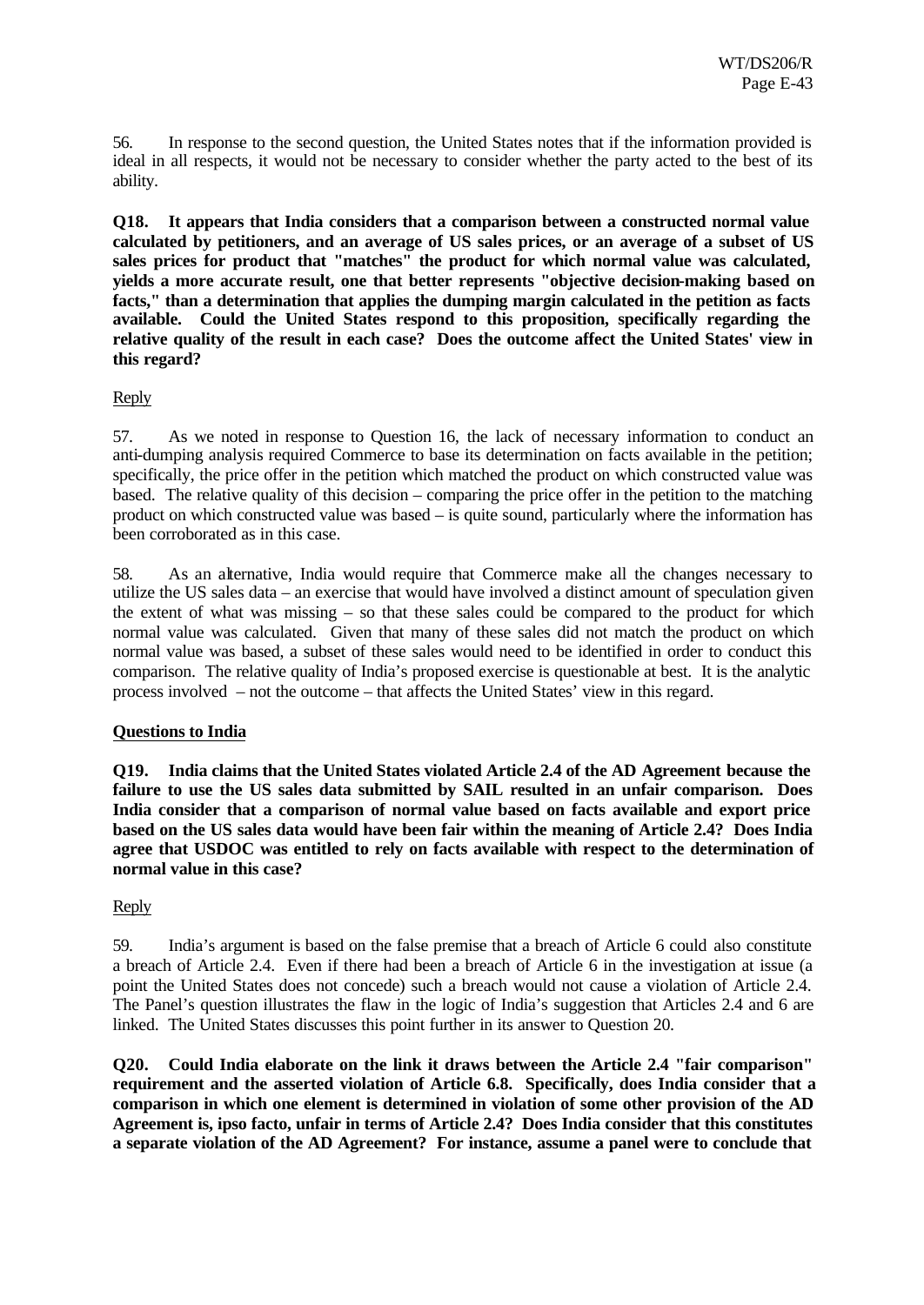## **an investigating authority violated some aspect of Article 2.2 in the calculation of normal value. Would this, in India's view, necessarily constitute a violation of Article 2.4 as well?**

## Reply

60. To the extent that India is arguing that there is a link between Articles 2.4 and 6.8, its argument is unfounded. There is no support in the text of the Agreement for an interpretation of Article 2.4 that would allow breaches of other provisions to also constitute a breach of Article 2.4.

61. The ordinary meaning of this term used in Article 2.4, viewed in context, demonstrates this point. Article 2 governs the "Determination of Dumping". The first sentence of Article 2.4, in turn, states that "A fair comparison shall be made between the export price and the normal value". The remainder of that paragraph sets out the ways in which investigating authorities are to make this fair comparison.

62. The first sentence of Article 2.4.2 further demonstrates this point. That provision establishes additional criteria for establishing margins, "subject to the provisions governing fair comparisons in paragraph 4". Thus, it is the provisions in paragraph 4 of Article 2 that establish the obligations relevant to making a fair comparison. By contrast, there is no language suggesting that other provisions of the Agreement are implicated in Article 2.4 in any way.

**Q21. India argues that paragraph 5 of Annex II requires that information in a particular category must be accepted, despite possible flaws, if it can be used without undue difficulties and if the party providing it has acted to the best of its ability. India also asserts that if a category of information satisfies the three or sometimes four conditions of paragraph 3 of Annex II, the investigating authorities may not reject that category of information. These requirements do not, however, address the substance or quality of the information in question. Does India maintain that the investigating authority must, in all cases, base its determination on the information submitted in these circumstances? What if, for instance, information regarding home market sales is known to be incomplete, but is verifiable, timely submitted, and can be used with undue difficulties - would this incomplete information have to be used in calculating the dumping margin? Going further, what if, upon verification, the information proves to be incorrect - must it still be used in calculating the dumping margin? What if the information simply cannot be verified - must it still be used in calculating the dumping margin? Would India consider that the completeness or correctness or actual verification of the information is part of the conditions under paragraph 3 of Annex II, or would these be separate or further requirements?**

## Reply

63. This question identifies an important flaw in India's "sequencing" argument regarding the relationship between Annex II, paragraph 3 and Annex II, paragraph 5. We agree with the statement in the question that the requirements of Annex II, paragraph 3 do not address the substance or quality of the information in question. India's interpretation, to the extent that it requires an investigating authority to use information without regard to its substance or quality, is an interpretation that contradicts objective decision-making based on facts.

**Q22. Does India dispute the USDOC finding that SAIL failed to act to the best of its ability in respect to information. other than US sales data? Is it correct to understand that India has not contested the scope of the information request put to SAIL during the investigation?**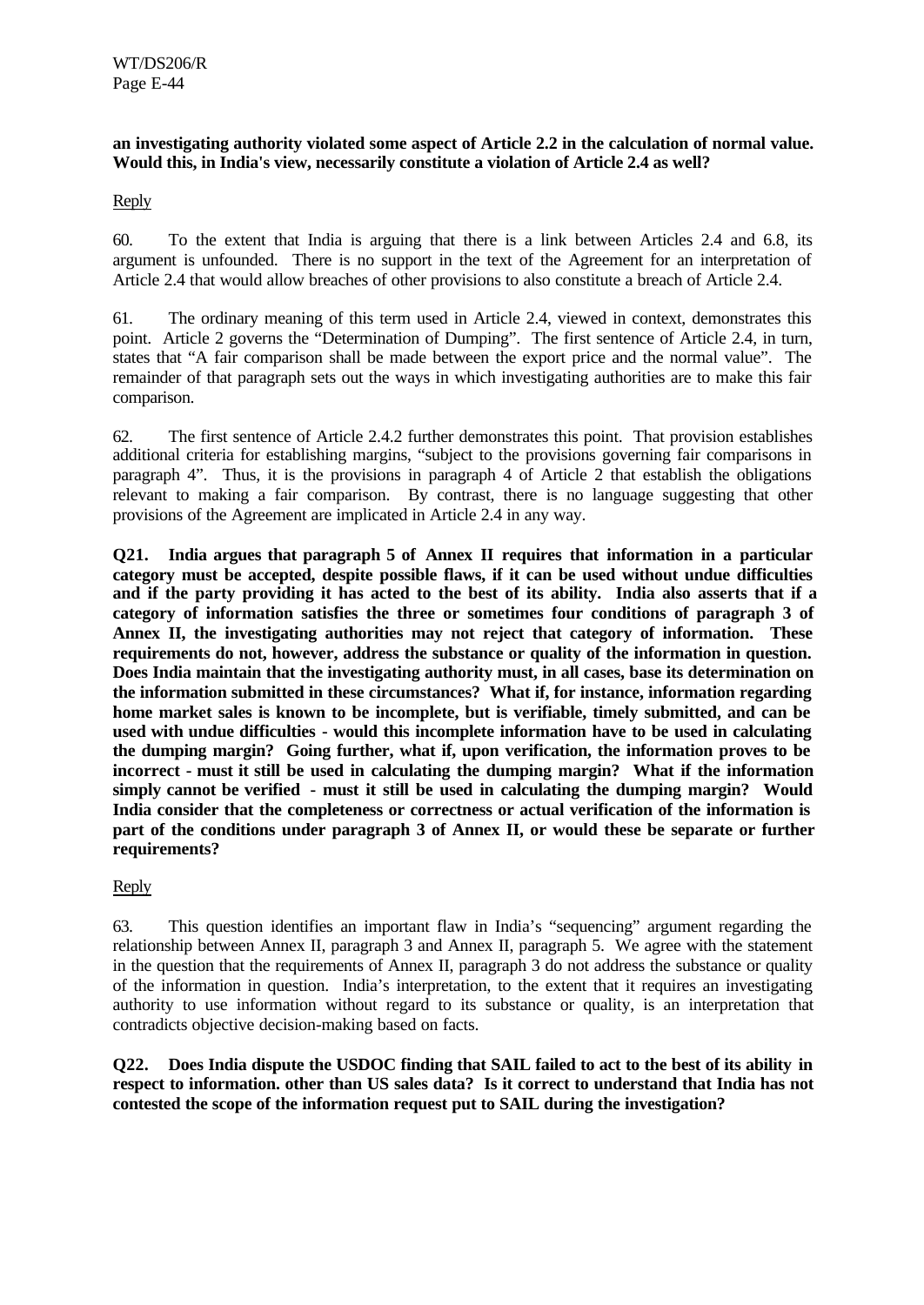## Reply

64. The United States notes that SAIL declined to submit any comments to the US Court of International Trade challenging Commerce's Remand Determination that SAIL failed to act to the best of its ability. The United States can confirm that SAIL did not contest the scope of the information request put to SAIL during the investigation.

**Q23. In SAIL's calculations comparing US sales data to "verified" home market sales, what assurance is there that the home sales data covered all sales of comparable product, or that cost data covered all production of the comparable product? Especially in light of the "significant" flaws in the home sales and cost data, which SAIL does not dispute allowed USDOC to rely on facts available. Isn't the argument here over which facts available to use, which does not appear to be the subject of a claim in this dispute? Does India consider that the comparison SAIL proposed would not have posed "undue difficulties" for USDOC?**

## Reply

65. This question raises a very important point: the essence of India's challenge is that US authorities used the wrong "source" for facts available. Yet India has not made a legal claim that matches the essence of its challenge. India has abandoned its claim under Annex II, paragraph 7, that the United States failed to exercise special circumspection in using information supplied in the petition and India has not indicated any other provision of the Agreement which is within the terms of reference and which establishes an obligation to evaluate facts available alternatives relative to one another. The Panel has issued a preliminary ruling indicating that, having abandoned its Annex II, paragraph 7 claim, India may not revive it.

**Q24. Section 782(d) of the Tariff Act of 1930, as amended, specifies that in the case of deficient submissions, the USDOC "may, subject to subsection (e), disregard all or part of the original and subsequent responses" (emphasis added). How does India justify the contention that the US law required USDOC to reject US sales data and rely on facts available in violation of the AD Agreement, in light of this statutory language, US case law permitting use of partial facts available, USDOC decisions relying on partial facts available, the arguments presented in SAIL's USCIT brief, and India's acknowledgement that that statute "could" be interpreted otherwise?**

## Reply

l

66. It is difficult to see how India can justify its contention that US law *required* Commerce to reject the Indian respondent's US sales data. Section 782(d) expressly states that Commerce "may" disregard information but only after it considers the information pursuant to section 782(e). In response to Question 8, we have identified Commerce decisions and USCIT case law that permit – indeed encourage – the use of partial facts available. SAIL itself argued to the USCIT that facts available "arguably is justified (but not required) for certain of its information".<sup>47</sup>

**Q25. The heading of India's argument regarding Article 15 asserts that USDOC violated Article 15 by "failing to give special regard to the situation of India as a developing country when it applied facts available in relation to SAIL's US sales data." However, the body of the argument related to the alleged failure of USDOC to "explore possibilities of constructive remedies" as required by the second sentence of Article 15. Is India asserting a violation of the first sentence of Article 15, and if so, could India please explain the legal argument in support of its claim? Could India elaborate on its interpretation of the first sentence of Article 15? In**

<sup>47</sup> *SAIL's CIT Brief*, Ex. IND-19, at 16.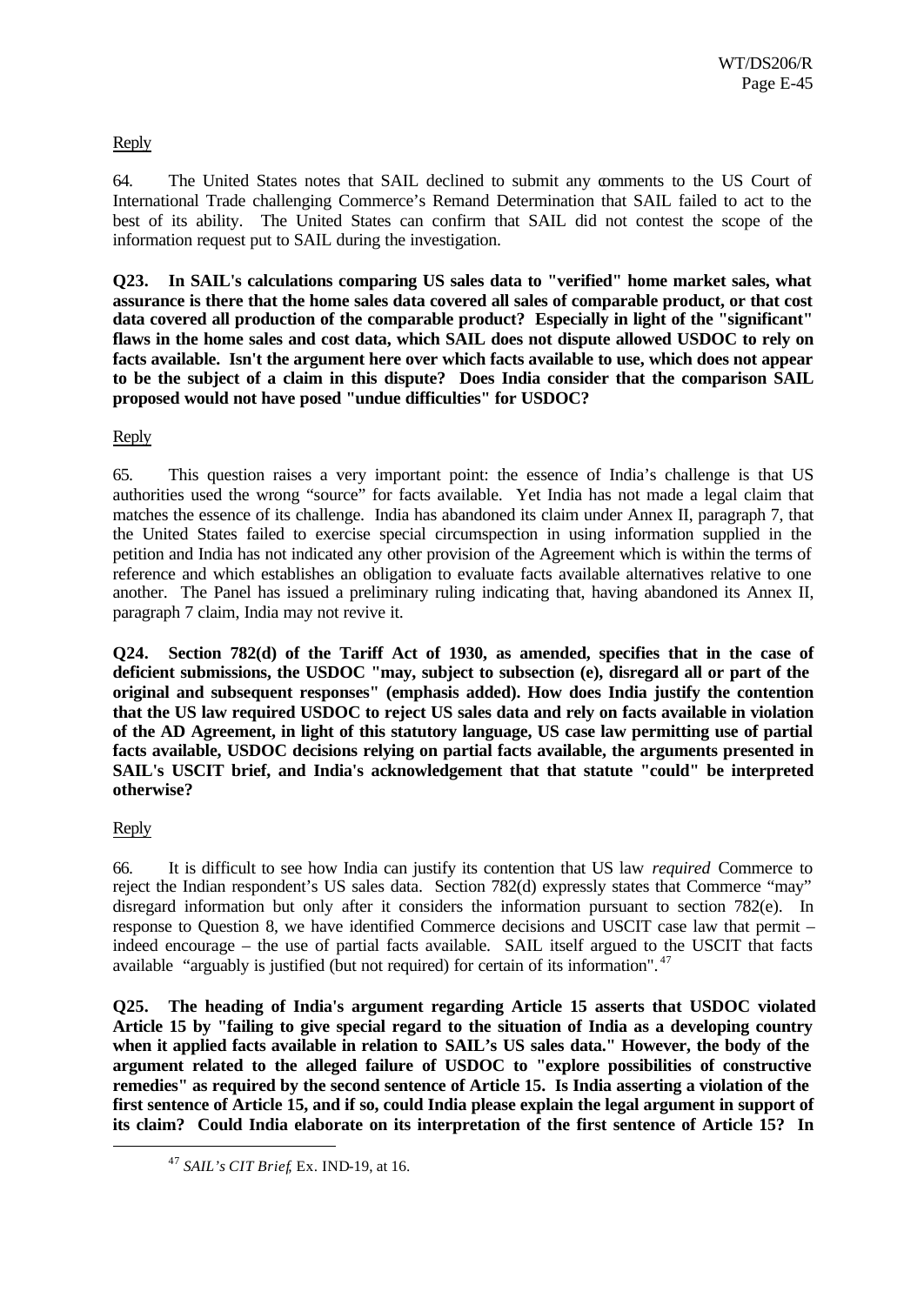**India's view, what obligations does it impose on a developed country, and when must those obligations be satisfied? Could India expand on it assertion and explain how, specifically, the USDOC actions in this case constitute a violation of the first sentence of Article 15?**

## Reply

67. There is no possible basis for India to assert a violation of the first sentence of Article 15 because, as India has previously conceded, the provision imposes no obligations on developing country Members. India stated in *Bed Linens* that the first sentence "does not impose any specific legal obligation, but simply expresses a preference that the special situation of developing countries should be an element to be weighted when making that evaluation".<sup>48</sup> India contrasted the lack of any specific legal obligation with its interpretation of the second sentence, which it claimed "imposes a specific legal obligation to 'explore possibilities'".<sup>49</sup> The United States urges the Panel to take these facts into account in the event that India changes its interpretation of the first sentence for purposes of the present proceeding.

**Q26. Does India agree with the contention of the United States that the respondent ultimately controls the information necessary to a dumping calculation? How does India respond to the contention that to allow the respondent to control the information gathering process by deciding which information (or category of information) it will provide, and requiring that this information be accepted if it is adequate under paragraph 3 Annex II regardless of what flaws there may be with other information, gives the respondent control over the dumping calculation and thus opens the possibility for manipulation of the results?**

## Reply

68. SAIL is likely to respond that it had no intent to manipulate the results, but this is beside the point. The Panel's question raises an essential question regarding how to ensure the careful balance between the interests of investigating authorities and exporters that is reflected in the AD Agreement.

## **Q27. It is the Panel's understanding that US law does not provide for the imposition of a lesser duty. In this circumstance, does India consider that the US was obliged to explore the possibility of imposing a lesser duty under Article 15?**

## Reply

l

69. The only place in the AD Agreement that addresses the issue of "lesser duty" is Article 9.1. That provision indicates only that it is "desirable" to impose a lesser duty if doing so would be adequate to remove the injury to the domestic industry. Article 9.1 explicitly reserves that decision to the authorities of the importing Member. Article 9.1 is not a mandatory provision, and there is nothing in Article 15 which would override the clearly discretionary nature of Article 9.1.

70. Moreover, in a recent submission to the Committee on Anti-Dumping Practices, Ad Hoc Group on Implementation, India made a proposal to "operationalize" Article 15 by making the lesser duty rule mandatory with respect to imports from developing countries as a "constructive remedy" in

<sup>48</sup> Panel Report on *European Communities – Anti-Dumping Duties on Imports of Cotton-Type Bed Linens from India*, WT/DS141/R, adopted 12 March 2001, para. 6.220.

<sup>&</sup>lt;sup>49</sup> *Id.* Since all parties were in agreement that the first sentence of Article 15 imposed no obligation, the *Bed Linens* panel expressed no views on the matter. *Id*., para. 6.227 n.85.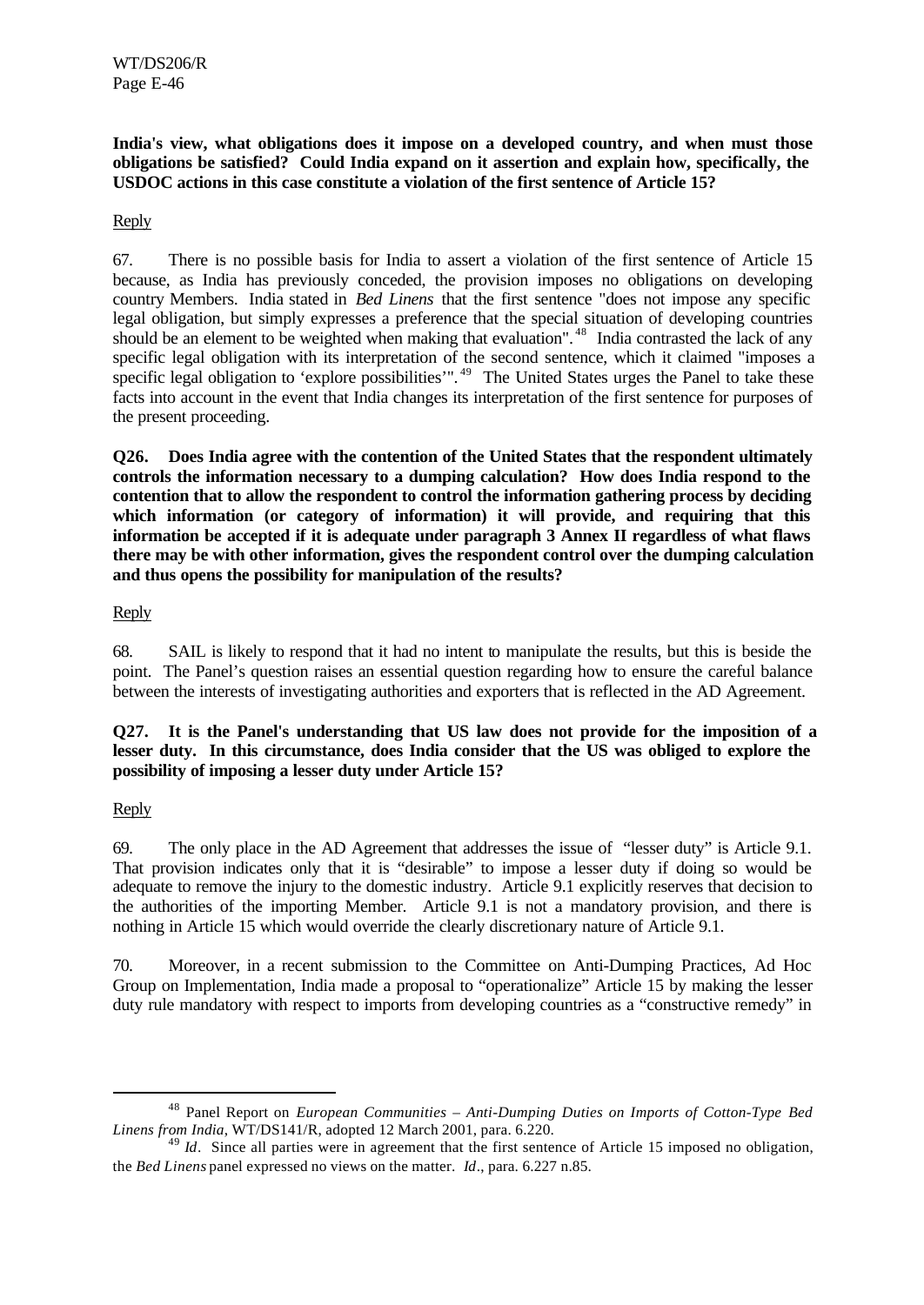antidumping cases.<sup>50</sup> The fact that India has made such a proposal further demonstrates that there is no such obligation at present.

**Q28. Could India please explain why it considers the US sales data to be "unrelated" to the rest of the data in this case? Would India consider that, in every case, the data on (a) the prices of the subject merchandise in the domestic market of the exporting country, (b) the export prices of the subject merchandise, (c) the costs of production, and (d) constructed value, are separate and distinct categories of information? Would India consider that if an exporter provides information on any one or more of these elements that is verifiable, timely provided, and where applicable in the computer language or medium requested, that information must be used in calculating a dumping margin for the exporter providing the information? Would India's answer to the previous question be affected by the extent to which information on other elements is not verifiable, or not timely provided, or not in the computer language or medium requested? That is, does India see any possibility of a "global" perspective on the decision whether information can be used without undue difficulties in calculating the dumping margin?**

Reply

71. The United States refers the Panel to its response to Question 1 in assessing this issue.

**Q29. Is it correct to understand that, in India's view, the fact that there is no or unverifiable information concerning the cost component of the US sales has no effect on the verifiability or reliability of the US sales price data that was provided? Does India consider that it may in some circumstances be the case that the lack of some aspect of the requested information renders the entire body of data to which that aspect pertains unreliable?**

## Reply

l

72. We refer the Panel to India's Oral Statement on this issue. There, India stated that

If an interested foreign party does not or fails to provide complete information regarding an important category of information (which could include one or more of what the USDOC refers to as the "essential components of a respondent's data") then depending on the circumstances, it may be appropriate for investigating authorities to find that they cannot use partial information for that category "without undue difficulties." Assuming that the authorities also find that the party did not use its best efforts in attempting to supply the complete information, then the application of facts available may be appropriate as to the entire category of information.<sup>5</sup>

73. India went on to give an example of when facts available in its entirety would be justified that is remarkably analogous to this case:

[I]f a foreign respondent provided information on all export sales but did not provide information on a number of necessary characteristics of such sales (for example, their physical characteristics or the prices at which they were sold), the investigating authorities may be justified in finding that they cannot use that information without undue difficulty because it is too incomplete. $52$ 

<sup>50</sup> *Implementation-Related Issues Referred to the Committee on Anti-Dumping Practices and its Working Group on Implementation*, Paper Submitted by India, G/ADP/AHG/W/128, 1 February 2002, para. 9.

<sup>&</sup>lt;sup>51</sup> Oral Statement of India at para. 57.

<sup>52</sup> *Id*. at para. 58.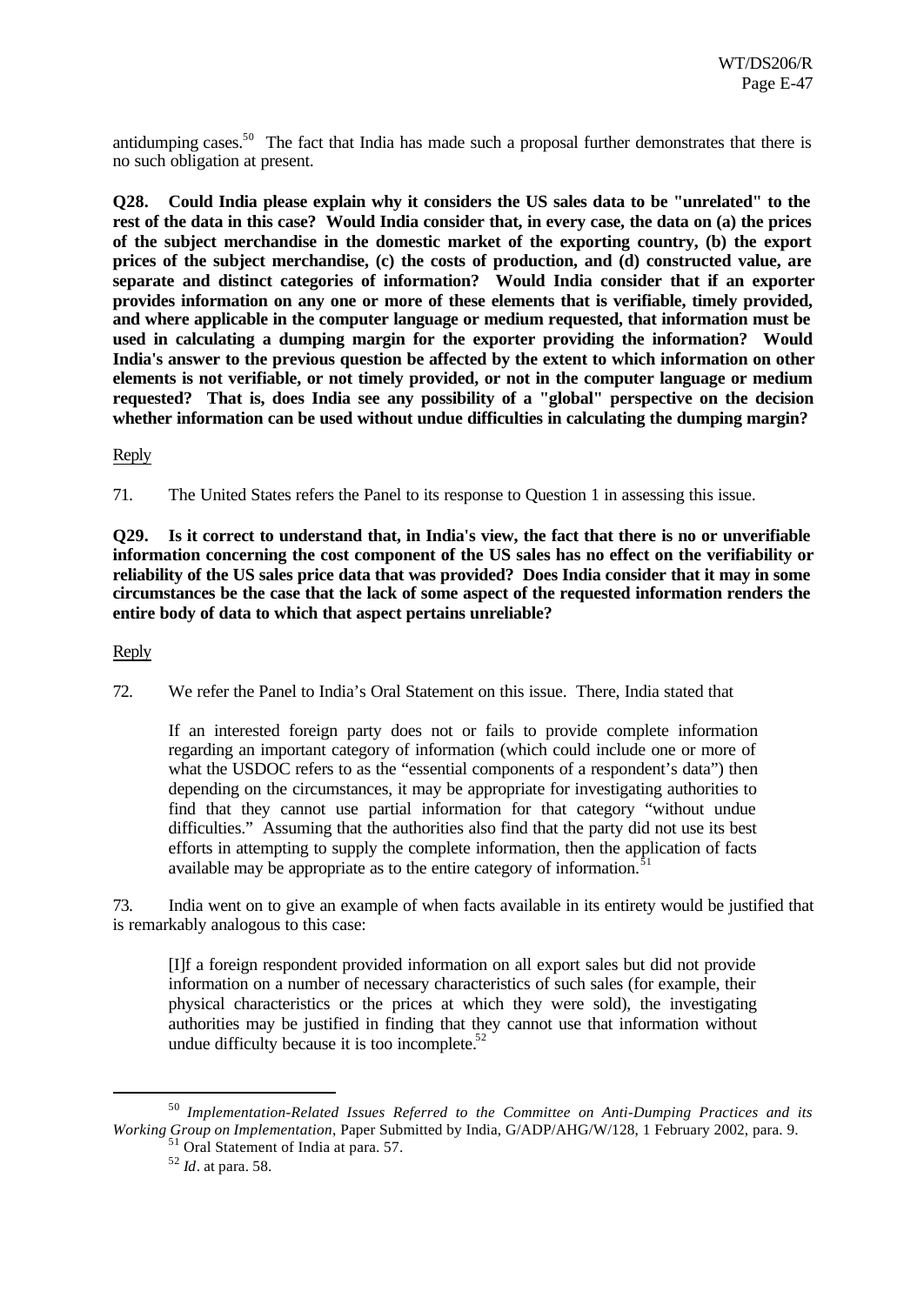74. This admission by India is significant because the foreign respondent in this case did not provide information on a necessary characteristic (the cost of manufacture characteristics required to allow Commerce to adjust for the differences in physical characteristics of the US merchandise with the normal value merchandise). Therefore, India's own reasoning would support the rejection of the US sales data.

**Q30. Does India consider that §782(e)(3) is NOT consistent with goal of objective decision-making based on facts, or does India object to it because it is not a provision specifically found in Annex II?**

## Reply

75. The United States requests that the Panel review its response to Question 3 with regard to this question.

## **Q31. Where in the AD Agreement does India find an obligation on the investigating authority to carry out and record, as suggested in paragraph 74 of its oral statement, a detailed analysis of a proposed constructive remedy?**

## Reply

76. There is no provision in the AD Agreement which requires investigating authorities to take such steps. The three logical places to look for such an obligation are Article 15, Article 8 (the price undertakings provision), and Article 12 (which addresses a Member's obligations with respect to public notice and explanation of determinations). None of these provisions imposes an obligation on authorities to carry out and record a detailed analysis of a proposed constructive remedy.

77. In addition, India has not alleged violation of Article 8 or Article 12. Consequently, US conformity with those provisions is not within the Panel's terms of reference.

78. Finally, even if the Panel should find that the AD Agreement contains an obligation to provide some degree of analysis of a proposed price undertaking when a developing country is involved, and even if India has alleged a violation of the relevant provision, the degree of the investigating authority's analysis would certainly be proportionate to the seriousness of the price undertaking proposal submitted. In this case, we note India's statement to the Panel during the first meeting that India's proposal for a price undertaking was not a realistic proposal, but was merely a negotiating ploy.

**Q32. Is it correct to understand that India considers that a comparison between a constructed normal value calculated by petitioners, and an average of US sales prices, or an average of a subset of US sales prices for product that "matches" the product for which normal value was calculated, yields a more accurate result, one that better represents "objective decision-making based on facts", than a determination that applies the dumping margin calculated in the petition as facts available? If so, could India explain in detail why it considers this result "better". Would India's view be the same if the outcome were different?**

## Reply

79. The United States notes that the only difference between the two approaches for applying facts available is that one may result in a lower margin than the other. It is not possible to say which is more accurate because that implies that one knows what the correct margin is. In this case, there is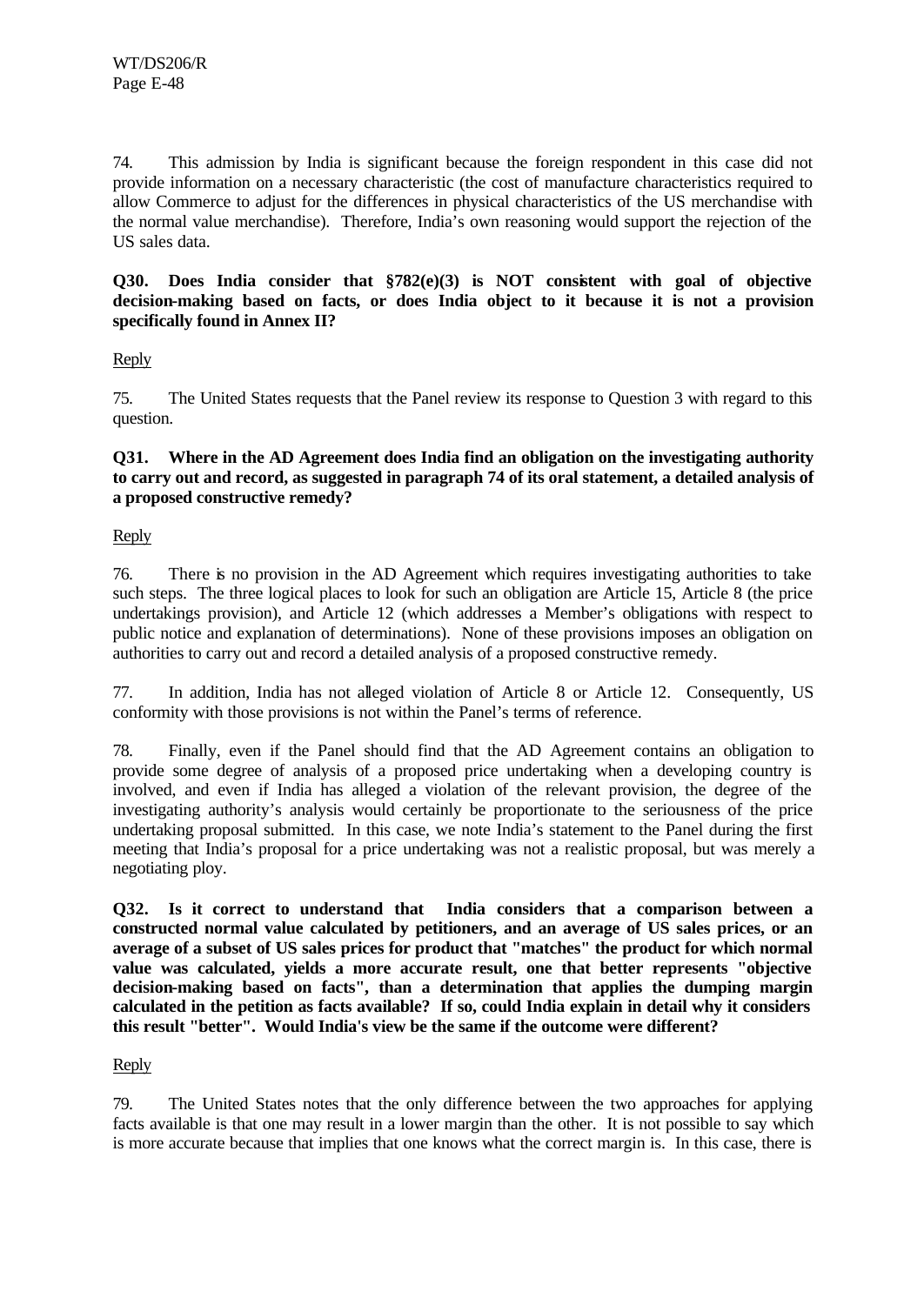no way to know what the correct margin of dumping is because SAIL did not supply the information necessary to calculate the actual margin of dumping.

**Q33. India appears to have argued that the investigating authority should, in deciding whether information will be rejected and facts available used instead, have reference to the facts available that would likely be used, and assess whether they are, in fact, "better", "as good as", or "worse" than the imperfect information provided by the exporter. Is this a correct understanding of India's position? Could India explain what relevance the facts available ultimately used have in the decision regarding whether information provided can be used in the investigation without undue difficulties? Could India please explain its apparent view that the quality of the facts available ultimately relied upon in making a determination somehow effects the degree of effort that might be considered "undue difficulties" in using the information provided?**

## Reply

80. Please refer to the response to the previous question.

## **Questions to both parties**

**Q34. Would the parties please discuss their views concerning the meaning of the phrase "undue difficulties" in paragraph 3 of Annex II? Does it encompass substantive as well as procedural aspects of using the data in question?**

## Reply

81. Annex II, Article 3 recognizes that information should be taken into account if, among other things, it is "appropriately submitted so that it can be used in the investigation without undue difficulties". The term "undue" is defined as "going beyond what is warranted or natural".<sup>53</sup> Whether or not the use of information would cause undue difficulties must be determined on a case-by-case basis, and both substantive and procedural aspects of using the data could be relevant to this question. For example, the information may be substantively flawed in such a manner that corrections would be unduly difficult or impossible. Alternatively, the use of certain information might create procedural issues that would cause undue difficulty. For example, the exercise of using information might involve receiving comments from a large number of interested parties that would be unduly difficult under the circumstances of a particular case, or may be unduly difficult given the time constraints of completing the investigation within required time limits.

**Q35. The United States argues that India's claim regarding US "practice" in the application of facts available is not properly before the Panel and submits that under the US law, an agency such as USDOC may depart from established " practice" if it gives a reasoned explanation for doing so. The United States thus argues that US "practice" cannot be the subject of a claim. Could the United States please elaborate on this argument? India is invited to respond to this question as well.**

## Reply

l

82. The United States first notes that, in response to a question at the first Panel meeting, India appeared to state that it is not pursuing a separate claim with respect to "practice". Therefore, the Panel need not reach the issue of whether practice can be the subject of a claim.

<sup>53</sup> New Shorter Oxford Dictionary, Clarendon Press, Vol. II at 3480.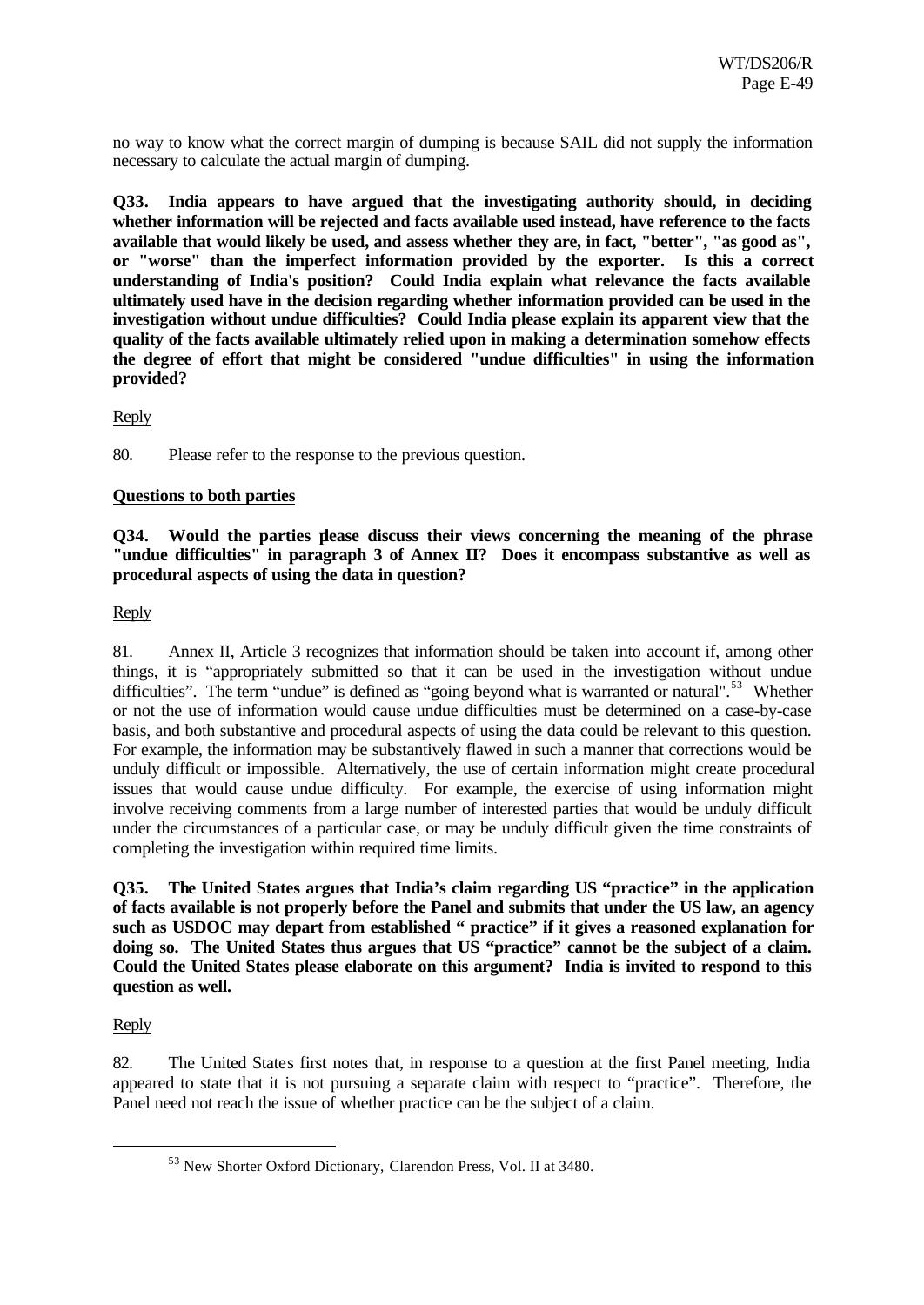83. Having noted this point, and responding to the Panel's question, it is a well-established principle of US administrative law that an administrative agency, such as Commerce, is not obliged to follow its own precedents, provided that it explains why it departs from them.<sup>54</sup> Thus, even if Commerce had made determinations in previous cases to reject respondents' submissions *in toto* and to rely instead on the facts available, it would not be bound by those determinations in future antidumping proceedings involving the use of the facts available.<sup>55</sup> The relevant consideration under US law is that Commerce determinations be consistent with the statute and the regulations.

84. As the United States noted in its first written submission, what India refers to as "practice" consists of nothing more than individual applications of the US facts available provisions. While these applications themselves might individually constitute measures, they do not, through numbers, mutate into a separate and distinct "measure" that can be called "practice". While Commerce, like many other administrative agencies in the United States, uses the term "practice" to refer collectively to its past precedent, that precedent is *not* binding on Commerce, and is, therefore, irrelevant for purposes of WTO dispute settlement. India's alleged "practice" simply consists of specific determinations in specific antidumping proceedings that are not within the Panel's terms of reference.

85. The panel in the *Export Restraints* case addressed this issue in some detail. Canada had claimed that the United States had a practice of treating export restraints as countervailable subsidies, and that this "practice" constituted a measure that could be subject to panel review. In response to a question from the panel, Canada defined this US "practice" as "an institutional commitment to follow declared interpretations or methodologies that is reflected in cumulative determinations".<sup>56</sup> Canada admitted, however, that US law permits Commerce to depart from its "practices" as long as it explains its reasons for doing so.<sup>57</sup> The panel correctly rejected Canada's argument on the grounds that US practice "does not appear to have independent operational status such that it could independently give rise to a WTO violation as alleged by Canada".<sup>58</sup>

86. In addition to the fact that US facts available "practice" cannot constitute a measure, India's claims regarding such "practice" are not properly before the Panel because they do not conform to Articles 4.7 and 6.2 of the DSU. As we explained in our first written submission, India did not identify US facts available "practice" in its request for consultations and the United States and India never consulted with respect to US "practice".<sup>59</sup>

<sup>54</sup> *See, e.g.*, Kenneth Culp Davis and Richard J. Pierce, Jr., *Administrative Law Treatise* § 11.5 at 206 (Little, Brown, 3<sup>rd</sup> ed 1994) ("The dominant law clearly is that an agency must either follow its own precedents or explain why it departs from them. The courts so require.") (copy attached as Exhibit US-30); and Charles H. Koch, Jr., *Administrative Law and Practice* § 5.67[4] at 255 (West, 2d ed. 1997) (hereinafter "Koch") ("Neither the Constitution nor general administrative law prohibits an agency from deviating from prior precedent, but there is some general requirement of consistency. At least, the law requires an explanation for deviations from past practices.") (copy attached as Exhibit US-31).

<sup>&</sup>lt;sup>55</sup> Indeed, even if Commerce had made determinations under section 776(a) that resulted in the use of the facts available in place of respondents' submitted information, those determinations, in and of themselves, would not justify similar determinations in future antidumping investigations. Koch, *supra*, note 54, at 256 ("[T]he agency may not rely on past precedent alone to justify its decisions."). Instead, Commerce ultimately would have to justify any such decision on the basis of the statute and the evidence of record. The existence of prior determinations using facts available under similar factual scenarios would merely serve as evidence that Commerce was not acting arbitrarily in the new antidumping proceeding.

<sup>56</sup> Panel Report on *United States – Measures Treating Exports Restraints as Subsidies*, WT/DS194/R, adopted August 23, 2001, para. 8.120.

<sup>57</sup> *Id*., para. 8.125.

<sup>58</sup> *Id* ., para. 8.126.

<sup>59</sup> *See US First Written Submission*, para. 147 and n. 28 (citations omitted).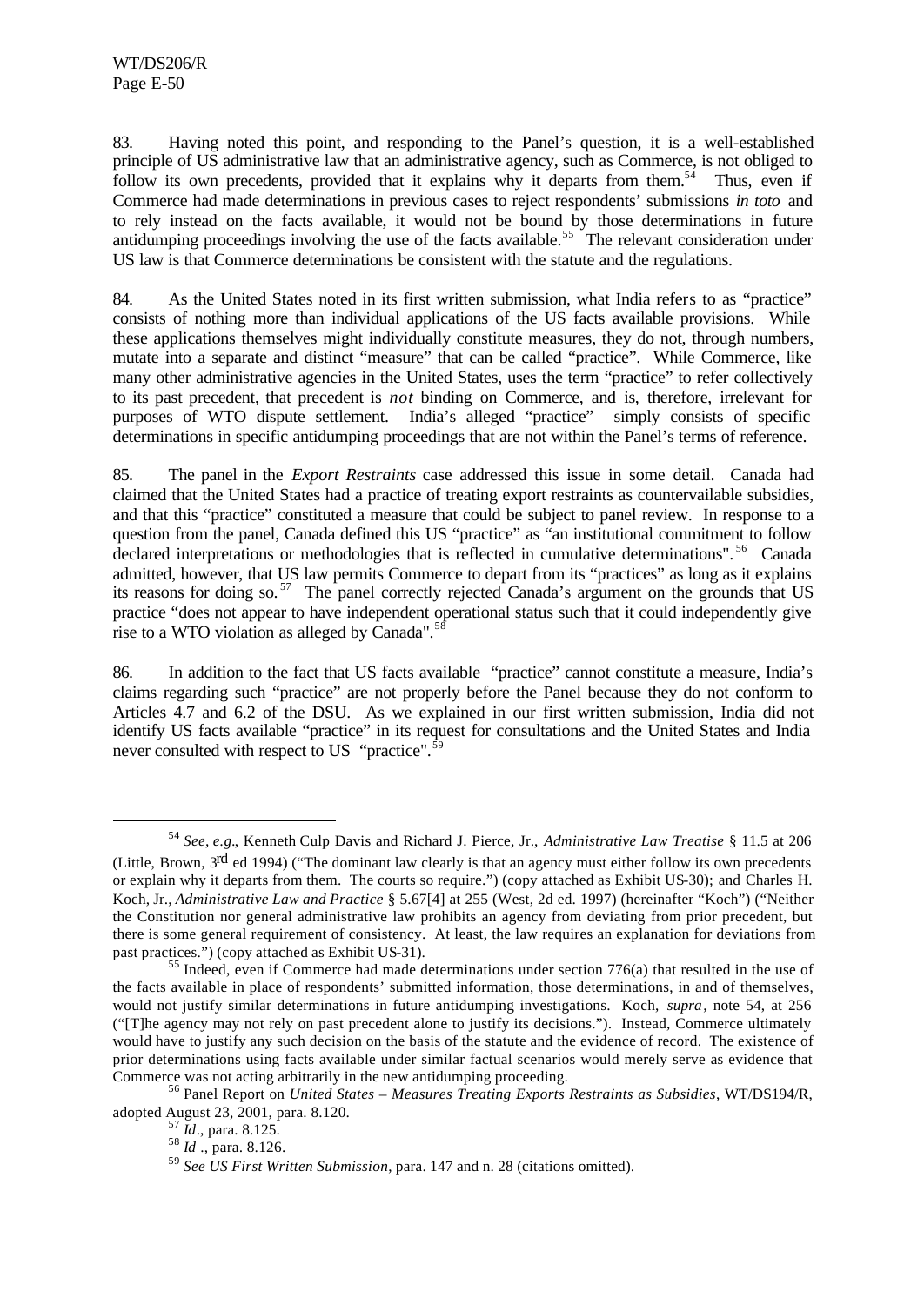## **Q36. Could the parties explain their views as to what constitutes "practice" as used by India in its request for establishment?**

## Reply

87. The United States respectfully submits that this question demonstrates the validity of the US position that India's claims regarding US facts available "practice" are not properly before the Panel because they do not conform to Articles 4.7 and 6.2 of the DSU. After one full round of briefing and a meeting of the parties with the Panel, it is difficult to discern the point of India's arguments involving "practice". Judging from its response to the question that the Panel asked at the first Panel meeting, however, India does not appear to be making a separate claim on the issue of "practice", but is merely using this concept to form indistinct and nebulous arguments in support of its claims with regard to the US facts available provisions "as such" and as applied in this case.

88. To elaborate, India has already admitted that the US statutory provisions can be interpreted in the manner that it prefers. $60$  Since this fact invalidates its challenge to the US facts available provisions "as such", India argues instead that the Panel should examine the statute as it has been "interpreted" in Commerce practice. But India's citation of previous Commerce facts available determinations does nothing to prove that the US facts available provisions are inconsistent "as such" with the AD Agreement. An agency's decision to exercise its discretion to interpret a statute in a particular way cannot transform a WTO-consistent statute into a WTO-inconsistent one. Moreover, the United States has already explained (in response to Question 8) why India is wrong to claim that Commerce has interpreted the US facts available provisions to require the rejection of all of a respondent's information where only some information is flawed.

89. With respect to India's "as applied" arguments (*i.e.*, as applied in other cases), the fact that Commerce has applied the provisions in certain ways in other cases sheds no light on whether Commerce acted inconsistently with its obligations under the AD Agreement in the investigation at issue.

**Q37. Do the parties consider that the USDOC "calculated" a dumping margin in this case? In this regard, we note the arguments made by the United States in paragraphs 93 to 97 of its first written submission regarding Article 6.8, which provides that "preliminary and final determinations, affirmative or negative" may be made on the basis of facts available.**

## Reply

l

90. Commerce did not "calculate" a dumping margin in this case because SAIL's information could not be used for such a purpose. It is more accurate to state that Commerce "made" its final determination on the basis of the facts available. This reflects the language of Article 6.8 of the AD Agreement, which provides that, under specified circumstances, "preliminary and final determinations, affirmative or negative, may be made on the basis of facts available." (emphasis added). It is also consistent with paragraph 1 of Annex II, which states that investigating authorities "will be free to make determinations on the basis of the facts available" when, as in the present case, parties fail to supply necessary information within a reasonable time.

**Q38. Could the parties please explain their views regarding the meaning of the phrase information should be "taken into account" as used in Annex II paragraph 3. (Ignore for purposes of this question whether "should" is to be understood as mandatory or not). For instance, might it be understood to mean that the determination must be based on that information? or to mean that the investigating authority must look at the information further,**

<sup>60</sup> *See* India's first written submission at para. 153.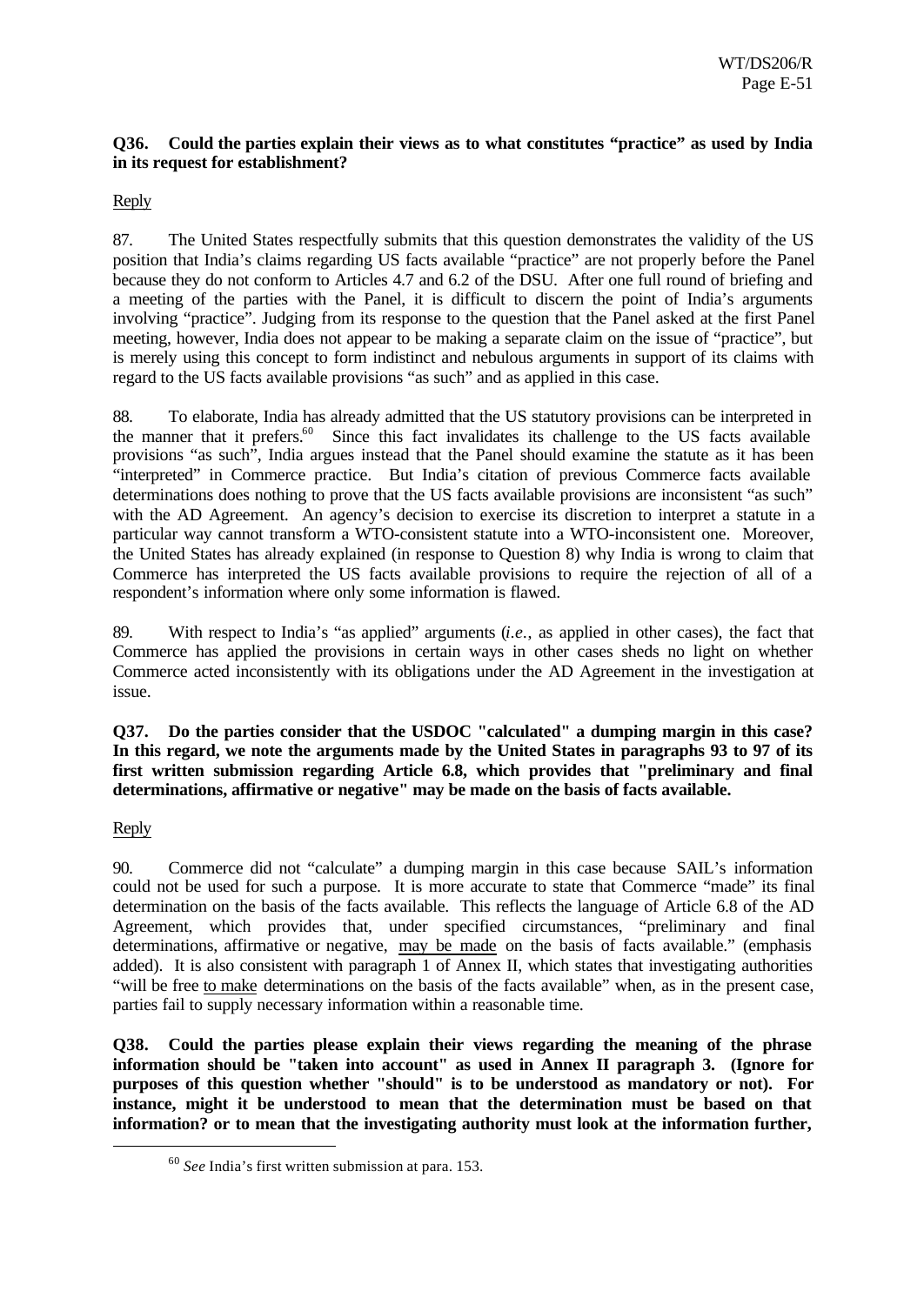## **attempt to verify it, and judge its reliability, but may ultimately not base decision on it and refer to facts available instead?**

## Reply

l

91. The term "take into account" is defined as "take into consideration" or "notice.".<sup>61</sup> Thus, Annex II, paragraph 3, requires investigating authorities to "take into consideration" or "notice" information which is verifiable, appropriately submitted so that it can be used in the investigation without undue difficulties, supplied in a timely fashion and, where applicable, supplied in a medium or computer language requested by the authorities. In this case, Commerce took into account SAIL's information, consistent with the totality of the record evidence.<sup>62</sup> Annex II, paragraph 3, however, does not require that Commerce use the information in its calculations.

## **Q39. Could the parties please explain their views as to the meaning of the term "verifiable" in Annex II, paragraph 3, with specific reference to, inter alia, the following possibilities:**

**(a) information is prepared and presented in a way that it can be checked against the books and records of the company submitting it;**

## **(b) information not only satisfies (a), but also when it is checked, it is found to be complete, accurate and reliable - i.e., it passes verification.**

92. The term "verifiable" is defined as "able to be verified or proved to be true; authentic, accurate, real".<sup>63</sup> The use of the word "verifiable" in Annex II, paragraph 3 of the AD Agreement is understandable since an actual on-site verification is not required by the AD Agreement. Thus, information that has *not* been subject to actual verification may be considered to be "verifiable " provided that it is internally consistent and otherwise properly supported. In such circumstances, an investigating authority that opts not to verify such information cannot decline to consider it because it was not, in fact, verified. This was the principle expressed in the panel decisions in *Japan Hot-Rolled* and *Guatemala Cement*  $II^6$ *<sup>4</sup>*, where the investigating authorities in those cases refused to accept or verify the information during the relevant investigations.

93. The facts established in this case are quite different, however. Neither the *Japan Hot-Rolled* panel nor the *Guatemala Cement II* panel were faced with a situation like the instant one in which onsite verification of the information was attempted but the information failed to be verified. Such information which has actually been subjected to verification and found not to verify can no longer be said to be "verifiable" since it has been proven to be inaccurate. Such an explicit finding – such as was made in this case – that a respondent's information failed verification<sup>65</sup> rebuts any assertion that information was "able to be verified or proved to be true". <sup>66</sup>

<sup>&</sup>lt;sup>61</sup> The New Shorter Oxford English Dictionary, Clarendon Press, Oxford, 1993 (under the "phrases" section following the definition of the term "account").

<sup>62</sup> See the response to Question 4, *supra*.

<sup>63</sup> New Shorter Oxford Dictionary, Clarendon Press, at 3564.

<sup>64</sup> *Guatemala – Definitive Anti-Dumping Measures on Grey Portland Cement from Mexico*, WT/DS/156/R, 24 October 2000, para. 2.274; *United States – Anti-Dumping Measures on Certain Hot-Rolled Steel Products from Japan*, WT/DS/184/R (28 February 2001, adopted 23 August 2001) (*Hot-Rolled Panel Report*) at para. 5.79.

 $65$ <sup>os</sup> Verification Failure Memorandum, Ex. US-25.

<sup>66</sup> New Shorter Oxford Dictionary, Clarendon Press, at 3564.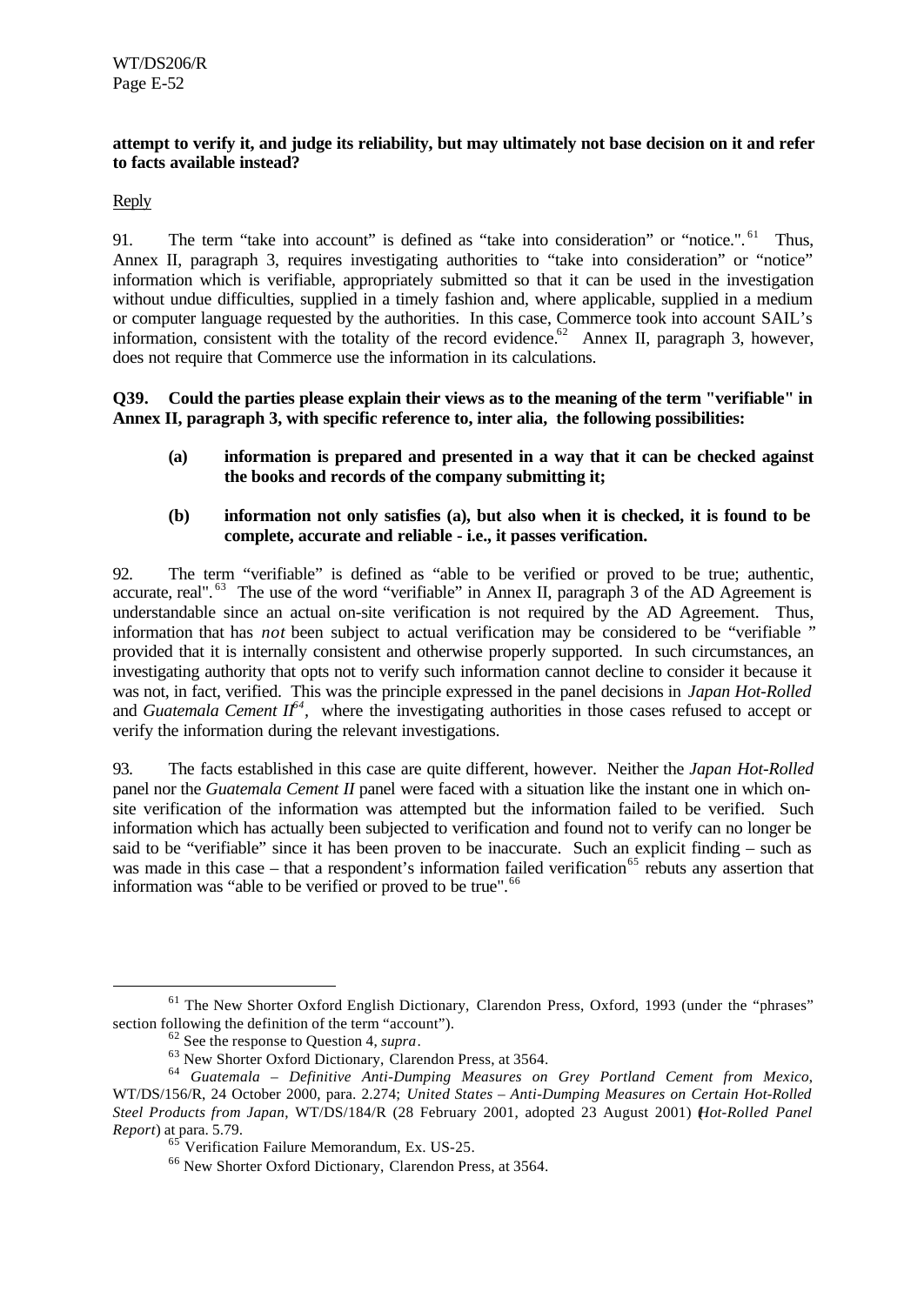## **Questions for third parties**

**Q2. Could Chile please explain its view that a reading of the provisions of Annex II paragraphs 3 and 5 satisfies the criteria set out in the** *Mavrommatis* **case relied upon by Chile of being the "more limited" interpretation, which, as far as it goes, is clearly in accordance with the common intentions of the parties?**

## Reply

l

94. Chile argues that the term "should" in paragraphs 3 and 5 of Annex II of the Anti-Dumping Agreement should be interpreted as "mandatory and binding", rather than permissive. It bases its argument on the fact that the Spanish language version of the AD Agreement translates the phrase "should be taken into account" as "deberá tenerse en cuenta".<sup>67</sup> In Chile's view, the English-language term "should" is properly translated as "debería ", not "deberá." It then cites this supposed conflict as a reason to apply the statement of the Permanent Court of International Justice in the *Mavrommatis* case that, in resolving such conflicts, an interpreter is bound to adopt the "more limited" interpretation which can be made to harmonize with the common intention of the Parties. Chile's argument not only misapplies the *Mavrommatis* case, but also misinterprets the manner in which the term "deberá" is used in the WTO Agreements.

95. With respect to the supposed conflict between the terms "should " and "deberá," an examination of the text of the WTO Agreements demonstrates that the Agreements repeatedly use "deberá" as the Spanish equivalent of "should," even when the term is clearly being used in a permissive sense. For example, Article 5.4 of the *Agreement on the Application of Sanitary and Phytosanitary Measures* (the "SPS Agreement") states that:

Members should, when determining the appropriate level of sanitary or phytosanitary protection, take into account the objective of minimizing negative trade effects.

96. The panel in the *Hormones* case found that the wording of Article 5.4, "in particular the words 'should ' (not 'shall') and 'objective'", demonstrated that the provision did not impose an obligation.<sup>68</sup> Nonetheless, the Spanish-language equivalent of Article 5.4 of the SPS Agreement translates "should" as "deberá".<sup>6</sup>

97. Similarly, in the AD Agreement, the term "should" is repeatedly translated as "deberá," including when "should" and "shall" are used in the same sentence. Article 6.1.1, for example, states that exporters or producers "shall" be given at least 30 days to reply to questionnaires, investigating authorities "should" give due consideration to extension requests, and such requests "should" be granted wherever practicable. The Spanish language version of Article 6.1.1 translates "should" as "deberá", and "shall" as "dará".

 $67$  Chile's description of the relevant language as "deberá tomarse en cuenta" is a mis-cite of the actual term used in paragraph 3 of Annex II. *Cf*. Chile's Oral Statement at para. 4 *with* AD Agreement, Annex II, para. 3 (Spanish version).

<sup>68</sup> Panel Report on *EC Measures Concerning Meat and Meat Hormones*, Complaint by Canada, WT/DS48/R/CAN, 18 Aug. 1997, para. 8.169.

<sup>69</sup> *See* SPS Agreement, Article 5.4 (Spanish version) ("los Miembros deberán tener en cuenta") (the text uses "deberán" in place of "deberá" because "Miembros" is plural.)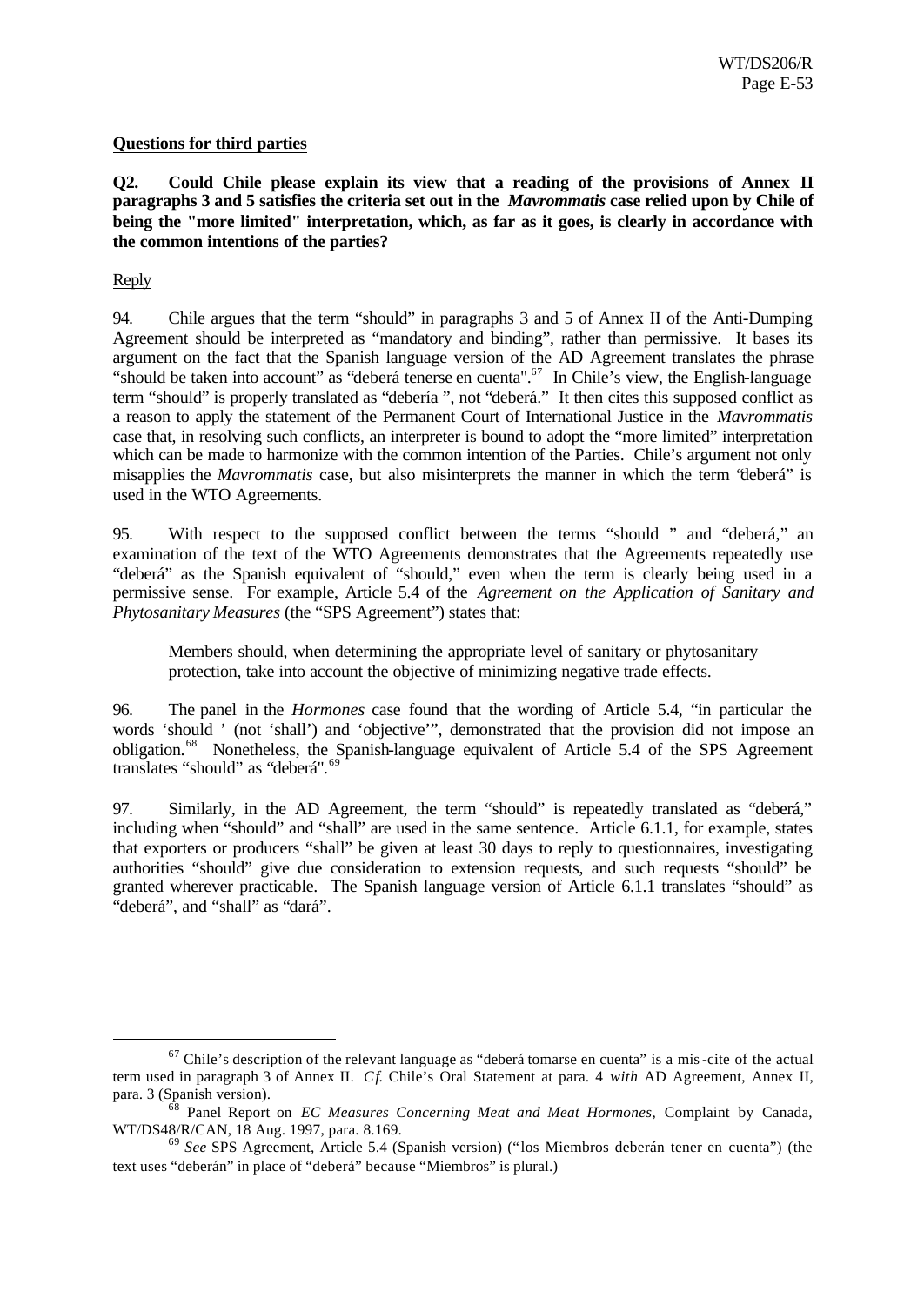l

98. Indeed, in the Spanish language version of the AD Agreement, while the term "should" generally is translated as "deberá," the term "shall" generally is not translated as "deberá".<sup>70</sup> Moreover, "debería" – Chile's preferred translation of "should" – is never used.<sup>71</sup>

99. Since Chile's purported conflict between "should" and "deberá" does not in fact exist, there is no reason for the Panel to turn to the *Mavrommatis* case. Moreover, there is some question in the scholarly literature whether the Court's dictum in *Mavrommatis* was meant to establish a general rule.<sup>72</sup> In any event, to the extent that the case is relevant, the more "limited" interpretation of the third paragraph of Annex II is that it imposes a permissive obligation, not a mandatory one. Chile's analysis assumes that *Mavrommatis* uses the word "limiting," but it in fact uses "limited". The more limited interpretation – that which imposes the more limited obligation – is that the term at issue is permissive. Further, the interpretation which harmonizes the common intention of the parties in this case is that the term "should" or "deberá" is non-mandatory. *All* parties and third parties to this dispute agree that authorities at least *should* take information into account if the conditions of paragraphs 3 and 5 are met – only some think that they must.

<sup>70</sup> *See*, *e.g.*, Article 1 ("shall be applied" translated as "se aplicarán"); Article 2.4 ("A fair comparison shall be made" translated as "Se realizará una comparación equitativa"); Article 6.9 ("shall inform" translated as "las autoridades informarán" and "should take place" translated as "deberá facilitarse").

 $71$  Chile's argument also ignores that the French version of the Agreement uses the term "devraient," which translates as "should," not "shall." *See* AD Agreement, Annex II, para. 3 (French version).

<sup>72</sup> *See*, *e.g.*, *Report of the International Law Commission on the Work of its Eighteenth Session*, Yearbook of the International Law Commission, 1966, Vol. II, at 225 (commentary on Article 29, para. 8)(stating that the *Mavrommatis* case "is not thought to call for a general rule laying down a presumption in favour of restrictive interpretation in the case of an ambiguity in plurilingual texts".)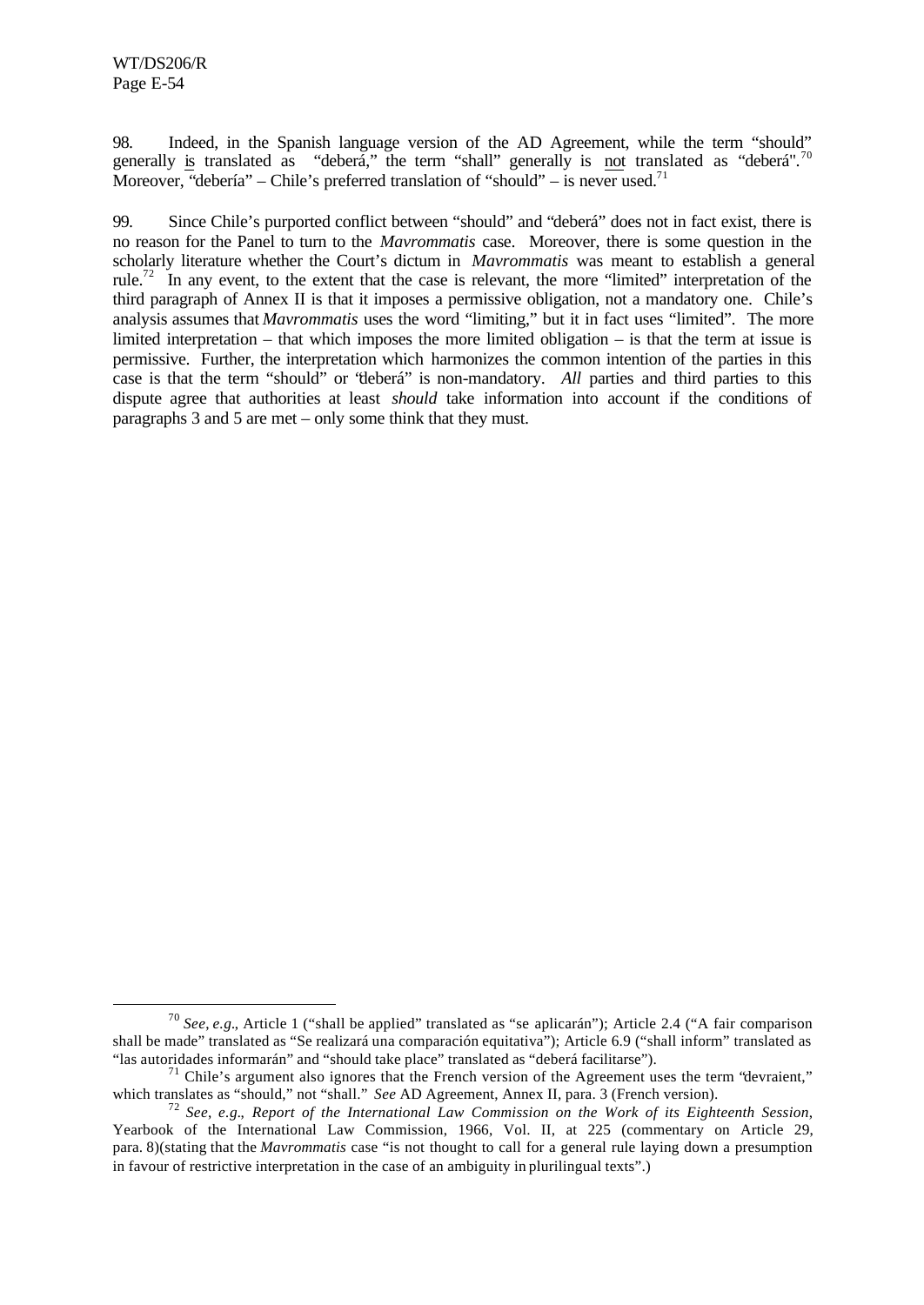## **EXHIBITS**

- US-27. *NSK Ltd., v. United States*, 170 F. Supp. 2d. 1280, 1318 (6 June 2001)
- US-28. *Steel Authority of India, Ltd. v. United States*, Slip Op. 2001-149 (17 Dec. 2001)
- US-29. SAIL Section C Questionnaire Response (excerpts)
- US-30. Kenneth Culp Davis and Richard J. Pierce, Jr., *Administrative Law Treatise* § 11.5 at 206 (Little, Brown, 3rd ed 1994)
- US-31. Charles H. Koch, Jr., *Administrative Law and Practice* § 5.67[4] at 255 (West, 2d ed. 1997)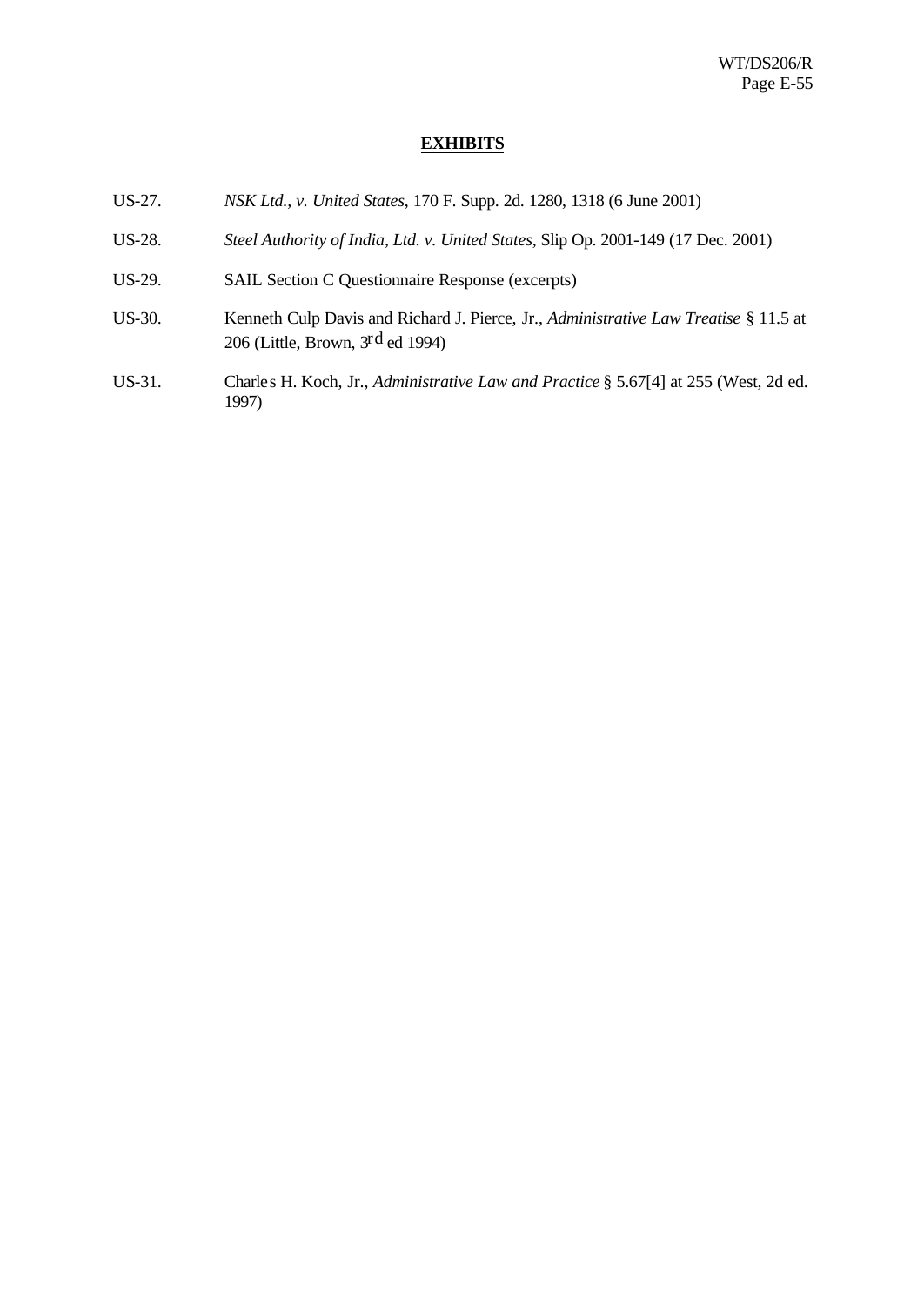## **ANNEX E-3**

# ANSWERS OF CHILE TO QUESTIONS OF THE PANEL

### (12 February 2002)

## **Q1. In Chile's and Japan's views, does the requirement to "use" information if it satisfies the conditions of Annex II, paragraph 3, apply to any piece of information that satisfies the conditions, no matter how small or limited in relation to the entire body of information?**

#### Reply

The obligation to use information that satisfies the requirements of Annex II, paragraph 3, applies to any information, no matter how small and regardless of its relation to the rest of the information or the entire body of information. According to paragraph 3 of the Annex, all information which fulfils the requirements set forth in that paragraph must be taken into account by the investigating authority when making its determinations. Paragraph 3 does not specify the nature of such information or its degree of importance in relation to the overall body of information. In Chile's view, the investigating authority must take account of all the information supplied by the interested party, except where it does not satisfy the requirements. In addition, qualifying information as limited on account of the weight it carries in relation to the whole body of information to be provided would make little sense and would certainly have no grounds in the wording of paragraph 3.

## **Q2. Could Chile please explain its view that a reading of the provisions of Annex II, paragraphs 3 and 5, satisfies the criteria set out in the** *Mavrommatis* **case relied upon by Chile of being the "more limited" interpretation, which, as far is it goes, is clearly in accordance with the common intentions of the parties?**

#### Reply

Anti-dumping duties are exceptional measures applicable under the WTO Agreements in the specific circumstances provided for in the Agreements. Hence, both Article VI of the GATT 1994 and the Anti-Dumping (AD) Agreement must be read in a restrictive manner, in order to prevent a broad interpretation of their provisions from serving as a basis for using anti-dumping duties for purposes different from those contemplated in the two Agreements. As Japan pointed out in its written submission, various panels dealing with anti-dumping matters have ruled on the mandatory nature of the term "should" (not only with respect to Annex II, paragraphs 3 and 5), even though it may not be so under other circumstances. This reflects the restrictive sense in which the provisions of the AD Agreement and the GATT 1994 must generally be interpreted. The foregoing is especially important in limiting the discretion that may be exercised by the investigating authority. Thus, the Spanish version of Annex II, paragraphs 3 and 5, limits the authority's scope of discretion through an obligation to use the information supplied by the interested party, provided that such information satisfies the conditions set forth in those paragraphs. On the other hand, the English version – according to the United States interpretation – leaves considerable room for discretion to the investigating authority. This would include the absurd option of not taking into account information supplied by the interested party, even if such information fulfilled the requirements of paragraph 3.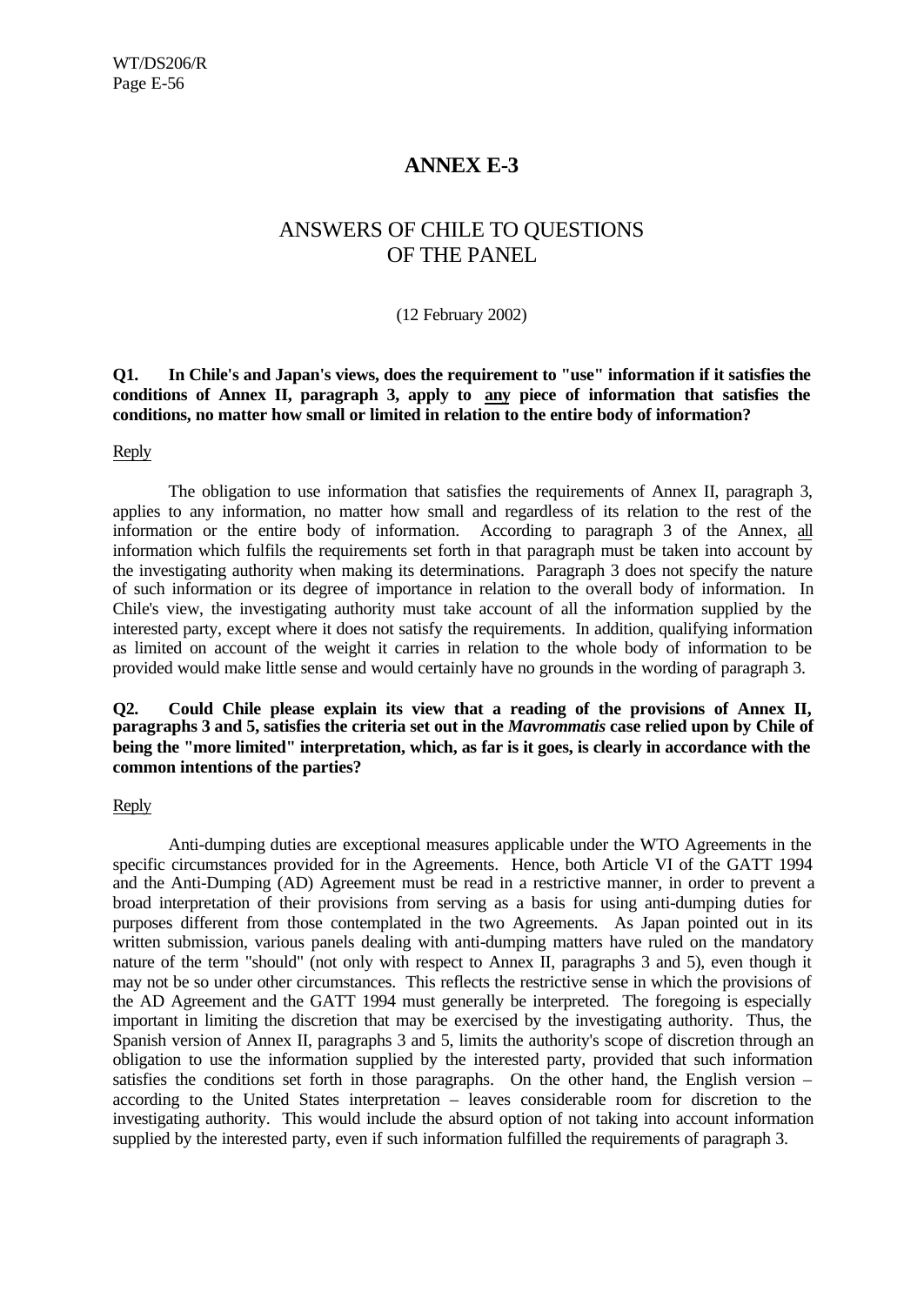Chile therefore considers that, in limiting the investigating authority's scope of discretion, the Spanish version of Annex II, paragraphs 3 and 5, offers the most restrictive interpretation of all three versions and undoubtedly reflects the intention of the parties, which was – and still is – to resort to anti-dumping measures in exceptional circumstances and on condition that the strict requirements of Article VI of the GATT 1994 and the AD Agreement are fulfilled.

Furthermore, if the investigating authority had the option and not the obligation to take account of all the information provided, what would be the purpose of the requirements in Annex II, paragraph 3? Likewise, if the authority were not under the obligation to take such information into account, what would be the point of the phrase "to the best of its ability" in Annex II, paragraph 5?

## **Q3. Could Chile please explain why, as indicated in paragraph 14 of its oral statement, it considers that the investigating authority, having decided to use facts available, should compare it to the information that was rejected? Does Chile consider that this is a requirement, or merely an appropriate methodology?**

#### Reply

Annex II, paragraph 1, provides that the investigating authority is to specify the information required from the interested party, which must also be made aware that if such information is not supplied within a reasonable period of time, the investigating authority will be free to use the facts available, including those contained in the application for the initiation of an investigation by the domestic industry.

This means that the facts presented by the domestic industry may not be the only ones made available. There are other sources of information, such as certain internationally known prices and market conditions – as we pointed out in paragraph 14 of our statement. However, there is also, and perhaps most importantly, the information supplied by the interested party, regardless of whether such information has been rejected by the investigating authority. An objective and impartial authority cannot refrain from examining information provided by the interested party, including data that it has rejected, for whatever reason, if such information contains elements that can serve as a basis for its decisions. For example, if the authority rejects information because it was not submitted within the prescribed time-limit, this does not mean that it does not contain elements necessary for the authority to make its determinations.

The possibility provided by Article 6.8, read in conjunction with Annex II, paragraph 1, therefore does not release the investigating authority from the obligation to examine all the data and background information brought to its attention during the course of the investigation, including the information supplied by the interested party, even if it is only partial or has been rejected, for whatever reason, by the authority.

Lastly, no provision of the AD Agreement compels the investigating authority to use information that it has rejected, or to use solely the data submitted by the domestic industry. Annex II, paragraph 1, specifies that the authority may make its determinations on the basis of the facts available; this may be the data provided by the domestic industry but may also be other information.

## **Q4. Would the third parties please discuss their views concerning the meaning of the phrase "undue difficulties" in paragraph 3 of Annex II?**

Reply

**Q5. Do the third parties have a view regarding the possibility of "selective provision" of information by exporters, and the potential impact on ability of an investigating authority to**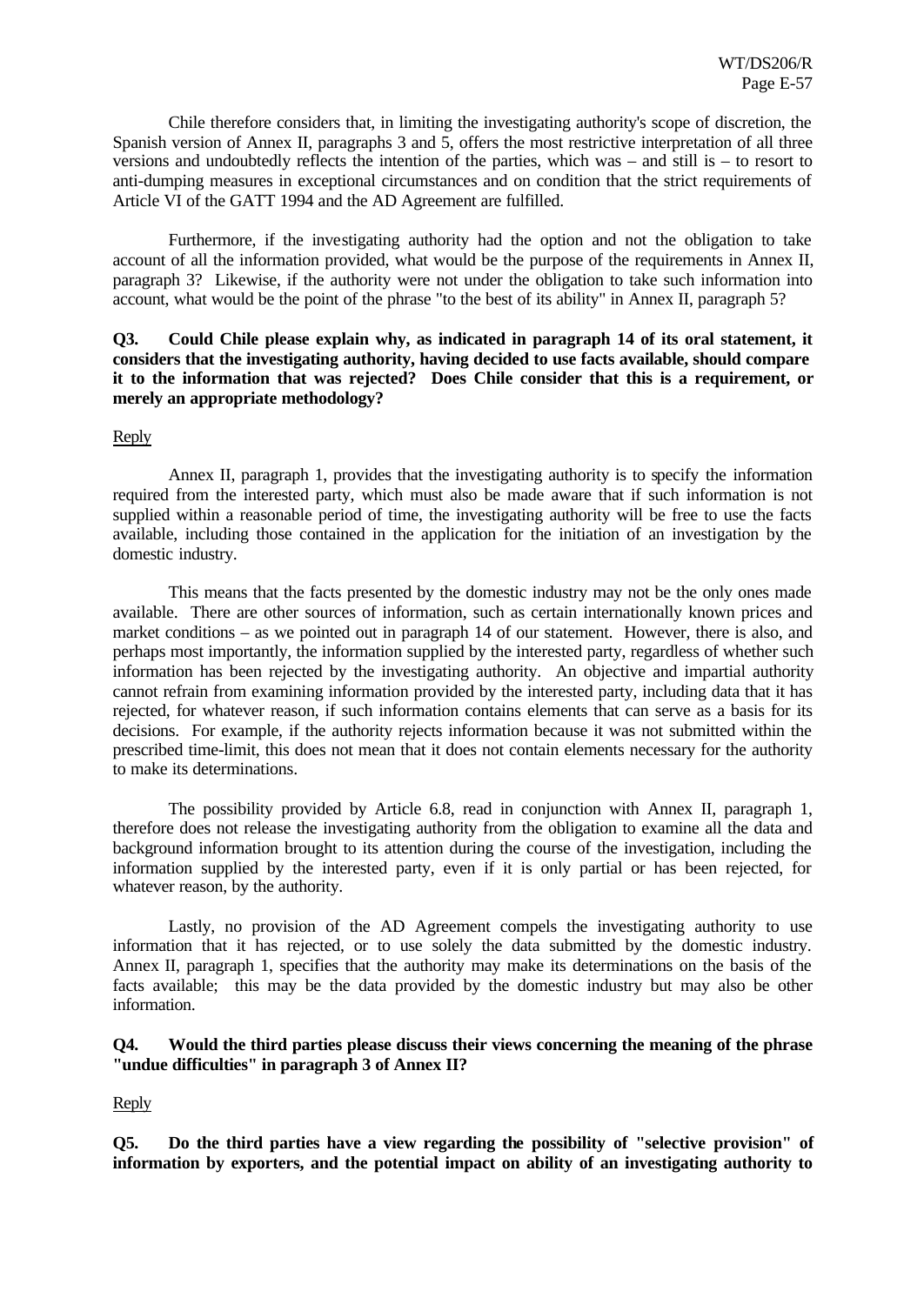## **make an impartial and objective decision if all information provided that satisfies paragraph 3 of Annex II must be used in making the determination?**

## Reply

To reply to this question, it is necessary to analyse the meaning of "necessary information" in Article 6.8 of the AD Agreement. According to the *Diccionario de la Real Academia de la Lengua Española*, necessary means "that necessarily, inescapably or inevitably must be or must occur". Therefore, if information denied or not supplied within a reasonable period is necessary or absolutely indispensable for the authority to make its determinations and the authority is unable to do so without such information, the authority may use the facts available. Hence, through the selective provision of information, under Article 6.8 the interested party could potentially prevent the authority from reaching an objective and impartial decision. In other words, selective (partial) information may not be sufficient to fulfil the necessity requirement in Article 6.8.

**Q6. Could the third parties please explain their views regarding the meaning of the phrase information should be "taken into account", as used in Annex II, paragraph 3. (Ignore for purposes of this question whether "should" is to be understood as mandatory or not). For instance, might it be understood to mean that the determination must be based on that information, or to mean that the investigating authority must look at the information further, attempt to verify it, and judge its reliability, but may ultimately not base decision on it and refer to facts available instead?**

## Reply

The phrase "should be taken into account" implies an obligation for the investigating authority to base its determinations on all the information submitted by the interested party. Annex II supplements Article 6.8 of the AD Agreement and thus, although Annex II, paragraph 3, compels the authority to use the information provided by the interested party, this is not the only information on which the authority will reach its decisions. An objective and impartial investigating authority is not an arbitrator called upon to decide between positions held by two parties; its role is to gather the necessary facts on which to base its determinations. Article 6 of the AD Agreement refers to other sources of information. Moreover, pursuant to Article 6, paragraph 9, the authority must inform all the parties of the essential facts under consideration that form the basis for the decision. The phrase "should be taken into account" must therefore be interpreted within the broad framework of the analysis and comparison of data and background information to be conducted by any investigating authority. This phrase merely reaffirms the authority's obligation to examine the information supplied by the interested party but would not obligate the authority to base its determinations solely and exclusively on such information.

## **Q7. Could the third parties please address their views as to the meaning of the term "verifiable" in Annex II, paragraph 3, with specific reference to,** *inter alia***, the following possibilities:**

## **Reply**

- (a) Information is prepared and presented in a way that it can be checked against the books and records of the company submitting it;
- (b) information not only satisfies (a), but also when it is checked, it is found to be complete, accurate and reliable – i.e., it passes verification.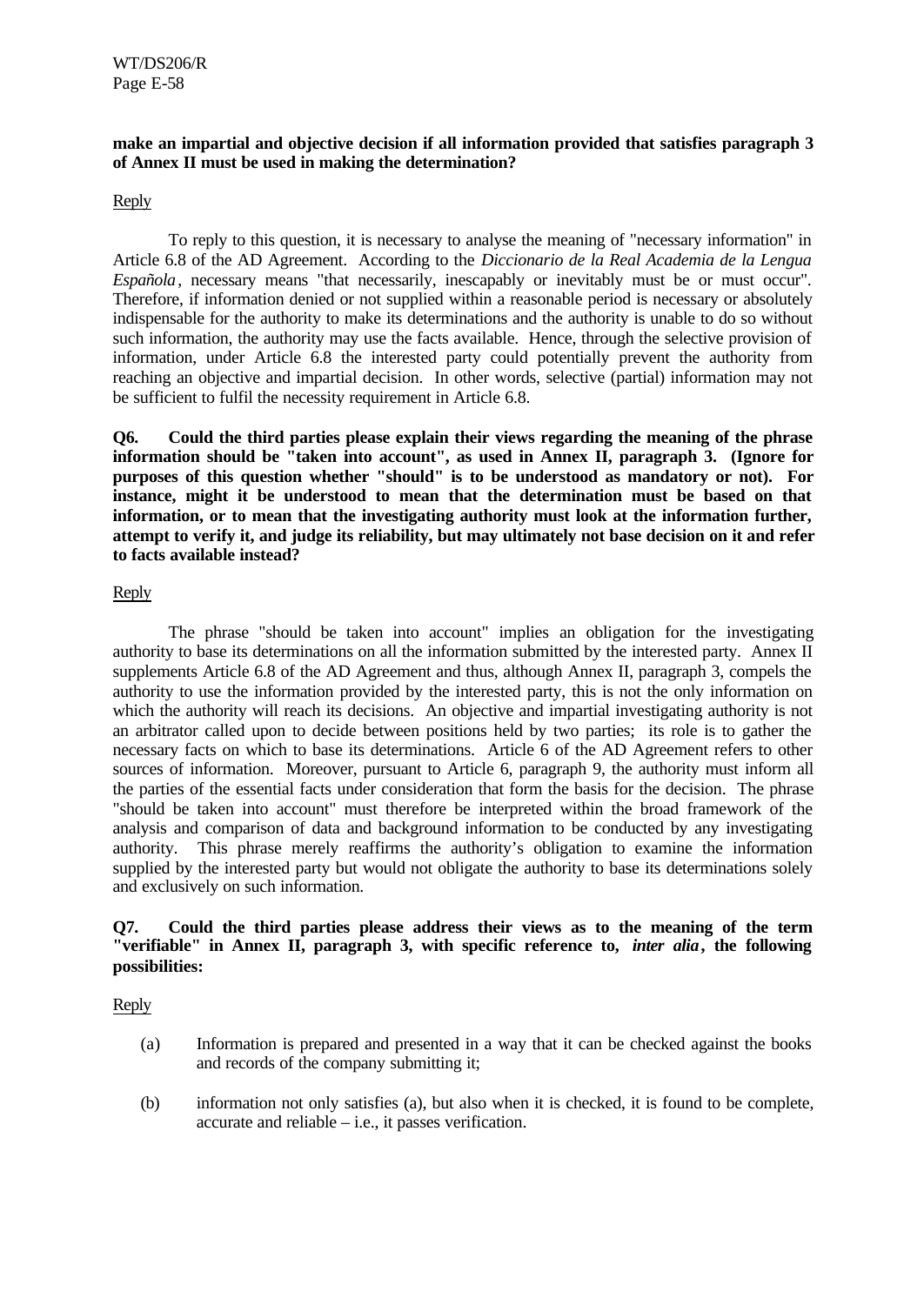# **ANNEX E-4**

# ANSWERS OF THE EUROPEAN COMMUNITIES TO QUESTIONS OF THE PANEL

## (12 February 2002)

*(Questions 1 to 3 are not addressed to the European Communities)*

## **Q4. Would the third parties please discuss their views concerning the meaning of the phrase "undue difficulties" in paragraph 3 of Annex II?**

1. Pursuant to the Vienna Convention on the Law of Treaties, the Panel should first consider the ordinary meaning of the phrase "undue difficulties" and then consider the context in which it is found. The ordinary meaning of "undue" would suggest something beyond what is normal, or proportionate.<sup>1</sup> When paired with "difficulties" this suggests a difficulty beyond the normal, beyond what can be expected from the ordinary course of events. Thus, data which required minor corrections or minor additions to be useable could not be regarded as useable only with "undue difficulty". This follows from the general context of the phrase *viz.* "All information [..] which is appropriately submitted so that it can be used in the investigation without undue difficulties".

2. The European Communities consider that where data which is "necessary" (to use the language of Article 6.8) has not been provided, the use of other information (e.g. domestic sales prices when cost of production data has not been provided) might be rendered disproportionately or unduly difficult, because an investigating authority will be unable to put the otherwise acceptable data through the necessary tests.

## **Q5. Do the third parties have a view regarding the possibility of "selective provision" of information by exporters, and the potential impact on ability of an investigating authority to make an impartial and objective decision if all information provided that satisfies paragraph 3 of Annex II must be used in making the determination?**

3. The European Communities recall that the Appellate Body has stated that the Anti-Dumping Agreement aims at ensuring "a careful balance between the interests of investigating authorities and exporters".<sup>2</sup> Were an exporter only to selectively provide data with the aim of achieving a result most favorable to it, it evidently would not respect its share of the obligation in the balance of interests and would prevent an investigating authority from basing itself on the most relevant objectively verified information.

4. Were an investigating authority required to accept all information that met the requirements of paragraph 3 of Annex II (the European Communities assumes that this question presupposes a

<sup>&</sup>lt;sup>1</sup> The New Shorter Oxford English Dictionary defines "undue" as "going beyond what is warranted or natural; excessive, disproportionate".

<sup>2</sup> Appellate Body Report, *United States – Anti-Dumping Measures on Certain Hot-Rolled Steel Products from Japan*, WT/DS184/AB/R, adopted 23 August 2001, para.102. quoted at para. 5 of the EC's Written Third Party Submission.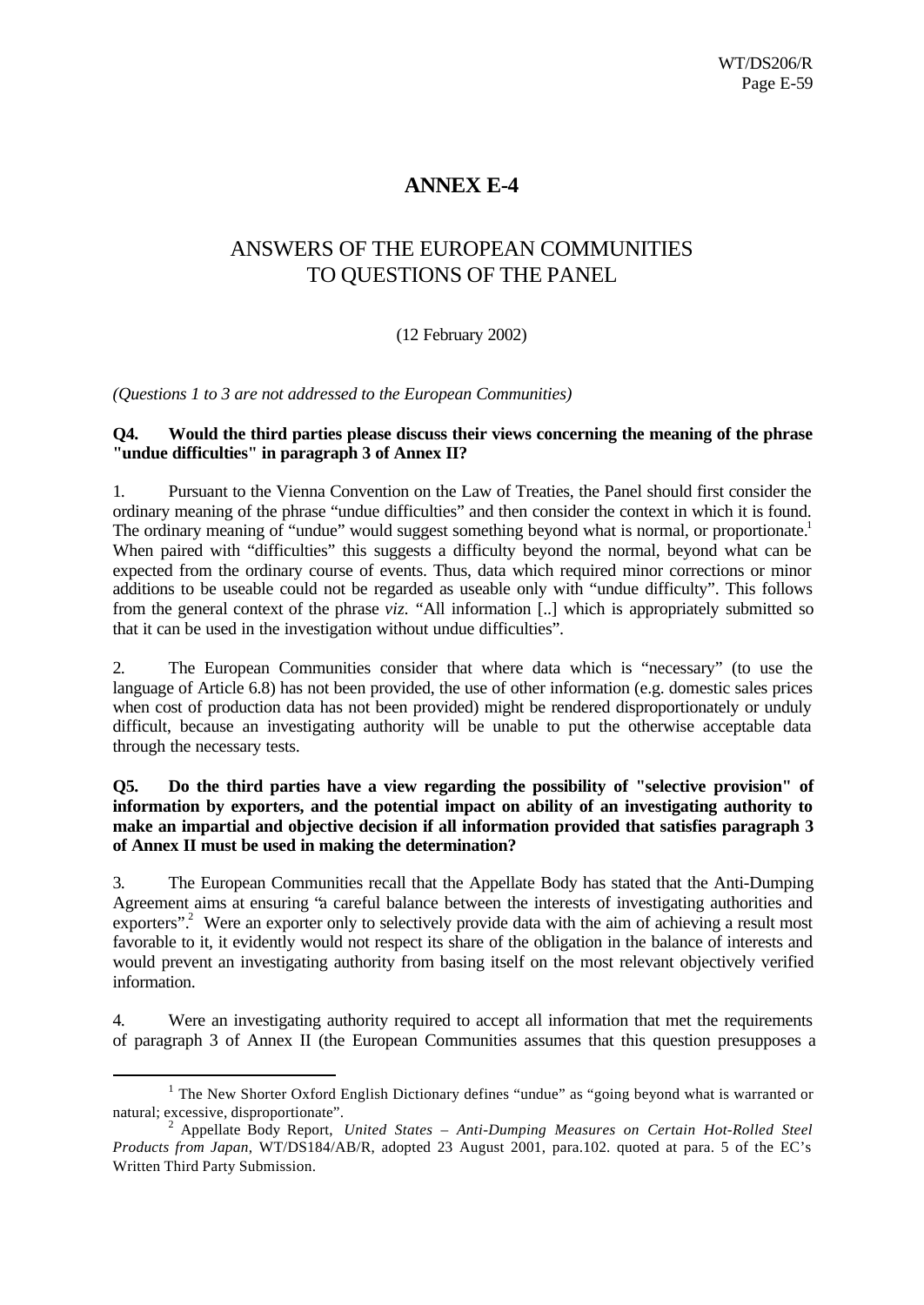restrictive interpretation of "unduly difficult") it would be clear that an exporter would be able to choose which information is supplied, and then taken into account by the investigating authority (it could only be used if it the investigating authority was also satisfied of its accuracy – Article 6.6). If domestic sales were not in the ordinary course of trade, but the exporter did not provide data on cost of production, SG & A expenses etc, the investigating authority, if forced to accept the domestic sales data, would have no means by which to make an assessment of domestic sales and thus it would be the exporter which would control the result of the determination.

**Q6. Could the third parties please explain their views regarding the meaning of the phrase information should be "taken into account" as used in Annex II paragraph 3. (Ignore for purposes of this question whether should is to be understood as mandatory or not). For instance, might it be understood to mean that the determination must be based on that information? or to mean that the investigating authority must look at the information further, attempt to verify it, and judge its reliability, but may ultimately not base decision on it and refer to facts available instead?**

5. The European Communities understand the ordinary meaning of "taken into account" as requiring that the information be accepted as part of the investigation. Any requirements concerning the nature of the information, e.g. whether it is verifiable and otherwise suitable for use, must be met before the information can be "taken into account" as the first sentence of paragraph 3 of Annex II makes clear. However, the question of whether the information is actually **used** in the determination (i.e the determination is actually based on the information) furthermore depends on the authorities satisfying themselves, in whatever manner deemed appropriate, of the accuracy of the information (Art. 6.6).

**Q7. Could the third parties please address their views as to the meaning of the term "verifiable" in Annex II, paragraph 3, with specific reference to, inter alia, the following possibilities :**

- **(a) information is prepared and presented in a way that it can be checked against the books and records of the company submitting it;**
- **(b) information not only satisfies (a), but also when it is checked, it is found to be complete, accurate and reliable - i.e., it passes verification.**

6. The obligation upon an investigating authority in terms of standard of proof is set out in Article 6.6 of the Agreement. Article 6.6 provides that the authority must "satisfy itself as to the accuracy" of the information provided. Paragraph 3 of Annex II sets out standards which data supplied must meet to be taken into account by the investigating authority. For information to be actually **used** in a determination it must be checked for accuracy by the investigating authority (see para 5 above). One of the conditions for data to be taken into account pursuant to paragraph 3 of Annex II is that it must be capable of verification; the ordinary meaning of "verifiable" being "able to be verified or proved to be true".<sup>3</sup> Thus, the European Communities would interpret the term "verifiable" in accordance with possibility (a) set out above.

<sup>&</sup>lt;sup>3</sup> New Shorter Oxford English Dictionary.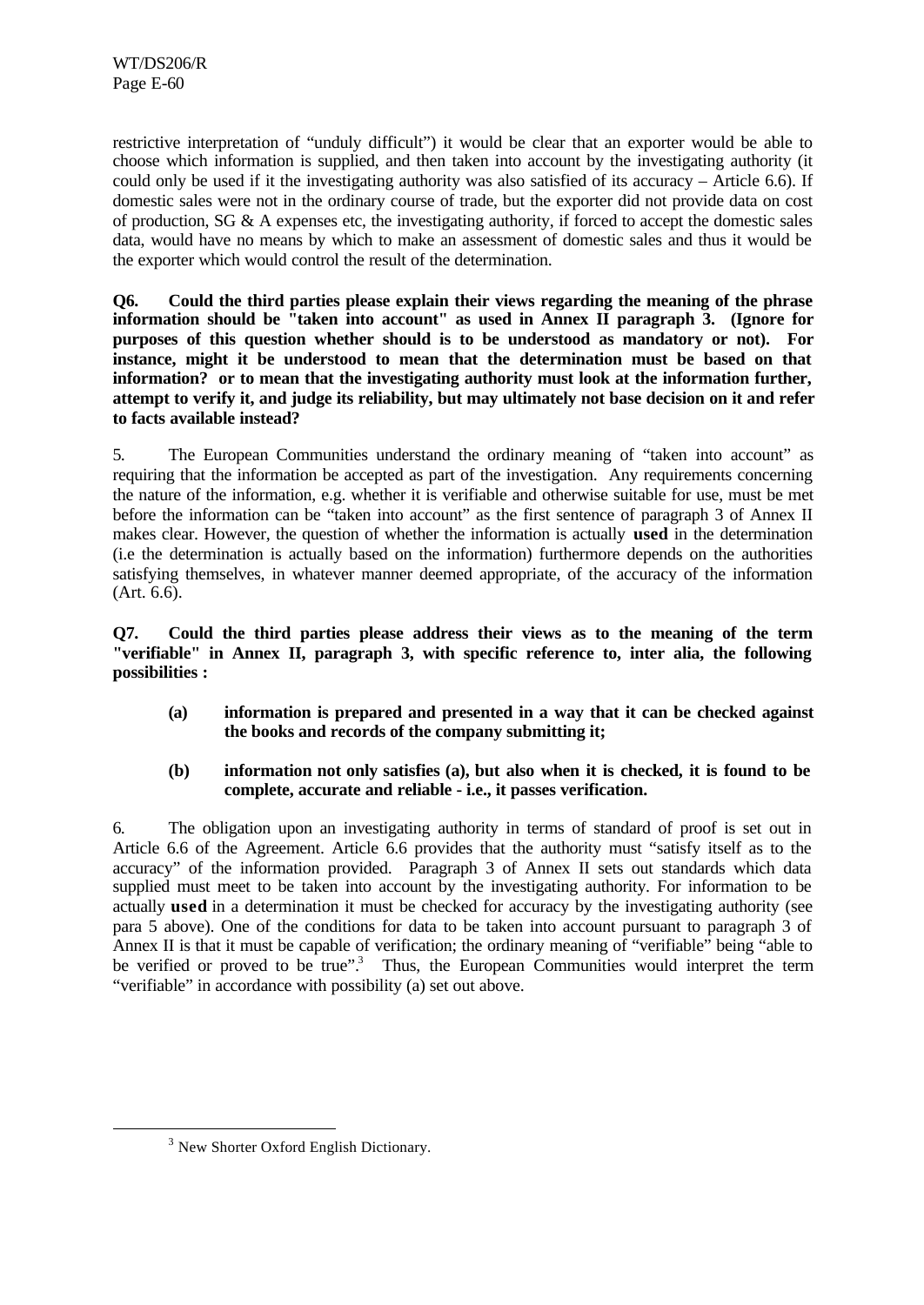## **ANNEX E-5**

## ANSWERS OF JAPAN TO QUESTIONS OF THE PANEL

## **Q1. In Chile's and Japan's views, does the requirement to "use" information if it satisfies the conditions of Annex II paragraph 3 apply to any piece of information that satisfies the conditions, no matter how small or limited in relation to the entire body of information?**

Reply

Yes, an investigating authority is required to consider all information meeting the four conditions of Paragraph 3, regardless of its volume (in absolute or relative terms). This rule is found expressly in the text of Paragraph 3 itself: "*All* information" that meets four conditions "should be taken into account". (Emphasis added.) As stated by the Appellate Body in *United States – Hot-Rolled Steel from Japan*, "[I]f these conditions are met, investigating authorities are *not* entitled to reject information submitted, when making a determination".

It is clear, therefore, that information satisfying the conditions of Paragraph 3 must be considered by the investigating authority. Paragraph 3 leaves the investigating authority no discretion to introduce other considerations, such as the volume of such information, into the decision whether to take into account information provided.

As the Appellate Body stated, "paragraph 5 of Annex II *prohibits* investigating authorities from discarding information that is 'not ideal in all respects' if the interested party that supplied the information has, nevertheless, acted 'to the best of its ability'".<sup>2</sup> Thus, the investigating authority should ask not how much information was submitted, but how hard the respondent tried to cooperate. In answering that question, the investigating authority cannot use the volume of information provided as a proxy to measure the respondent's cooperation. As the Appellate Body has recognized, "[P]arties may very well 'cooperate' to a very high degree, even though the requested information is, ultimately, not obtained. This is because the fact of 'cooperating' is in itself not determinative of the end result of the cooperation".<sup>3</sup>

In the end, therefore, if the respondent cooperated "to the best of its ability" in the prevailing circumstances, and it was able to submit only a little information meeting the conditions of Paragraph 3, that information cannot be disregarded.

## **Q4. Would the third parties please discuss their views concerning the meaning of the phrase "undue difficulties" in paragraph 3 of Annex II?**

### Reply

l

The meaning of the phrase "undue difficulties" should be determined on a case-by-case basis. It is not possible to establish in the abstract a comprehensive definition that covers all eventualities.

<sup>1</sup> *United States – Anti-Dumping Measures on Certain Hot-Rolled Steel Products from Japan*, Report of the Appellate Body, WT/DS184/AB/R, AB-2001-2, para. 81 (emphasis in original).

 $^{2}$  *Id.* at para. 100 (emphasis added).

<sup>3</sup> *Id.* at para. 99.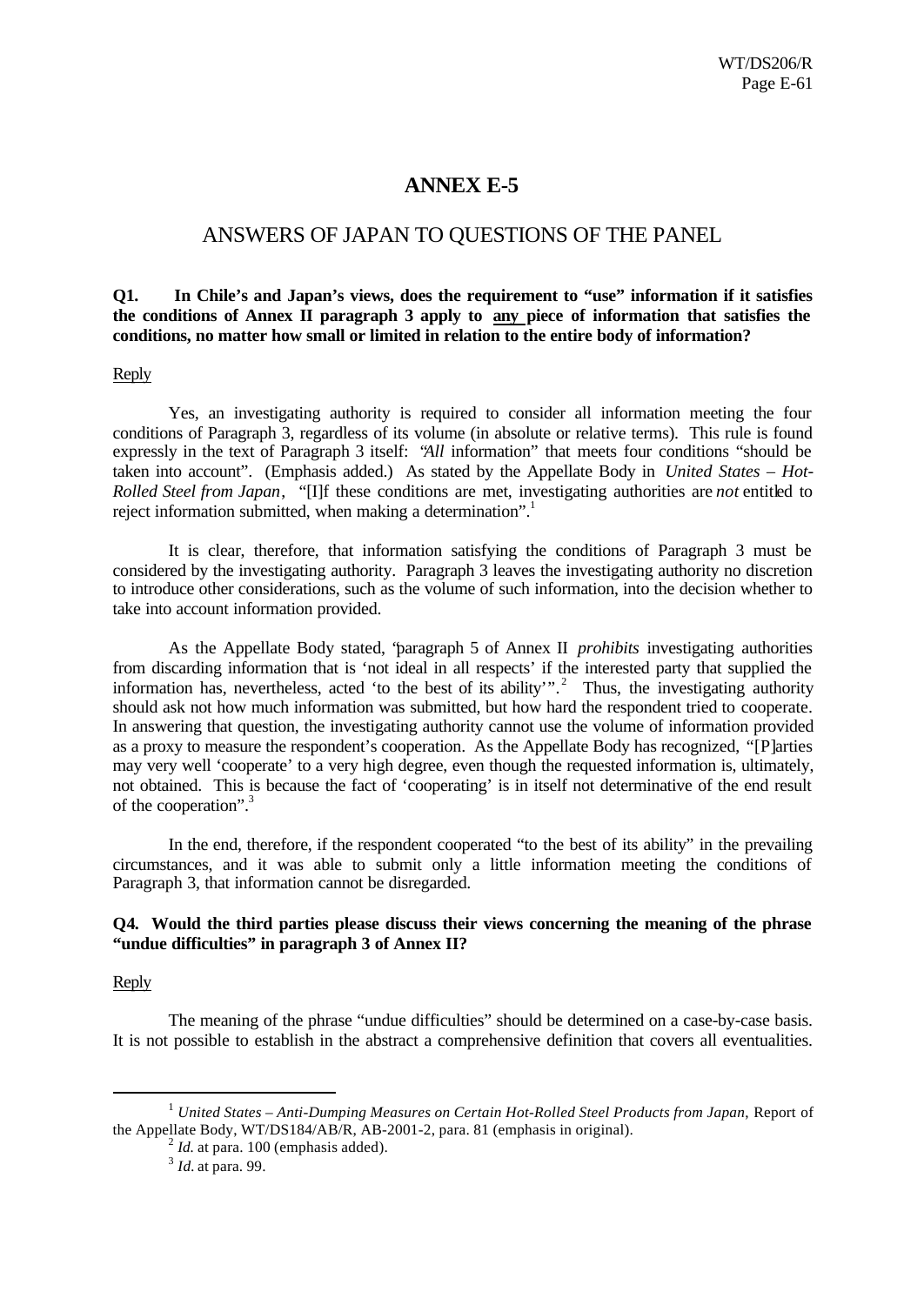Whether a particular difficulty is an "undue difficulty" must be determined in light of all the prevailing circumstances.

Yet, certain parameters are apparent. It is obvious, for example, that not every difficulty encountered by an investigating authority will be considered an "undue difficulty". A particular difficulty must be "undue," which is to say, "excessive" or "unwarranted". Most difficulties that arise will be ordinary difficulties; these must be accepted by investigating authorities as a normal part of anti-dumping investigations and they cannot justify a refusal to take into account information submitted. Only in rare circumstances should a difficulty be deemed "undue".

The phrase "undue difficulties" also must be understood in context. In this regard, one should recall the Appellate Body's statement that "cooperation" is "a two-way process involving joint effort" by the investigating authority and the respondent.<sup>4</sup> It follows that a difficulty cannot be deemed "undue" unless its resolution would necessitate greater effort by the investigating authority than the investigating authority is required to make to satisfy its duty of cooperation.

**Q5. Do the third parties have a view regarding the possibility of "selective provision" of information by exporters, and the potential impact on ability of an investigating authority to make an impartial and objective decision if all information provided that satisfies paragraph 3 of Annex II must be used in making the determination?**

## Reply

As mentioned in the response to Question 1, information that satisfies the conditions of Paragraph 3 must be considered whenever the respondent has acted "to the best of its ability". In this regard, Japan does not consider well founded the concerns that have been expressed about "selective provision" of information. The concept of "selective provision" means that a respondent has consciously chosen to provide certain information and to withhold other information. In that circumstance, the respondent would not have cooperated "to the best of its ability" and an investigating authority would be authorized by Paragraph 5 to disregard the information that was "selectively provided". Thus, Japan respectfully submits that Paragraph 5 adequately resolves any concerns about "selective provision" and there is no need to adopt a construction of Paragraph 3 to address this issue.

**Q6. Could the third parties please explain their views regarding the meaning of the phrase information should be "taken into account" as used in Annex paragraph 3. (Ignore for purposes of this question whether should is to be understood as mandatory or not). For instance, might it be understood to mean that the determination must be based on that information? Or to mean that the investigating authority must look at the information further, attempt to verify it, and judge its reliability, but may ultimately not base decision on it and refer to facts available instead?**

## Reply

l

The meaning of the obligation to "take[] into account" all information that satisfies the conditions of Paragraph 3 should be determined by reading Paragraph 3 together with Paragraph 5. Reading these provisions together shows that information meeting the four conditions of Paragraph 3 must be used in the calculation of dumping margins unless the investigating authority is authorized by Paragraph 5 to "disregard" such information. In other words, information meeting the conditions of Paragraph 3 must be used whenever the respondent has acted "to the best of its ability".

 $4$  *Id.* at para. 104 (citing Agreement, art. 6.13).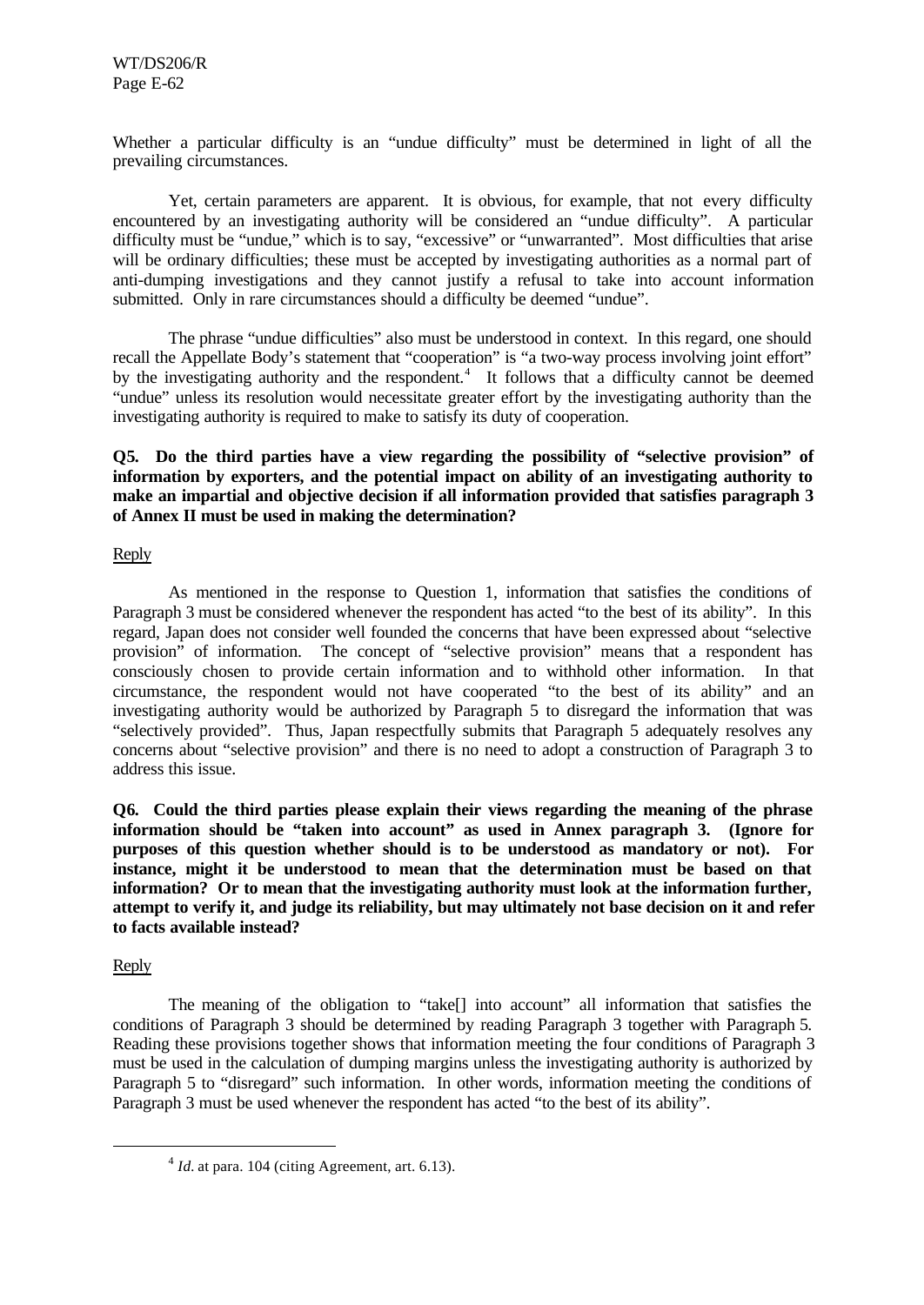Japan further notes that this obligation cannot mean that the investigating authority may "attempt to verify [information satisfying the conditions of Paragraph 3] and judge its reliability" and then disregard such information in favour of "facts available". Such a construction would render meaningless both Paragraph 3 and Paragraph 5.

- *First*, one of the four conditions in Paragraph 3 is that the information "is verifiable". The duty to "take[] into account" only applies to information that meets all four conditions. This means that the duty only concerns information that has already been determined to be "verifiable," *i.e.* "capable of being verified" (See Question 7 below.) If the duty were to mean nothing more than that the investigating authority must attempt to verify information that has already been found capable of being verified, then the duty to take such information into account would be illusory. For the duty to have meaningful content, something more must be required.
- *Second*, Paragraph 5 prohibits an investigating authority from "disregarding" information except where the respondent fails to act "to the best of its ability". This prohibition would be rendered inutile if Paragraph 3 were construed to allow an investigating authority to "disregard" information that meets the Paragraph 3 conditions without first determining that the respondent had failed to act "to the best of its ability".

**Q7. Could the third parties please address their views as to the meaning of the term "verifiable" in Annex II, paragraph 3, with specific reference to,** *inter alia***, the following possibilities:**

- **(a) information is prepared and presented in a way that it can be checked against the books and records of the company submitting it;**
- **(b) information not only satisfies (a), but also when it is checked, it is found to be complete, accurate and reliable - i.e., it passes verification.**

## Reply

l

"Verifiable" means "capable of being verified" or "able to be verified". This follows from the structure of the word. The suffix "-able" means "susceptible, capable, or worthy of a specified action," and the relevant action is found in the root of the word. Here, because the root is the verb "verif[y]," the word "verifiable" means "capable of being verified". It does not mean "actually verified".

In Japan's view, the information submitted as the one described in (a) is "verifiable" whether or not the authority chooses to conduct verification. In this regard, it is important to recall that the investigating authority has discretion whether or not to conduct verification.<sup>5</sup> If the investigating authority then chooses NOT to conduct verification, the investigating authority cannot simply dismiss the information submitted by a respondent as not "capable of being verified". In that case, the information submitted must be deemed to satisfy the "verifiable" condition of Paragraph 3.

Conversely, if the investigating authority chooses to conduct verification and finds serious errors or omissions, it may be able to conclude that the information submitted was not "capable of being verified", provided that the verification is conducted in accordance with the requirements of the Anti-Dumping Agreement. In other words, if the submissions were initially "prepared and presented" as verifiable (Process(a)) but subsequently fails to pass a valid verification (Process(b)), then those

<sup>5</sup> Anti-Dumping Agreement, art. 6.7 ("the authorities *may* carry out investigations") (emphasis added).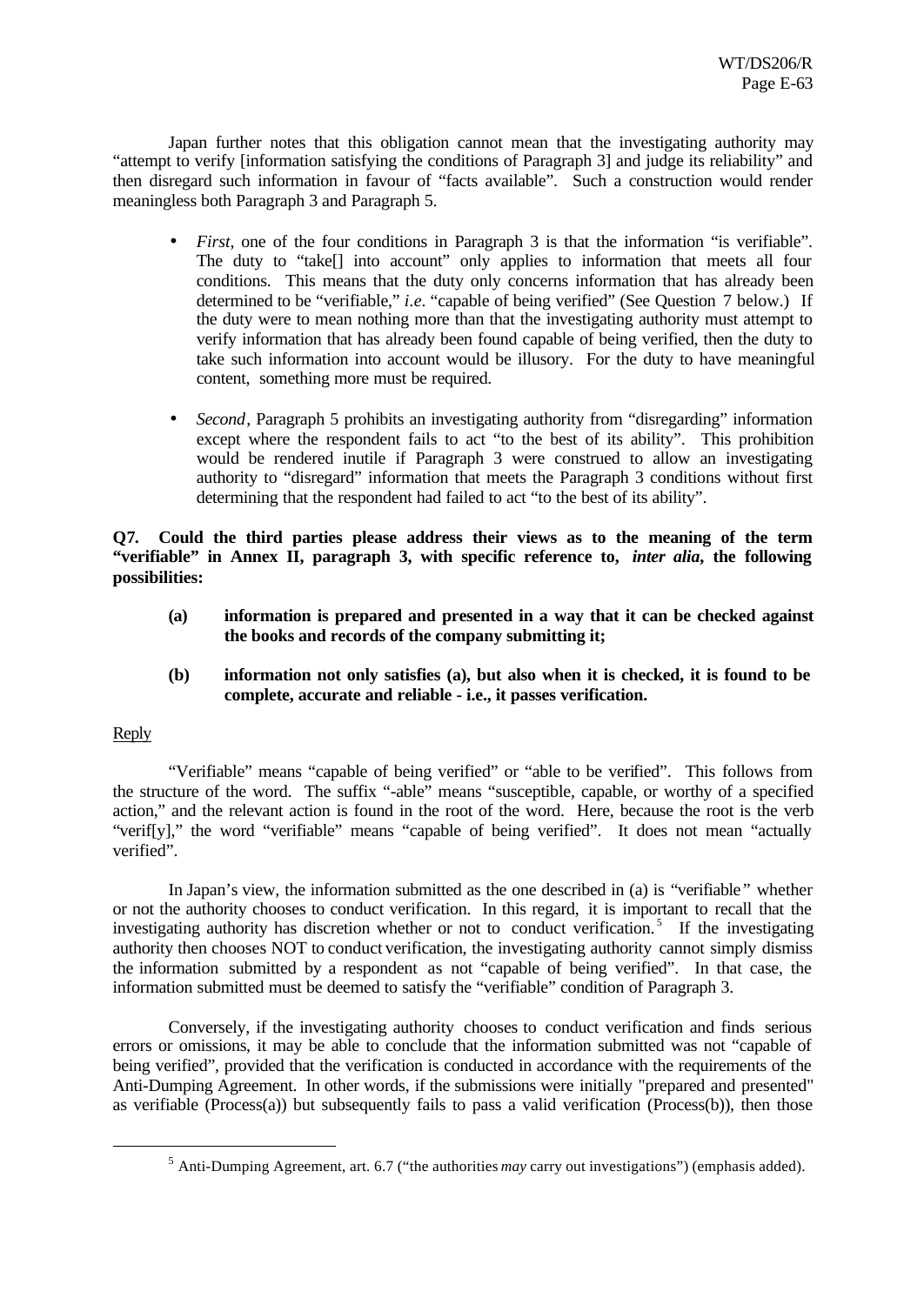data are no longer "verifiable" because they are now demonstrated to be not "capable of being verified".

The investigating authority may well conduct verifications by way of "spot-checks" for practical reasons. It must be noted, however, that once the samples of information are actually verified, then the remainder of the information is also to be deemed "verifiable". The fact that the investigating authority chooses to conduct verification by way of spot-checks should not entitle the authority to construe "verifiable" data as including only the samples of information that are actually verified, thereby allowing an investigating authority to disregard the vast bulk of the information provided.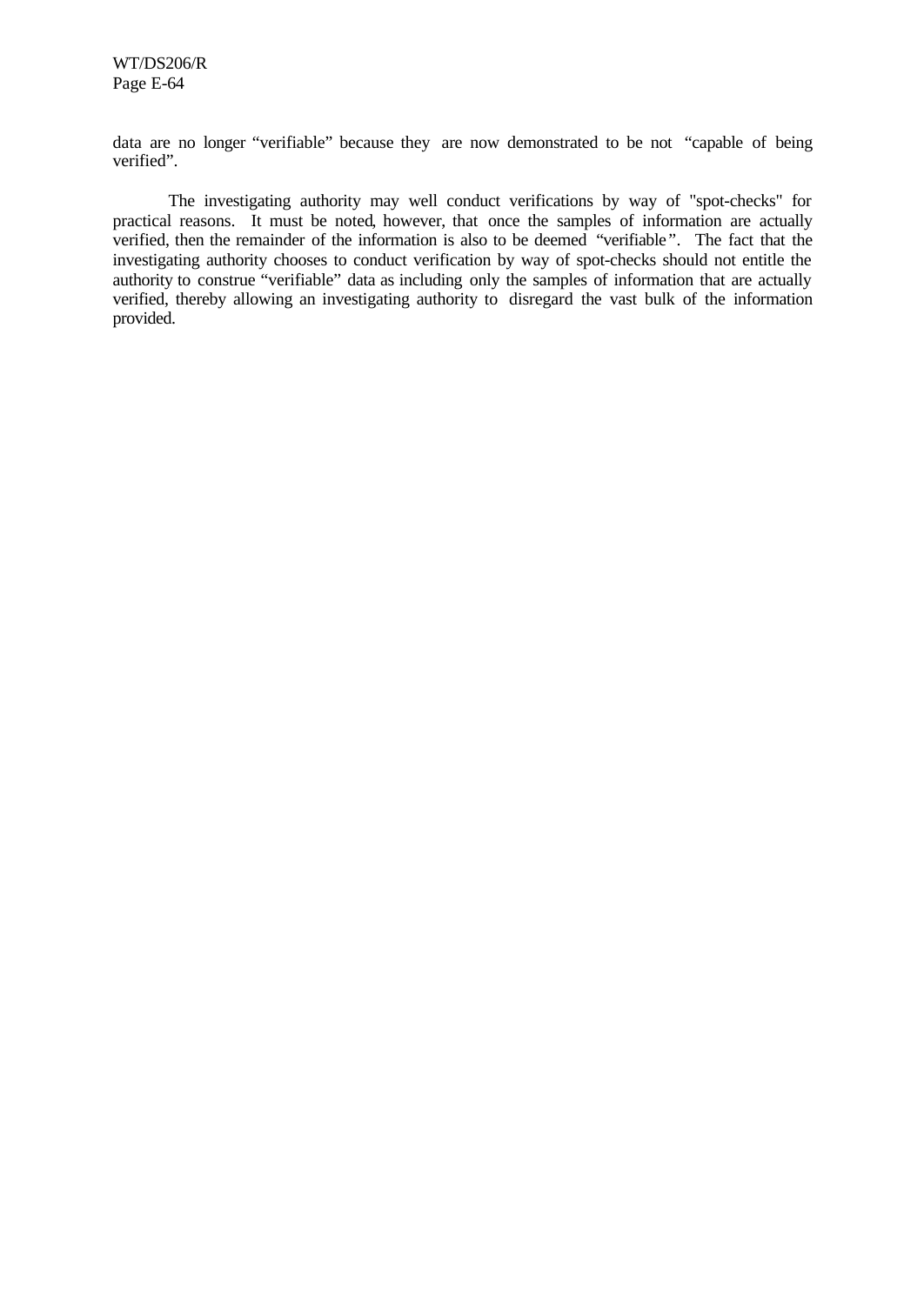# **ANNEX E-6**

## COMMENTS OF THE UNITED STATES ON INDIA'S REPLIES TO QUESTIONS OF THE PANEL

## (18 February 2002)

1. This submission is filed in accordance with the instructions of the Panel permitting the parties to this dispute to respond to new points raised in the answers to the 25 January 2002 questions posed by the Panel. $<sup>1</sup>$ </sup>

2. For the most part, India's responses to the questions reiterate positions it has taken since the outset of this dispute. In at least two instances, however, India has raised new points in its responses to questions. Specifically: (1) in response to Question 29, India has presented five new criteria – what it calls "detailed considerations" – that it believes should guide whether the use of certain information would present "undue difficulties"<sup>2</sup>, and (2) India has asserted, in response to Question 25, an independent claim of violation of the first sentence of Article 15 of the AD Agreement.<sup>3</sup> The United States will reserve its response to any other new Indian arguments for its oral statement at the second Panel meeting.

## **A. India's "Undue Difficulty" Argument Presents Five More Factors for the Panel's Consideration but Continues to Focus Exclusively (And Improperly) on Sail's US Sales Database**

3. In its first written submission, India submitted five factors that the Panel should consider in determining whether "particular categories" of information submitted could be used without "undue difficulties".<sup>4</sup> India argued that the Panel should focus exclusively on the US sales "category" of information submitted by SAIL, and that it should consider (1) the timeliness of the information submitted; (2) the extent to which the information submitted has been verified or is verifiable; (3) the volume of the information; (4) the amount of time and effort required by the investigating authorities to make any corrections to information submitted to make it usable to assist in calculating margins; and (5) whether other interested parties are likely to be prejudiced if the information is used or corrected. The United States noted in response that India's focus on the term "categories" is misguided because that the term does not appear in the AD Agreement and ignores the very nature of the antidumping analysis required by Article VI and the rest of the AD Agreement.<sup>5</sup> India's focus on only the US sales database ignored that the Agreement refers only to "necessary" information. India's application of the criteria exclusively to the US sales database led it to conclude that errors could be corrected by "simply changing a line of computer code and calculating margins on the basis of the

<sup>&</sup>lt;sup>1</sup> 25 January 2002 Questions from the Panel.

<sup>&</sup>lt;sup>2</sup> India's Response to the 25 January 2002 Panel Questions, para. 60, incorporates by reference paragraphs 14-24 of India's Rebuttal Submission.

<sup>&</sup>lt;sup>3</sup> India's Response to Questions, paras. 29-36.

<sup>4</sup> First Written Submission of India, para. 71.

 $5$  Answers of the United States to 25 January 2002 Questions, para. 4.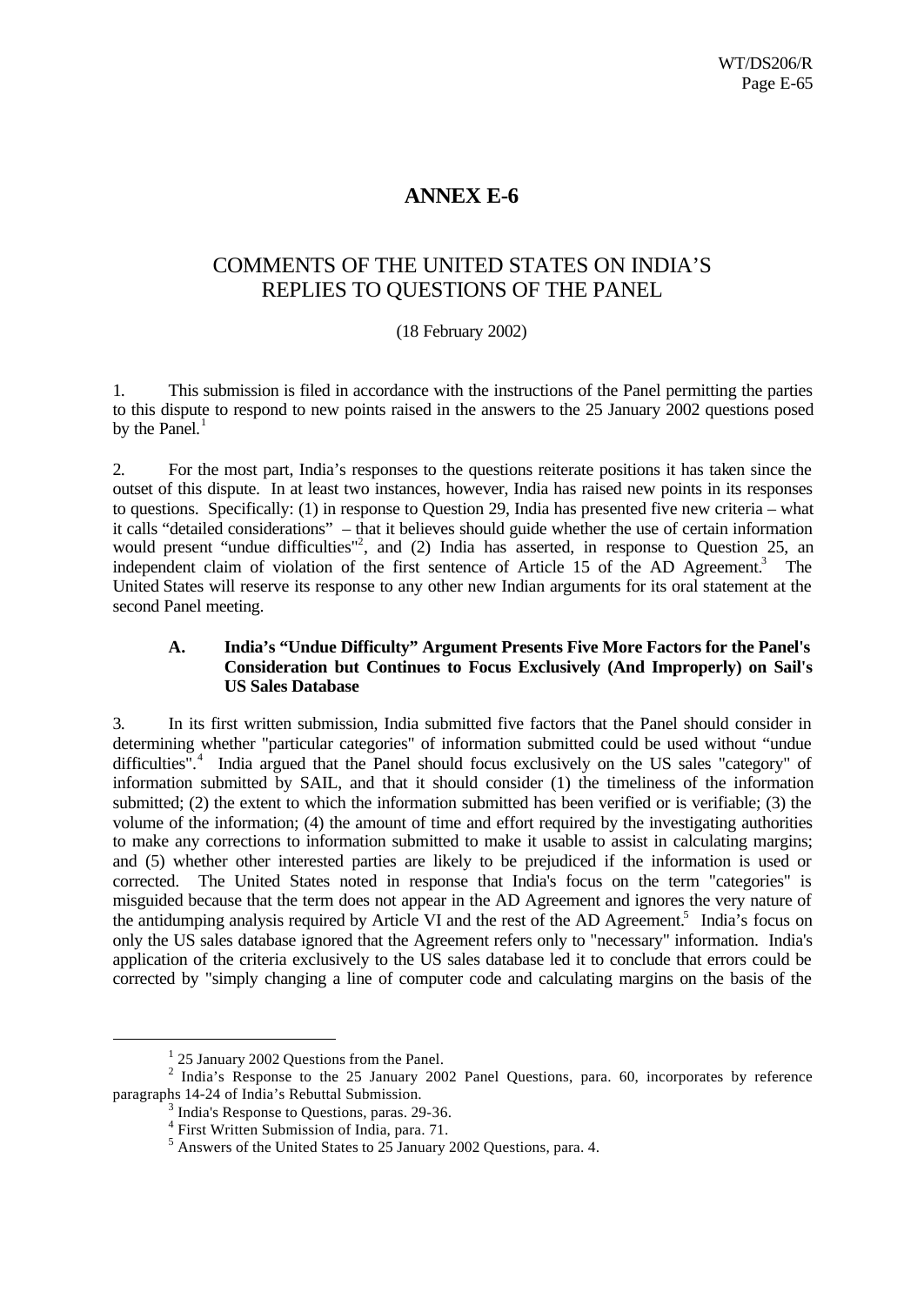corrected data within a matter of minutes or even several hours".<sup>6</sup> We explained previously that India's conclusion is not supported by the facts.<sup>7</sup>

4. Now, in response to the Panel's questions, India has revised the factors that it asks the Panel to consider on the issue of "undue difficulty". India now proposes the following factors for consideration: (1) the extent to which the component/category/set of information requested is complete; (2) the extent and ease with which gaps in the information can be filled with other available information in the record; (3) the amount of information that is available to be used; (4) the amount of time and effort required from the authorities to use the data in calculating a dumping margin; and (5) the accuracy and reliability of alternative information that would be used if the respondent's information were discarded. Again, India applies these criteria only to the US sales data, and then, only in combination with other conclusions that are not supported by the record. We will address each of India's new factors in turn for purposes of argument.

5. First, India argues for consideration of the extent to which the "component", "category", or "set" of information requested – in other words, the Indian respondent's US sales data – is complete.<sup>8</sup> In India's view, SAIL's U.S. sales data was complete "except for the VCOMU and TCOMU data used to calculate the 'difmer' adjustment  $\ldots$ ". But this conclusion ignores the facts established by the record: the Indian respondent's US sales database revealed numerous flaws in the items examined (and the on-site verification was only a selective audit that did not review each piece of data submitted). One significant flaw was the discovery at verification that a physical characteristic used to match US and home market sales was incorrectly reported, an error that affected approximately 75 per cent of US sales in the database.<sup>10</sup> In addition, several other errors were discovered, including the fact that certain freight costs were over- and under-reported for export sale $S<sup>11</sup>$  and that the duty drawback calculation for US sales was incorrect. For these reasons, India is wrong in its conclusion that the US sales database was "easily capable of being used" in calculating a margin.

6. Second, India focuses on the "extent and ease with which gaps in the US sales information can be filled with other available information in the record". Again, India has incorrectly focused only on the US sales data and the record does not support the "ease" of its conclusion. One important "gap" in the US sales information was the absence of cost information necessary for calculating the necessary adjustments for physical differences. SAIL's own "section C" or US sales portion of its questionnaire response referred Commerce to the "section D" or cost of production portion of the questionnaire response for this information, and the record reflects that SAIL never provided this information.<sup>12</sup> Only SAIL could easily have filled the gaps; Commerce was certainly in no easy position to do so.

7. Third, India asks the Panel to consider the amount of US sales information that is available to be used.<sup>13</sup> According to India, "if the information provided represents *one* entire component" of the anti-dumping equation – here, presumably, the export price data – then investigating authorities must make "considerable efforts" to use this information. Setting aside the fact that the Agreement does not speak to "components" (or "categories") of information, the record demonstrates that SAIL did not even provide an *entire* US database; it was flawed, as outlined above.

<sup>&</sup>lt;sup>6</sup> First Written Submission of India, para. 36.

<sup>7</sup> *See, e.g.,* US Answers to Questions, para. 32.

<sup>8</sup> On this point, Question 29 refers to India's Rebuttal Submission, para. 16.

<sup>9</sup> *Id*.

<sup>&</sup>lt;sup>10</sup> First Written Submission of India, para. 30.

<sup>11</sup> *Sales Verification Report*, Ex. IND-13, at 30.

<sup>12</sup> *SAIL Section C Response* (excerpts), Ex. US-28.

<sup>&</sup>lt;sup>13</sup> India's Rebuttal Submission, para. 18-20.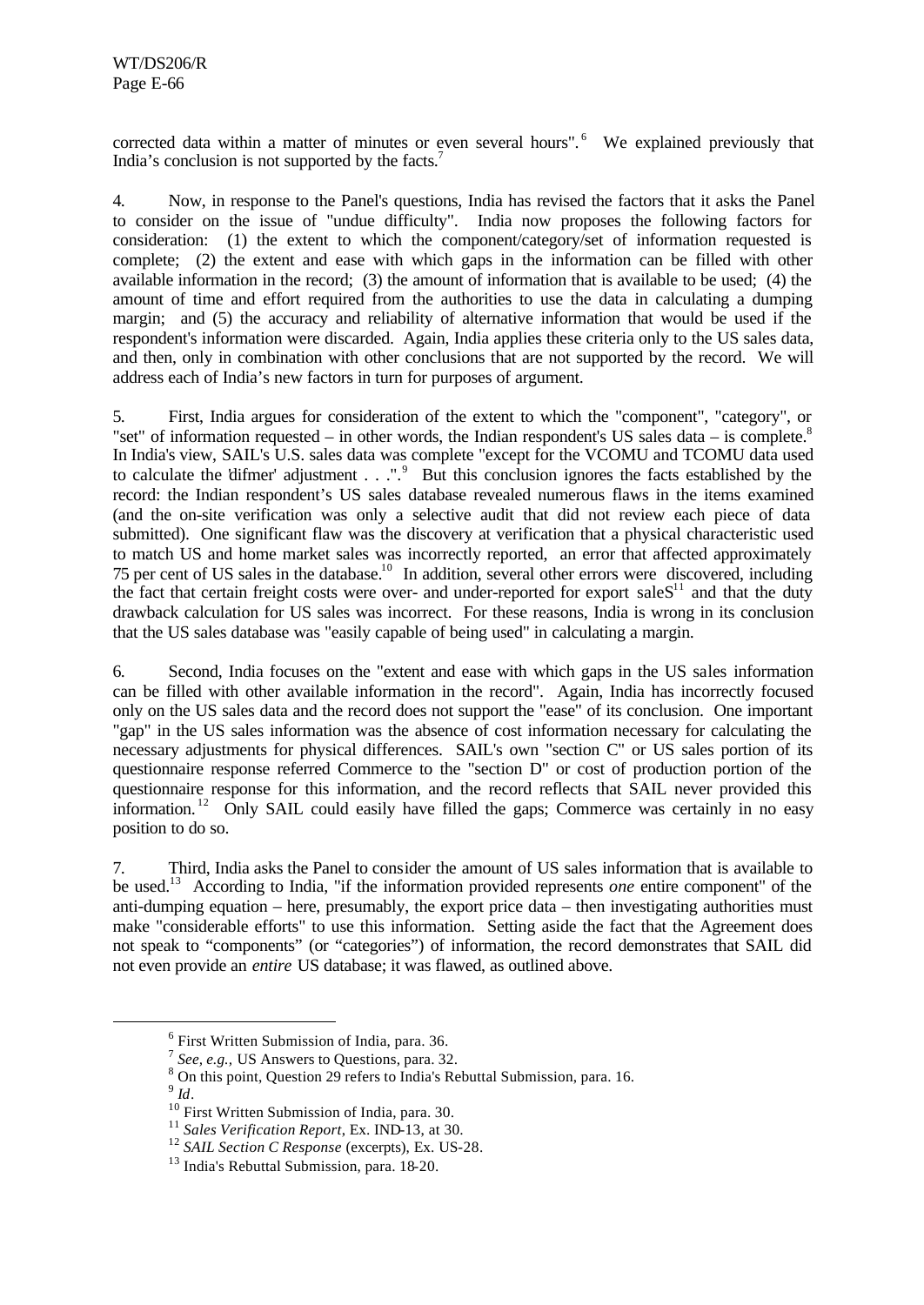8. Fourth, India argues that the amount of time and effort required from the authorities to use the US sales data in calculating a dumping margin is relevant. But as the United States has explained, even were one to focus solely on the US sales database, the gaps in the information could not be easily filled. The absence of the cost information associated with US sales made the comparisons required by Article 2.4 not just difficult, but impossible, where adjustment for physical differences were necessary.<sup>14</sup> Even for those sales for which the missing cost information was not needed – sales that matched identically and would require no adjustment for physical characteristics pursuant to Article 2.4 – US authorities would have been required to manually correct the physical characteristics for 75 per cent of the sales just to be able to identify the identical sales. It then would have been necessary to make further corrections for errors such as incorrect freight and duty drawback costs. Considering these facts, it cannot be said that gaps in the US sales database could be easily filled.

9. Finally, India asks the Panel to consider the accuracy and reliability of alternative information that would be used if the respondent's information were discarded.<sup>15</sup> To the extent that India uses this factor to resurrect issues related to its "special circumspection" claim, we simply note that this claim has already been rejected by the Panel. Moreover, India is simply wrong to claim that Commerce "made no efforts to use SAIL's US sales information". The facts as established reveal that Commerce made strenuous efforts throughout this investigation to use all of SAIL's data, including its US sales database.

10. In addition to the above criticisms of India's new factors, the factors themselves, if applied to the only "subset" of information defined by the Agreement – "necessary information" – would support Commerce's actions in this case. Viewed in the correct light, these criteria would cause an unbiased and objective investigating authority to reach a very different conclusion from that drawn by India.

11. First, in determining the completeness of the information provided by SAIL that was necessary to the calculation of a dumping margin, an unbiased and objective investigating authority could reasonably conclude that the failure to provide usable home market, export price, cost of production, and constructed value information meant that the necessary information was incomplete. Therefore, the information could not be used without undue difficulty.

12. Second, in determining the extent to which information provided by SAIL that was necessary to the calculation of a dumping margin could be used with other information, an unbiased and objective investigating authority could reasonably conclude that SAIL's information could not be used with other information to calculate a margin – too much of it was missing. For this reason, the information could not be used without undue difficulty.

13. Third, in assessing the amount of the necessary information provided by SAIL that could be used, an unbiased and objective investigating authority could reasonably conclude that without usable home market, export price, cost of production, and constructed value information, it had almost no amount of the information necessary for conducting an antidumping analysis. As a result, use of what information SAIL did provide would be unduly difficult, if not impossible.

14. Fourth, in determining the amount of time and effort required to use SAIL's information, an unbiased and objective investigating authority could reasonably conclude that it would involve a great deal of time or effort to address the unusable home market, export price, cost of production, and constructed value information. Consequently, it could not be said that the information could be used without undue difficulty.

<sup>&</sup>lt;sup>14</sup> US Answers to Questions, para. 32.

<sup>15</sup> India's Rebuttal Submission, paras. 22-23.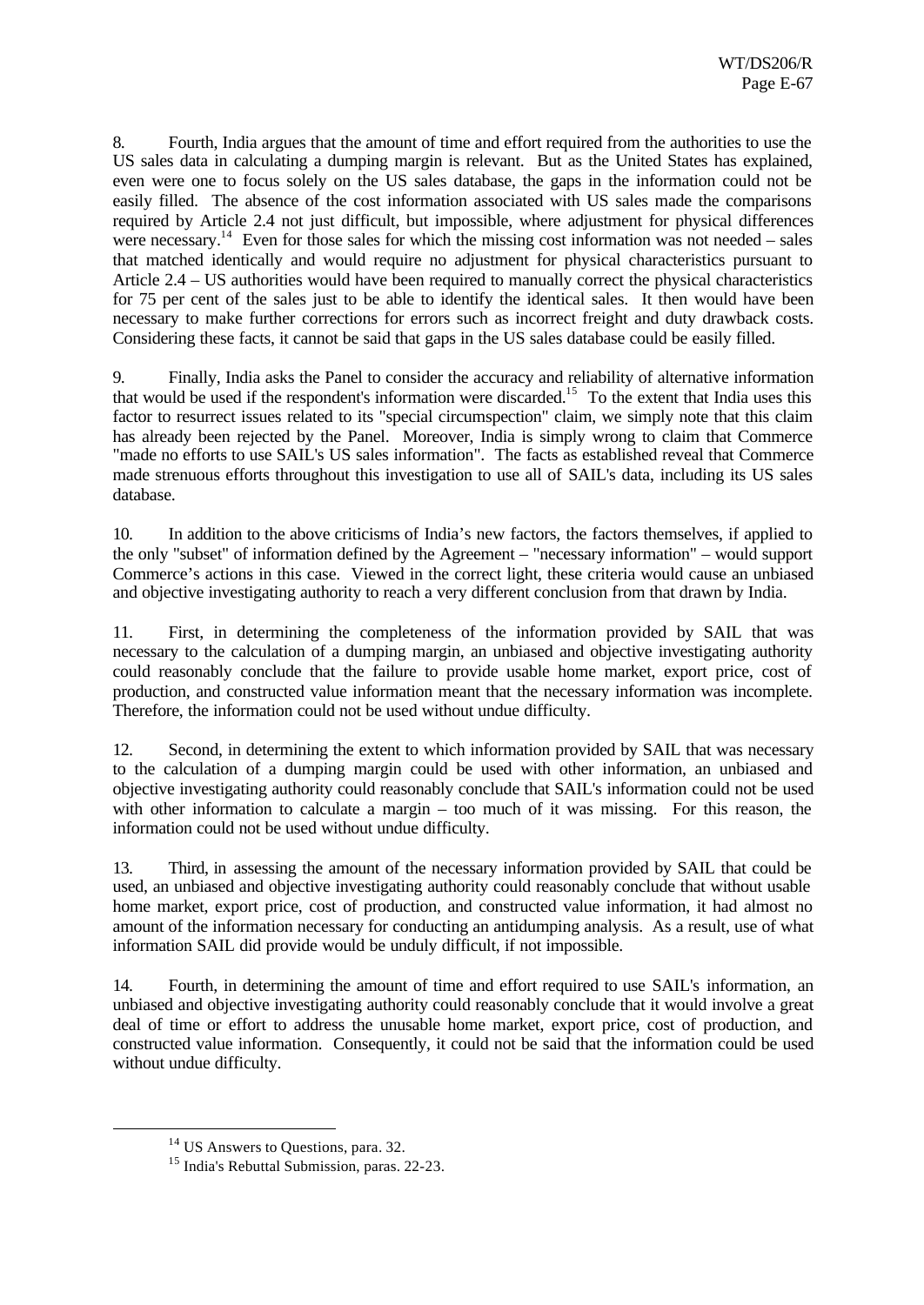15. Finally, in assessing the accuracy of alternative information that could be used if the necessary information could not be used, an unbiased and objective investigating authority could reasonably conclude that the facts available as provided in the petition are no less accurate and reliable than the unusable information submitted by the respondent. Precisely because the submitted information was unusable, there is no way to know whether the facts available are more or less reliable vis-a-vis SAIL. Only by providing accurate information could SAIL guarantee a result that would accurately reflect SAIL's own selling practices. But it did not do so.

## **B. India's New Interpretation of the First Sentence of Article 15 Has No Textual Basis and Conflicts with the Interpretations That It Has Put Forward in Other Fora**

16. As the United States anticipated in its initial answer to Question 25, India has abandoned its previously-expressed view that the first sentence of Article 15 of the AD Agreement does not create any obligations for developed country Members.<sup>16</sup> While it continues to maintain that the provision does not set out any "specific legal requirements", it now believes that the provision does create a "general obligation, the precise parameters of which are to be determined based on the facts and circumstances of the particular case".<sup>17</sup>

17. As an initial matter, the fact that there are no "specific legal requirements" in the first sentence of Article  $15 -$  as India still admits – should be dispositive with respect to determining whether the United States has breached that provision. There is, for example, no basis in the text of the provision for requiring developed country Members to undertake any of the actions that India suggests in paragraph 31 of its response to Question 25, and thus no basis for finding a Member in breach of the provision if it does not undertake them.

18. The Panel should also note that, in addition to contradicting the position that it took in the *Bed-Linens* dispute, India's new interpretation also conflicts with the interpretation it set forth in a paper on "operationalizing" Article 15 that it recently filed in the Anti-Dumping Committee.<sup>18</sup> For example, India argues to the Panel that the reference to providing special regard "when considering the application of anti-dumping measures" means the developed country Member must take action "in deciding what information to use and how to use it to calculate margins". India then sets out a variety of ways in which a developed country Member might do so, including by using SAIL's data to collect an antidumping margin.<sup>19</sup>

19. These arguments flatly contradict the position that India has put forward in its paper to the Anti-Dumping Committee. In paragraph 3 of that paper, India states that the issue presented in the first sentence of Article 15 "is that, once dumping and injury have been determined, when deciding whether anti-dumping measure [sic] should be imposed, developed countries should take into account the developing country status of the targeted country".<sup>20</sup> India then explained that the "obligation" arises "when considering the application of anti-dumping measures".<sup>21</sup> Thus, while India argues to

<sup>16</sup> *Compare* India's Response to Questions, para. 36, *with* Panel Report on *European Communities – Antidumping Duties on Imports of Cotton-type Bed Linens from India*, WT/DS141/R, adopted 30 October 2000, para. 6.220 (*Bed-Linens*).

 $17$  India's Response to Questions, para. 36.

<sup>&</sup>lt;sup>18</sup> *Implementation-Related Issues Referred to the Committee on Anti-Dumping Practices and its*<br><sup>18</sup> *Implementation-Related Issues Referred to the Committee on Anti-Dumping Practices and its Working Group on Implementation*, Paper Submitted by India, G/ADP/AHG/W/128, February 1, 2002 ("India's Submission to the Committee").

<sup>19</sup> India's Response to Questions, paras. 31, 33.

<sup>&</sup>lt;sup>20</sup> India's Submission to the Committee, para. 3 (emphasis added).

<sup>21</sup> *Id*. (emphasis added).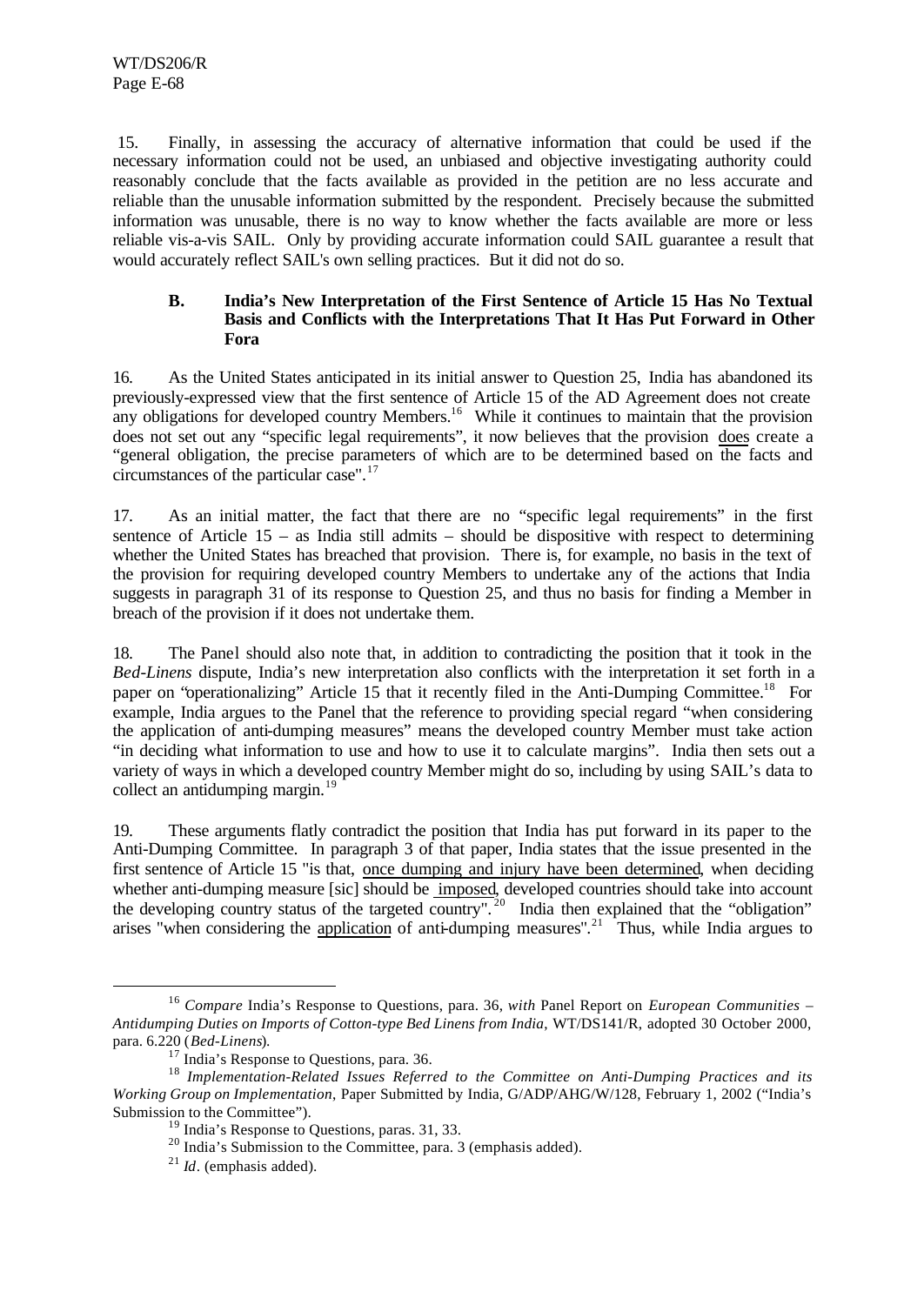the Panel that the provision is relevant in the calculation of margins, it stated to the Committee that it is relevant to the application of measures.

20. In addition, India argues that the Panel should judge the compliance of the United States with its purported "obligations" by examining Commerce's final determination.<sup>22</sup> In its paper to the Committee, India properly noted that if there is an issue regarding what should appear in a Member's published determination, the extent of any such obligation is rooted in Article 12 of the AD Agreement.<sup>23</sup> The United States does not agree with India that a developed country Member is required to explain in its published report how it gave "special regard" to the "special situation of developing country Members". However, even if a Member were required to provide such an explanation, India has alleged no violation of Article 12 in this case, and US compliance with that article is not within the Panel's terms of reference.

21. The United States also notes that India argued in its paper to the Anti-Dumping Committee that the second sentence of Article 15, viewed in the context of the first sentence, suggests that a developed country Member could provide "special regard" to the developing country Member by exploring constructive remedies.<sup>24</sup> The United States agrees with the position that India put forward in the *Bed-Linens* case that the first sentence of Article 15 does not create an obligation. However, even if a Member were required to give "special regard" by exploring constructive remedies, the record demonstrates that the United States did explore constructive remedies in the investigation at issue. $25$ 

22. Finally, the United States recalls the key point related to the paper that India submitted to the Anti-Dumping Committee: India submitted the paper in the context of "operationalizing" Article 15. The fact that the Ministers have recognized that Article 15 would benefit from clarification and have asked the Committee to make recommendations on how to "operationalize" the provision demonstrates that no specific requirements are "operational" at present. Further, none of India's supposed requirements – neither those argued to the Panel nor those suggested to the Committee – is required by the text.

23. For additional insights on this issue, the United States respectfully refers the Panel to India's argumentation on this point in the *Bed-Linens* proceeding. Among other things, India described the first sentence of Article 15 as not creating a "rock-solid legal obligation". Rather, India described the sentence as a "permissive" provision that contained a statement of "preferred policy". <sup>26</sup>

## **C. Conclusion**

24. The United States will address additional points raised by India in its second oral statement and in response to any questions that the Panel may have at the second Panel meeting.

<sup>22</sup> India's Response to Questions, para. 24.

<sup>&</sup>lt;sup>23</sup> India's Submission to the Committee, para. 13.

<sup>24</sup> *Id*., para. 4.

<sup>&</sup>lt;sup>25</sup> The United States discussed this point in paragraphs  $188 - 191$  of its first written submission.

<sup>26</sup> *Bed-Linens*, Annex 1-1, paras. 6.20 – 6.22.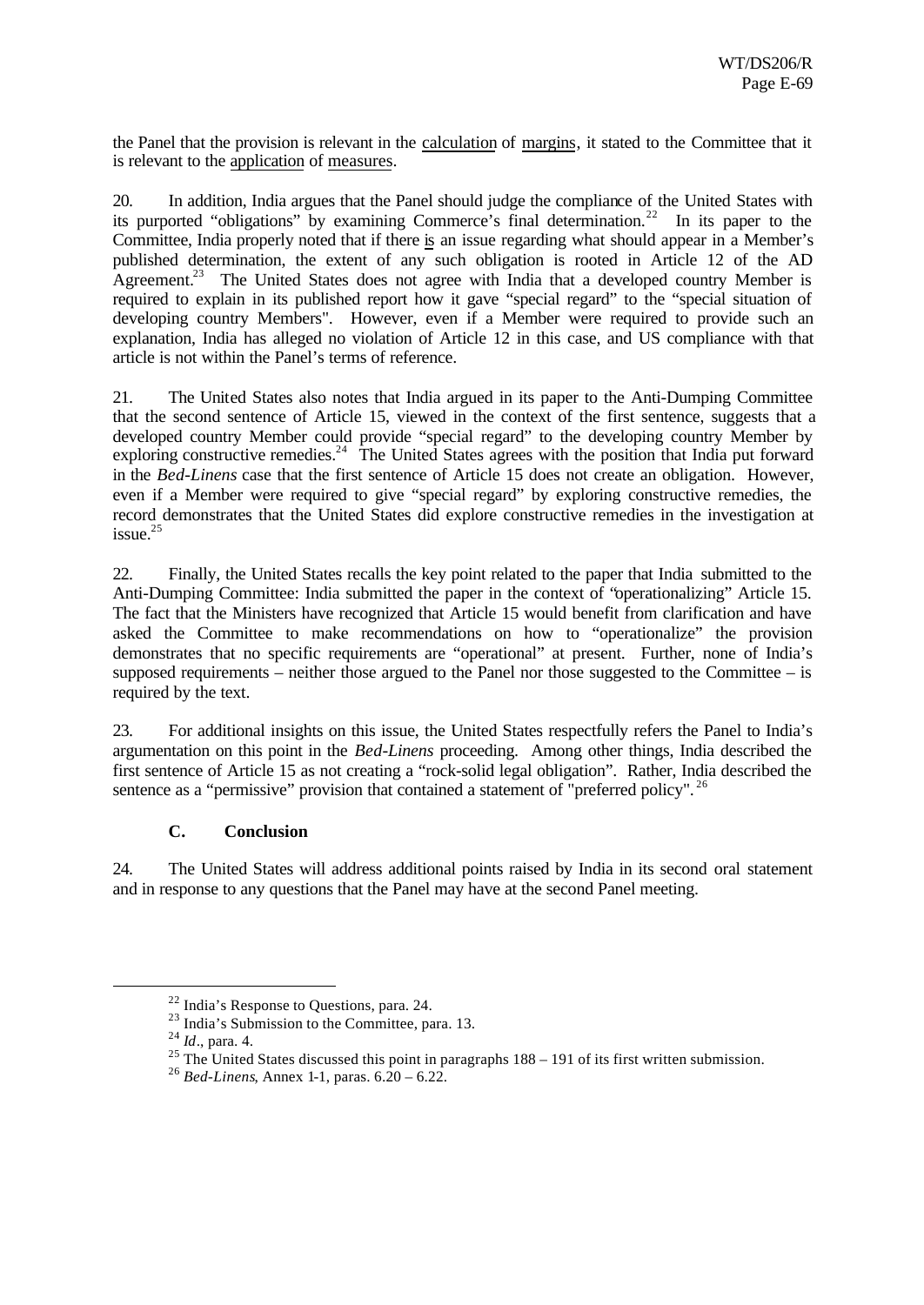# **ANNEX E-7**

# COMMENTS OF INDIA ON THE UNITED STATES' REPLIES TO QUESTIONS OF THE PANEL

(18 February 2002)

## **I. INTRODUCTION**

1. In response to the Panel's invitation at its first meeting with the parties, India submits the following comments on the answers to the Panel's questions submitted by the United States on 12 February 2002 ("US Answers"). As requested by the Panel, India has limited these comments to the new issues or arguments raised by the United States' responses, or failures to respond, to the Panel's questions.

## **II. INDIA'S GENERAL COMMENT ON US ANSWERS 7-10, 14-16, AND 18**

2. The US Answers<sup>1</sup> provide for the first time a written articulation of its new evaluation of the facts in the administrative record, asserting that SAIL's US sales database, standing alone, could not be used without undue difficulties. This new evaluation of the facts by the United States government as a WTO litigant is remarkable in light of the existing evaluation of the facts in the Final Determination on 29 December 1999, in which the administering authority, USDOC, found that "the US sales database would require some revisions and corrections in order to be useable" and "the US sales database contained errors that  $\dots$  in isolation were susceptible to correction.  $\dots$ <sup>2</sup> The new evaluation of the facts is found throughout the United States' answers. The new evaluation focuses on errors newly claimed to be "significant" and that allegedly render the data totally unusable (such as the alleged inability to use cost data to calculate a "difference in merchandise" ("difmer") adjustment, and errors in the reporting of the width, freight expense, and duty drawback). But the new evaluation sharply contrasts with the "useable" and "susceptible to correction" findings in the Final Determination as well as in the Sales Verification Report. As explained by India in paragraphs 25-43 of its Rebuttal Submission, these new assertions are an attempt to engage the Panel in a *de novo* evaluation of the facts and must be rejected.

3. Even in the event that the Panel might permit the United States as a WTO litigant to add this new evaluation of fact to the record, the new evaluation in no way demonstrates that SAIL's US sales database could not have been used as the export price in combination with the normal value information in the petition to calculate a dumping margin.

A. The United States' answers attempt to secure a *de novo* evaluation of the facts from the Panel

4. At numerous points throughout its Answers, the United States asserts that SAIL's US sales database was undermined by the lack of data to calculate a difmer adjustment and by other "significant" errors that rendered SAIL's US sales information unusable. If the Panel examines the

<sup>&</sup>lt;sup>1</sup> See US Answers to Panel Questions 7-10, 14-16, 18.

 $2$  USDOC Final Determination at  $73127$ ,  $73130$  (Ex. IND-17).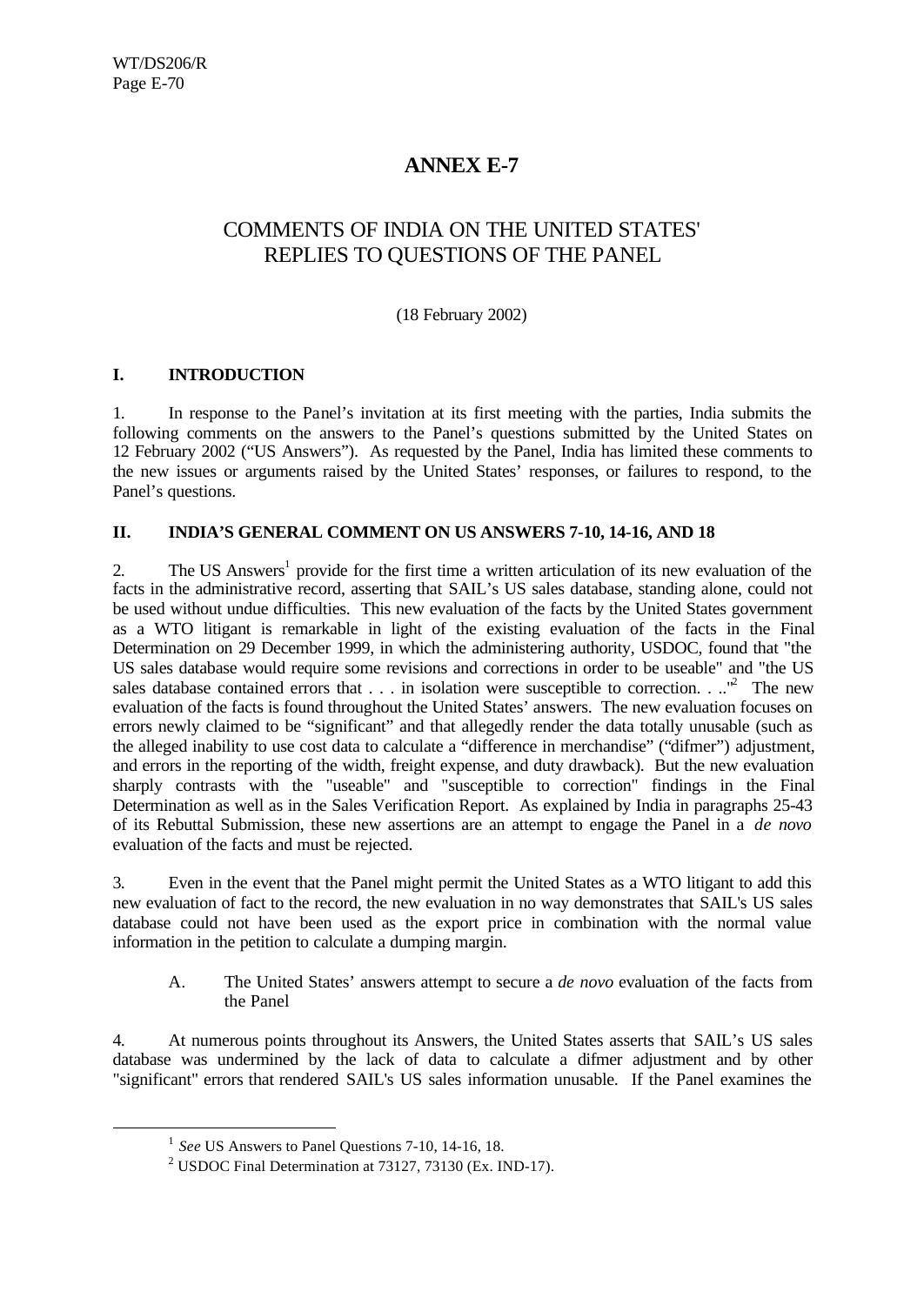Final Determination, the Memorandum on Verification Failure and the Sales Verification Report<sup>3</sup> it will find that *none* of these statements, arguments or findings quoted below are to be found in any of those documents. Every one of the US statements is a *post hoc* evaluation of the facts in the record.

- "The US sales database contained numerous flaws and could not be used." (US Answers, para. 53)
- "SAIL's information was ideal in almost no respect." (Id., para. 55)
- "The absence of the cost information associated with US sales made the required comparisons not just difficult, but impossible, where adjustment for physical differences were necessary." (Id., para 32)
- "Even for those sales for which the missing cost information was not needed . . . US authorities would have been required to manually correct the physical characteristics [width] for 75 per cent of the sales just to be able to identify the identical sales, then it would have been necessary to make further corrections for freight costs, duty drawback errors, etc." (Id., para. 32; see also para. 54)
- "The TCOM and VCOM information was directly relevant to the US sales database and resulted in a complete lack of information that would be needed for 'difference in merchandise' adjustments"..(Id., para. 28)
- "As a result of this [cost verification] failure, another flaw in the US sales database was exposed: the total cost of manufacture (TCOM) and variable cost of manufacture (VCOM) for each US sales could not be verified. Without verified TCOM and VCOM information, Commerce could not adjust for differences in physical characteristics that affect price comparability as required by Article 2.4 of the Agreement." (Id., para. 31; see *also* para. 49)
- "[T]here were inaccuracies specific to the US sales data that were never resolved . . . For these reasons, Commerce could not conclude that the US sales data, standing alone, were verified, accurate, and reliable." (Id., para. 18)

5. Throughout the investigation, USDOC *never* mentioned or evaluated the impact of difmer data on SAIL's US sales database. Rather, USDOC relied on the "pervasive flaws" in SAIL's *other* databases to justify its conclusion that the errors identified in the US sales database caused it to be unreliable. *See* Verification Failure Memo at 5.

6. Second, USDOC expressly declined to state in the investigation that the errors that USDOC did identify in the US sales database (width coding, freight, and duty drawback) were so fundamental as to render the US database "unusable". To the contrary, USDOC stated:

- "[T]hese errors [in the US sales database], in isolation, are susceptible to correction". Verification Failure Memorandum at 5 (Ex. IND-16).
- "The US sales database contained errors that . . . in isolation were susceptible to correction . . . ." Final Determination at 73127 (Ex. IND-17).
- "[T]he US sales database would require some revisions and corrections in order to be *useable*." Final Determination at 73130 (Ex. IND-17) (emphasis added).

 $3$  Ex. IND-17, Ex. IND-16 and Ex. IND-13.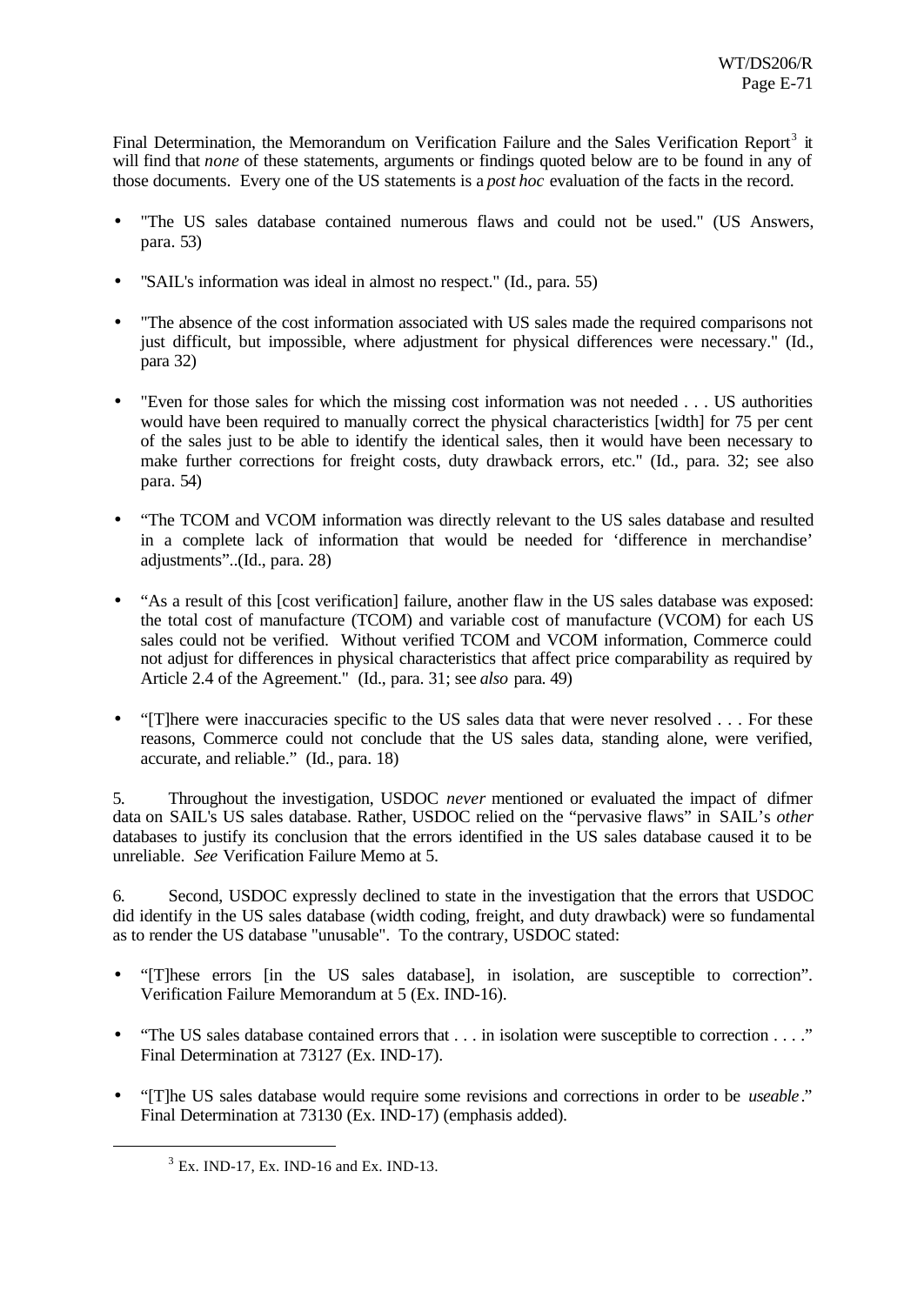7. Thus, USDOC itself has already found these errors to be correctable, and that with those corrections, SAIL's US sales database could be "used". In its 1999 Final Determination− as opposed to the new evaluation put forward by the United States as a litigant in 2002− USDOC focused on the errors in the databases submitted by SAIL *other than* its US sales database. In sum, the statements on this subject in the US answers are self-serving, *post hoc* rationalizations. The Panel should reject the US attempt to re-write history and to induce the Panel to engage in a *de novo* evaluation of the facts.

B. The "difmer" adjustment issue does not render the US sales database unusable

8. Turning to the merits of the US arguments: contrary to the assertions quoted in paragraph 4 above, the difmer adjustment issue cannot undermine the usability of SAIL's US sales database, at the least because under US law, the difmer adjustment must be made to *normal value*, not US price.<sup>4</sup> The United States failed to answer forthrightly the Panel's first question in Question 14− i.e., whether the difmer adjustment (along with other adjustments) is made to export price, normal value, or whether it varies from case to case. In the US Answers, the United States simply responds "yes" to the question, and then notes that as a general matter, adjustments are made to both export price and NV. But it never addresses the question to *which* price− home market price or US price− the difmer adjustment is applied.<sup>5</sup> The answer is that the difmer adjustment is only made to NV. Thus, as India spelled out in  $\det$  detail in its Rebuttal Submission<sup>6</sup>, the lack of usable data to make the difmer adjustment might throw into question the usability of a respondent's NV data -- not the export price.

9. Furthermore, the adjustments to normal value that USDOC makes pursuant to Article 2.4 of the AD Agreement to account for, *inter alia*, physical differences that affect price comparability are not necessary where there is an identical product to product match between export sales and home market sales. While the United States places a great deal of reliance on Article 2.4 in paragraphs 47- 50 of its answers, it does not address the fact that once USDOC rejected SAIL's home market sales and cost of production data, a substantial portion of SAIL's US Sales data (30 per cent) were identical to the product used in the petition to calculate CV. Moreover, USDOC ignores the fact that it has addressed the difmer issue in other cases, such as the *Stainless Steel Bar from India<sup>7</sup>* by *expanding* the definition of a "product". If USDOC were to make the same type of expansion of the product in this case that they did in *Stainless Steel*, then as Mr. Hayes explained in his Second Affidavit, 72 per cent of SAIL's products would be identical matches to the product used in the petition. Thus, the US argument in paragraph 49 that "without cost of manufacture data, it is not possible to make these price adjustments" is simply not correct when applied to SAIL's US sales actual database or to its own practice in *Stainless Steel Bar from India*. Nor is this statement at all consistent with what USDOC did when it compared the single offer price of \$251 to the NV in the petition - in that case it applied the same margin to all of SAIL's imports regardless of the existence of cost data by which a difmer adjustment could be made. Finally, India refers the panel to paragraphs 50-64 of its Rebuttal Submission and Mr. Hayes' Second Affidavit where a variety of ways in which USDOC, consistent with its prior practice in other cases as well as the calculation made in the Final Determination, could have used SAIL's US sales data in comparison to the NV in the petition.

<sup>&</sup>lt;sup>4</sup> See section 773(a)(6)(C)(ii) of the Trade Act of 1930 as amended.

<sup>5</sup> *See* US Answers, paras. 47-48.

<sup>6</sup> India Rebuttal Submission, paras. 44-49.

 $<sup>7</sup>$  Ex. IND-353.</sup>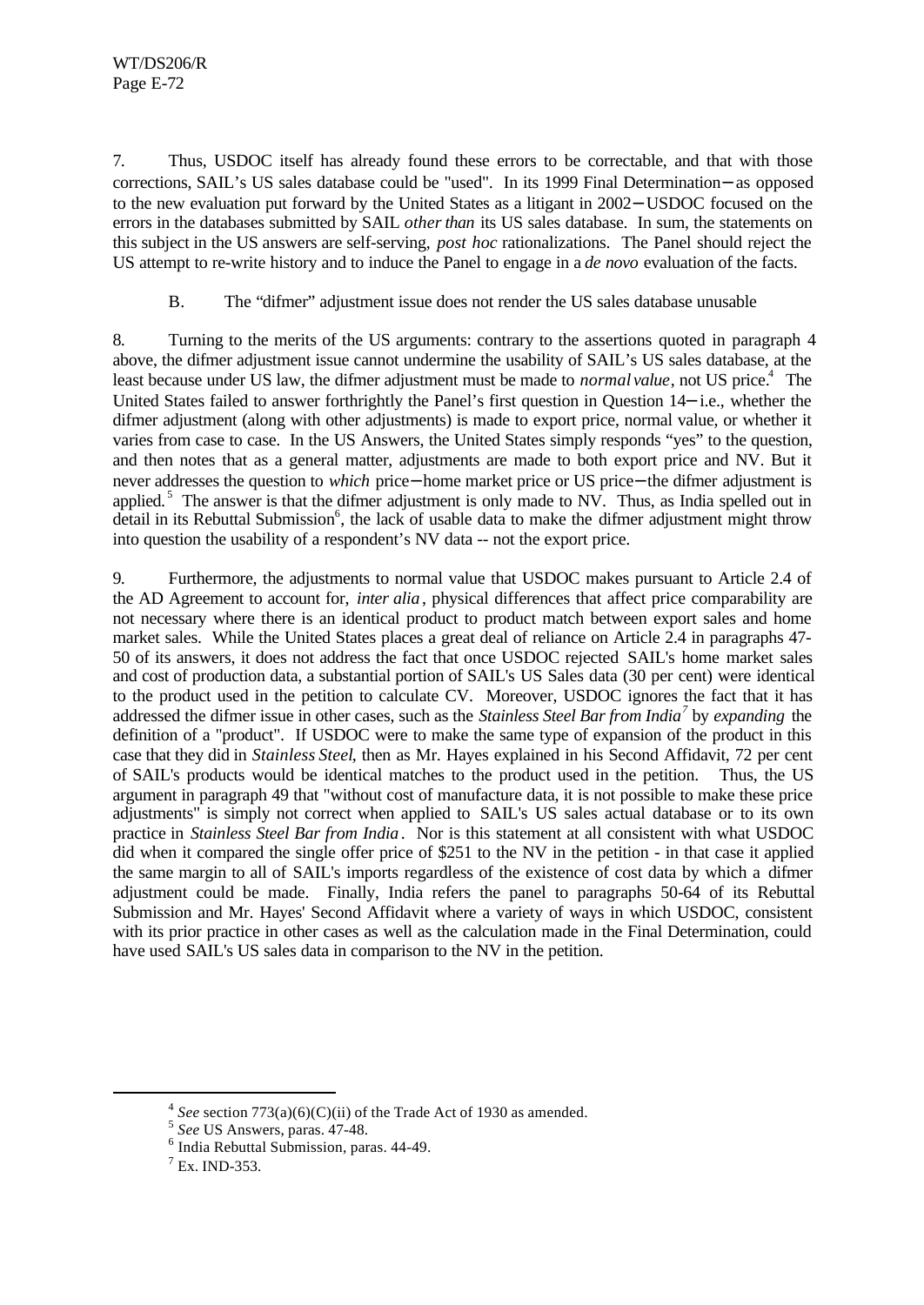C. The minor errors in the US sales database that were discovered at verification do not undermine the verifiability or usability of that database

10. The United States' new evaluation of the facts states that USDOC "identified significant flaws in [SAIL's] US sales database"<sup>8</sup>, and the US Answers refer to multiple "significant" flaws. But this new evaluation contradicts USDOC's consistent statements during the investigation, in its Final Determination, in the Verification Failure Report, and in the Sales Verification Report. These actual evaluations of fact by USDOC found these collective errors in the US sales database to be "susceptible to correction". And indeed, as India has demonstrated in this proceeding, the errors were either simple to correct, or unnecessary for the calculation of an export price, or both.

11. The first flaw enumerated by the United States is "the discovery at verification that a physical characteristic used to match US and home market sales was incorrectly reported"<sup>9</sup>, referring to the width coding error. This error, however, cannot seriously be considered as making SAIL's US sales database unusable without "undue difficulty". To show the ease with which this error could have been handled, in Mr. Hayes' first affidavit<sup>10</sup> India provided the nine lines of computer programming language that would have corrected the error.

12. The United States' new argument is that "US authorities would have been required to manually correct the physical characteristics for 75 per cent of the sales just to be able to identify the identical sales".<sup>11</sup> By this, the United States implies that the width coding revisions for each and every transaction would have to be manually keypunched into the computer program in order to implement the correction. This statement is simply incorrect.

13. As Mr. Hayes has indicated, USDOC clearly had other means to input necessary corrections to the database, in addition to manually typing them in. First, it is very common for USDOC to request that respondents submit in electronic form any corrections to database errors discovered at verification. USDOC could have done so here, thus shifting to SAIL (and its computer consultants in Washington) the work required to input the corrections to the width coding for individual US sales transactions. Alternatively, if USDOC felt it inappropriate to accept the corrections from a respondent in electronic form, the list of the corrections that USDOC personnel took in paper form at verification<sup>12</sup> could have been electronically scanned to create a text file. That text file could then have been copied directly into a SAS program or could have been used to create a database in SAS, Excel, Dbase, Lotus or any other commercially available data-processing product. This process is not cumbersome, and in December 1999 USDOC had highly trained professional staff, as well as the equipment, the resources, and the software to perform such a simple task. Thus, it is disingenuous of the United States to now suggest in its *post hoc* argument that this error would have been "unduly difficult" to correct.

14. Finally, even in the extremely unlikely situation in which USDOC would insist on key punching the width correction information on the 942 transactions itself, even this task would not be "unduly difficult". As India has argued, the concept of "unduly difficult" must take into account a number of factors including the importance of the information to the calculation of the final dumping margin.<sup>13</sup> India estimates that it would take at most four hours for an experienced clerical keypunch operator to input the data necessary to make the change. All that is involved would be to type in each of the one to four digit numbers on the second column (listed "obs") of India Exhibit 13 (excerpted

<sup>&</sup>lt;sup>8</sup> US Answers, para. 29.

<sup>&</sup>lt;sup>9</sup> US Answers, para. 30.

 $^{10}$  Ex. IND-24.

 $11$  US Answers, para. 32.

<sup>&</sup>lt;sup>12</sup> Pages 41 through 55 of Sales Verification Exhibit S-8, included in Ex. IND-13.

<sup>&</sup>lt;sup>13</sup> India Rebuttal Submission, paras. 12-21.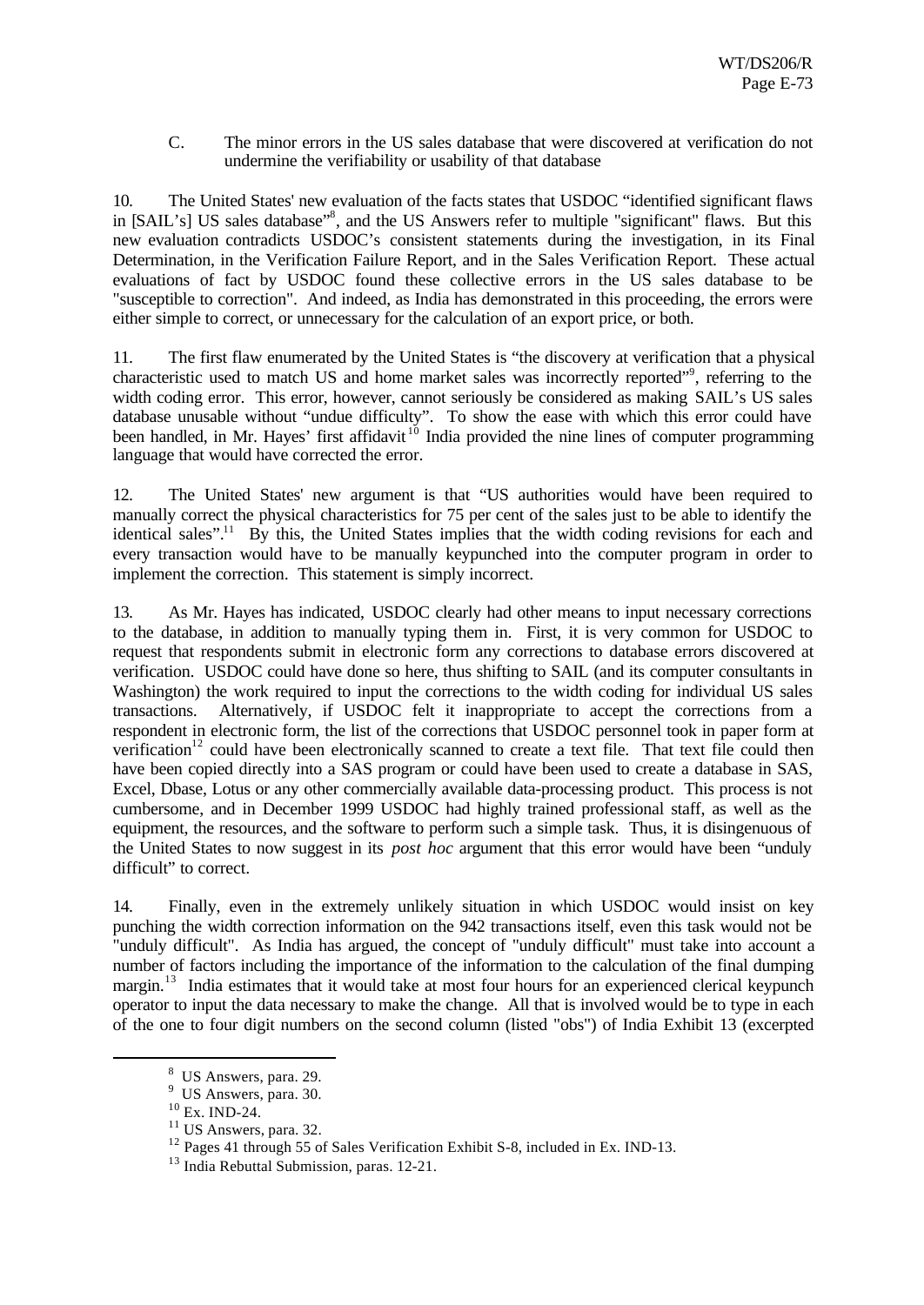pages from Verification Exhibit 8). Thus, a single keypunch operator would type in each of the 942 numbers hitting "return" on the computer after each one.

15. The Panel must decide whether four hours of a clerical workers' time is too much effort to use SAIL's entire US sales database. When USDOC concluded that this width error was "susceptible to correction", they obviously knew how easy it was to make these corrections. Given the fact that SAIL's US sales data constituted one half of the information required to calculate a dumping margin in this case, this is not an overly burdensome task for USDOC to undertake -- even in the unlikely event that they would insist on doing this task themselves. It is instructive to compare these four hours of keypunching to the thousands of hours SAIL took to attempt to respond to USDOC's request, the fact that for three weeks teams of between 9-16 persons each day participated in the verification process alone, not to mention the hundreds of hours spent drafting submissions, verification reports, participating in arguments, and evaluating the facts in this case. Viewed in the context of this effort, four hours of time to input data to SAIL's US sales database could not constitute an "undue difficulty".

16. The next new "significant flaw" that the United States identifies in SAIL's US sales database is "the fact that certain freight costs were over- and under-reported".<sup>14</sup> Yet USDOC did not identify this error in the "Summary of Significant Findings" section of its Sales Verification Report or even mention it in the Verification Failure Report. Indeed, the Sales Verification Report concludes at page 30 that "SAIL discovered that it *over-reported* its DINLFTPU" (plant-to-port foreign inland freight).<sup>15</sup> In other words, the actual record of the investigation states that SAIL did *not* both "overand under-report" freight expenses; rather, it only "over-reported" these expenses. This error caused SAIL to report an excessive freight amount, which was necessarily *adverse* to its interests because freight is always deducted from the gross US selling price in calculating the export price: the larger the deduction, the lower the price, and hence the larger the dumping margin. Thus, in the absence of information necessary to correct this error, USDOC could have simply used the reported freight amounts as the facts available for that piece of information in calculating SAIL's dumping margins. This is a practice that USDOC routinely engages in, and it cannot be said that doing nothing to revise SAIL's database to account for this error would be "unduly difficult".

17. The final "significant flaw" in SAIL's US sales database newly identified in the US Answers is that the "duty drawback calculation for US sales was incorrect".<sup>16</sup> Again, this error was not named in the "Summary of Significant Findings" section of the Verification Report or in the Verification Failure Report. If USDOC had deemed this error "significant," then USDOC could have handled it very simply by denying any adjustment for duty drawback. An adjustment to US price for duty drawback *always* increases net US price and thereby reduces dumping margins. If USDOC did not trust the reported duty drawback data submitted by SAIL, it could have simply disregarded that data and denied the adjustment. This is something that USDOC commonly does – and it certainly is not "unduly difficult" to do. Indeed, India followed this conservative approach in the present dispute by calculating the dumping margins for SAIL(discussed in the First Meeting) ,without including an adjustment for duty drawback.

18. In any event, the method by which the duty drawback error could have been easily corrected is found in the Verification Report itself. The report states at page 32 that the correction "change[s] the duty drawback from  $[14.77\%]$  to  $[14.41\%]$ ". The correction of duty drawback thus could have been accomplished with one line of programming dropped into any point of a SAS programME that invoked US sales, as follows:

<sup>&</sup>lt;sup>14</sup> US Answers, para. 30.

<sup>&</sup>lt;sup>15</sup> Ex. IND-13 (emphasis added). The database field "DINLFTPU" is the field in which plant-to-port foreign inland freight for shipments to the United States is reported.

<sup>&</sup>lt;sup>16</sup> US Answers, para. 30.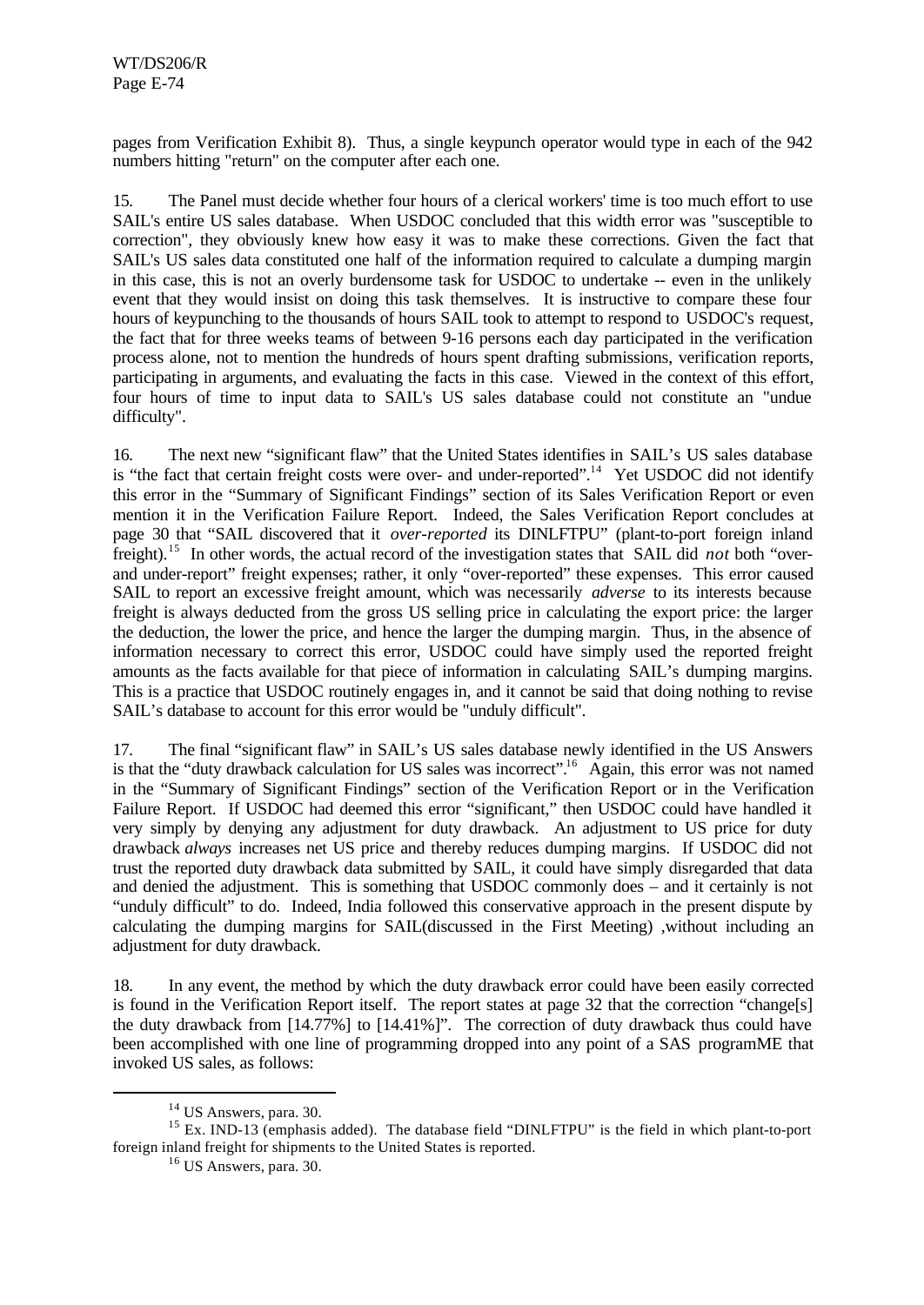## $DTYDRAWU = GRSUPRU * 0.1441;$

In layman's terminology, this programming language states that duty drawback equals 14.41 per cent of gross unit price. It is not a difficult correction to implement; indeed, it could be performed in a matter of minutes by any of USDOC's experienced analysts. Thus, the United States is simply wrong in arguing that this error (or any of the others described above) rendered SAIL's US sales database unusable without undue difficulties.

## **III. SPECIFIC COMMENTS ON ANSWERS BY THE UNITED STATES**

## **India's Comment on US Answer to Question 1**

19. The United States asserts in paragraph 4 of its response that the "only" category recognized by the AD Agreement is "necessary information" in Article 6.8. Once again, the United States avoids completely any reference to the phrase "all information which" in Annex II, paragraph. This is the key phrase that is required by the last sentence of Article 6.8 to be considered for the application of Article 6.8. And it is this phrase that resolves the question as to whether SAIL's US sales data should have been used in this case− namely, "all information which" in Annex II, paragraph 3. As Japan, Chile, and the EC have recognized along with India, the obvious import of this "all information which" phrase is that *any* information− whether labelled a "category", "component", "portion", or "piece"− which satisfies the conditions of Annex II, paragraph 3 should be taken into account by investigating officials when making a final determination. And the panel and Appellate Body in the *Japan Hot-Rolled* dispute− another legal authority consistently ignored by the United States− made it clear that this provision is mandatory. Information that meets the four conditions cannot be disregarded when making a final determination.<sup>17</sup> In short, while India believes that "categories" is a useful analytical tool to highlight the abuses of USDOC's total facts available practice, India is not bound to the expression "categories". Since the United States has objected to the use of term "categories", India is willing to have the Panel focus its analysis on the key term "all information which" set out in Annex II, paragraph  $3.^{18}$ 

20. Contrary to the United States' statement in paragraph 3, India never suggested or stated that the "weight conversion factor" information in *Japan Hot-Rolled* was a "small and isolated" piece of information that was not subject to the four conditions of Annex II, paragraph 3. Indeed, this information was apparently important enough to justify the Government of Japan's pursuit of a successful dispute settlement case against USDOC's wrongful refusal to use this piece of verifiable, timely produced, and usable information.

21. The United States also errs when it states, in paragraph 4, that "[a]s Article 2.4 of the AD Agreement makes clear, the required comparison of this information means that the various pieces of 'necessary information' are in no way distinct". Article 2.4 requires that "a fair comparison shall be made *between* the export price and the normal value". Thus, Article 2.4 contemplates the existence of two distinct groups (categories, components) of information that are to be compared – export price and normal value. And as India has set forth in its Answers to Panel Questions 28 and 28, USDOC consistently requests, collects, and verifies export sales and home market sales and cost of production in a separate fashion.

<sup>&</sup>lt;sup>17</sup> India First Oral Statement, paras. 31-36.

<sup>18</sup> India First Oral Statement, paras 34-36.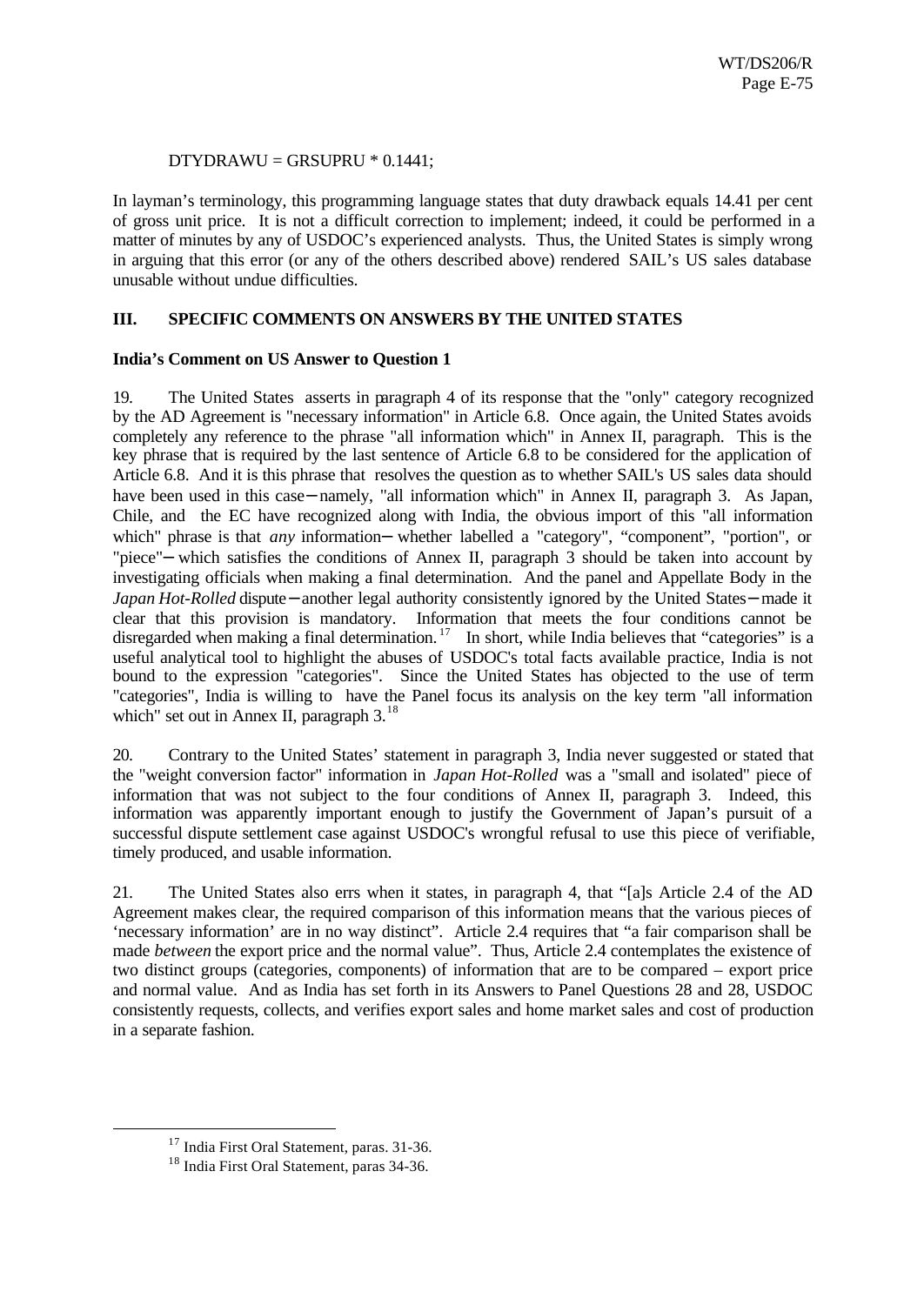## **India's Comment on US Answer to Question 2:**

22. The US Answers fail to directly respond to the Panel's question: "Can the United States point to any specific language in the AD Agreement which refers to the potential impact of deficiencies of some information submitted on the reliability of the entire response"? Contrary to the United States' arguments, Article 6.8 does not address the potential impact of deficiencies of some information on the reliability of the entire response. What is telling about the United States' response in paragraphs 5-7 is that it never mentions Annex II, paragraph 3. This is the one provision that does specifically refer to particular information (be it categories or components or individual pieces of information). And Annex II, paragraph 3 does not provide an exception that would permit an investigating authority to disregard information that meets the four conditions, simply because of deficiencies in some other information. Nor does the United States' response take into account the fact that the last sentence of Article 6.8 requires, *inter alia*, that the provisions of Annex II, paragraph 3 be observed in its application.<sup>19</sup>

## **India's Comment on US Answer to Question 3:**

23. The United States again has failed to supply a clear response to the Panel's two questions. "Undue difficulty" cannot be the basis for the extra provisions set forth in section 782(e)(3), since "undue difficulty" is already provided for explicitly in section 782(e)(5). Nor can "verifiability" be the basis, despite the United States' hint to this effect in its answer, because verifiability is already provided for explicitly in section 782(e)(2). Nor can "best efforts" from Annex II, paragraph 5 be the basis (again contrary to the United States' hint in its answer) because this factor is provided for section 782(e)(4).

24. The US answer does acknowledge that section 782(e)(3) is an additional evaluation step imposed on respondents that is not found in either Annex II, paragraph 3 or paragraph 5:

"By requiring Commerce to evaluate the degree of completeness of the information, section 782(e) provides that *when the other criteria have been met* [*i.e.,* the criteria of Annex II, paragraphs 3 and 5], Commerce may not decline to consider the partial information *when it is sufficiently complete so that it can form a reliable basis for a dumping calculation.*" 20

Translated, this statement means that USDOC uses this criterion in section 782(e)(3) as the legal justification to *reject* information otherwise meeting the four conditions of Annex II, paragraph 3 if it determines that the absence of *other* information makes the overall information "incomplete". The United States' clarification in its answer makes it clear that section 782(e)(3) is *the* principal legal underpinning of the US policy and practice of "total facts available".

## **India's Comment on US Answer to Question 4**

25. The US answer to Question 4 raises a new argument, which would create a new exception to allow investigating officials to "take into account" but not "use" information that meets the four conditions of Annex II, paragraph 3 "when determinations are made". This argument has no basis in the text of the AD Agreement and is not a "permissible" reading of this phrase pursuant to AD Article 17.6(ii). India has already set forth arguments regarding the phrase "should be taken into account" in its Answer to Panel Question 38. The discussion below supplements those arguments to respond to new arguments by the United States.

<sup>19</sup> See India's First Submission, paras 55-67; India First Oral Statement, paras. 31-43; India Rebuttal Submission, paras 9-10.

 $20 \text{ US Answers. para. } 9 \text{ (emphasis added)}.$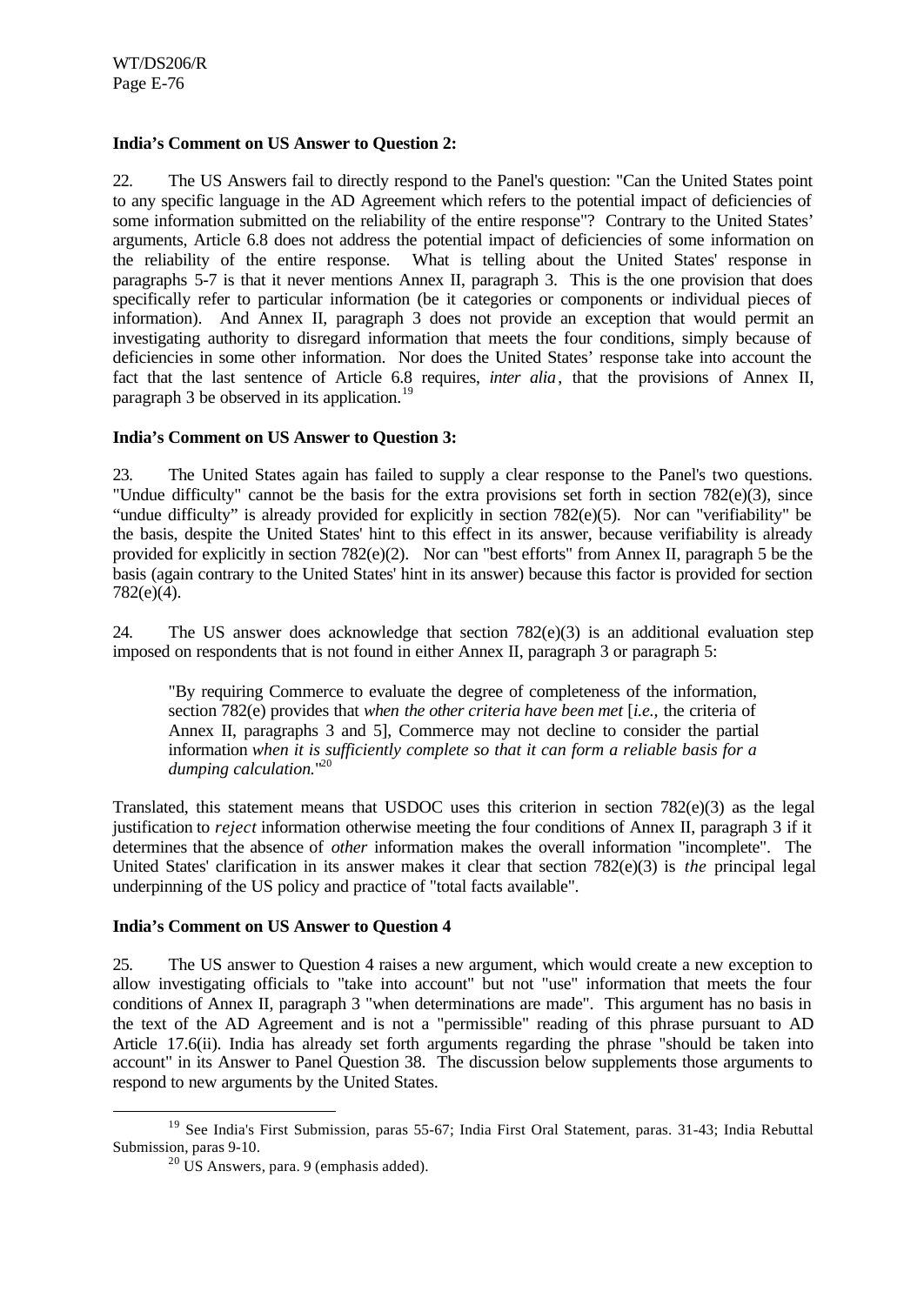26. The starting point for the analysis of this phrase is the text of Annex II, paragraph 3, and in particular its reference to "should be taken into account when determinations are made" The notion of "taking into account" must be read with "when determinations are made". The phrase "when determinations are made" refers to the point in time when final dumping margins are determined or calculated. In the dumping phase of the investigation (as opposed to the "injury" phase), the notion of "making" a "determination" means determining whether dumping exists and *calculating or determining a dumping margin.* There is no other "determination" to be made. Thus, information cannot be "taken into account" in making such a determination unless it is used *in the calculation* of a dumping margin. There is simply no other use for the information at that point in time.

27. The United States' interpretation would render Annex II, paragraph 3 a nullity, in violation of the principles of treaty interpretation. This interpretation would allow investigating authorities, at their total discretion, to "consider" but then decide not to use information that met the conditions of Annex II, paragraph 3, simply because of the authorities' evaluation of the "totality of the record". India agrees with the statement of Japan in this regard at pages 4-5 of its Answers to the questions to Third Parties.<sup>21</sup> Once the investigating authority has verified information and judged it to be reliable, then it cannot disregard such information.

28. Moreover, the United States' answer incorrectly assumes that Annex II, paragraph 3 is not mandatory*.* Given the mandatory requirement not to disregard information meeting the requirements of Annex II, paragraph 3, as interpreted in the panel and Appellate Body decisions in *Japan Hot-Rolled*, there is simply no basis for the new *discretionary* exception that the US interpretation would create. In other words, information meeting the four conditions *must* be taken into account− not disregarded− "when determinations are made." India refers to paragraphs 25-30 of its First Oral Statement where the mandatory nature of Annex II, paragraph 3 is discussed.

29. Finally, it bears emphasis that the discretion that the United States seeks for USDOC with this allegedly "permissible" interpretation would give USDOC the discretion to consider and then discard approximately 50 per cent of the usable information that was necessary to calculate the dumping margin in this case. Since USDOC already had applied facts available to normal value, the fact that it "considered" but did not "use" SAIL's US sales data (which was verifiable and usable) meant that it was discarding approximately one-half of the information necessary to calculate a dumping margin. The facts of this case provide a powerful reminder of the extent and scope of the loophole that the United States is seeking to create with this interpretation.

## **India's Comment on US Answer to Question 5**

30. The United States has again failed to respond to the second part of the Panel's first question, regarding whether "the United States objects to the arguments made by India to the effect that the correction of errors in the US sales database would have been a relatively simple matter for the United States"? The fact that the United States ignores this question is significant. Given the evaluation in the Final Determination that the errors in the US sales database "were susceptible to correction", the United States cannot legally ask the Panel to draw any other conclusions in this proceeding.<sup>22</sup> And there can be no doubt that these errors were easily correctable as set forth in paragraphs 12-18 above and in Mr. Hayes' First Affidavit.<sup>23</sup>

31. The US answer to Question 5 focuses for the first time on the "form" of Mr. Hayes' statement, claiming that an "affidavit" constitutes "evidence". India made it clear in its First Oral

<sup>21</sup> See Written Answers of Japan at pages 4-5.

<sup>22</sup> *See* India Rebuttal Submission, paras. 25-43.

 $^{23}$  Ex. IND-24.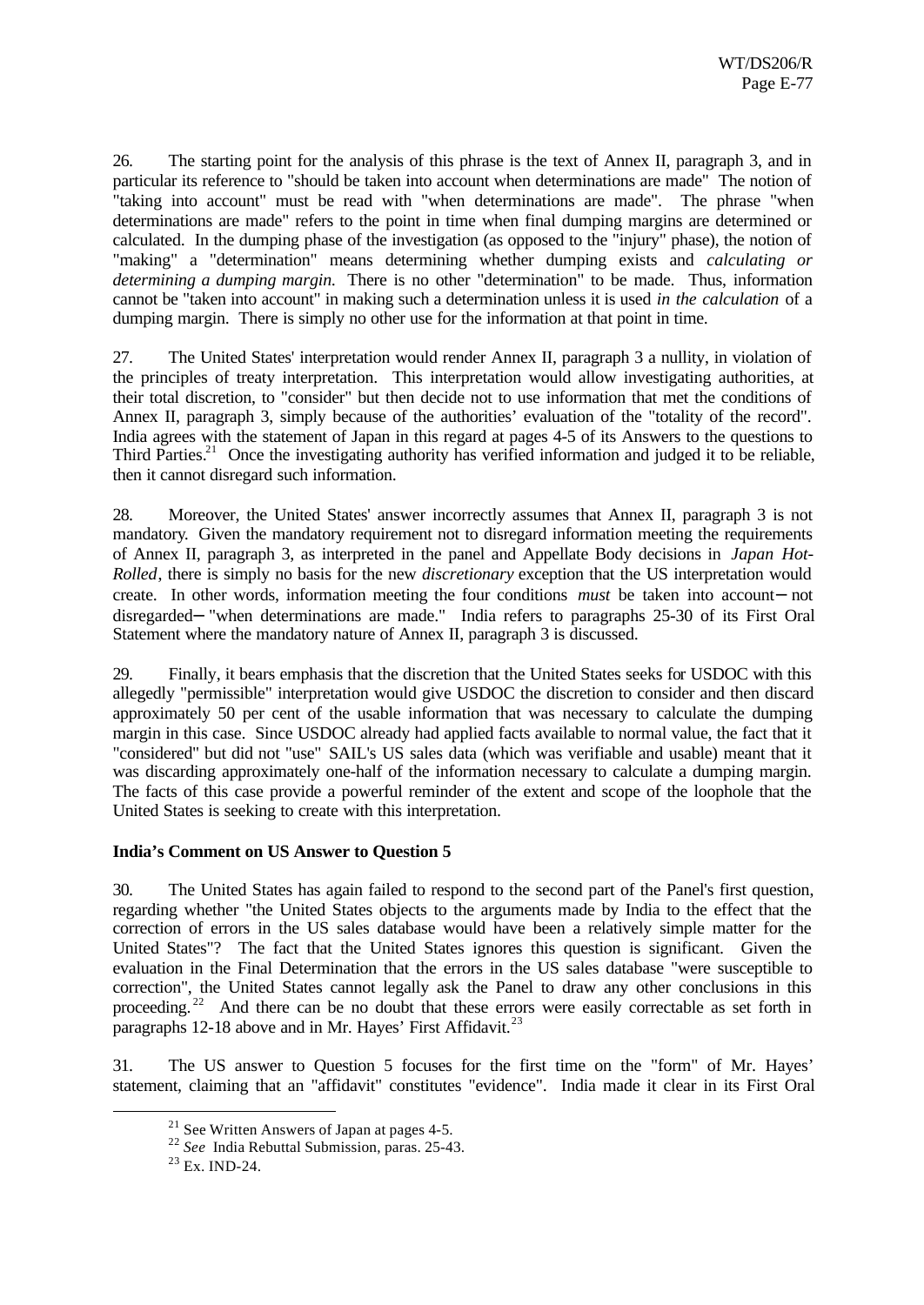Statement that Mr. Hayes' affidavit stated his "views", which "constitute not new facts but *analysis* of facts that were before USDOC during the investigation".<sup>24</sup> The United States counters first by complaining about the fact that the document stating Mr. Hayes' views was entitled "affidavit". India used this title because it is commonly used in the United States where Mr. Hayes resides. India has no objection if the Panel and the United States wish to refer to Mr. Hayes' views as being reflected in a "statement". His analysis would still be the same.

32. The United States at paragraph 13 argues for the first time that Mr. Hayes' affidavit contains new facts. This is simply not correct. Focusing first on the computer program attached to Mr. Hayes' First Affidavit, the United States claims that this program never appeared in the investigation of cutto-length plate from India. This is correct, but as India explained in detail in paragraph 82 of its First Oral Statement, this computer program was offered for illustrative purposes. It is not "evidence" offered to prove that USDOC should have used that particular program in the calculation of dumping margins.<sup>25</sup> The calculating tools that USDOC uses in an investigation are within its discretion as limited by the requirements of the AD Agreement. Thus, Mr. Hayes used this computer program as a tool (like a pocket calculator) to facilitate the illustration of how easy it would have been to correct the width coding error in the US sales database. To the extent that the United States' non-answer to the Panel's question concedes that this error was not difficult to correct, then the issue is moot. But since the United States now argues for the first time that as a matter of fact, only a laborious manual (non-computerized) method could have been used to make the width corrections, then the computer programming tool is relevant to illustrate the fallacy of this *post hoc* rationalization by the United States.

33. The United States also argues that Mr. Hayes' calculations of new margins reflected in Ex. IND-32 and 33 are "new evidence". This is specious. In Ex. IND-32, all Mr. Hayes did was to calculate the totals of the prices reported in SAIL's US sales transactions, and then the weighted average of those prices. All of the data involved are already in the record. The United States thus is taking the insupportable position that, although x and y are on the record, Mr. Hayes has introduced new evidence by noting that  $x + y = z$ . And in Ex. IND-33, Mr. Hayes simply put down on a single piece of paper evidence that was already in the record− the \$372 NV figure from the petition, and the \$346 weighted average price for SAIL's *actual* US sales substituted for the petition's fictitious price of \$251. By the logic of the United States, any piece of paper (including this page) created by India that reconfigures and uses data already in the record, but not exactly in the format in which USDOC used (or refused to use) it, constitutes "new" evidence. This is simply not correct.

34. Finally, the United States argues in paragraph 14 that Mr. Hayes' presentation of multiple methodologies (to show how easily SAIL's US sales data could have been used) also constitutes "new evidence". But the United States does not argue that the data used by Mr. Hayes in his various methodologies are not from the record. In fact, Mr. Hayes and India have not created new data. Rather, they simply have used *existing* data in the record to establish that USDOC did not evaluate facts in an objective and unbiased manner.

35. The United States' new argument that there can be "no new calculation or use of the evidence in the record" amounts to asserting that petitioners (and Panels) in WTO proceedings have to accept at face value the authorities' establishment and evaluations of the facts in any anti-dumping proceeding. The same logic would ban a panel from using a pocket calculator to check the arithmetic in a determination, even when the determination had found that  $2 + 2 = 5$ . But the text of Article 17.6(i) calls for the Panel to conduct an "assessment" of the facts, not an uncritical acceptance of the

<sup>24</sup> India First Oral Statement, para. 81 (emphasis added).

<sup>&</sup>lt;sup>25</sup> In evidentiary terms, India did not offer the standard USDOC computer program for the "truth of the matter asserted therein". Rather, it was offered as an illustrative tool to demonstrate how an investigating authority could have corrected SAIL's submitted US sales information and used the data that was in the record.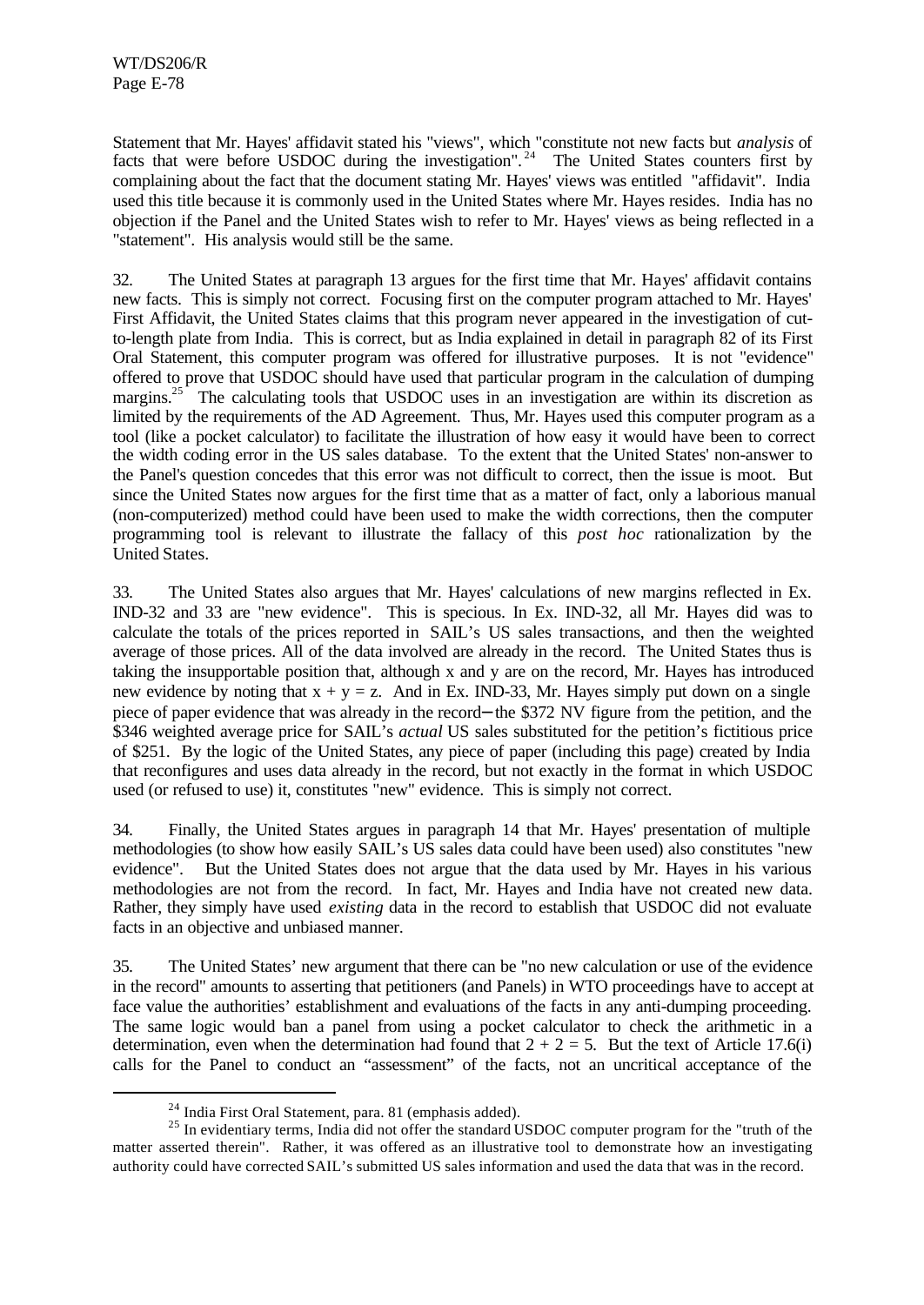rationalizations that the authorities have presented. Panels are required to assess "whether the authorities' establishment of the facts was proper" and "whether their evaluation of the facts was unbiased and objective". In order to do this task, the Panel must first determine what USDOC's "evaluation" of the facts was, and then must engage in an active review of the evidence for that evaluation. In aid of this "active" review, India has demonstrated that (1) the information was verifiable despite USDOC's ultimate evaluation that it was not, and (2) the information was usable (consistent with the statement in USDOC's Final Determination) without undue difficulty to calculate a dumping margin. Mr. Hayes' analysis− and it is just that, an analysis– simply demonstrates, from the perspective of an expert former USDOC analyst, how easily the information in the record could be corrected and used. This is analysis that India believes the Panel must have in order to make "an active review or examination of the *pertinent* facts".<sup>26</sup>

## **India's Comments on US Answer to Question 6**

36. The United States admits in the last paragraph of the answer to Panel question 7 that it "does not believe that it is necessarily unsound in all cases for the calculation of a dumping margin to be based on a comparison of normal value calculated on the basis of facts available and export price calculated on the basis of verified information". This is an important acknowledgement, but one not reflected in USDOC practice. Since the US legislation implementing the WTO Agreement entered into effect in 1995, USDOC has *always* applied total facts available if one of the two sides of the dumping margin calculation cannot be supplied by respondents' data. But taking this statement in good faith, the key issue for the Panel to resolve regarding India's claim under Article 6.8 and Annex II, paragraph 3 is whether an objective and unbiased investigating official could have concluded that (1) SAIL's US sales data were not verifiable, and (2) SAIL's US sales data were not usable to be compared with the normal value information in the petition for the purpose of calculating a final dumping margin. India and the United States obviously differ on both of these issues. India refers the Panel to its Rebuttal Submission where it presents a detailed analysis of the verifiability of SAIL's US sales data in the Sales Verification Report and Verification Failure Report at paragraphs 74-86 (*see also* India's answers to Panel's questions 21, 28, 29 and 39), and an analysis of the usability of the US sales data in comparison with the constructed value information in the petition at paragraphs 57-64 and in Mr. Hayes' two affidavits.

37. India has addressed other new arguments made in the US Answer to question 6 in paragraphs 2-18 of these comments.

## **India's Comments on US Answer to Question 7**

l

38. *See* paragraphs 2-18 above for a more detailed response to this question.

39. The United States' *post hoc* analysis of the alleged "unverifiability" of SAIL's US sales data standing alone simply cannot withstand a careful examination of the record. In its answer, the United States as a litigant claims at paragraph 18 that "inaccuracies specific to the US sales data . . . were never resolved, as detailed in the verification report". India has addressed this new argument in detail in paragraphs 2 to 18 above. But what the United States never says is what USDOC said repeatedly− that the "several errors" found at verification in the US sales database "were susceptible to correction". If these errors were not "resolved", it was only because USDOC chose not to cooperate in the investigation by making the simple revisions or adjustments that would have corrected the data. As the Appellate Body said in *Japan Hot-Rolled,* the notion of cooperation "suggests that cooperation is a *process*, involving joint effort, whereby parties work together towards

<sup>26</sup> *See* India Rebuttal Submission, paras. 7-8; *Japan Hot-Rolled*, WT/DS184/AB/R, at para 55. India has already responded to the United States' assertions that India is limited to arguments raised by SAIL, at paragraph 81 of its First Oral Statement.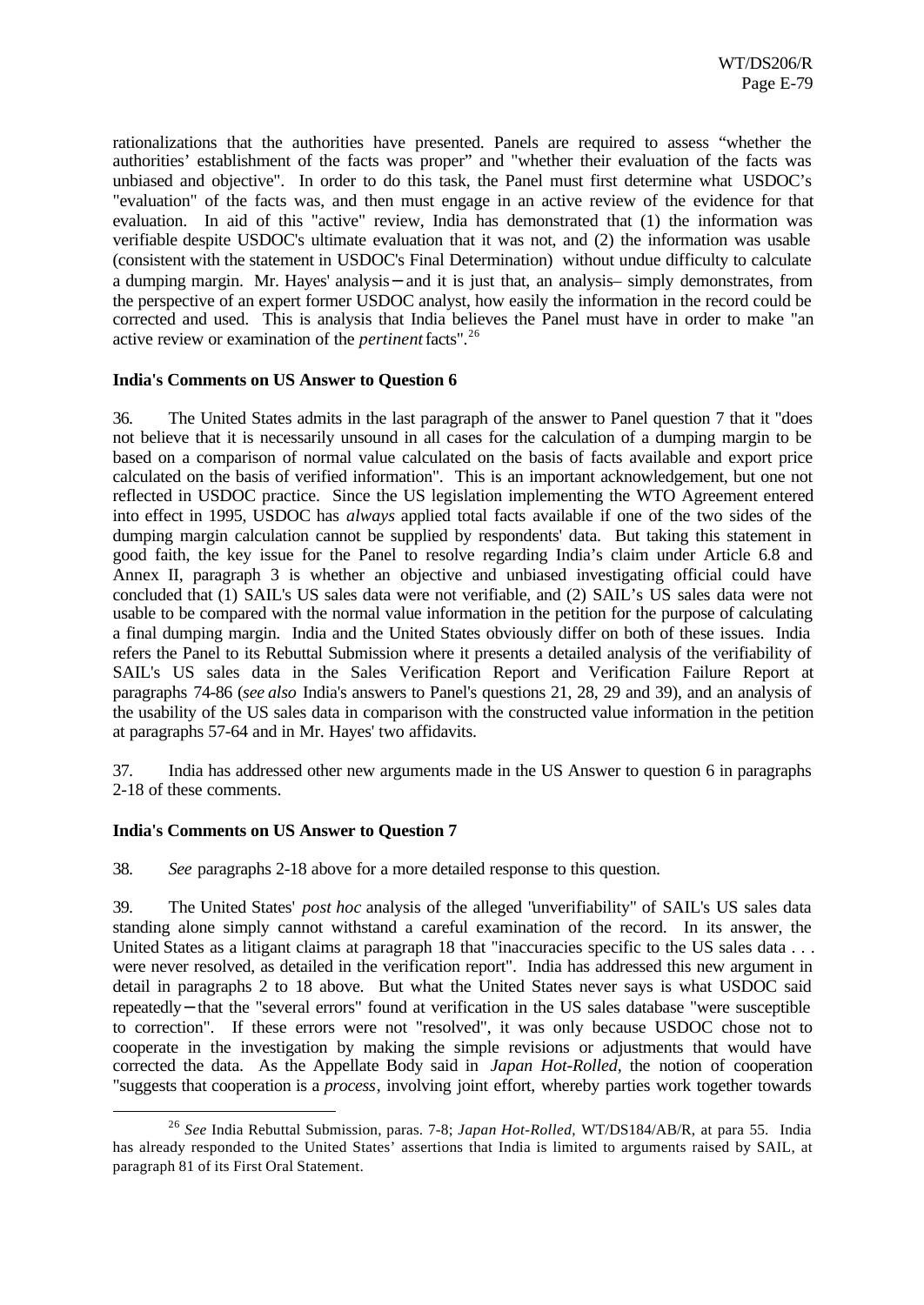a common goal". $27$  USDOC could not simply refuse to make revisions to the margin calculation computer program where SAIL provided it with the data to do so (for example, regarding the width coding error, included in Verification Exhibit S-8), or to use the data obtained at verification to make easy correction to the errors. The process of cooperation, based on the notion of good faith, and coupled with the requirements of using the data unless there are undue difficulties presented, requires a sustained and comprehensive effort by an investigating authority to address in a collectively with the respondent any inaccuracies and to make concerted efforts to use the respondents' data in making the final determination.

## **India's Comment on US Answer to Question 8**

40. In its response to Question 8, the United States has failed to make a clear distinction between the two separate *per se* (as such) claims made by India regarding the US anti-dumping statutes. The first is a separate challenge to Section 782(e) for mandating the use of additional criteria by USDOC not sanctioned by the AD Agreement before respondents' information may be accepted. The United States indicates in paragraph 26 that "United States law requires Commerce to accept a respondent's data where the criteria of section 782(e) are met". But this statement is consistent with India's case, *i.e.,* that respondents' data can only be accepted if it meets all five of the conditions of Section 782(e). As India has argued in its First Oral Statement, while Section 782(e) may *reduce* the likelihood that Commerce will resort to facts available, it does not reduce that likelihood *enough* because it imposes two new requirements  $-782(e)(3)$  and  $782(e)(4)$  that are not found in Annex II, paragraph 3.<sup>28</sup>

41. Thus, although US law requires the acceptance of a respondent's data, it does so only after all of the five conditions are met. For this reason, the USDOC determinations<sup>29</sup> and USCIT decision<sup>30</sup> cited in the US Answers are irrelevant. These cases all merely state that USDOC will accept information submitted by a respondent *which satisfies the conditions* of section 782(e). But that point fails to address the fact that section 782(e) imposes additional conditions on the acceptance of a respondent's information beyond those imposed by the Agreement.

42. India has also argued that a second and independent violation of the Agreement arises from the fact that section 782(d) *requires* the rejection of a respondent's submitted information once it is determined that the information fails to meet the conditions for acceptance under section 782(e). Although section 782(d) uses the discretionary verb "may" in granting authority to USDOC to disregard the information submitted by a respondent, in fact that section has been interpreted as mandatory ("shall") by USDOC and the USCIT. Paragraphs 21-27 of India's Answers provide an extensive review of cases in which USDOC and USCIT have interpreted section 782(d) as mandatory. Thus, the statute operates to *require* the rejection of information that does not meet the conditions requiring their acceptance (including the improper additional conditions) set out in section 782(e). The cases cited by the United States at paragraphs 23-25 do not contradict this argument. And the United States still has not pointed to any instance since 1995 when it has used facts available for either normal value or export price and respondent data for the other side of the equation in making a final determination.

 $27$  WT/DS184/AB/R para. 99 (emphasis added).

<sup>&</sup>lt;sup>28</sup> India First Oral Statement, paras. 65-66, India Rebuttal Submission, India Answers to Panel Questions ("India Answers"), para. 61.

<sup>29</sup> *Final Results; Administrative Review and New Shipper Review of Antidumping Duty Order on Stainless Steel Bar from India*, 65 Fed. Reg. 48965 (Aug. 10, 2000); *Final Determination of Sales at Less Than Fair Value: Certain Polyester Staple Fibre from Taiwan*, 65 Fed. Reg. 16877 (30 March 2000), cited in US Answers, paras. 23-25.

<sup>30</sup> *NSK Ltd. v. United States*, 170 F. Supp. 2d 1280 (USCIT 2001), cited in US Answers paras. 23-25, and also discussed in India Answers to Panel Questions, para. 25.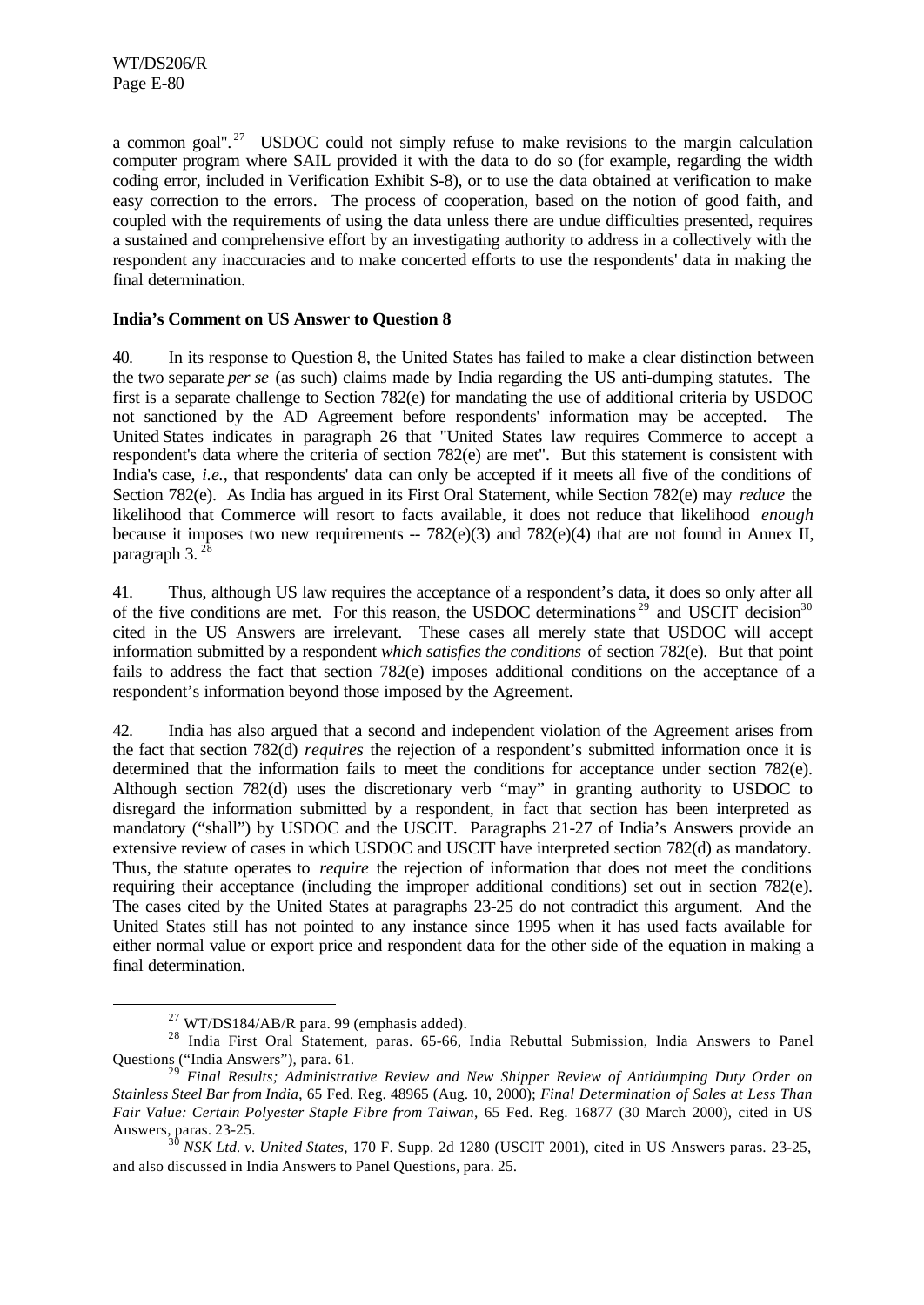#### **India's Comment on US Answer to Question 9**

43. India notes that the United States does not directly respond to the Panel's questions (1) whether there was a specific finding by USDOC that the US sales database, standing alone, was useable, and (2) whether the US sales data was analyzed for the purposes of the final determination. Regarding the issue of whether USDOC made any specific findings regarding the "usability" of SAIL's US sales data, the answer is that USDOC found that the "US sales database would require some revisions and corrections in order to be usable" and that those corrections and revisions were "susceptible to correction" India directs the Panel to its analysis in paragraphs 2-18 above and to paragraphs 25-43 of its Rebuttal Submission.

44. With respect to the second issue, whether USDOC analyzed SAIL's US sales data "for the purposes of the final determination", the United States now argues in paragraph 28 of its Answers that the absence of TCOM and VCOM "left Commerce with nothing [*inter alia* from SAIL's US sales database] it could analyze at the time of the Final Determination". But this incorrect *post hoc* assertion<sup>31</sup> does not answer the question whether SAIL's US sales data could have been used in a comparison− *not* with SAIL's cost of production or home market sales information− but with the normal value information in the petition. In this regard, it is significant that the United States has acknowledged in paragraph 28 of its Answers that it may not be "unsound" to calculate a dumping margin "based on a comparison of normal value calculated on the basis of facts available and export price calculated on the basis of verified information". But there is nothing in the record to indicate that USDOC ever "analyzed" SAIL's US sales data, standing alone, to determine if it was usable in comparison with the normal value information in the petition. And there is nothing in the record to indicate that USDOC ever tried to make the corrections to SAIL's US sales data that it repeatedly acknowledged were "susceptible" to correction.

## **India's Comment on US Answer to Question 10**

#### 45. See paragraphs 2-18 supra.

46. The United States has again failed to respond to the Panel's question *"*did the USDOC specifically determine that consideration of the US sales data would cause 'undue difficulties*"?* Nor did the United States answer the Panel's next question, "Can the United States point to where in the determination or otherwise in the record, this conclusion can be discerned"? The reason the United States did not respond directly to these two key questions may well be because there *is* no place in the record where the United States made an "undue difficulty" finding specifically as to SAIL's US sales data. Indeed, to the contrary, USDOC said that SAIL's "US sales database would require some revisions and corrections in order to be useable". The US Answer to question 10 (paragraph 33) asserts that the US sales data standing alone could not be used except with undue difficulty. But this is clearly a *post hoc* evaluation by the United States as a litigant before a WTO panel, which contradicts the express evaluation made by the administering authority, USDOC, in the Final Determination. India directs the attention of the Panel to paragraphs 29-33 of its Rebuttal Submission, where it addresses USDOC's evaluation of the facts and specifically USDOC's finding that "the US sales database would require some revisions and corrections in order to be *useable*".

#### **India's Comment on US Answer to Question 11**

l

47. The United States has pointed to various facts as evidence of SAIL's failure to act to the best of its ability. However, the United States has not, and cannot, contradict the evidence presented by

 $31$  This assertion is not correct for the numerous reasons set forth in paragraphs 2-18 above, in paragraphs 25-64 of India Rebuttal Submission, and in Mr. Hayes' First and Second Affidavits.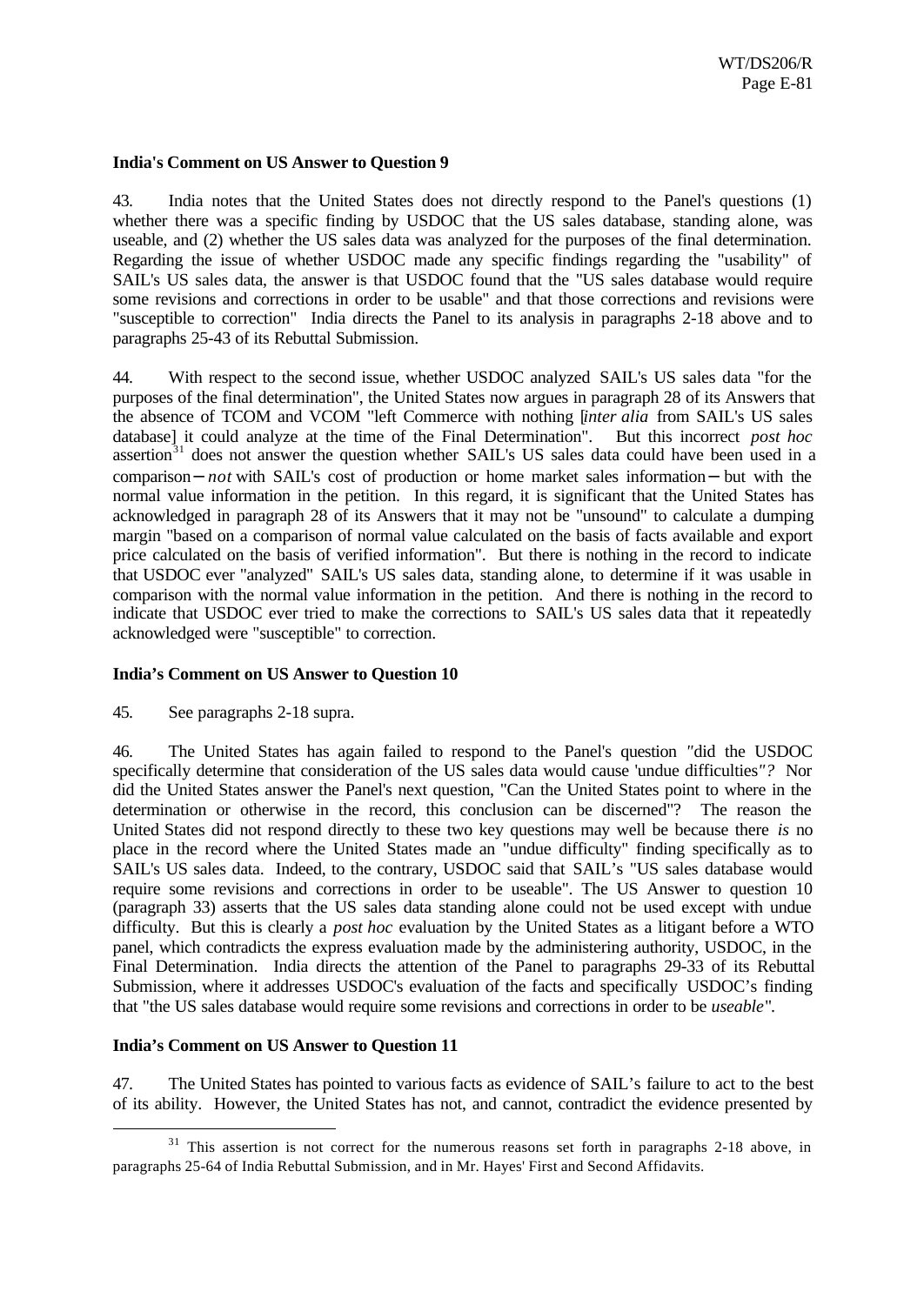India that SAIL acted to the best of its ability in producing its US sales data as set forth in the Sales Verification Report (Ind. EX-13). With respect to the non-US sales data, as India has discussed in its Answers to Questions and Rebuttal Submission<sup>32</sup>, the facts relied on by the United States are inapposite. In particular, the United States cites USDOC's Remand Redetermination for the point that "SAIL informed Commerce that it was experiencing difficulties in gathering and submitting the requested information, but that in all of its communications with Commerce, SAIL further indicated that the requested information would be forthcoming."<sup>33</sup> This argument is specious. The United States is correct that SAIL repeatedly explained to USDOC that it was having difficulties preparing the requested data, given both the logistical complexities confronting the company and the fact that USDOC required the data in formats other than those in which the data are maintained in the normal course of business.<sup>34</sup> The fact that SAIL did not volunteer that it may not be able to submit the requested data is hardly surprising. As the United States must be aware, it is suicidal for a respondent to make such a statement, because USDOC would then all the more swiftly determine that the respondent is not using its best efforts or is not cooperative, and then apply total adverse facts available. Respondents are understandably reluctant to make such a declaration of inability to respond until they absolutely know they will be unable to do so. In this regard, SAIL continued to try its best to provide the information requested by USDOC in the required formats even after USDOC's deadlines expired. These facts show that it is unfair to argue that SAIL's statements of good intentions are "evidence" of a failure by the company to act to the best of its ability.

48. Similarly, the United States repeats yet again that SAIL was a large company, as if its size were somehow evidence of a failure to act to the best of its ability.<sup>35</sup> But as India has explained in its Answers<sup>36</sup> and as SAIL explained to USDOC during the investigation, SAIL's size was an *impediment* to its ability to organize and submit the requested data to USDOC within the required timeframe. The United States as litigant adds the word "sophistication" in its description of the company, thus asserting that this alleged "sophistication" on the part of SAIL means that its failure to provide data as requested demonstrated a failure to act to the best of its ability.<sup>37</sup> But precisely the opposite is true. SAIL is large but *not* sophisticated. As explained in detail in India's Oral Statement and its Rebuttal Submission<sup>38</sup>, SAIL is a developing country company, subject to severe communications and logistical limitations. USDOC was fully aware of this fact and thus, never made the finding that SAIL was sophisticated.

49. Finally, India notes that the United States' answer relies heavily on the conclusions of USDOC made in its Remand Redetermination made in September 2001 consequent to SAIL's judicial appeal to the USCIT. India notes that this Redetermination is not part of the record for the "measure" that is at issue in this dispute. Moreover, this "evidence" in the Remand Redetermination was drafted by USDOC well *after* the 7 June 2001 panel request in this dispute. Therefore, any findings reflected in the Remand Redetermination are *post hoc* and self-serving statements that should be disregarded by the Panel. This Panel will need to judge whether SAIL "cooperated" in the investigation (for the production of information as to its US sales, or in the alternative, for the entire investigation), based on the record that existed at the time of the Final Determination− 29 December 1999.

<sup>32</sup> India Rebuttal Submission, paras. 94-95.

<sup>33</sup> US Answers, para. 38.

<sup>34</sup> India First Oral Statement, paras. 75-80; India Answers, para.35.

<sup>35</sup> US Answers, para. 39.

<sup>36</sup> India Answers, para. 35, 48

<sup>37</sup> US Answers, para. 39.

<sup>38</sup> India First Oral Statement, para. 76; India Rebuttal Submission, para. 95; *see also* India Answers para. 48..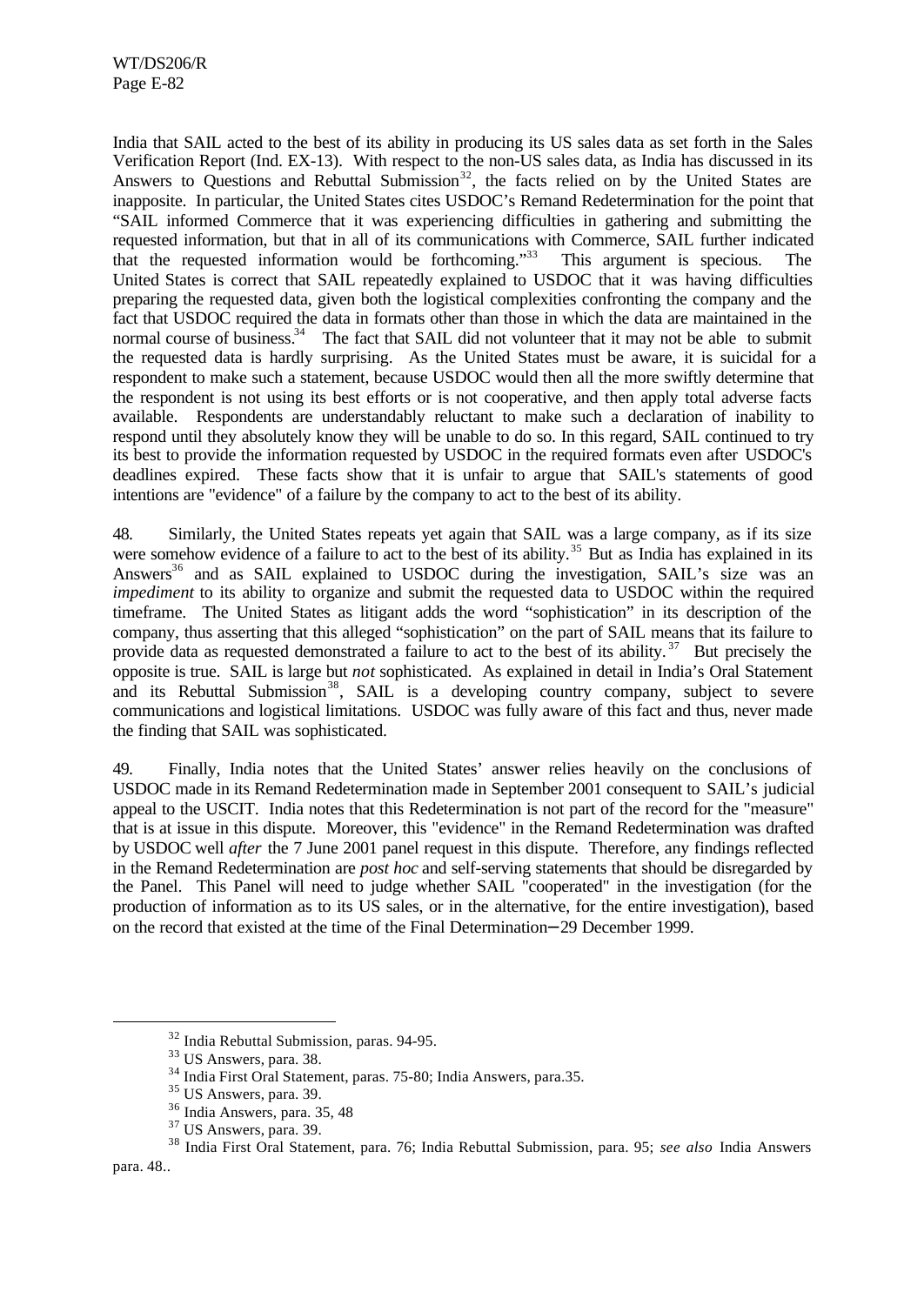## **India's Comment on US Answer to Question 12**

50. The United States' answer displays a misunderstanding of Article 15, second sentence. In paragraph 42, the United States suggests "possible elements" (not found in any US regulation or statute) by which the impact of the imposition of dumping margins on the essential interests of developing country Members could be gauged. India believes that the correct interpretation of the "essential interests" provision is that any time a developing country respondent foreign company seeks, as in this case, consideration by USDOC of the possibility of a constructive remedy pursuant to Article 15, it necessarily has already made a determination that the "essential interests" of its country are at stake. The decision as to whether a WTO developing country's "essential interests" are at stake is *entirely self-judging.*

51. In this case, USDOC knew that SAIL was a state-owned entity of the Government of India. It knew that SAIL had made a request consistent with Article 15 of the AD Agreement for the imposition of a constructive remedy. Thus, there could be no legal question that India had an "essential interest" in avoiding a loss of the US market for SAIL's products. And, as India has argued in its First Oral Statement at paragraphs 69-74, there can be no doubt that in this case USDOC was fully aware that, given the number of persons employed by SAIL and the importance of the US market to SAIL, India's essential interests would be negatively affected if huge dumping margins were imposed on SAIL's exports of cut-to-length plate. The "possible elements" referred to by the United States in paragraph 42 are far too restrictive, and impinge on the prerogative accorded to developing countries under Article 15 to seek constructive remedies in anti-dumping investigations. In India's view the relevant issue is fairly straightforward: imposition of any dumping margin that would effectively close off a market and negatively affect employment and income in a developing country would "affect the essential interests of developing country Members".

## **India's Comment on US Answer to Question 13**

52. The United States misleadingly describes USDOC standard practice, when it suggests that cost and sales verifications are handled separately, as in SAIL's case, only as a matter of logistics – i.e., "due to the number of locations to be visited" – and that only for this reason were separate verification reports issued.<sup>39</sup> In fact, USDOC rarely conducts joint and combined verifications, except in the simplest of cases. Almost always, as in this case, USDOC conducts separate verifications of the cost databases (COP and CV) and the sales databases (US sales and home market sales). As in the India cut-to-length investigation, USDOC also normally issues separate verification outlines for cost and sales verifications, and frequently sends different teams of personnel to conduct the cost and sales verifications of a single company. Indeed, USDOC maintains a separate Office of Accounting, whose staff consists primarily of accountants who conduct a large percentage of the cost verifications, because it is understood that the cost data submitted by respondents often involve more complex accounting issues than do their sales databases. Even when the same USDOC personnel conduct both the cost and sales verifications (which usually occurs only because the Office of Accounting is understaffed), they are generally handled as separate activities. Likewise, as in this case, USDOC almost always issues separate reports after the sales and cost verifications, demonstrating again that USDOC and the parties recognize that they are separate activities.

53. The United States also comes to a misleading conclusion in asserting that "[t]he verification of each essential element of the response is necessary to the overall verification of the response".<sup>40</sup> While the United States would like the Panel to reach this conclusion, it simply is not true. To the contrary, individual components or categories of information can− and consistent with Annex II, paragraph 3 must− be verified independently, and the failure of one component or category to be

<sup>39</sup> US Answers, para. 44.

<sup>40</sup> US Answers, para. 44.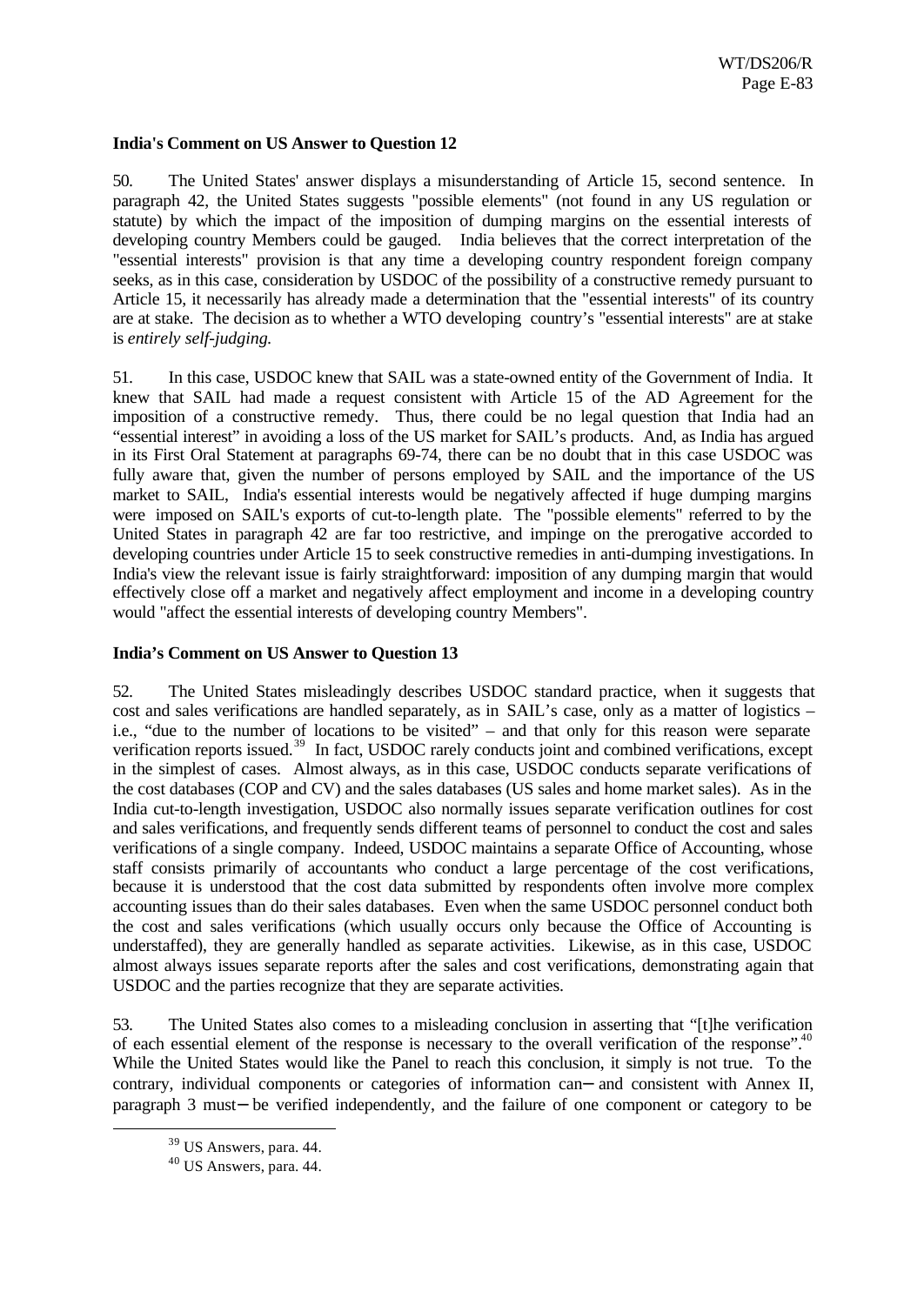successfully verified does not implicate the verifiability of other components or categories of information. <sup>41</sup>

## **India's Comment on US Answer to Question 15**

54. SAIL's US sales data did comprise a "fraction" but contrary to the United States' arguments, that fraction was one-half of the totality of the information needed to make the dumping calculation in this case. Figure 5 of the petition (set out in India's Exhibit 32) shows that SAIL's US sales data constituted a very large fraction – one-half – of the information necessary at the time of Final Determination to calculate a dumping margin. The various methodologies proposed by Mr. Hayes are all are based on the fact that SAIL's US sales data constituted one-half of the information necessary to calculate a dumping margin. This is not an original concept. USDOC based the final margin in this case on one non-sale export price offer that was used as one-half of the information to calculate a dumping margin. By contrast, SAIL's US sales export price data were backed up by a very large amount of data that had been checked exhaustively by USDOC verifiers. India contends that any practice− such as the USDOC total facts available practice− which discards all of the verified, timely produced and usable information is by definition inconsistent with a "fair comparison" or "objective decision-making based on facts".

## **India's Comment on US Answer to Question 16**

55. The United States has failed to respond to the Panel's first question under Question 16, "Could the USDOC have identified, among the US sales reported in the US sales database, export prices for transactions involving a like or similar product to that represented in the constructed normal value reported in the petition"? In fact, it is a simple exercise based on the data in India Exhibit 8 to determine, as set forth in Mr. Hayes' Second Affidavit, that there is an identical product match for more than 30 per cent of the cut-to-length plate shipped by SAIL to the United States with the product represented in the constructed value figure in the petition. As for "like or similar products" to the product used to calculate CV in the petition, approximately 72 per cent of the US sales database falls within this definition, as described in paragraph 10 of Mr. Hayes' second affidavit.

56. As for the new US "undue difficulty" claim, India would note that it took Mr. Hayes less than one-half hour to identify the identical products in SAIL's US sales database, and the same insignificant amount of time to conduct his examination of similar commercial grade products, using a personal laptop computer and the data in India Exhibit 8. Mr. Hayes will be available to describe the ease of this process at the Second Meeting of the Panel with the parties.

# **India's comment on US Answer to Question 17**

l

57. The United States makes the statement at paragraph 56 that "in this case, SAIL's information was ideal in almost no respect". This is an unsupported *post hoc* statement directly contradicted by the Sales Verification Report (Ind. Ex.-13). As detailed in India's Rebuttal Submission at paragraphs 74-75, the great majority of the information provided by SAIL regarding its US sales information was "ideal". As India notes in paragraph 74 of the Rebuttal Submission, USDOC acknowledged that "we were able to test the accuracy of the reporting for a large number of individual sales observations" and the United States has admitted that "SAIL made relatively few export sales to the United States". Every time the USDOC concluded that it found "no discrepancies" in the Sales Verification Report (analyzed in paragraph 75 of India's Rebuttal Submission), this meant the information checked was found to contain no defects. In other words, the information was "ideal". As detailed in the Sales Verification Report, the vast majority of the information in the matrix of information requested by USDOC (28 categories of information for 1284 sales) was checked and found to have "no

<sup>41</sup> *See* India Rebuttal Submission, paras. 66-73; India Answers 21, 28, 29 and 39.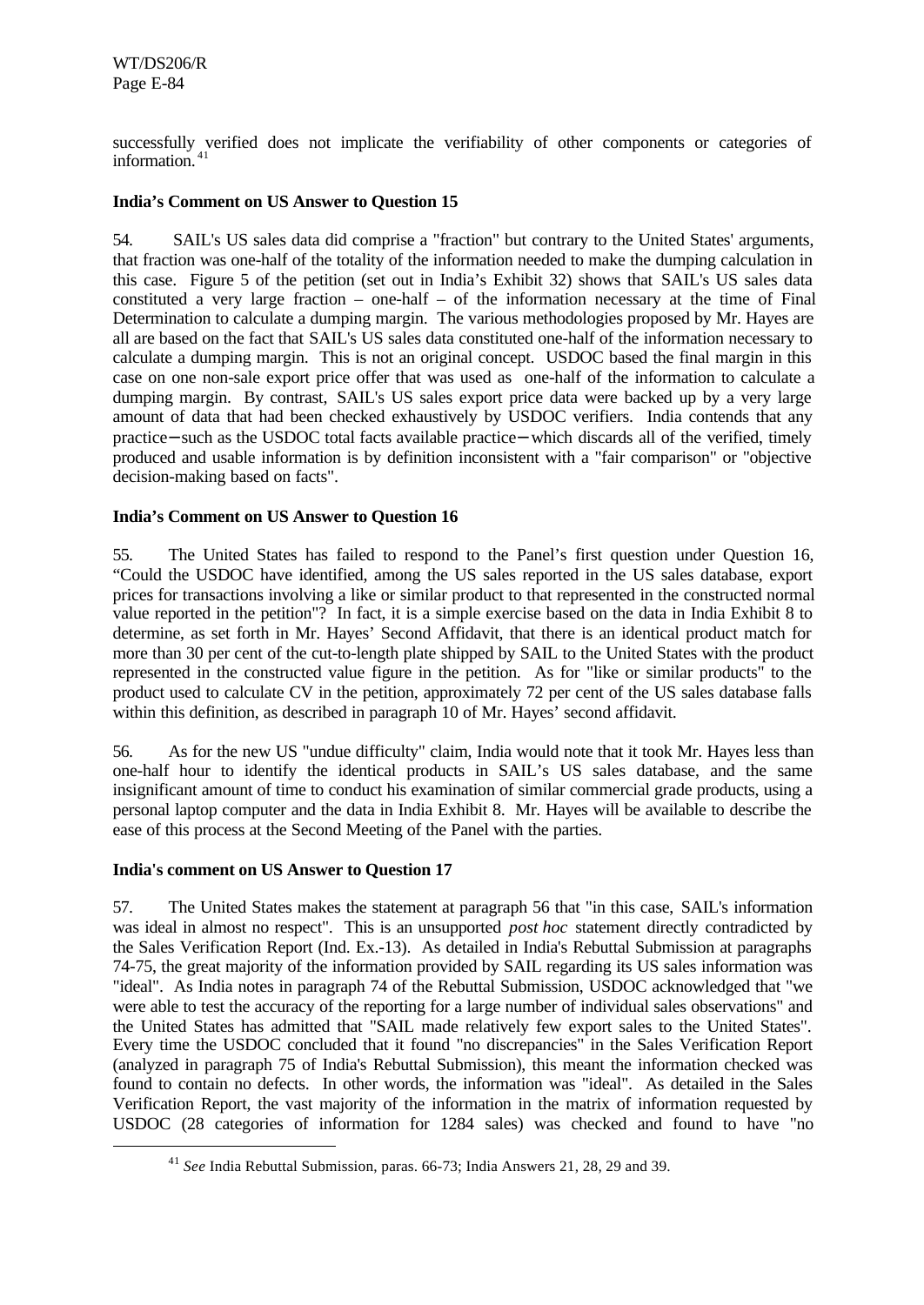discrepancies". By contrast, the one offer (non-sale) price used to calculate export price in final determination was not even corroborated.

58. The Panel should also recall that this US sales information represented one-half of the information needed to calculate a dumping margin in this case (the other half being the normal value information in the petition). So, when USDOC found that almost all of SAIL's US sales information that was reviewed at verification had "no discrepancies", this "finding" applied to one-half of the "necessary information" needed to calculate a dumping margin. In short, the United States cannot in this litigation change its original "no discrepancy" evaluation of the facts into a *post hoc* "nearly total discrepancy" finding.

## **India's Comment on US Answer to Question 18**

59. Paragraph 57 of the US Answers includes the following statement: "The relative quality [of the total facts available] decision - comparing the price offer in the petition to the matching product on which constructed value was based− is quite sound, *particularly where the information has been corroborated as in this case*." (emphasis supplied). India has already demonstrated that the quality of the supposed corroboration of the export price information in the petition (i.e., the price offer) was poor to non-existent, and was contradicted by customs import data contained elsewhere in the petition.<sup>42</sup> Thus, the "relative quality" of USDOC's total facts available decision, which was entirely based on the price offer in the petition, could not possibly have met the standard required of an unbiased and objective investigating authority.

## **India's Comment on US Answer to Question 35**

60. ndia indicated in its A60. r to the Panel's Questions 35 and 36, India is no longer pursuing an "as such" (*per se*) claim regarding USDOC's long-standing practice. However, India is still pursuing an "as applied" claim. In this regard, it is significant that the United States appears to concede in paragraph 84 that individual applications of the US facts available provisions "might individually constitute measures". India's claim regarding practice focuses only on the application in the investigation on cut-to-length steel plate from India of the US facts available "practice"− not on "specific determinations in specific anti-dumping proceedings that are not within the Panel's terms of reference",to quote the United States at paragraph 84.

61. *Exports Restraints* panel report involved a "per se" (as such) claim, not an "as applied" claim. Indeed, one of the main problems with the argument in the *Exports Restraints* case was the absence of any application of the so-called practice in that case. This case is quite different.

## **India's Comment on US Answer to Question 37**

l

62. phrases "may be made" in Article 6.8 and "to make" in Annex II, paragraph 1, to which the United States refers, do not mean that investigating authorities are free to discard information meeting the conditions of Annex II, paragraph 3. Rather, when read in the context of Annex II, paragraph 3 ("all information which"), these provisions mean that authorities may use information from sources other than the respondent to fill in the gaps for that necessary information not available from the respondent (*i.e.,* information not meeting the requirements of Annex II, paragraph 3 or 5). If USDOC *had* used SAIL's US sales data, as urged by SAIL, USDOC would have "calculated" a dumping margin using the normal value data from the petition and SAIL's actual US sales data. India refers the Panel to its own answer to Question 37 for further comments regarding the United States' answer.

<sup>42</sup> *See* India First Oral Statement, paras. 12-24; Ex. IND-1 (figure 5), Ex. IND-30-34.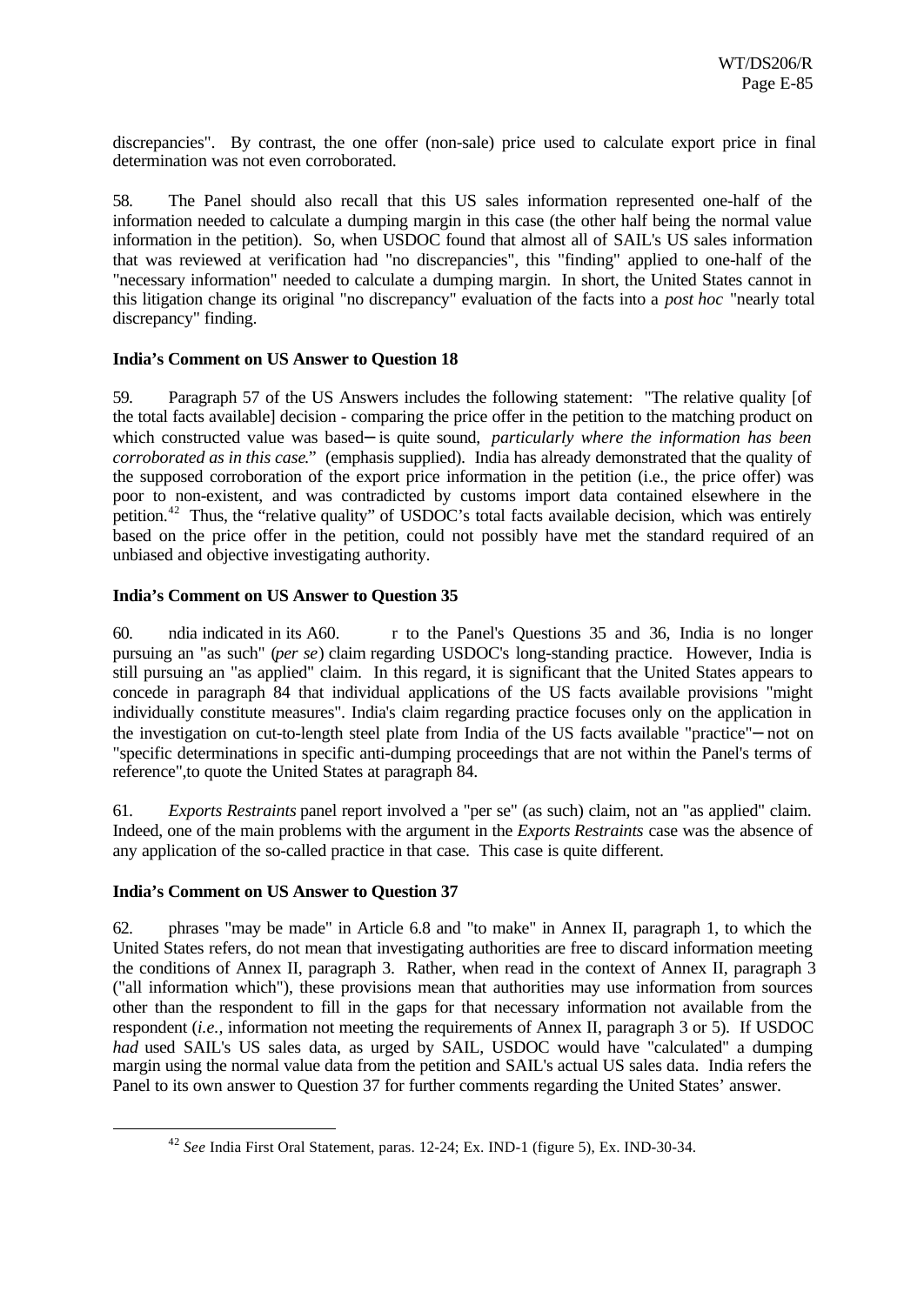# **ANNEX E-8**

# ANSWERS OF THE UNITED STATES TO QUESTIONS OF THE PANEL - SECOND MEETING

## (8 March 2002)

## **For the United States**

## **Q1(a) Would the United States please explain how it arrived at the conclusion that 1 per cent of the US sales reported by SAIL appear to be identical to the product upon which the normal value in the petition was based?**

## Reply

1. The United States' conclusion – that 1 per cent of the US sales reported by SAIL appear to be identical to the product upon which the normal value in the petition was based – was reached by analyzing SAIL's final US sales database, as submitted on 1 September 1999. To reach this conclusion, Commerce sorted the variable fields relating to actual plate specification, plate thickness, and plate width to identify the quantity of reported US sales for which these three characteristics were identical to the product for which constructed value was calculated in the petition. Commerce then divided that quantity by the total quantity reported in the 1 September 1999, database. The resulting figure is less than 1 per cent.

**Q1(b) Would the United States please explain in detail its objections to the analysis of Mr. Hayes supporting his statement that 30 per cent of the merchandise reported sold to the United States is identical to the merchandise upon which the constructed value in the petition is based?**

## Reply

l

2. The United States objects to Mr. Hayes' analysis for several reasons. First, Mr. Hayes' analysis is offered – in the form of an "affidavit" – as evidence, even though this analysis was never presented to Commerce and, therefore, is not part of the facts established and assessed by Commerce during the underlying investigation.<sup>1</sup> Pursuant to Articles 17.5(ii) and 17.6(i), the pertinent evidence on which the panel must base its review is the record established by the investigating authority at the time of its determination.<sup>2</sup> Here, Mr. Hayes' analysis was offered to the Panel for the first time in an affidavit presented with India's second written submission and his explanation as to how he

<sup>&</sup>lt;sup>1</sup> See US Answers to the Panel's 25 January 2002 Questions, **[1]** 12-14

<sup>2</sup> *See United States-Anti-dumping Measures on Certain Hot-Rolled Steel Products from Japan*, WT/DS184/R, adopted 28 February 2001, at paras. 7.6-7.7 ("It seems clear to us that, under this provision, a panel may not, when examining a claim of violation of the AD Agreement, in a particular determination, consider facts or evidence presented to it by a party in an attempt to demonstrate error in the determination concerning questions that were investigated and decided by the authorities, unless they had been made available in conformity with the appropriate domestic procedures to the authorities of the investigating country during the investigation").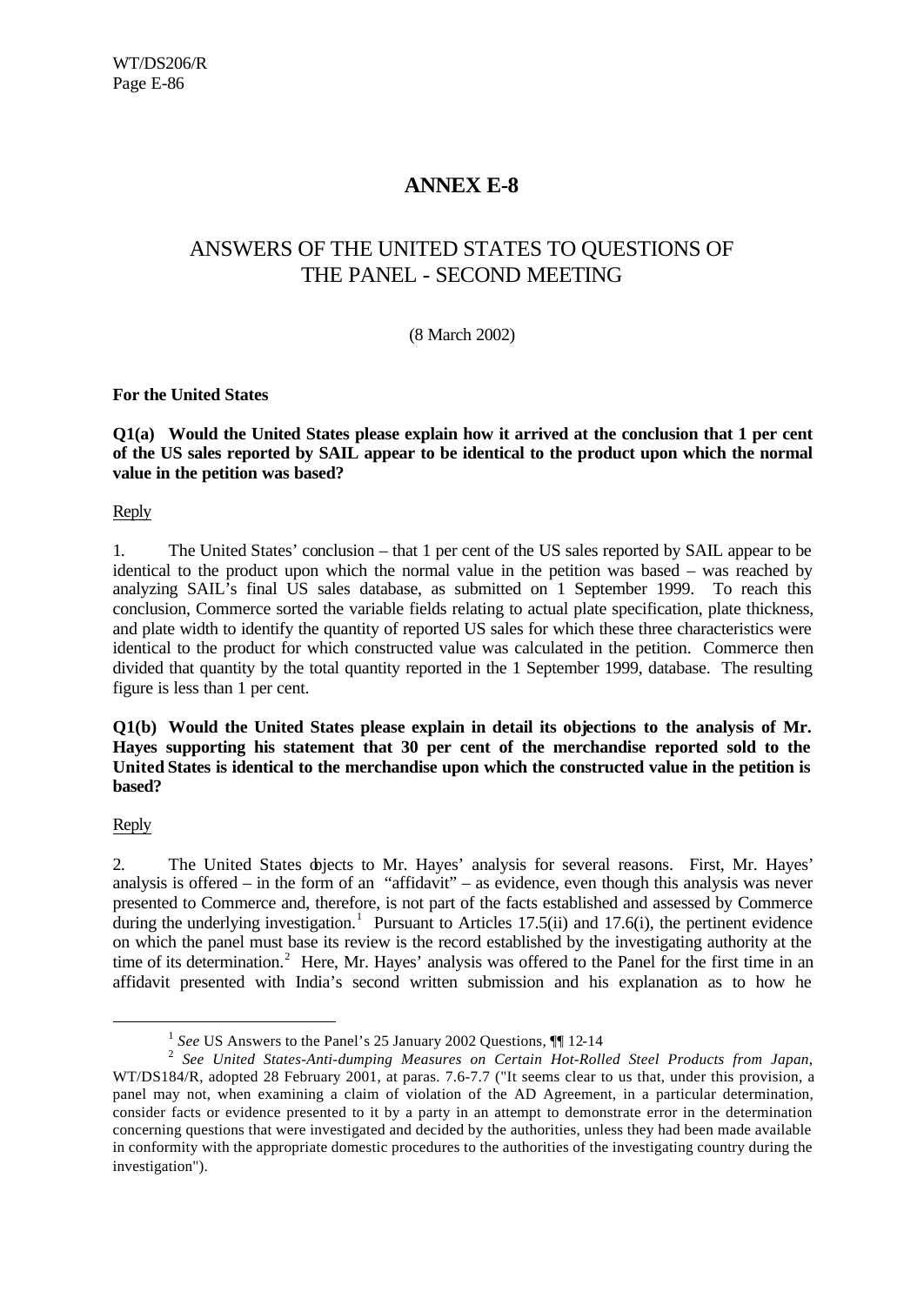conducted this analysis was offered – for the first time in this proceeding – orally to the Panel at the second meeting. For these reasons alone, Mr. Hayes' analysis, coming more than two years after the underlying investigation, should be rejected by the Panel.

3. Second, Mr. Hayes' analysis ignores Commerce's conclusion that SAIL's reported information was not verifiable because it failed the verification process. Mr. Hayes admits that errors discovered at verification required that he revise the 1 September 1999, database before he could reach his 30 per cent estimation, but his revisions only correct for one of the errors. These manipulations are described as (1) correction of the width error first by scanning the 942 affected observations, then by manually changing the incorrect width values for all 942 observations; (2) isolating the correct "band" of products to be treated as identical to the product on which the constructed value in the petition was based; (3) applying the "banding" requirements to the product in the petition; and (4) sorting all of SAIL's data by grade, thickness and width in order to isolate the sales that matched the product in the petition.<sup>3</sup> Mr. Hayes estimates his time spent on step 1 at one half hour, although he does not explain how he "scanned the list of 942 observations listed in India Exhibit 13" to correct the 1 September 1999, database, which contains no observation numbers.<sup>4</sup> Mr. Hayes offers no estimations for the time involved in undertaking steps 2-4. In any event, the various theories and explanations offered by India only serve to reinforce the conclusion that only an ever-shrinking portion of SAIL's information may even have been theoretically usable. Moreover, even the theoretical use of this limited information would have posed undue difficulties, as significant changes would have to have been made to the US database.<sup>5</sup>

4. Finally, the United States disagrees with the significance which India appears to attach to its 30 per cent estimate. As noted above, India's estimate disregards Commerce's determination that SAIL's information – including the US sales database – failed verification. India's estimate also fails to correct other significant errors in the US database. India's conclusion also begs the question: what about the remaining 70 per cent of SAIL's reported US sales? Only SAIL – and perhaps India – know whether the exclusion of the remaining 70 per cent of these sales benefits or is adverse to SAIL's interests. When an investigating authority relies on facts available, it is not possible to determine whether those facts are advantageous to the responding party because the information necessary to determine or even estimate that party's actual margin of dumping is not available. For these reasons, the 30 per cent estimate arrived at by India is of questionable value at best.

5. It is worth recalling the test that India sought to establish at the outset of this case – namely, that the proper way to interpret Article 6.8 and Annex II of the AD Agreement is that "any category of information submitted by a respondent that is verifiable, timely submitted, in the requested computer format, and can be used without undue difficulty *must* be used by the investigating authorities in calculating an anti-dumping margin". First Written Submission of India at ¶ 50. But India itself now admits that its US sales "category" cannot be used; only a "sub-category" (30 per cent) can even theoretically be used, and even then, this subset contains errors which have not been accounted for. Moreover, because of the inherent linkages between the US database and the other necessary information, there may be additional errors that cannot be detected in the absence of the other information that SAIL did not provide.

6. In summary, in a case such as this, where the information provided by the respondent is untimely, unverifiable and cannot be used without undue difficulties, there is no obligation to use the little information that is provided to calculate a dumping margin, and a fair and objective administering authority could reasonably decline to do so. To read the AD Agreement as obliging an administering authority to use what little information has been provided would nullify the

<sup>&</sup>lt;sup>3</sup> Second Oral Statement of India at ¶ 57-61.

 $^{4}$  *Id*. at ¶ 57.

<sup>5</sup> *See*, *e.g.,* US Answers to 25 January 2002 Panel Questions at ¶¶ 29-34.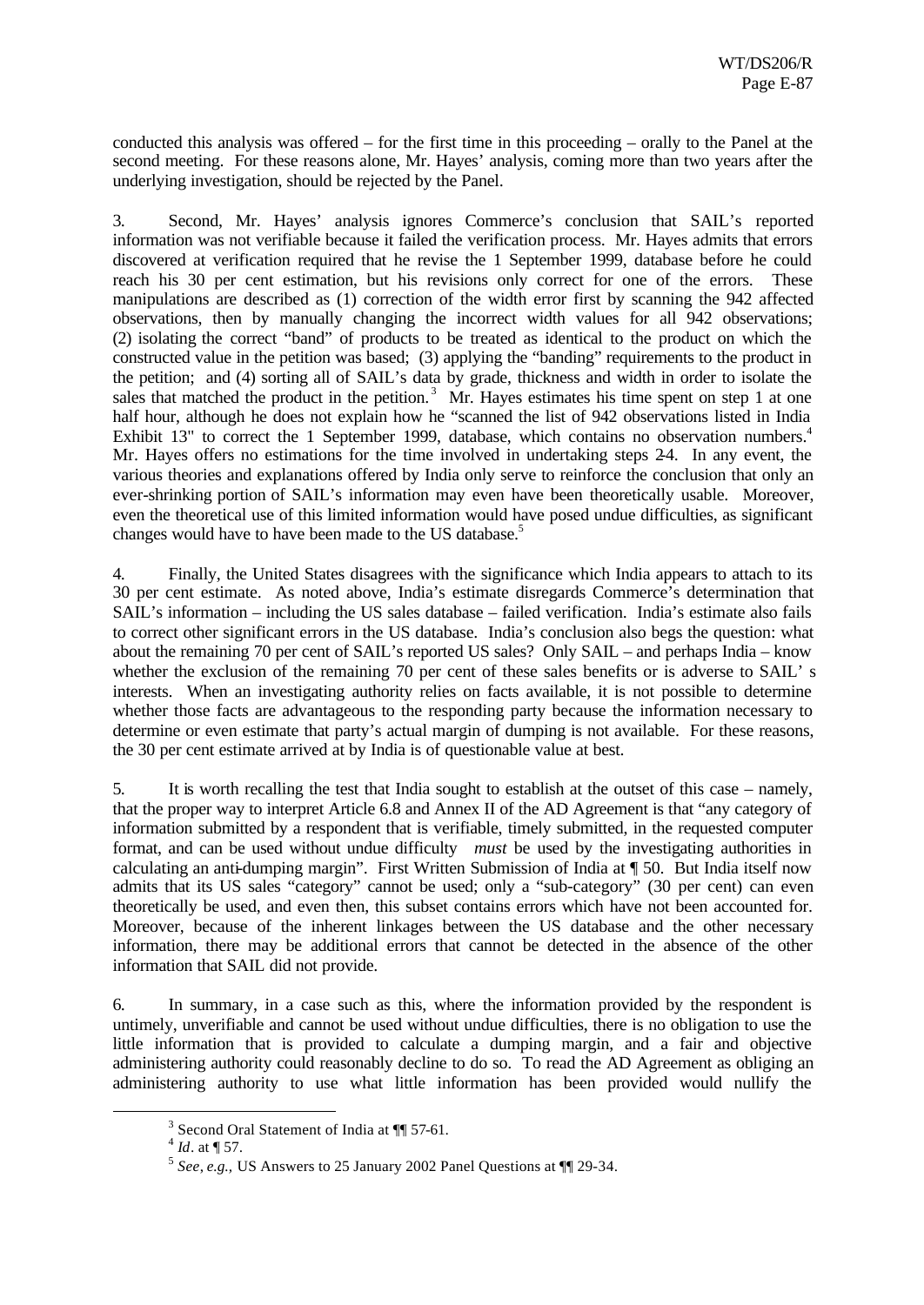authorization in Article 6.8 that investigating authorities may make final determinations based on the facts available where the *necessary* information has not been provided. Moreover, such an approach would be inconsistent with the essential balance between the interests of investigating authorities and exporters reflected in the AD Agreement because it would place respondent exporters in total control of what data is used in the dumping calculation and make a meaningful investigative process impossible.

**Q1(c) Is the normal value referred to in (a) above the same as the constructed value referred to in (b) above? If not, could the United States calculate what percentage of US sales reported by SAIL appear to be identical to the product upon which the constructed value in the petition was based?**

# Reply

7. Yes. The normal value referred to in (a) above refers to the constructed value in the petition, which is the same normal value on which India based its analysis as described in (b) above. Thus, both analyses use the same basis for normal value, although the United States' conclusion that 1 per cent of the US sales database appear to be identical to this normal value is based on the final 1 September 1999, database as it was submitted by SAIL to Commerce, not as further revised recently by counsel to India.

**Q2. The United States indicated in its reply to the Panel's question numbe r 10, that in order to use the US sales data submitted by SAIL,** *inter alia***, "even for those sales for which the missing cost information was not needed - sales that matched identically and would require no adjustment for physical characteristics pursuant to Article 2.4 - US authorities would have been required to manually correct the physical characteristics for 75 per cent of the sales just to be able to identify the identical sales" (emphasis added). Does this refer to correction of the miscoding of the width of product as 96 inches rather than over 96 inches, described in paragraph 30 of India's first submission and referred to in paragraph 5 of the Summary of significant findings in the verification report, Exhibit India-13 at page 5? Why does the United States consider that these coding errors would have to be corrected manually? How does this suggestion that it would be difficult or complex to make this correction of the coding error square with the conclusion in the determination of verification failure, Exhibit India-16 at page 5, that the errors in the US sales database detailed in the verification report "in isolation, are susceptible to correction"?**

# Reply

l

8. The Panel has asked three questions, which we address in turn.

9. First, the Panel is correct that the statement that "US authorities would have been required to manually correct the physical characteristics for 75 per cent of the sales just to be able to identify the identical sales" refers to correction of the miscoding of the width characteristics.<sup>6</sup> Commerce would have been required to review each observation in order to determine which observations contained errors requiring correction. The United States also noted that further corrections – freight cost, duty drawback errors, etc. – would also have to be made using the same process.

10. Second, as to why these coding errors would have to be corrected manually, the correction of these errors would require staff to review each observation to determine where corrections would need to be made. It should be noted that typically a respondent whose database contained errors would be required to correct and resubmit those databases so that Commerce could analyze the

 $6$  US Answers to Panel's 25 January 2002 Questions,  $\P$  32.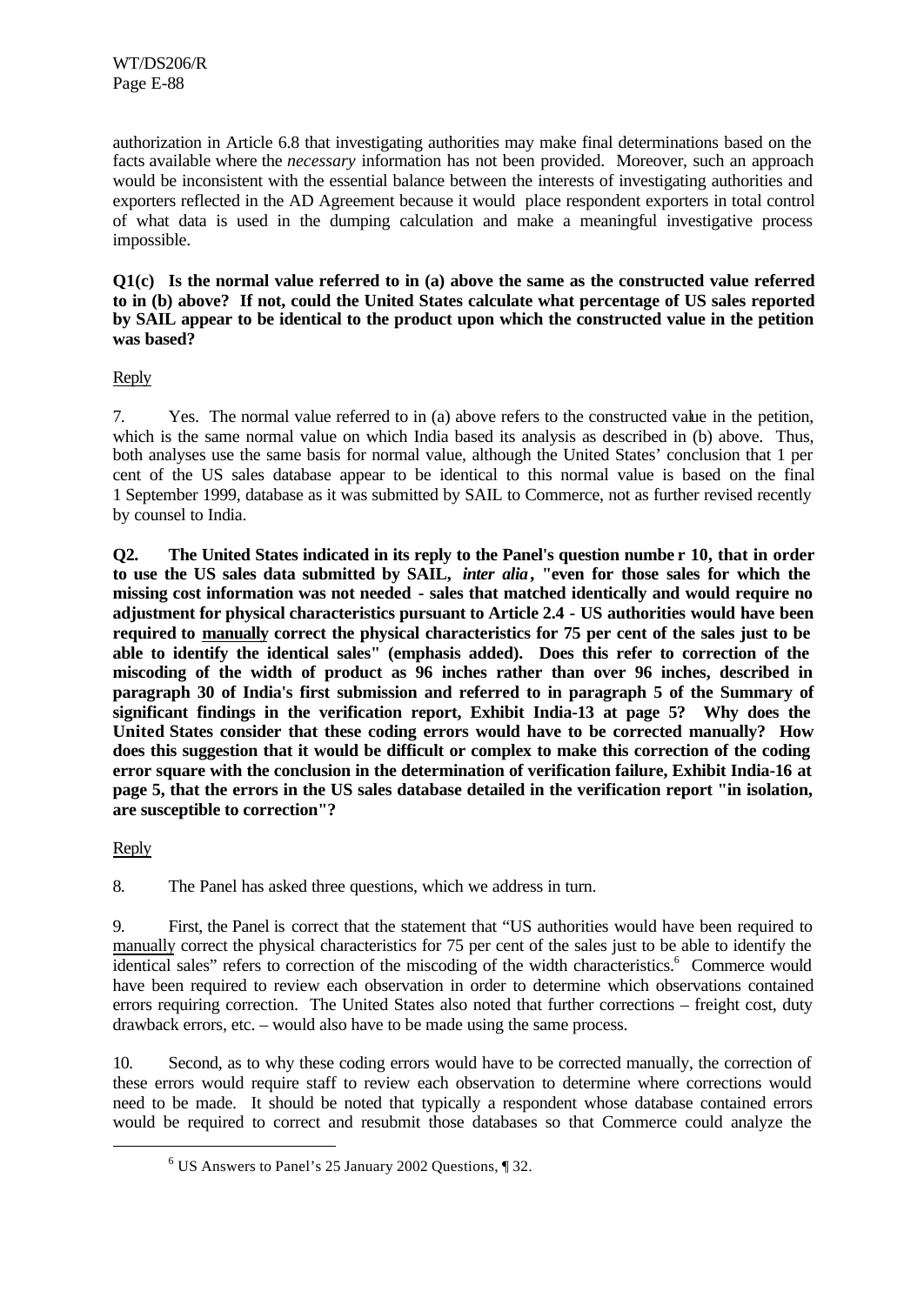revisions; an investigating authority would not typically be required to make those corrections on its own. In this case, the record reflects – and Commerce concluded – that SAIL never provided usable databases.<sup>7</sup> Based on the information actually submitted in the underlying investigation, any analysis of SAIL's US sales database would be limited to the database submitted on 1 September 1999, just prior to verification. In order to make just the necessary "coding" corrections, Commerce would need to review each individual observation and input the new information from Verification Exhibit S-8.<sup>8</sup>

11. Finally, Commerce's suggestion that it would be difficult or complex to correct the US database is consistent with its conclusion that the errors in the US sales database "in isolation, are susceptible to correction". When the information submitted by a respondent in an anti-dumping investigation contains isolated errors, the correction of those isolated errors can typically be accomplished by the respondent without undue difficulties. The validity of the corrections can be tested once the respective databases are compared as part of the anti-dumping analysis. Such might have been the case with respect to SAIL if errors in its databases were limited to those that were identified in its US sales database. The correction of such errors – again, typically accomplished by the respondent through the submission of a corrected database at an early enough point that it can still be analyzed and verified – could very well result in usable information that could be then compared as part of an anti-dumping calculation. But as vividly documented in the underlying record, the errors in SAIL's databases were not isolated to those in the US sales database; SAIL concedes that usable home market, cost and constructed value databases did not exist. Therefore, while the US sales database errors may have been "susceptible" or "able to be affected by" correction – though not without undue difficulty – such correction would have been meaningless in light of the magnitude of everything else that was missing from SAIL's databases. Moreover, the validity of such corrections could not be tested because there were no other databases against which it could be compared. The errors in the US sales database could not be corrected without undue difficulties and – even if those errors were corrected – the data could not be used without undue difficulties because the other necessary information to calculate a dumping margin was missing. For these reasons, India is incorrect in its conclusion, Second Submission of India at ¶ 16, that the US sales database was "easily capable of being used" in calculating a margin.

**Q3. Could the United States elaborate on its statement, at paragraph 12 (page 9) of its second oral statement, that "in determining the amount of time and effort required to use SAIL's information, an unbiased and objective investigating authority could reasonably conclude that it would involve a great deal of time and effort to address the unusable home market, export price, cost of production, and constructed value information and to identify any small pieces of data that might have been usable." Specifically, does the United States consider that the unusable home market, cost of production, and constructed value information would have to be addressed in evaluating whether the US sales price information submitted by SAIL, alone, could be used without undue difficulties. If so, why?**

Reply

l

12. In its second oral statement, the United States noted that "in determining the amount of time and effort required to use SAIL's information, an unbiased and objective investigating authority could

<sup>&</sup>lt;sup>7</sup> See, e.g., Final Determination, Ex. IND-17, at 73130 (". . .SAIL has not provided a useable home market sales database, cost of production database, or constructed value database. Moreover, the US sales database would require some revisions and corrections in order to be useable. As a result of the aggregate deficiencies (data problems and SAIL's responses), the Department was unable to adequately analyze SAIL's selling practices in a thorough manner for purposes of measuring the existence of sales at less than fair value for this final determination").

<sup>8</sup> Ex. IND-13.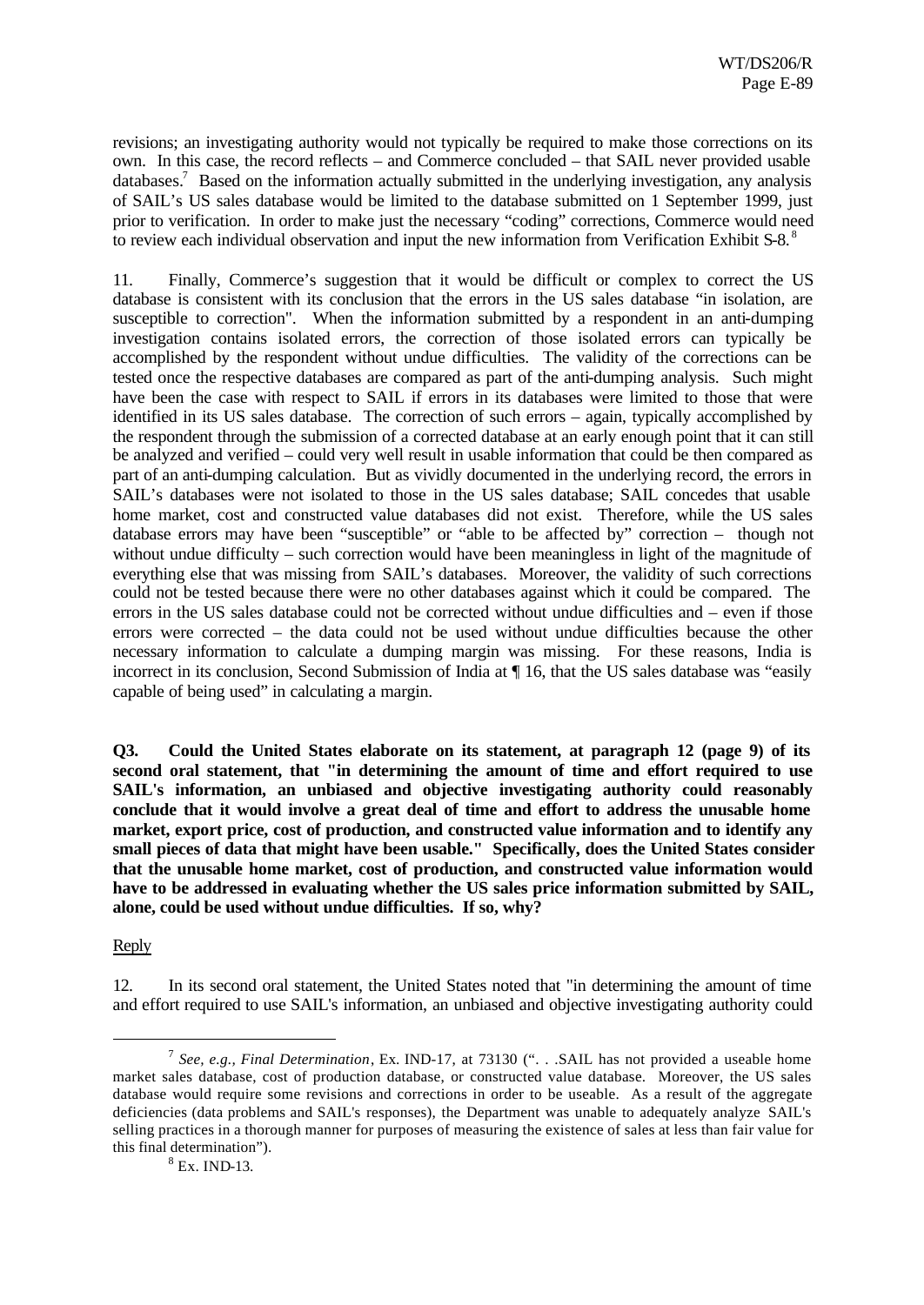reasonably conclude that it would involve a great deal of time and effort to address the unusable home market, export price, cost of production, and constructed value information and to identify any small pieces of data that might have been usable". This statement was offered in response to a claim made by India that a determination as to whether SAIL's information can be used without "undue difficulties" must include consideration of the amount of information available to be used in calculating a dumping margin.<sup>9</sup> According to India, "if the information provided represents *one* entire component" of the anti-dumping equation – here, presumably, the export price data – then investigating authorities must make "considerable efforts" to use this information.<sup>10</sup> As the United States explained, there are several flaws in India's reasoning. First, the AD Agreement does not refer to "categories" of information, as India has subsequently acknowledged.<sup>11</sup> Further, the record demonstrates that SAIL did not even provide an *entire* database that did not contain significant flaws. While India claims that if the submitted information represents one entire "category" then the authorities must make "considerable efforts" to use it, that was not the case here. Thus, even if there was validity to India's standard (which the United States does not concede), the standard was not met in this case.

13. As the United States has explained, the more relevant inquiry is to examine – in determining whether SAIL's information can be used without "undue difficulties" – the amount of necessary information that is available to be used in calculating a dumping margin.<sup>12</sup> Given that the information necessary for the calculation of an anti-dumping analysis in this case – home market sales, export sales, cost of production data and constructed value data – was almost entirely lacking, it was reasonable – given the facts of this case – for an unbiased and objective investigating authority to conclude that it would involve a great deal of time and effort to address the unusable home market, export price, cost of production, and constructed value information, and to identify any small pieces of data that might have been usable.

14. This conclusion is particularly true given the explicit linkages between all of the "necessary information" needed to calculate an accurate anti-dumping margin, namely export prices, home market prices, cost of production, and constructed value, linkages that are reflected in SAIL's own questionnaire responses. In SAIL's export price response, for example, SAIL referred Commerce to its cost of production response – which SAIL and India concede was never usable – for cost information needed to measure differences in physical characteristics between products.<sup>13</sup> With such data missing, a fair and objective investigating authority could reasonably determine that the U.S. sales database – with or without its attendant errors – could not be used alone. The United States agrees with the statement of the European Communities that, in anti-dumping investigations, "different sets of data are linked and that failure to provide one part of such a set of linked data might make it impossible to use other data". $14$ 

4. Is it correct to understand that USDOC may (but is not required to) use, in making its determination, information that does not satisfy the requirements of section 782(e)(1)-(5)? If so, can the United States cite any case in which USDOC has done so?

15. Yes, it is correct that Commerce may use – but is not required to use – information that does not satisfy the requirements of section 782(e)(1)-(5). One of the cases that Commerce submitted to

<sup>&</sup>lt;sup>9</sup> India's Second Written Submission at  $\P$  18.

<sup>10</sup> *Id.*

<sup>&</sup>lt;sup>11</sup> First Oral Statement of India at ¶ 34 ("The United States correctly points out that the term "category" is not a term found in the AD Agreement.").

<sup>&</sup>lt;sup>12</sup> Comments of the United States of America on India's 12 February 2002 Responses to Panel Questions ("U.S. Comments"), at ¶ 7.

<sup>13</sup> *See, e.g.,* Ex. US-28.

<sup>&</sup>lt;sup>14</sup> Third Party Oral Statement of the European Communities at  $\P$  6.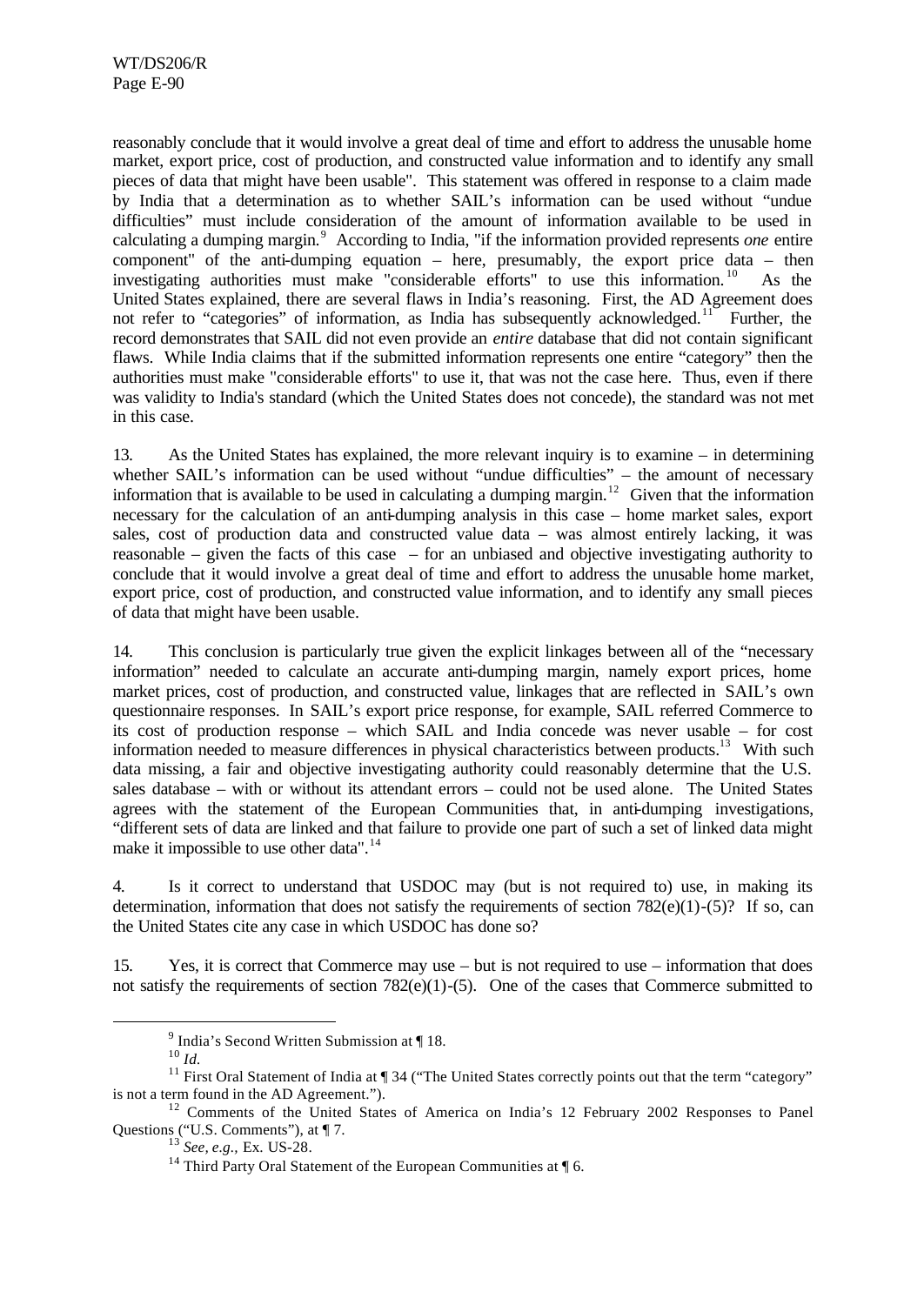the Panel demonstrates this point: *Polyester Staple Fibre from Taiwan.<sup>15</sup>* In that case, Commerce identified serious errors in the respondent's revised database at verification; thus, Commerce was not able to verify certain information under section 782(e)(2). Nevertheless, Commerce used the information consistent with the principle – reflected in section  $782(e)(3)$  – that the information was not so incomplete that it could not serve as a reliable basis for reaching the determination. Commerce explained that the respondent failed to submit entirely accurate and complete responses to its cost and sales database, but determined that the respondent's submissions had been timely, the majority of the information provided was accurate, the effect of the errors discovered at the verification of sales and costs were limited in scope and the impact of those errors on any potential dumping margin was small. The Department of Commerce explained that:

Errors discovered at verification are not, however, automatic grounds for the rejection of the whole of a respondent's reported data. As detailed in subsequent comments below, the errors discovered during the verification of FETL's sales and costs were limited in scope and their impact on any potential dumping margin was small.

*Polyester Staple Fibre from Taiwan*, Decision Memorandum at Comment 1. For these reasons, Commerce determined that the respondent's data, overall, "could be used without undue difficulties" and that "pursuant to section 782(e) of the Act, we do not find that [respondent's] information is so incomplete that it cannot serve as a reliable basis for reaching a final determination". *Id.<sup>16</sup>*

## **For India**

**Q5. With reference to the discussion in paragraph 11, India's response to the Panel's question number 21, would India agree that if the investigating authority reasonably concludes that it would be "unduly difficult" in a particular case to fill in gaps in information submitted, then the investigating authority may reject the information submitted on the basis that it is not capable of being used without undue difficulty?**

## Reply

l

16. In considering this issue, the United States recalls the statement that India made at the first Panel meeting (at ¶ 58):

If a foreign respondent provided information on all export sales but did not provide information on a number of necessary characteristics of such sales (for example, their physical characteristics or the prices at which they were sold), the investigating authorities may be justified in finding that they cannot use that information without undue difficulty because it is too incomplete.

17. As the United States has noted, SAIL provided information on export sales but did not provide information on necessary characteristics of such sales, *e.g.*, the cost information required for any adjustments for physical differences. *See, e.g.,* U.S. Second Written Submission at ¶ 49.

<sup>15</sup> *Final Determination of Sales at Less Than Fair Value; Certain Polyester Staple Fibre From Taiwan*, 65 Fed. Reg. 16877 (30 March 2000) and accompany Decision Memorandum, Exhibit US-26, at Issue 1 (*PSF from Taiwan*).

<sup>16</sup> *See also Hot-Rolled Flat-Rolled Carbon-Quality Steel Products from the Russian Federation*, 64 Fed. Reg. 38626 (1999)(Comment 2). In that case, Commerce found that the respondent's reported factors of production information could not serve as a reliable basis for reaching a determination pursuant to section 782(e)(3). Nevertheless, Commerce declined to use total facts available, instead using the respondent's reported factors of production information to calculate one weighted-average normal value and compared all US prices to the single normal value. 64 Fed. Reg at 38630. This decision can be viewed at http://ia.ita.doc.gov/frn/9907frn/#RUSSIA.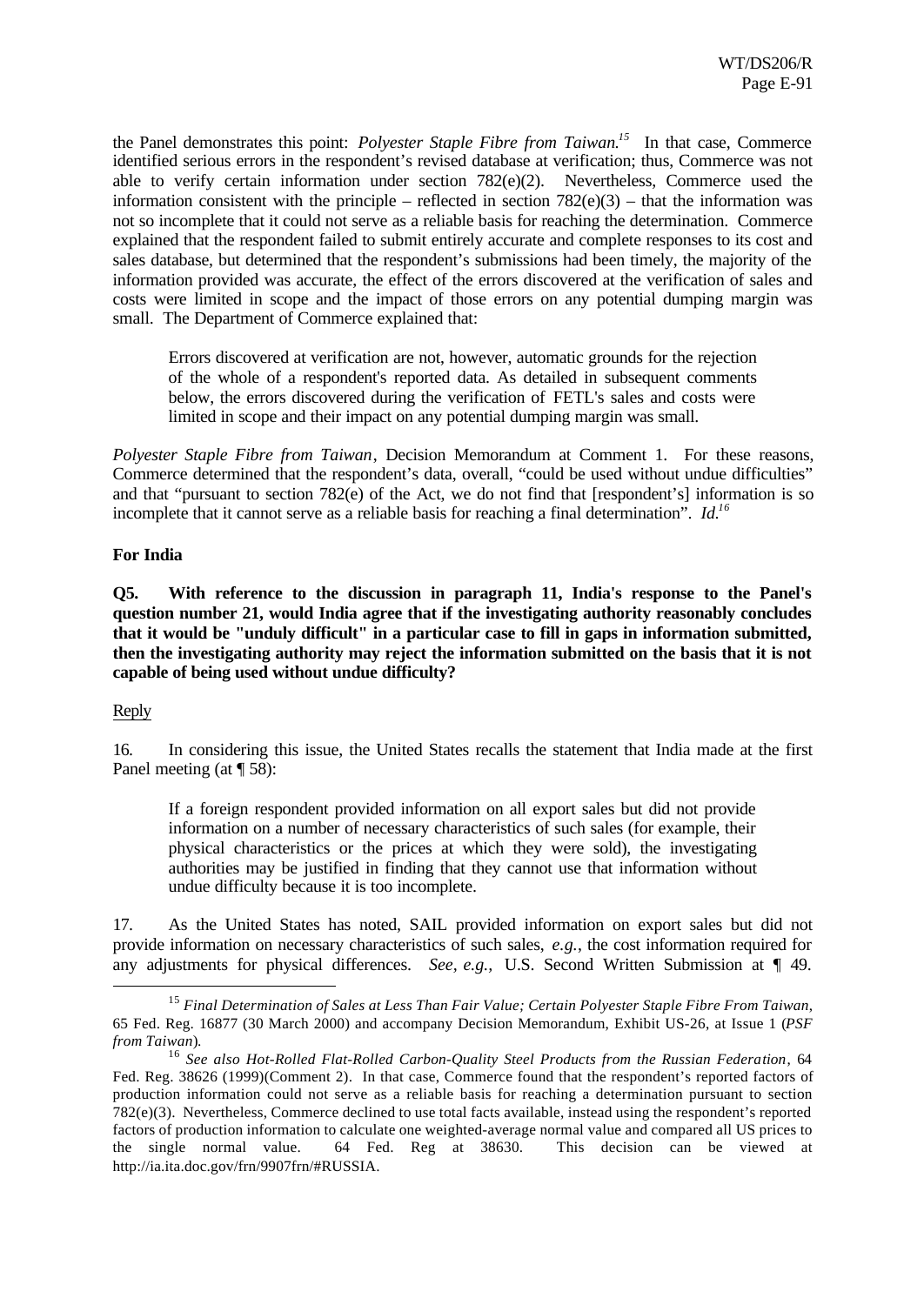Therefore, by India's own reasoning, the investigating authorities "may be justified in finding that they cannot use that information without undue difficulty because it is too incomplete".

**Q6. India suggests, in its answer to the Panel's question 26, at paragraph 41, that a questionnaire respondent has sufficient incentive to cooperate because it knows that the information in the application, which may be used as facts available, represents the highest degree of dumping. Of course, the information in the application is gathered by the petitioner, and may, in fact, underestimate the degree of dumping. Would India agree that if the investigating authority has a basis for concluding that a questionnaire respondent is providing only partial information in order to avoid providing a basis for calculating a higher dumping margin than that alleged in the petition, an investigating authority may disregard information submitted? Or would India maintain that the investigating authority must use all information submitted that meets the criteria of paragraph 3 of Annex II even if the investigating authority finds the questionnaire respondent is attempting to manipulate the outcome.**

## Reply

18. The United States respectfully submits that interpreting the AD Agreement to require an investigating authority to use partial information submitted by a respondent in cases where it finds that the respondent is attempting to manipulate the outcome would encourage such manipulation and result in the nullification of the rights of Members to take action to offset injurious dumping.

**Q7. Is it India's position that Article 6.8 precludes the use of "total facts available" in all circumstances if there is any information submitted that satisfies the requirements of paragraph 3 of Annex II? Would India agree that in some circumstances, the fact that some necessary information is not provided may justify a decision to reject information that, standing alone, satisfies the requirements of paragraph 3 of Annex II? Would India agree that in some circumstances, the fact that some necessary information is unverifiable may justify a decision to reject information that, standing alone, satisfies the requirements of paragraph 3 of Annex II?**

# Reply

19. India has previously expressed the view that information that satisfies the requirements of Annex II, paragraph 3, "must be used" regardless of any other circumstances. Putting aside the point that the text of Annex II, paragraph 3, states that information "should be taken into account" – not "must be used" – the United States has noted that the requirements of Annex II, paragraph 3 do not address the substance or quality of the information in question. US Answers to 25 January 2002 Panel Questions at ¶ 63. India's interpretation, to the extent that it requires an investigating authority to use information without regard to its substance or quality, is an interpretation that contradicts objective decision-making based on facts.

## **Q8. Would India describe in detail what information it would consider in every case to be "necessary", in terms of Article 6.8, for an investigating authority to make an objective, unbiased, and accurate calculation of a dumping margin?**

# Reply

20. The United States has expressed its view on this point in its First Written Submission at ¶ 83, and its Second Written Submission at ¶ 23.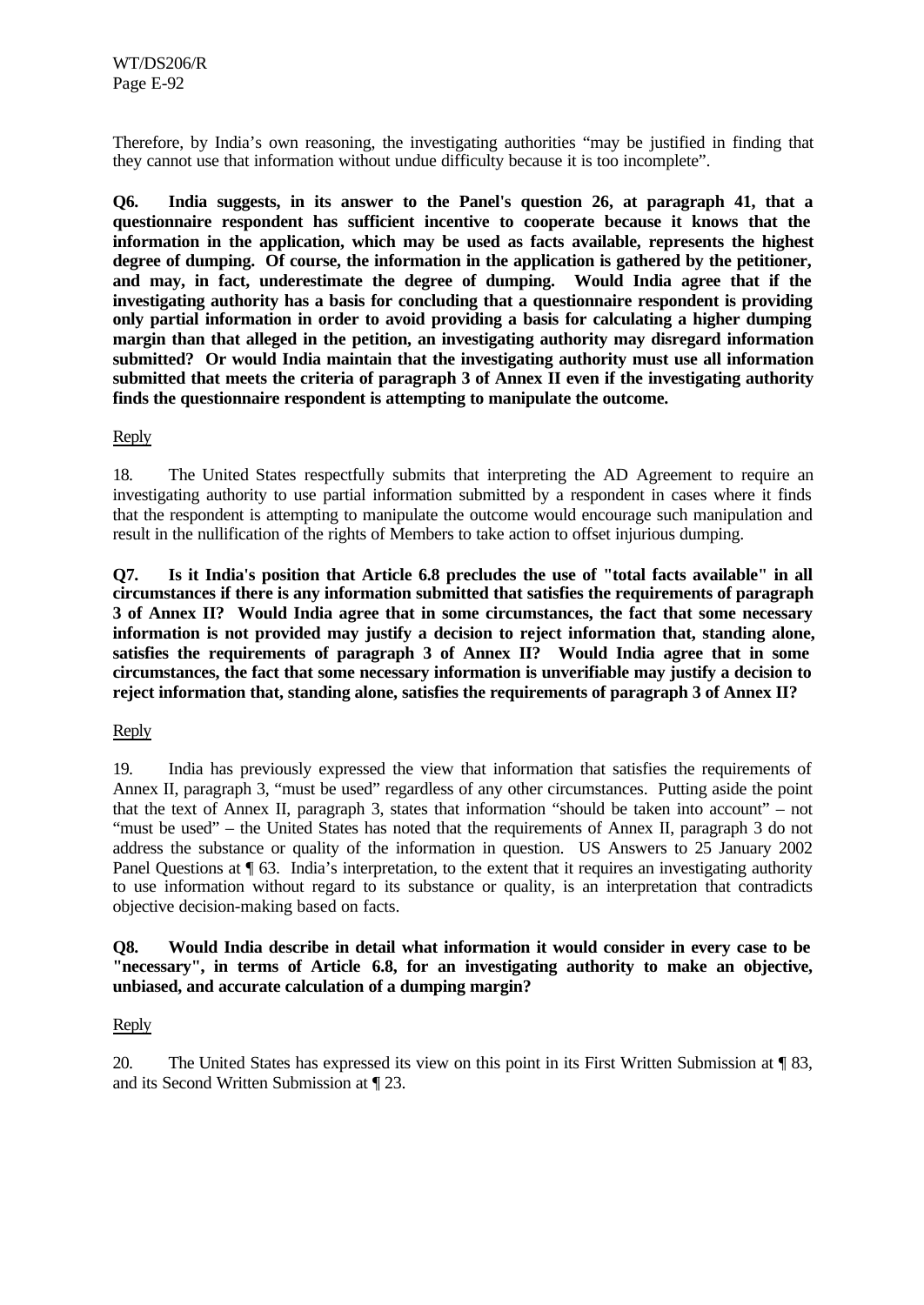# **ANNEX E-9**

# ANSWERS OF INDIA TO QUESTIONS OF THE PANEL - SECOND MEETING

(8 March 2002)

**Questions for India**

**Q5. With reference to the discussion in paragraph 11, India's response to the Panel's question number 21, would India agree that if the investigating authority reasonably concludes that it would be "unduly difficult" in a particular case to fill in gaps in information submitted, then the investigating authority may reject the information submitted on the basis that it is not capable of being used without undue difficulty?**

Reply

1. India's answer to the question is yes, if the investigating authority reasonably concludes that it would be unduly difficult to fill in the gaps in the information submitted, then the authority may reject the information. To suggest that all gaps may be filled in all situations would render the "unduly difficult" language of Article II, paragraph 3 a nullity. However, the "unduly difficult" qualifier in the text of Annex II, paragraph 3 suggests that the situations in which verified information cannot be used will be exceptional, and must be identified by investigating authorities using strict criteria. In the course of this proceeding, India has offered appropriate criteria for assessing whether verified and timely submitted information would be "unduly difficult" to use.<sup>1</sup>

**Q6. India suggests, in its answer to the Panel's question 26, at paragraph 41, that a questionnaire respondent has sufficient incentive to cooperate because it knows that the information in the application, which may be used as facts available, represents the highest degree of dumping. Of course, the information in the application is gathered by the petitioner, and may, in fact, underestimate the degree of dumping. Would India agree that if the investigating authority has a basis for concluding that a questionnaire respondent is providing only partial information in order to avoid providing a basis for calculating a higher dumping margin than that alleged in the petition, an investigating authority may disregard information submitted? Or would India maintain that the investigating authority must use all information submitted that meets the criteria of paragraph 3 of Annex II even if the investigating authority finds the questionnaire respondent is attempting to manipulate the outcome.**

Reply

l

2. As a general matter, India submits that the provisions of Annex II must be respected and applied in all cases. Moreover, those provisions provide complete guidance as to how to select the information to be used in calculating dumping margins in cases where Article 6.8 applies. That said, in response to the first part of the question, if there is demonstrable evidence (inferred from statement that the investigating authority "has a basis for concluding") that a respondent is manipulating the

<sup>&</sup>lt;sup>1</sup> See India's First Submission, paras. 104-111; India's Rebuttal Submission, paras. 11-64.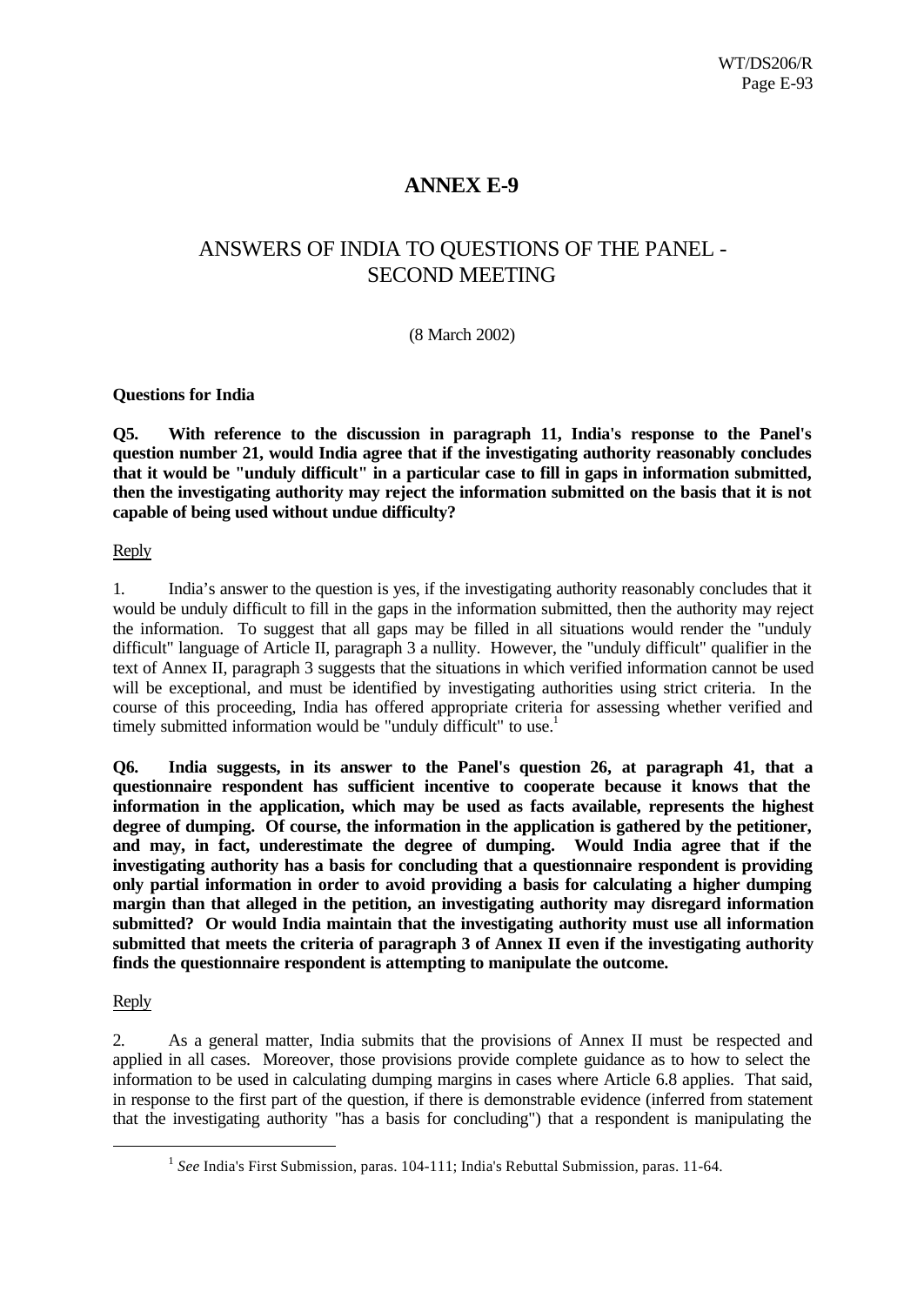investigation with a view to avoiding even higher margins than those alleged in the petition by providing some information but refusing to provide other information, then the investigating authority may take that demonstrable evidence into account in calculating the dumping margin. However, this must be done in accordance with the requirements of Annex II.

3. Putting the Panel's question in the form of a hypothetical situation, assume that the petition alleges that the export price is 70 and the normal value is 100, for a dumping margin of  $(100 - 70) =$ 30. Assume that the respondent submits information that satisfies the conditions of Annex II, paragraph 3, which shows that the export price is in fact 80, but withholds and prevents the disclosure of any information regarding normal value. Assume finally (as the Panel's question does) that the investigating authority has a demonstrable basis for concluding that the correct normal value is 120.

4. Applying Annex II to this hypothetical, the investigating authority must determine what to use as normal value. Since the respondent has withheld relevant information from the investigating authorities, then paragraphs 2-6 of the Annex do not apply. Pursuant to the last sentence of paragraph 1, the investigating authority is free to determine normal value on the basis of the facts available, and in doing so, the authority must follow the procedures laid down in paragraph 7. These procedures specify that the authority may use information from secondary sources, "including the information supplied in" the petition (generally presumed to be adverse to respondent).<sup>2</sup> Whatever the secondary source, the authority must, where practicable, confirm the validity of the information against other independent sources that may be available. In this hypothetical, this means that the investigating authority must check the information in the petition (100) and the information obtained from other sources (120) to determine whether they are accurate and reliable. In India's view, the instruction in Annex II, paragraph 7 that the investigating authority must use special circumspection in these situations means that the investigating authority must have a reasonable basis to select either the 100 or 120 figure as normal value.

5. Because in the Panel's hypothetical the authority has an objective basis to believe that the respondent is manipulating the process, the last sentence of Annex II, paragraph 7 provides it with the authority to select the higher figure from the secondary source (assuming that the 120 figure is reasonably accurate and reliable). This is consistent with the text of the last sentence of annex II, paragraph 7, which anticipates an outcome that is less favorable to the respondent than if the respondent had not withheld the information. Thus, the investigating authority would be permitted to make a selection of facts "adverse" to the manipulating respondent by using the 120 figure instead of the 100 figure as the normal value.<sup>3</sup>

6. Next, the investigating authority must determine what information to use as the basis for the export price. The question here is whether it may use the information in the petition and discard verified, timely submitted, and usable information submitted by the respondent. Nothing in the text of Article 6.8 or Annex II supports an affirmative answer. Instead, the investigating authority must apply the provisions of the Annex to the data, and determine whether the export price submitted by

<sup>2</sup> *See* India First Oral Statement, para. 51.

<sup>3</sup> This situation is analogous to that which arose in *Canada - Measures Affecting the Export of Civilian Aircraft*, WT/DS70/AB-1999-2 (2 August 1999), paras 197-205, in which the Appellate Body held that WTO Panels may take adverse inferences from the refusal of WTO litigants to provide information requested pursuant to DSU Article 13.1. Specifically in paragraph 205, the Appellate Body held that such "adverse" inferences could have included the inference that Canada's withholding of information included information prejudicial to Canada's denial that it had granted a prohibited export subsidy.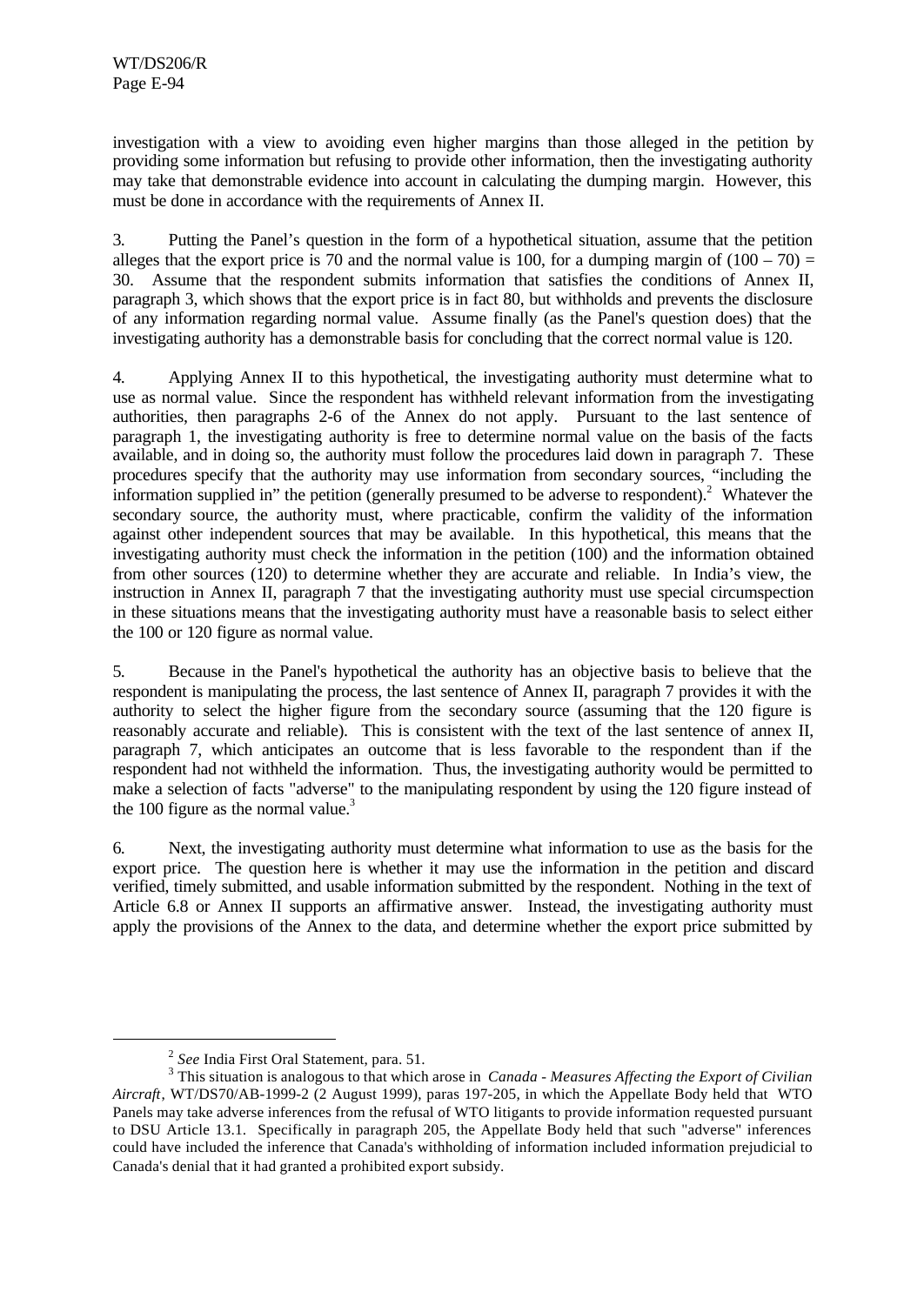the respondent meets the criteria of paragraph  $3<sup>4</sup>$  If so, then investigating authority would have to use the 80 figure and calculate the dumping margin under Article 2 as  $(120 - 80) = 40$ .

7. In India's view, no other outcome is consistent with the text of Annex II, which does not permit information that meets the requirements of paragraph 3 to be discarded simply because other information is not available. Referring back to the hypothetical, India does not consider that the text of the Annex permits the investigating authority to use the export price contained in the petition (70) in conjunction with the normal value either in the petition (100) or from other sources (120) to determine the dumping margin. Either approach (calculating a margin of either  $(100 - 70) = 30$  or  $(120 - 70) = 50$ ) would be based on the use of less accurate information in place of more accurate information in the determination of export price. In India's view, this would be entirely inconsistent with both the language and purpose of the Antidumping Agreement.

8. Thus, in response to the final part of the question, India submits that the investigating authority must use all information submitted by a respondent that meets the criteria of paragraph 3 of Annex II, even if the investigating authority finds that the respondent has attempted to manipulate the outcome by failing to provide other information. But any attempt to manipulate the process with respect to the other information can be addressed within the framework of the AD Agreement, including resort to the last sentence of Annex II, paragraph  $7<sup>5</sup>$  That provision expressly applies to situations where information is "withheld". Where the investigating authority finds that such withholding of information takes place under circumstances suggesting a manipulation of the outcome of the investigation, the investigating authority may select and use, as a substitute for that information, whatever accurate secondary sources of information may be reasonably available to establish the dumping margin. And the selection of facts in such circumstances may include the use of information that would result in a dumping margin as high as, or higher than, that alleged in the petition.

9. On the other hand, USDOC's practice of using "total facts available" appears based on an assumption that respondents who only provide some of the requested information necessarily are doing so because they are acting manipulatively -- i.e., because the final margins that would result if they were to submit complete data would be higher than the margins set forth in the petition. But there is no basis for such an assumption in the AD Agreement. Nor is there any basis to assume "manipulation" of the process from an inability on the part of the respondent to provide some of the requested data. Any such finding of manipulation can only be found on a case-by-case basis after examining the facts and circumstances surrounding a respondent's withholding of information. And as India has noted previously, the existing framework of the AD Agreement – including the authority on the part of the investigating authority to use secondary information, and the authority under the last sentence of Annex II, paragraph 7 to reach a result "which is less favorable" to the respondent than if it co-operated – provides considerable disincentives against a respondent's attempting to "manipulate" the investigation process.<sup>6</sup>

10. India would also stress that in the current case, there is no allegation, and certainly no basis for an unbiased and objective investigating authority to conclude, that SAIL attempted to manipulate the investigation with a view to avoiding even higher margins than those set out in the petition by

<sup>4</sup> Indeed, USDOC's frequent use of *partial* facts available to fill gaps for particular information that respondents have not co-operated in providing illustrates the "framework" of the AD Agreement in action. *See* cases cited in footnote 69 of India's Second Oral Statement.

 $5$  Presumably, the attempt to manipulate could take the form of either submitting inaccurate data or refusing to produce data or provide access to investigating authorities to the data needed to conduct a verification. In either case, before the investigating authority can reasonably conclude that the respondent is acting in a manipulative manner, it must have engaged in some objective assessment of either the submitted inaccurate data, or the circumstances surrounding the respondent's failure to submit certain data.

<sup>6</sup> *See* India Answer to Panel Question 26; India First Oral Statement, paras. 44-61.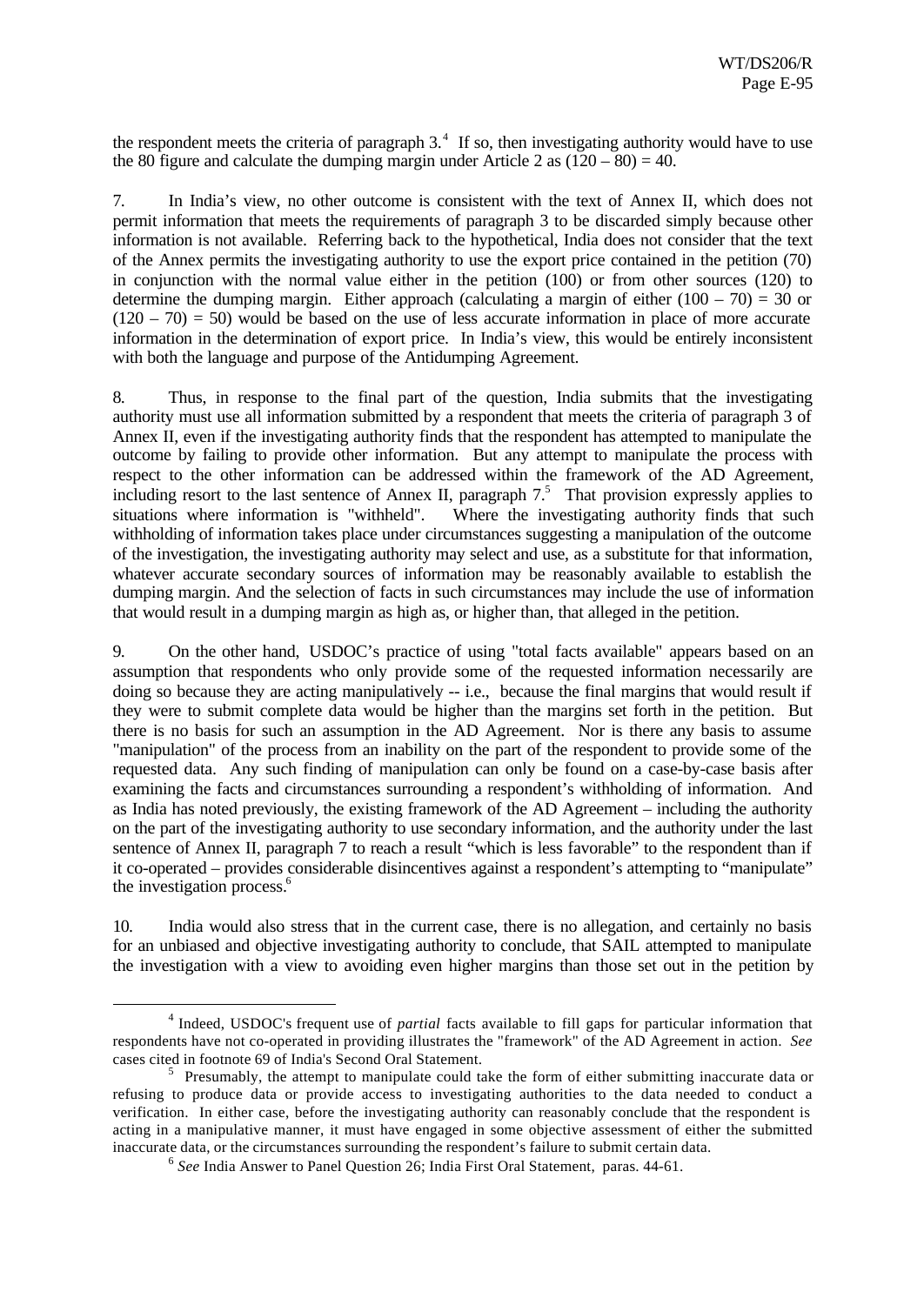engaging in the selective provision of information.<sup>7</sup> For these reasons, India submits that it is not necessary for the Panel to define the outer parameters of an investigating authority's ability to use "adverse" facts available under the last sentence of Annex II, paragraph 7.

11. Finally, India would also refer the Panel to its previous submissions, in which it explained that the situation described by the question -- where the actual dumping margin would be higher than that set out in the petition -- is not likely to occur in many cases given the highly selective facts used to calculate the inflated margins in the petition that the United States has acknowledged are generally adverse to the respondent.<sup>8</sup> Further, in those limited cases where the information in the petition would result in a dumping margin lower than the actual margin of dumping, sophisticated respondents would respond to this situation by simply not participating in the investigation and accepting the margin set forth in the petition, rather than going to the effort of submitting some but not other information. Thus, in practice, the hypothetical posed by the first question is not likely to confront investigating authorities very often. It certainly did not occur in SAIL's case in the instant investigation.

**Q7. Is it India's position that Article 6.8 precludes the use of "total facts available" in all circumstances if there is any information submitted that satisfies the requirements of paragraph 3 of Annex II? Would India agree that in some circumstances, the fact that some necessary information is not provided may justify a decision to reject information that, standing alone, satisfies the requirements of paragraph 3 of Annex II? Would India agree that in some circumstances, the fact that some necessary information is unverifiable may justify a decision to reject information that, standing alone, satisfies the requirements of paragraph 3 of Annex II?**

## Reply

l

12. In response to the first part of the question, India would note that the term "total facts available" is not a term found in the AD Agreement. Rather, this term is found only in US practice, and depending on the facts of a particular case, may or may not be consistent with the structure and operation of the AD Agreement. The Agreement lays out what the Appellate Body called a "coherent framework" for deciding when information from a respondent should be used and how to use it.<sup>9</sup> That framework reflects a clear preference for using information supplied by the respondent. Under this framework, investigating officials must go through the process of analyzing particular pieces/sets/components/categories of timely produced and verifiable information to determine whether the information can be used in the calculation of a dumping margin. Nothing in the framework suggests that the non-usability of one piece/set/component/category of information permits an investigating authority to conclude that another piece/set/component/category of information is not usable.

13. In situations where an investigating authority has been unable to use without undue difficulty particular pieces of information provided by respondents -- both in conjunction with respondent's other information and the information in the petition -- then the authority will necessarily have to base its margin calculation entirely on information from secondary sources. This is roughly equivalent to the US practice of using "total" facts available. However, India notes that the US appears to view recourse to "total" facts available as an automatic result once it determines that any

 $<sup>7</sup>$  The record shows that SAIL repeatedly provided USDOC information in response to its requests and</sup> continued to do so even after USDOC's deadlines had expired. *See* India Rebuttal Submission, paras. 87-96; India Answer to Panel Question 26, paras. 42-45. As India noted in the latter document, "Even if the Agreement permits the application of adverse facts available when the investigating authority has reason to believe that the respondent 'manipulated' the data, there is no basis or such a finding here." *See also* India First Oral Statement, paras. 75-80.

<sup>8</sup> *See* India Answer to Panel Question 26, para. 41; India First Oral Statement, paras. 50-54.

<sup>9</sup> *See* India Second Oral Statement, paras. 6-18.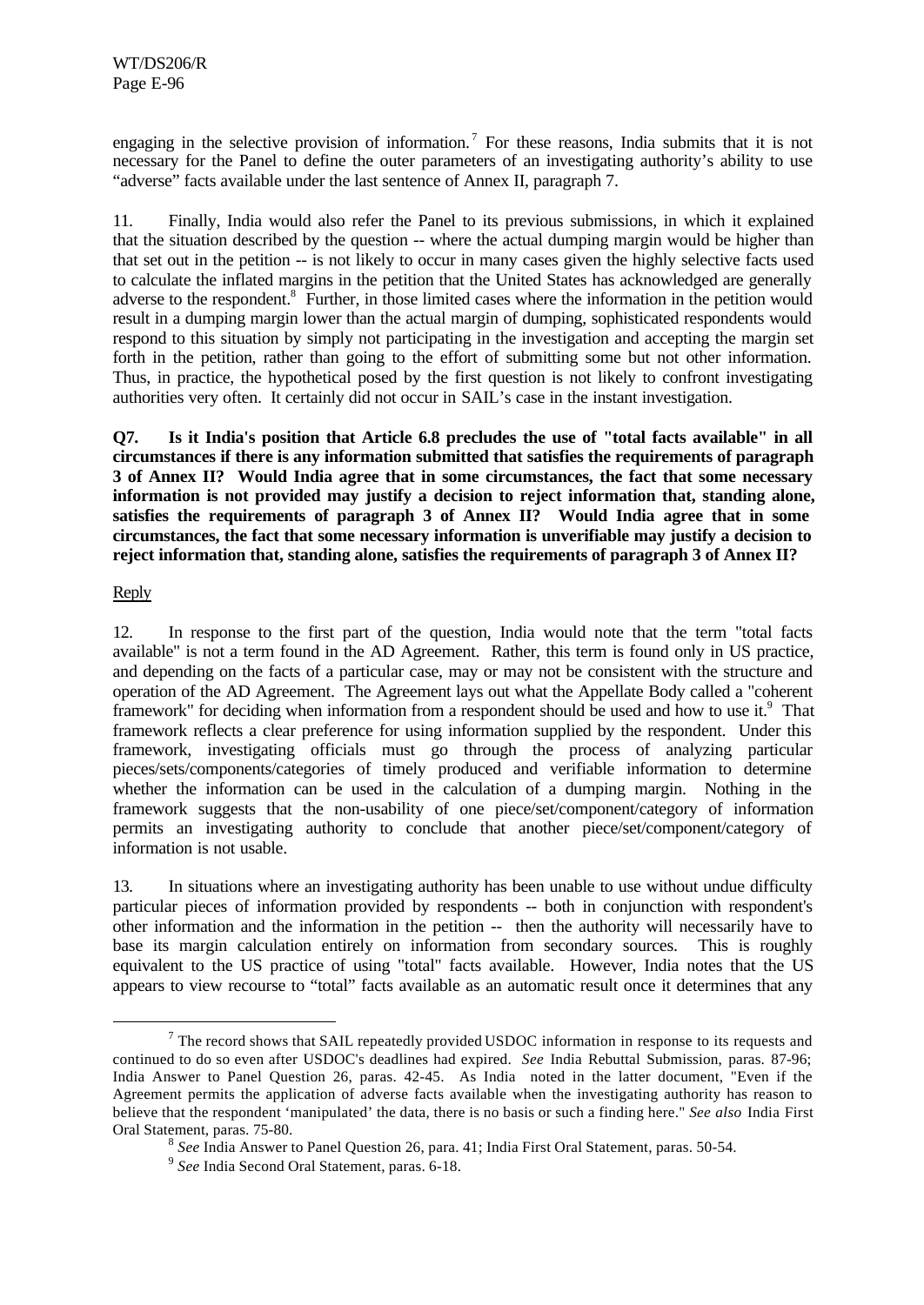so-called "essential component" of information is not verifiable or timely submitted, rather than the outcome of an objective review of the usability of each of the different pieces/sets/categories/components of verifiable and timely submitted information submitted by respondent.

14. In response to the second part of the question, India's position is that any necessary information which meets the four conditions of Annex II, paragraph 3 must be used in the calculation of a dumping margin. As explained in the response to question 6 above, it is not a permissible interpretation of Article 6.8 and Annex II to permit the rejection of information meeting those four conditions because other information "is not provided." In the view of India, the key issue is the "usability" of the information at issue, not whether other information is not provided. The Panel's question presupposes that the information at issue meets the four conditions of Annex II, paragraph 3, i.e., is "usable without undue difficulty." However, there may be situations in which this information is such a small part of an otherwise unusable and incomplete component of necessary information (such as home market sales), that the information may not be capable of meeting the "undue difficulty" condition of Annex II, paragraph 3. In this case, for example, India does not contend that the United States failed to comply with Annex II, paragraph 3 with respect to SAIL's submitted home market sales information, even though certain of the information regarding the more than 100,000 reported home market sales would, in isolation, meet the requirements of the paragraph.

15. In response to the third part of the question, India notes that the question proposes the rejection of information that satisfies the four conditions of Annex II, paragraph 3 (including the condition that it may be used without undue difficulty), because other submitted information is not verifiable. For all of the reasons set forth in paragraphs 2-14 above and in India's numerous submissions in this proceeding, India's response is that the fact that other information is not verifiable (or useable, timely submitted, or in the requested computer format) does not permit the investigating authority to discard information that satisfies the conditions of paragraph  $3<sup>10</sup>$ 

16. Finally, with respect to all three questions within Question 7, India would note that the information at issue in this dispute -- SAIL's US sales database -- was verifiable and "verified" and could be used without undue difficulty with the normal value information in the petition to calculate a dumping margin. It represented one-half of the information needed to calculate a dumping margin - not some small piece, portion, or bit of information. Therefore, the Panel need not determine the outer limits of the "usability" of a small portion, piece, or bit of information in this case. Moreover, it is crucial to keep in mind what the application of "total facts available" meant in this case -- the rejection of an entire database of verified US sales data including information on pricing, quantity and other necessary information for every single ton of cut-to-length carbon steel plate shipped by SAIL to the United States during the period of investigation. By applying "total facts available", USDOC replaced that verified and usable information with a single offer for sale at an absurdly low price of \$251 per ton which even USDOC knew never was sold during the period of investigation.

## **Q8. Would India describe in detail what information it would consider in every case to be "necessary", in terms of Article 6.8, for an investigating authority to make an objective, unbiased, and accurate calculation of a dumping margin?**

# Reply

l

17. In the context of Article 6.8, the term "necessary information" means individual pieces of information that collectively permit an investigating authority to determine a dumping margin under

<sup>10</sup> *See* India Second Oral Statement, paras. 6-18; India Comments to US Answers, paras.19-22, 25-29; India Rebuttal Submission, paras. 9-10, 65-73; India Answers to Panel's (First) Questions, paras. 9-14, 55-60, 88-90; India First Oral Statement, paras. 25-43; and India's First Submission, paras. 50-67.